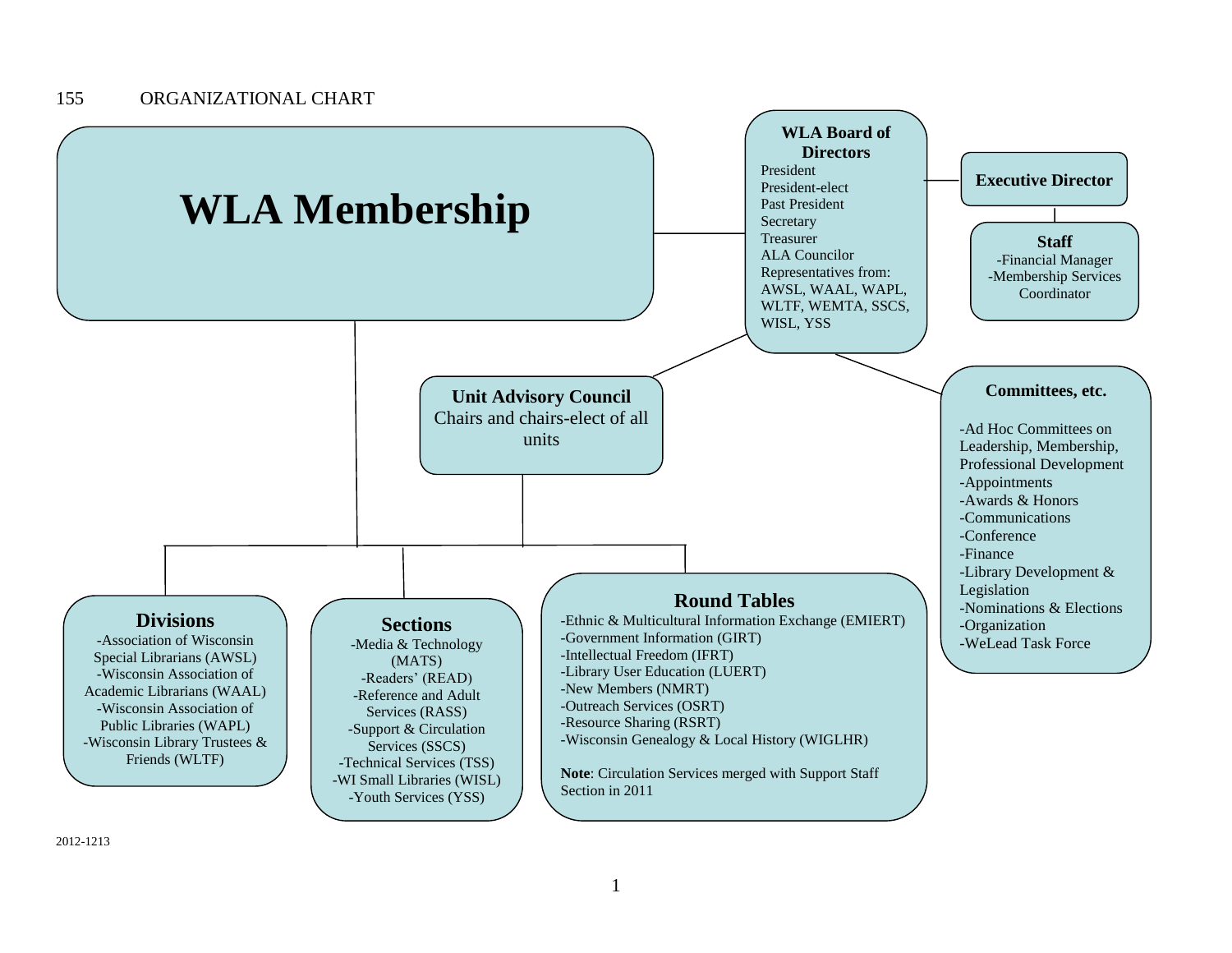#### 160 GOALS OF THE WISCONSIN LIBRARY ASSOCIATION

#### A. ADVOCACY/LOBBYING/VISIBILITY WLA will improve the visibility of and support for Wisconsin libraries.

B. ENGAGEMENT

WLA will provide diverse opportunities for library workers and supporters to engage in association activities.

- C. PROFESSIONAL AND LEADERSHIP DEVELOPMENT WLA will be a leader in providing professional and leadership development opportunities for library workers at all career stages.
- D. ORGANIZATIONAL EFFECTIVENESS The structure of WLA will support the mission, vision, goals and activities of the organization.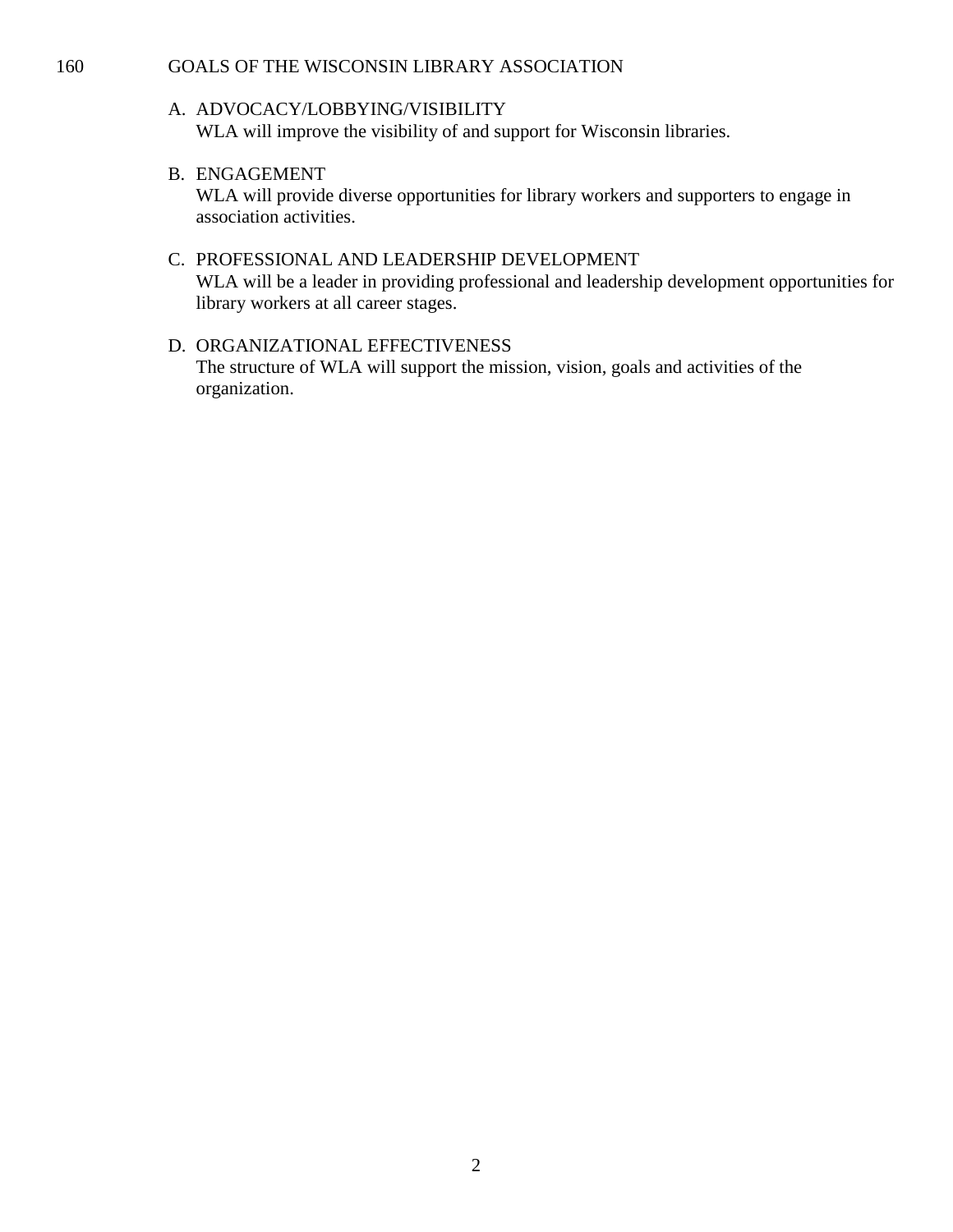Date

This form is to be used by WLA members who wish to petition the WLA Committee On Organization (COO) to consider the establishment of a unit to meet unmet needs in order to better serve library users and the library profession. The minimum number of petitioners needed for the establishment of a unit is equal to five (5) percent of the membership or 100 signatures, whichever is greater. The WLA staff can provide the membership total.

The Petition will not be valid unless the minimum number of petitioners stated above indicates a willingness to join the unit.

Individuals promoting new entity:

|    | Name | Address | Phone Number E-Mail |  |
|----|------|---------|---------------------|--|
| 1. |      |         |                     |  |
| 2. |      |         |                     |  |
| 3. |      |         |                     |  |
| 4. |      |         |                     |  |
| 5. |      |         |                     |  |

We the undersigned WLA Members support establishment and development of the proposed unit to provide members the opportunity to participate together in this area of interest. If the proposed unit is approved by COO and the WLA Board and is established, we will support the new entity by joining and participating in its sponsored activities.

| The expected membership will be comprised of: |  |
|-----------------------------------------------|--|
|                                               |  |
|                                               |  |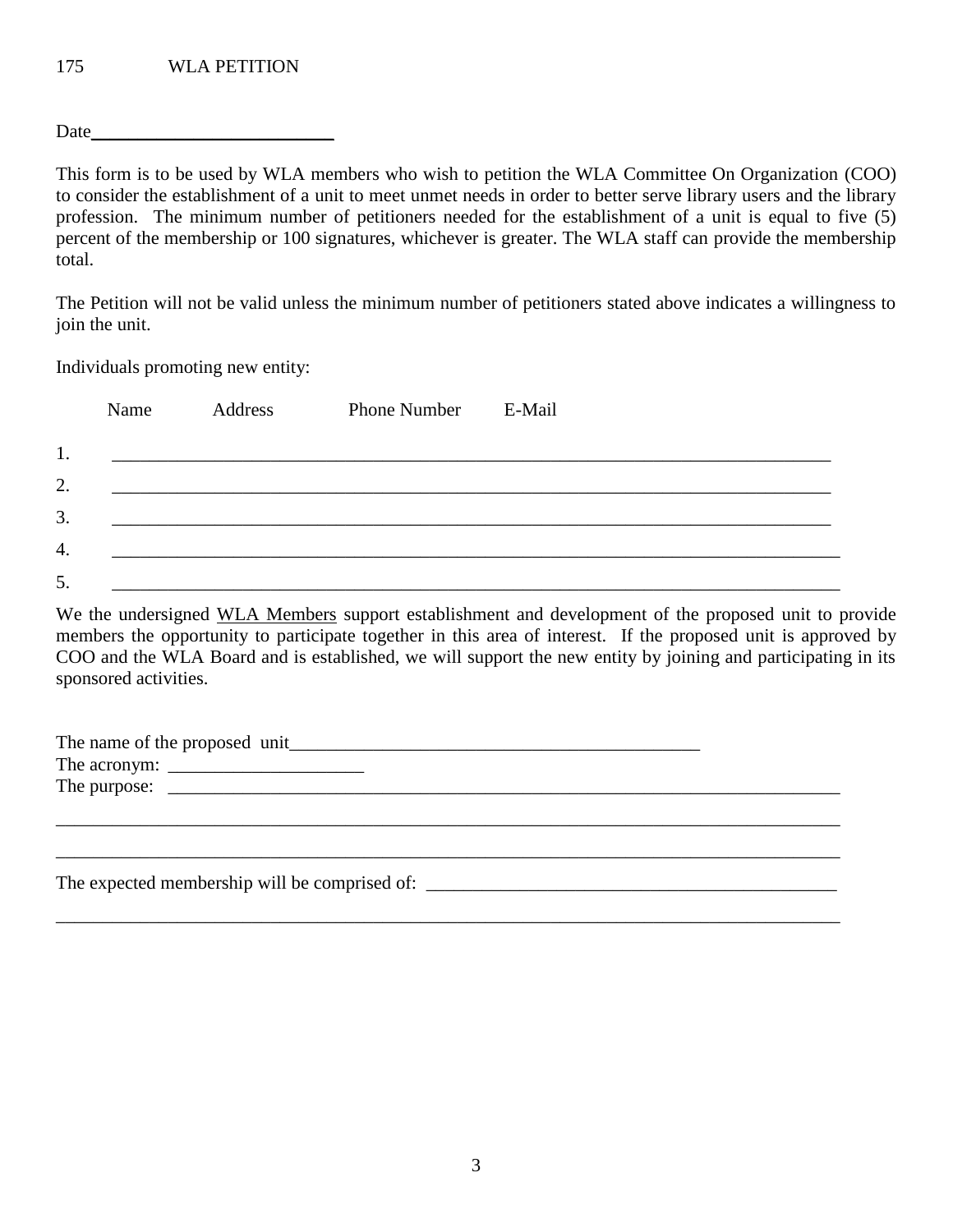| <b>WLA PETITION</b> (continued)<br>175 |                                     |                 |        |                                         |
|----------------------------------------|-------------------------------------|-----------------|--------|-----------------------------------------|
| Name                                   | Address (include city and zip code) | Phone<br>Number | E-mail | I will join<br>this unit<br>(yes or no) |
| $\mathbf{1}$                           |                                     |                 |        |                                         |
| $\overline{2}$                         |                                     |                 |        |                                         |
| $\overline{3}$                         |                                     |                 |        |                                         |
| $\overline{4}$                         |                                     |                 |        |                                         |
| $\overline{5}$                         |                                     |                 |        |                                         |
| $\sqrt{6}$                             |                                     |                 |        |                                         |
| $\overline{7}$                         |                                     |                 |        |                                         |
| $\overline{8}$                         |                                     |                 |        |                                         |
| $\overline{9}$                         |                                     |                 |        |                                         |
| $10\,$                                 |                                     |                 |        |                                         |
| $11\,$                                 |                                     |                 |        |                                         |
| 12                                     |                                     |                 |        |                                         |
| $\overline{13}$                        |                                     |                 |        |                                         |
| 14                                     |                                     |                 |        |                                         |
| $\overline{15}$                        |                                     |                 |        |                                         |
| 16                                     |                                     |                 |        |                                         |
| $\overline{17}$                        |                                     |                 |        |                                         |
| $\overline{18}$                        |                                     |                 |        |                                         |
| $\overline{19}$                        |                                     |                 |        |                                         |
| $\overline{20}$                        |                                     |                 |        |                                         |
| $\overline{21}$                        |                                     |                 |        |                                         |
| $\overline{22}$                        |                                     |                 |        |                                         |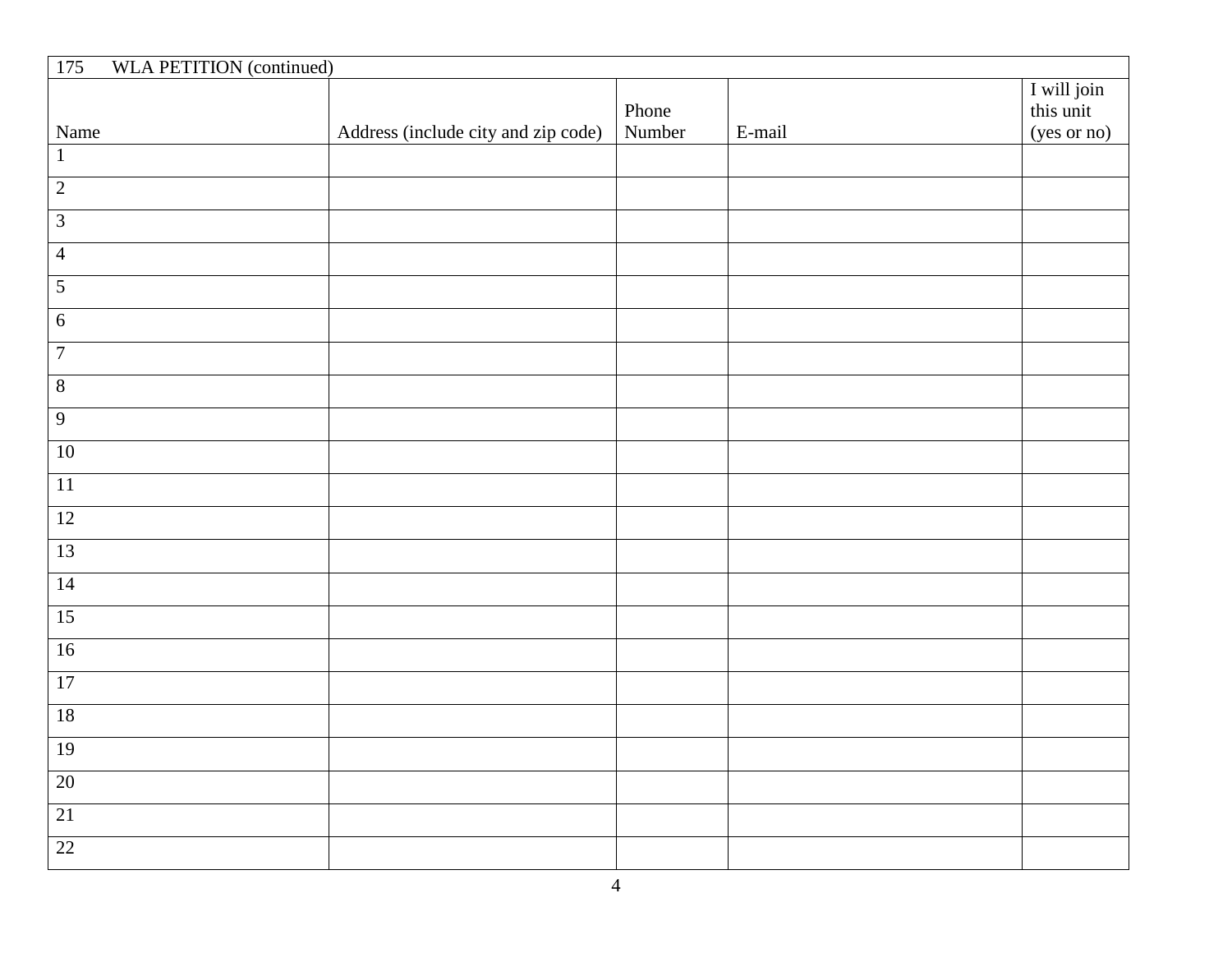| <b>WLA PETITION</b> (continued)<br>175 |                                     |                 |        |                                         |
|----------------------------------------|-------------------------------------|-----------------|--------|-----------------------------------------|
| Name                                   | Address (include city and zip code) | Phone<br>Number | E-mail | I will join<br>this unit<br>(yes or no) |
| 23                                     |                                     |                 |        |                                         |
| 24                                     |                                     |                 |        |                                         |
| $\overline{25}$                        |                                     |                 |        |                                         |
| 26                                     |                                     |                 |        |                                         |
| $\overline{27}$                        |                                     |                 |        |                                         |
| $28$                                   |                                     |                 |        |                                         |
| 29                                     |                                     |                 |        |                                         |
| $\overline{30}$                        |                                     |                 |        |                                         |
| $\overline{31}$                        |                                     |                 |        |                                         |
| $\overline{32}$                        |                                     |                 |        |                                         |
| 33                                     |                                     |                 |        |                                         |
| $\overline{34}$                        |                                     |                 |        |                                         |
| $\overline{35}$                        |                                     |                 |        |                                         |
| 36                                     |                                     |                 |        |                                         |
| $\overline{37}$                        |                                     |                 |        |                                         |
| 38                                     |                                     |                 |        |                                         |
| 39                                     |                                     |                 |        |                                         |
| 40                                     |                                     |                 |        |                                         |
| 41                                     |                                     |                 |        |                                         |
| 42                                     |                                     |                 |        |                                         |
| 43                                     |                                     |                 |        |                                         |
| 44                                     |                                     |                 |        |                                         |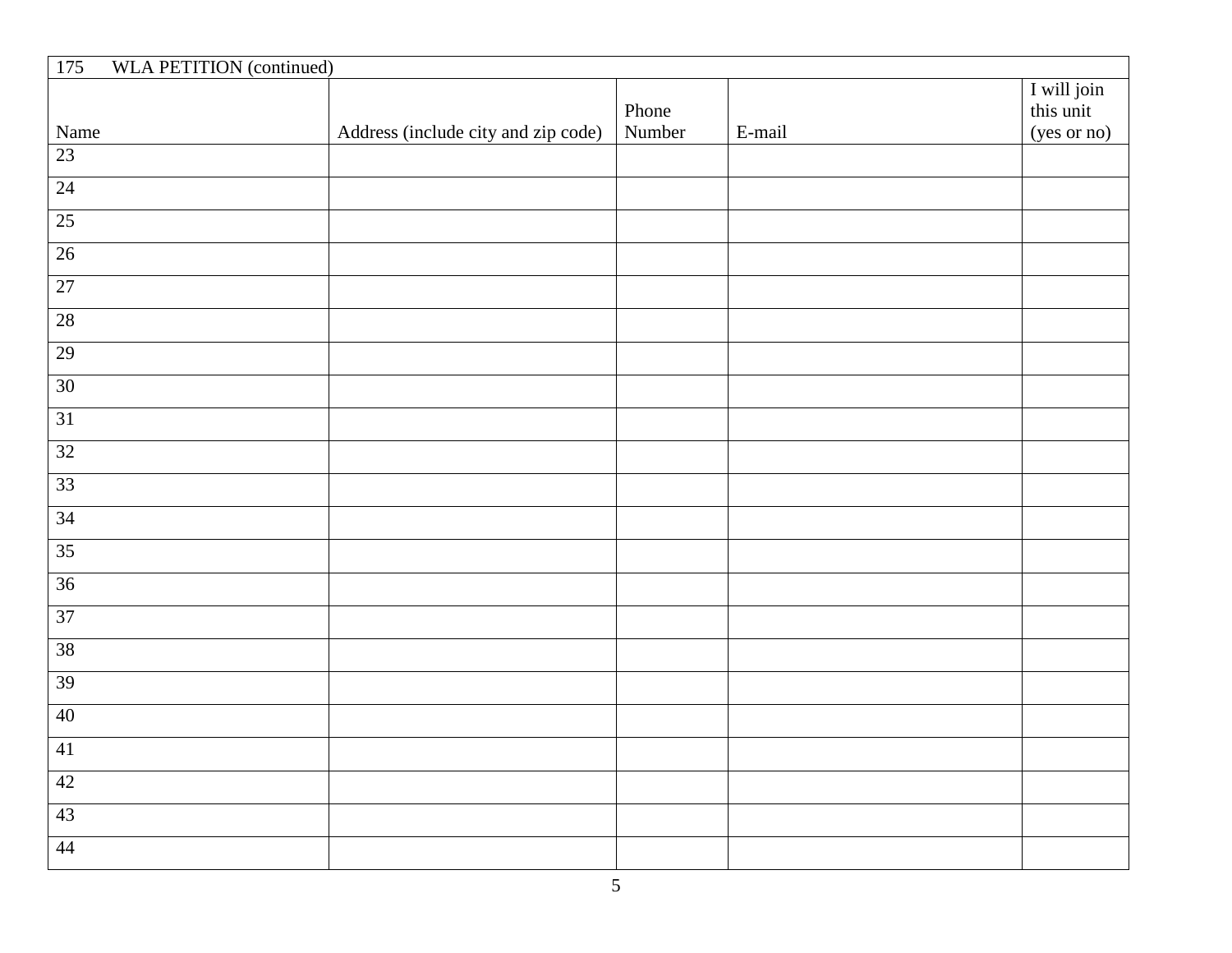| <b>WLA PETITION</b> (continued)<br>175 |                                     |        |        |                          |
|----------------------------------------|-------------------------------------|--------|--------|--------------------------|
|                                        |                                     | Phone  |        | I will join<br>this unit |
| Name                                   | Address (include city and zip code) | Number | E-mail | (yes or no)              |
| $\overline{45}$                        |                                     |        |        |                          |
| 46                                     |                                     |        |        |                          |
| 47                                     |                                     |        |        |                          |
| $\overline{48}$                        |                                     |        |        |                          |
| 49                                     |                                     |        |        |                          |
| 50                                     |                                     |        |        |                          |
| $\overline{51}$                        |                                     |        |        |                          |
| $\overline{52}$                        |                                     |        |        |                          |
| 53                                     |                                     |        |        |                          |
| 54                                     |                                     |        |        |                          |
| $\overline{55}$                        |                                     |        |        |                          |
| 56                                     |                                     |        |        |                          |
| 57                                     |                                     |        |        |                          |
| 58                                     |                                     |        |        |                          |
| 59                                     |                                     |        |        |                          |
| 60                                     |                                     |        |        |                          |
| 61                                     |                                     |        |        |                          |
| 62                                     |                                     |        |        |                          |
| 63                                     |                                     |        |        |                          |
| 64                                     |                                     |        |        |                          |
| 65                                     |                                     |        |        |                          |
| 66                                     |                                     |        |        |                          |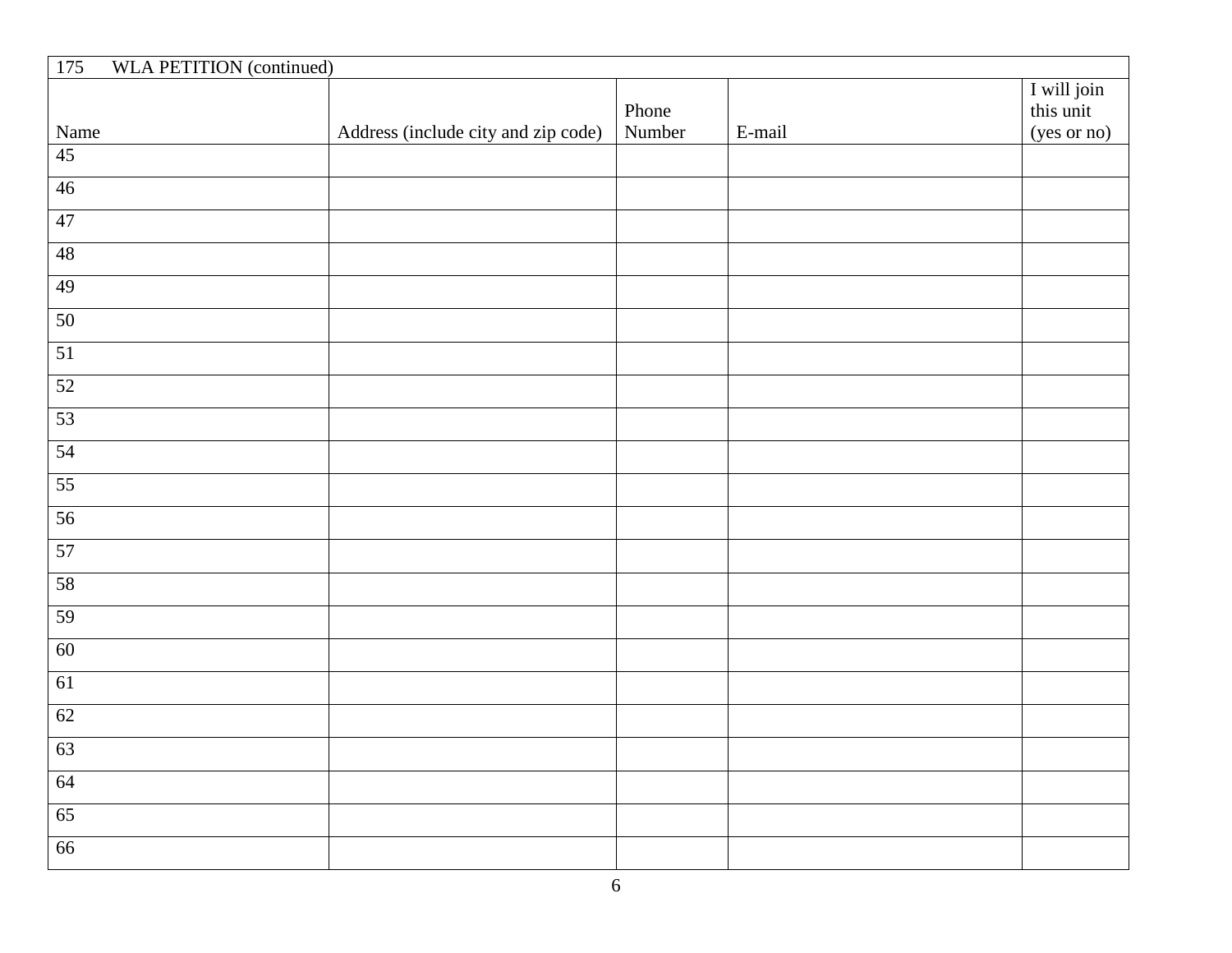| 175<br>WLA PETITION (continued) |                                     |        |        |             |
|---------------------------------|-------------------------------------|--------|--------|-------------|
|                                 |                                     |        |        | I will join |
|                                 |                                     | Phone  |        | this unit   |
| Name                            | Address (include city and zip code) | Number | E-mail | (yes or no) |
| 67                              |                                     |        |        |             |
| 68                              |                                     |        |        |             |
| 69                              |                                     |        |        |             |
| 70                              |                                     |        |        |             |
| 71                              |                                     |        |        |             |
| 72                              |                                     |        |        |             |
| 73                              |                                     |        |        |             |
| 74                              |                                     |        |        |             |
| 75                              |                                     |        |        |             |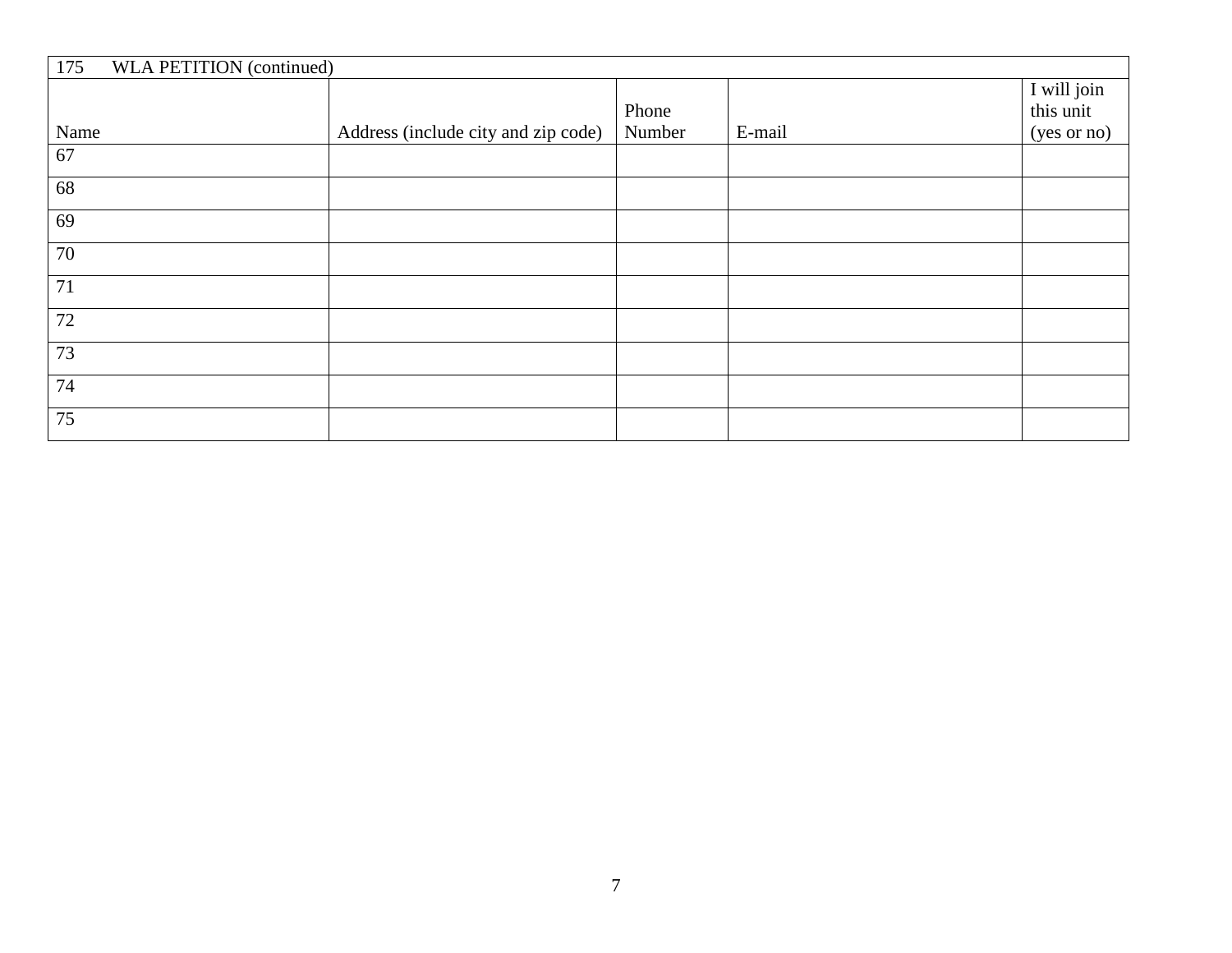# 185 WLA EXIT INTERVIEWS/REVIEW SESSIONS

- I. PROCEDURES
- A. Annually, before the exit interview questions are sent out, the Vice-President/President-elect or an appointed committee will review the exit interview questions and revise them, if needed
- B. In October, after elections, the WLA Executive Director will disseminate the exit interview questions to WLA officers:
	- 1. Past President
	- 2. President
	- 3. Vice-President/President-Elect
	- 4. Secretary (at end of his/her term)
	- 5. Treasurer (at end of his/her term)
	- 6. ALA Councilor (at end of his/her term)
- C. Officers to review the questions and briefly write out responses.
- D. Prior to the December WLA Leadership Conference, perhaps at the WLA Fall Conference, the incumbent should schedule a time to review the exit interview questions with the officer-elect and discuss those responses.
- E. Copies of the written responses should be sent or given to the WLA Executive Director, the Vice-President/President-Elect and the newly elected person in the position being vacated, no later than November 15, so that ideas and recommendations may be used to improve leadership training. This process and the exit interview questions may be modified and applied to any WLA unit or committee and their officers, if so desired.
- II. GOALS/VISIONS
- A. Did you set objectives for your office? What do you feel you accomplished during your term in office? (List and describe accomplishments.)
- B. What do you feel was not accomplished during your term in office? (Describe why they were not or could not be accomplished, e.g., unrealistic goal, lack of funding for project, inactive committee, etc..)
- C. What do you foresee as future Association needs and possible activities.
- D. What recommendations to you have to offer to your successor regarding goals for the office for the next year?

# III. DUTIES/TASKS

- A. What were your most challenging responsibilities?
- B. Is there some specific advice you can offer to your successor and/or future offers? (e.g., regarding Association procedures, management techniques, planning, scheduling, anything you have learned you wish to share, etc.)
- C. What activities or tasks did you perform that might be better suited to another officer, committee, volunteer, etc? (Identify the activities and make recommendations as to what other position should actually handle them.)
- D. What recommendations do you have for educating future officers and Association leaders? (i.e., what did you need to know that you discovered you did not know?)
- E. Have you scheduled time with your successor to transfer and review files, discuss ongoing activities, review the Association's recent history, review the recent history of your office, etc? (See procedure #3 of WLA Exit Interview/Review Sessions.)

# IV. PROCESS EVALUATION

Did you find this process helpful to you and/or your successor? Do you have any suggestions for change? (List them.)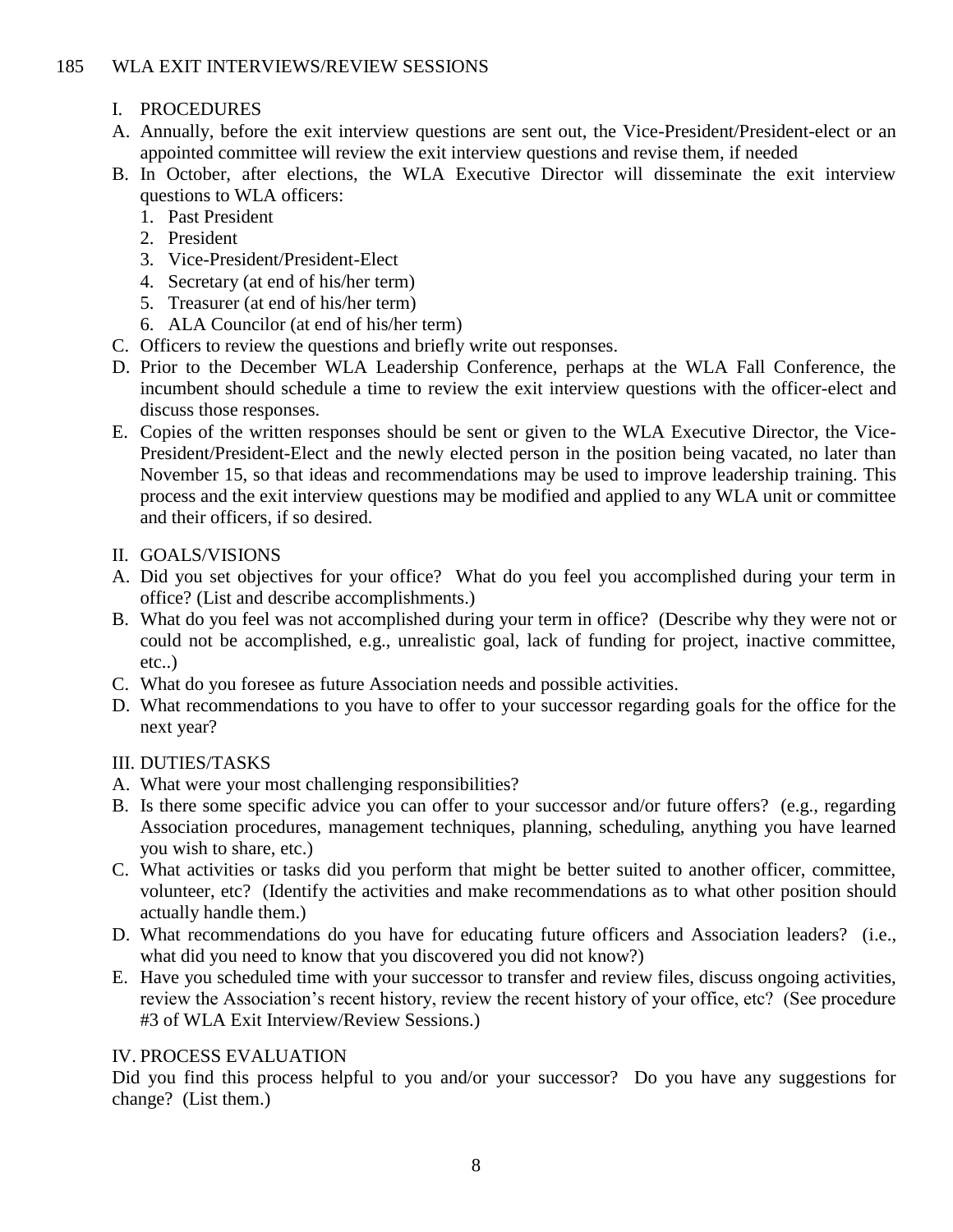#### 200 BOARD OF DIRECTORS

#### 200.1 AUTHORIZATION AND MEMBERSHIP: Bylaws, Article VI

200.11 FUNCTIONS: Implements all policies determined upon by the Association, with full power to take any action it may deem necessary for this purpose. Concerns itself with the problems and needs of librarians, libraries, and library services, with the growth of professional attitudes among librarians, and with the development of an awareness of social responsibilities as they affect libraries, library service, and librarianship. Leads and guides in the development of Association policies regarding these areas through keeping the membership informed, through promoting discussion, and through making recommendations to the annual or special meetings of the Association.

#### 200.12 DUTIES

- A. Administers the business affairs of the Association, including the maintenance of the business address.
- B. The Executive Committee of the WLA Board, along with a representative from the WLA Foundation Board, shall annually evaluate the Executive Director, using the form in 200.13. The Evaluation Form shall be completed by the WLA Board, the WLA Foundation Board, and the Chairs of the units of the Association.

This evaluation should be commenced after the June Board meeting and completed at the August Board meeting. The President shall distribute the Evaluation Form to the evaluators and, upon return, summarize their responses for the Executive Committee. At the August Board meeting, the Executive Committee shall report its recommendation to the Board on any adjustments to the Executive Director's salary and benefits.

In addition, prior to the Association year, the WLA Board, in consultation with the WLA Executive Director, will develop goals and priorities for the WLA Executive Director based on the specific job duties and the Association's strategic plan.

- C. Counsels the WLA representative to the ALA Council on measures of concern to the Association.
- D. Counsels unit Chairs on activities and programs and periodically reviews their reports of progress; determines areas of investigation or study to be assigned to any special committee.
- E. Resolves conflicts which may result from Bylaws, Article VIII, Section 1.A. as follows: Either party may raise with the other areas of possible conflict. The method of conducting the review required will be mutually acceptable to the Presidents/Chairs of the involved WLA units. Urgent matters may be reviewed by the Presidents/Chairs involved with further referral to the units' boards.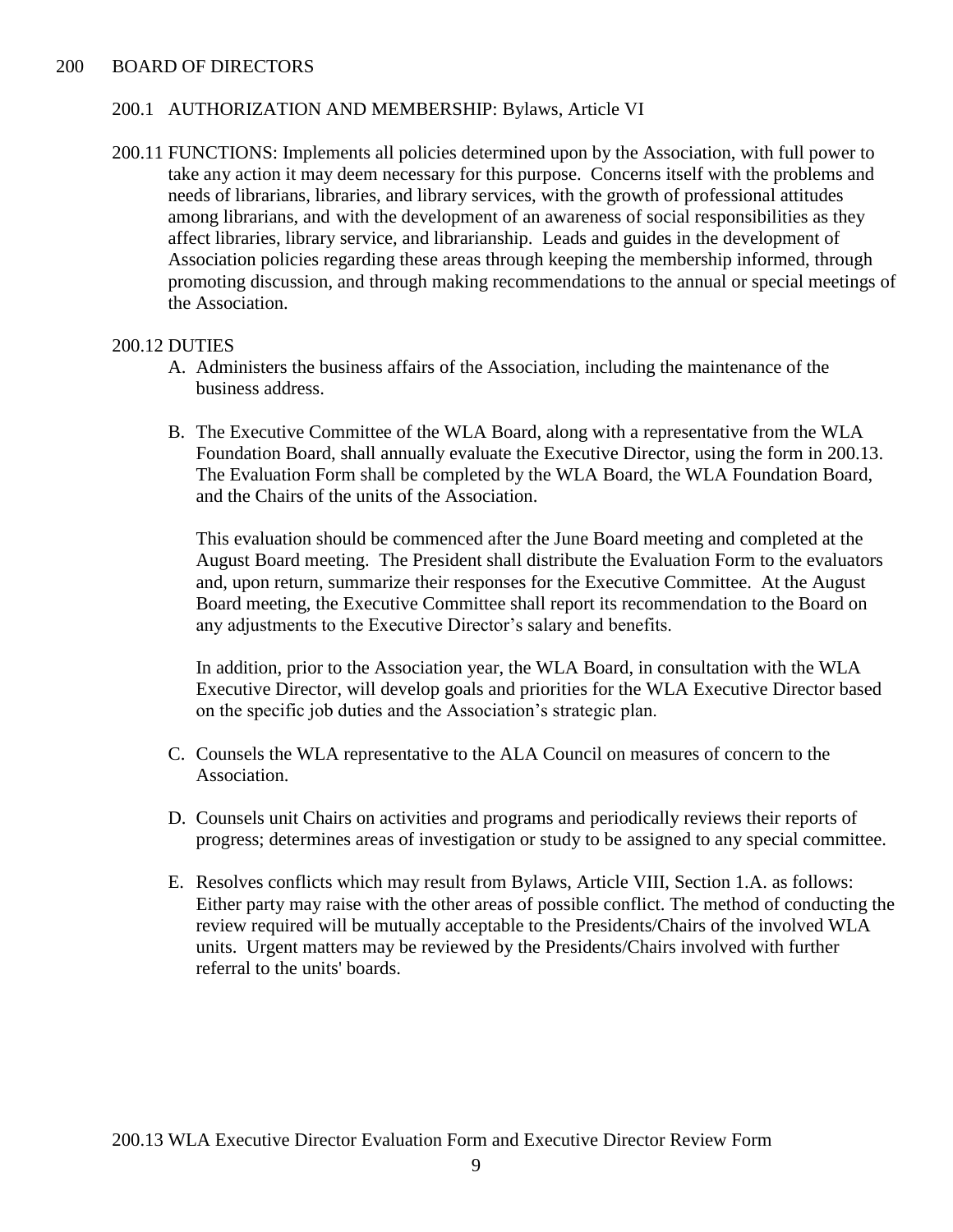# **WISCONSIN LIBRARY ASSOCIATION EXECUTIVE DIRECTOR REVIEW**

TO BE FILLED OUT BY RECIPIENT:

Name of Executive Director\_\_\_\_\_\_\_\_\_\_\_\_\_\_\_\_\_\_\_\_\_\_\_\_\_\_ Review Period\_\_\_\_\_\_\_\_\_\_\_\_\_\_\_\_ Date\_\_\_\_\_\_\_\_\_\_\_\_

# **Performance Factors**

| <b>Initiative</b>      | Assess the director's ability to contribute new ideas, improve existing techniques, and be<br>a self-starter.                                                    |
|------------------------|------------------------------------------------------------------------------------------------------------------------------------------------------------------|
| Knowledge              | Consider the director's familiarity with techniques, procedures, and equipment required to<br>perform successfully in the position.                              |
| <b>Judgment</b>        | Appraise the director's ability to weigh alternatives, arrive at sound conclusions, and<br>make effective decisions.                                             |
| Cooperation            | Consider the director's willingness to work with others, and the attitude reflected towards<br>the policies and objectives of the Wisconsin Library Association. |
| <b>Quality</b>         | Assess accuracy, content, and thoroughness of the work completed.                                                                                                |
| <b>Dependability</b>   | Appraise the ability of the director to carry out instructions, meet schedules, and fulfill<br>responsibilities.                                                 |
| <b>Problem Solving</b> | Assess the director's ability to identify the problem and take appropriate steps to solve it.                                                                    |
| <b>Communications</b>  | Assess the director's ability to transmit and receive information so that it is clearly<br>understood.                                                           |
|                        | <b>Achieved Objectives</b> Achieved objectives as defined with the Board and Executive Director for this year.                                                   |
|                        | <b>Overall Performance</b> Consider all the above factors and rate overall performance below.                                                                    |

\_\_\_\_\_\_\_\_\_\_\_\_\_\_\_\_\_\_\_\_\_\_\_\_\_\_\_\_\_\_\_\_\_\_\_\_\_\_\_\_\_\_\_\_\_\_\_\_\_\_\_\_\_\_\_\_\_\_\_\_\_\_\_\_\_\_\_\_\_\_\_\_\_\_\_\_\_\_\_\_\_\_\_\_\_\_\_\_\_\_\_\_\_\_\_\_\_\_ \_\_\_\_\_\_\_\_\_\_\_\_\_\_\_\_\_\_\_\_\_\_\_\_\_\_\_\_\_\_\_\_\_\_\_\_\_\_\_\_\_\_\_\_\_\_\_\_\_\_\_\_\_\_\_\_\_\_\_\_\_\_\_\_\_\_\_\_\_\_\_\_\_\_\_\_\_\_\_\_\_\_\_\_\_\_\_\_\_\_\_\_\_\_\_\_\_\_ \_\_\_\_\_\_\_\_\_\_\_\_\_\_\_\_\_\_\_\_\_\_\_\_\_\_\_\_\_\_\_\_\_\_\_\_\_\_\_\_\_\_\_\_\_\_\_\_\_\_\_\_\_\_\_\_\_\_\_\_\_\_\_\_\_\_\_\_\_\_\_\_\_\_\_\_\_\_\_\_\_\_\_\_\_\_\_\_\_\_\_\_\_\_\_\_\_\_ \_\_\_\_\_\_\_\_\_\_\_\_\_\_\_\_\_\_\_\_\_\_\_\_\_\_\_\_\_\_\_\_\_\_\_\_\_\_\_\_\_\_\_\_\_\_\_\_\_\_\_\_\_\_\_\_\_\_\_\_\_\_\_\_\_\_\_\_\_\_\_\_\_\_\_\_\_\_\_\_\_\_\_\_\_\_\_\_\_\_\_\_\_\_\_\_\_\_ \_\_\_\_\_\_\_\_\_\_\_\_\_\_\_\_\_\_\_\_\_\_\_\_\_\_\_\_\_\_\_\_\_\_\_\_\_\_\_\_\_\_\_\_\_\_\_\_\_\_\_\_\_\_\_\_\_\_\_\_\_\_\_\_\_\_\_\_\_\_\_\_\_\_\_\_\_\_\_\_\_\_\_\_\_\_\_\_\_\_\_\_\_\_\_\_\_\_ \_\_\_\_\_\_\_\_\_\_\_\_\_\_\_\_\_\_\_\_\_\_\_\_\_\_\_\_\_\_\_\_\_\_\_\_\_\_\_\_\_\_\_\_\_\_\_\_\_\_\_\_\_\_\_\_\_\_\_\_\_\_\_\_\_\_\_\_\_\_\_\_\_\_\_\_\_\_\_\_\_\_\_\_\_\_\_\_\_\_\_\_\_\_\_\_\_\_ \_\_\_\_\_\_\_\_\_\_\_\_\_\_\_\_\_\_\_\_\_\_\_\_\_\_\_\_\_\_\_\_\_\_\_\_\_\_\_\_\_\_\_\_\_\_\_\_\_\_\_\_\_\_\_\_\_\_\_\_\_\_\_\_\_\_\_\_\_\_\_\_\_\_\_\_\_\_\_\_\_\_\_\_\_\_\_\_\_\_\_\_\_\_\_\_\_\_ \_\_\_\_\_\_\_\_\_\_\_\_\_\_\_\_\_\_\_\_\_\_\_\_\_\_\_\_\_\_\_\_\_\_\_\_\_\_\_\_\_\_\_\_\_\_\_\_\_\_\_\_\_\_\_\_\_\_\_\_\_\_\_\_\_\_\_\_\_\_\_\_\_\_\_\_\_\_\_\_\_\_\_\_\_\_\_\_\_\_\_\_\_\_\_\_\_\_ \_\_\_\_\_\_\_\_\_\_\_\_\_\_\_\_\_\_\_\_\_\_\_\_\_\_\_\_\_\_\_\_\_\_\_\_\_\_\_\_\_\_\_\_\_\_\_\_\_\_\_\_\_\_\_\_\_\_\_\_\_\_\_\_\_\_\_\_\_\_\_\_\_\_\_\_\_\_\_\_\_\_\_\_\_\_\_\_\_\_\_\_\_\_\_\_\_\_ \_\_\_\_\_\_\_\_\_\_\_\_\_\_\_\_\_\_\_\_\_\_\_\_\_\_\_\_\_\_\_\_\_\_\_\_\_\_\_\_\_\_\_\_\_\_\_\_\_\_\_\_\_\_\_\_\_\_\_\_\_\_\_\_\_\_\_\_\_\_\_\_\_\_\_\_\_\_\_\_\_\_\_\_\_\_\_\_\_\_\_\_\_\_\_\_\_\_

# **Director's work related strengths and areas in which the director is performing well:**

Wisconsin Library Association Executive Director Review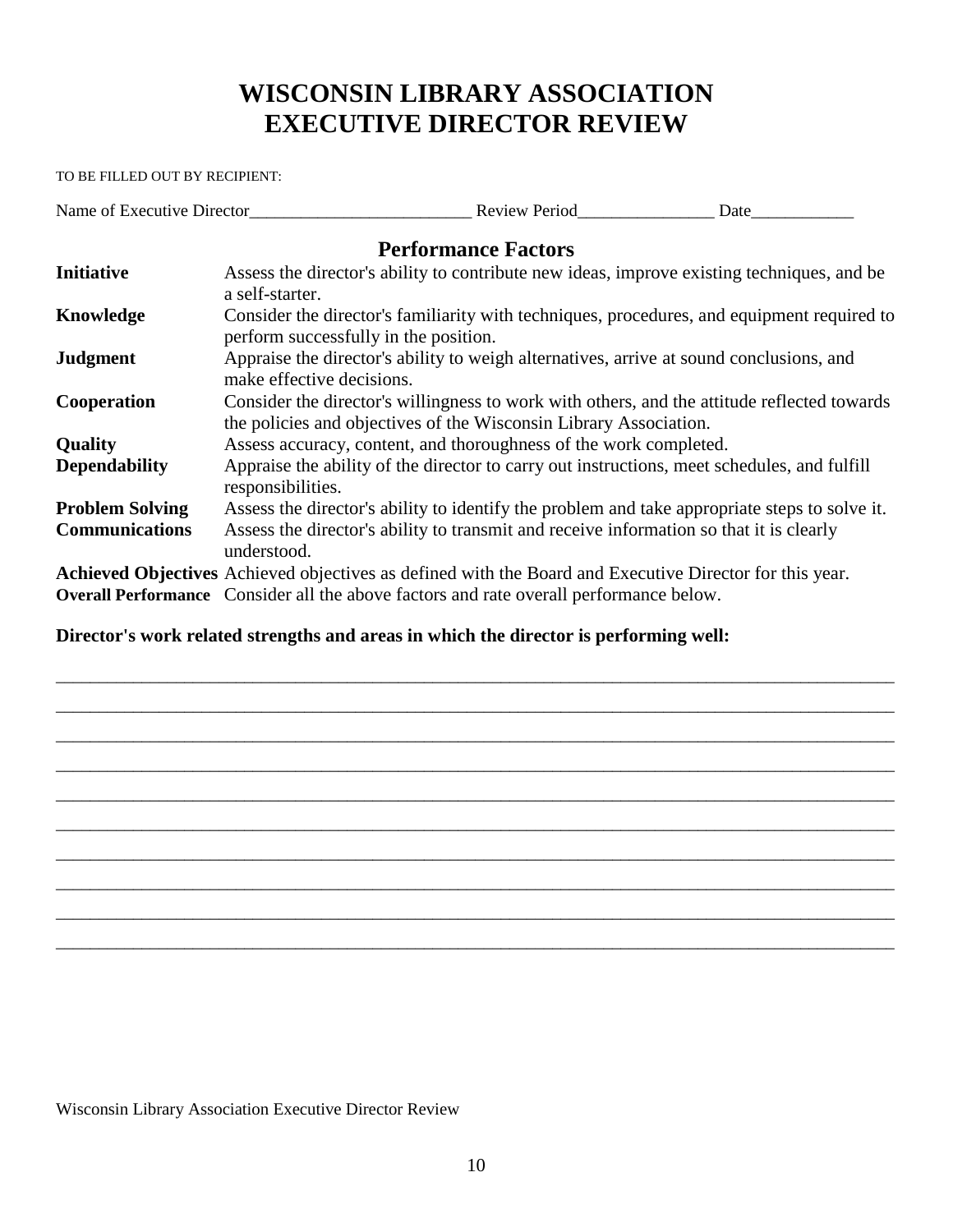| Director's work areas in which there is an opportunity for improvement: |
|-------------------------------------------------------------------------|
|-------------------------------------------------------------------------|

| General comments and overall review statement: |  |
|------------------------------------------------|--|
|                                                |  |
|                                                |  |
|                                                |  |
|                                                |  |
|                                                |  |
|                                                |  |
|                                                |  |
|                                                |  |
|                                                |  |
|                                                |  |
|                                                |  |
|                                                |  |

Evaluator's Signature

Date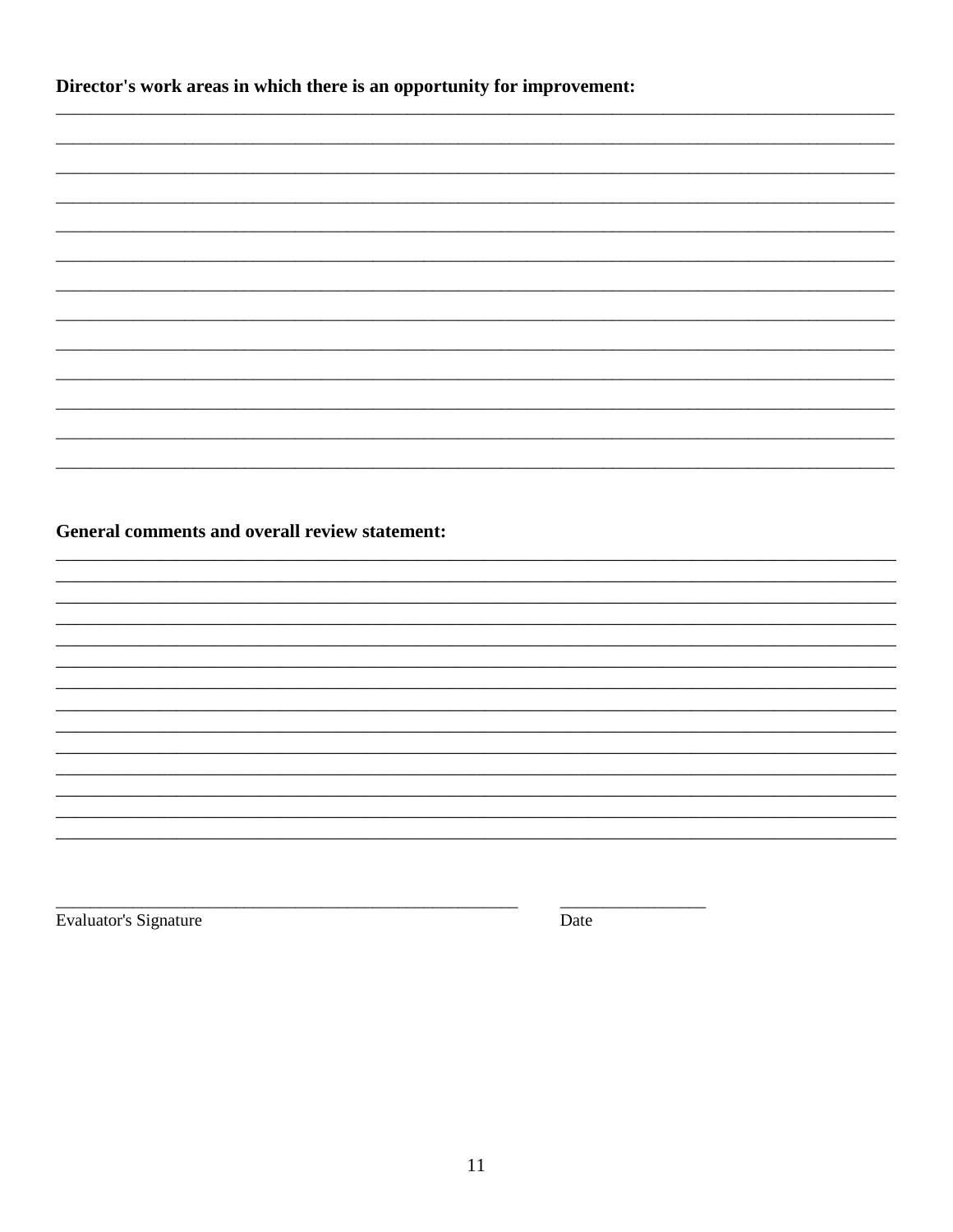# **Wisconsin Library Association<br>Executive Director Review**

| To be filled out by the Director:                                |  |  |  |  |  |
|------------------------------------------------------------------|--|--|--|--|--|
|                                                                  |  |  |  |  |  |
| Summary of objectives achieved in current year ________________: |  |  |  |  |  |
|                                                                  |  |  |  |  |  |
|                                                                  |  |  |  |  |  |
|                                                                  |  |  |  |  |  |
|                                                                  |  |  |  |  |  |
|                                                                  |  |  |  |  |  |
|                                                                  |  |  |  |  |  |
|                                                                  |  |  |  |  |  |
|                                                                  |  |  |  |  |  |
|                                                                  |  |  |  |  |  |
|                                                                  |  |  |  |  |  |
|                                                                  |  |  |  |  |  |
|                                                                  |  |  |  |  |  |
|                                                                  |  |  |  |  |  |
|                                                                  |  |  |  |  |  |
|                                                                  |  |  |  |  |  |
|                                                                  |  |  |  |  |  |
|                                                                  |  |  |  |  |  |
|                                                                  |  |  |  |  |  |
|                                                                  |  |  |  |  |  |
|                                                                  |  |  |  |  |  |
|                                                                  |  |  |  |  |  |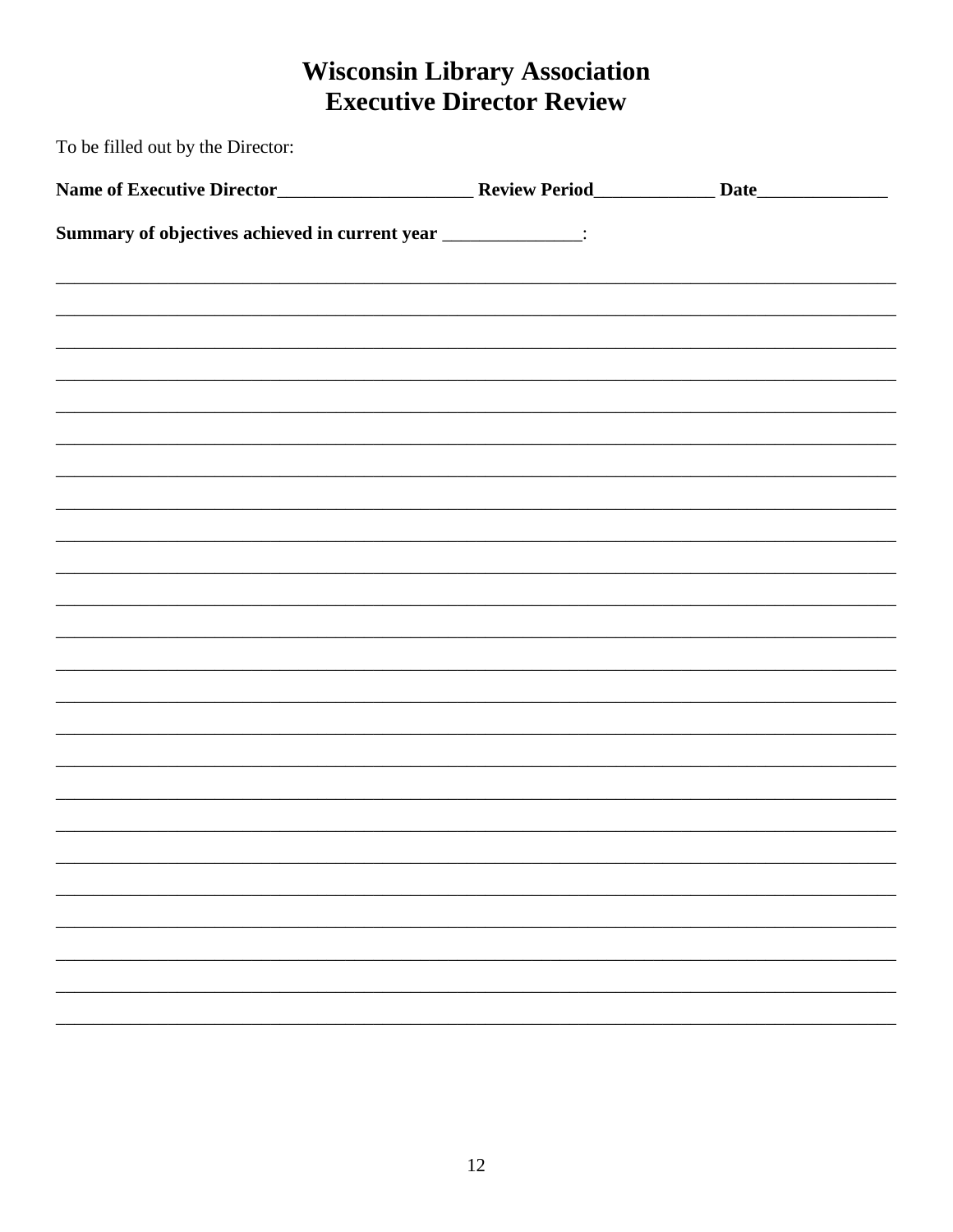| Suggested possible objectives for coming year: _________________________________ |  |  |  |
|----------------------------------------------------------------------------------|--|--|--|
|                                                                                  |  |  |  |
|                                                                                  |  |  |  |
|                                                                                  |  |  |  |
|                                                                                  |  |  |  |
|                                                                                  |  |  |  |
|                                                                                  |  |  |  |
|                                                                                  |  |  |  |
|                                                                                  |  |  |  |
|                                                                                  |  |  |  |
|                                                                                  |  |  |  |
|                                                                                  |  |  |  |
|                                                                                  |  |  |  |
|                                                                                  |  |  |  |
|                                                                                  |  |  |  |
|                                                                                  |  |  |  |
|                                                                                  |  |  |  |
|                                                                                  |  |  |  |
|                                                                                  |  |  |  |
|                                                                                  |  |  |  |
|                                                                                  |  |  |  |
|                                                                                  |  |  |  |
|                                                                                  |  |  |  |
|                                                                                  |  |  |  |
|                                                                                  |  |  |  |
|                                                                                  |  |  |  |
|                                                                                  |  |  |  |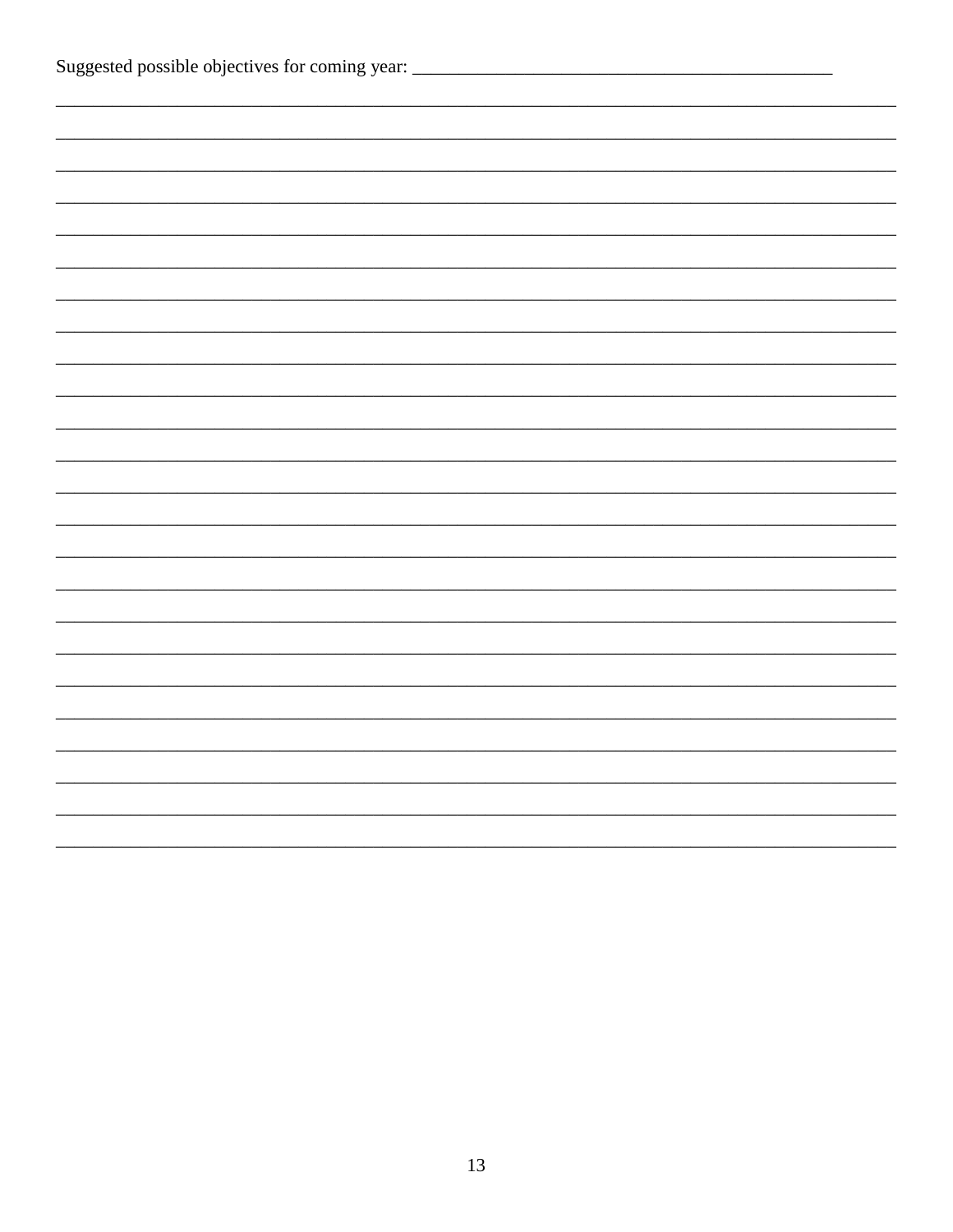#### 205.1 PRESIDENT

- 205.11 TERM: Assumes office on January 1 of the second calendar year following election.
- 205.12 DUTIES GENERAL
	- A. Presides at all business meetings of the Association and at all meetings of the WLA Board.
	- B. Chairs the Executive Committee.
	- C. Represents the Association and acts as spokesperson for the Association on all established policies and represents WLA on or appoints representatives to all groups with which WLA is affiliated or has an interest.
	- D. Calls meetings of the WLA Board and of the Association, makes provisions for such meetings, and prepares the agenda.
	- E. Appoints all committees not otherwise provided for by the bylaws, with the advice and assistance of the Board, and is an ex-officio (non-voting) member of all committees except the Committee on Appointments and the Nominations and Elections Committee.
	- F. Coordinates the work of all officers.
	- G. Serves as a member of the WLA Finance Committee and presents the annual budget for the approval of the WLA Board.
	- H. Is responsible for the planning and completion of the current annual conference with the appointed conference planning committee.
	- I. Authorizes the Vice-President to initiate plans and make necessary commitments, on behalf of the WLA Board, for the annual conference the following year.
	- J. Keeps membership informed of Association activities.
	- K. Approves an annual report prepared by the Executive Director for presentation to the membership.
	- L. Signs certifications, affidavits or other official documents of the Association when appropriate.
- 205.13 TIME TABLE

January-March

- A. Conducts WLA Board meeting.
- B. Begins to consider plans for the annual conference.

April-June

- A. Conducts WLA Board meeting.
- B. Requests WLA units to submit any proposals which will require membership action at the annual conference.

July-September

- A. Conducts WLA Board meeting if needed.
- B. Issues the official call for the annual conference, including notice of the annual business meeting, proposed bylaws amendments, and notice of other important business to be transacted.
- C. Prepares the agenda for the annual business meeting. See Bylaws, Article V, Section 1.

October-December

- A. Conducts final WLA Board meeting if needed.
- B. Approves annual report for publication.
- 205.2 PAST PRESIDENT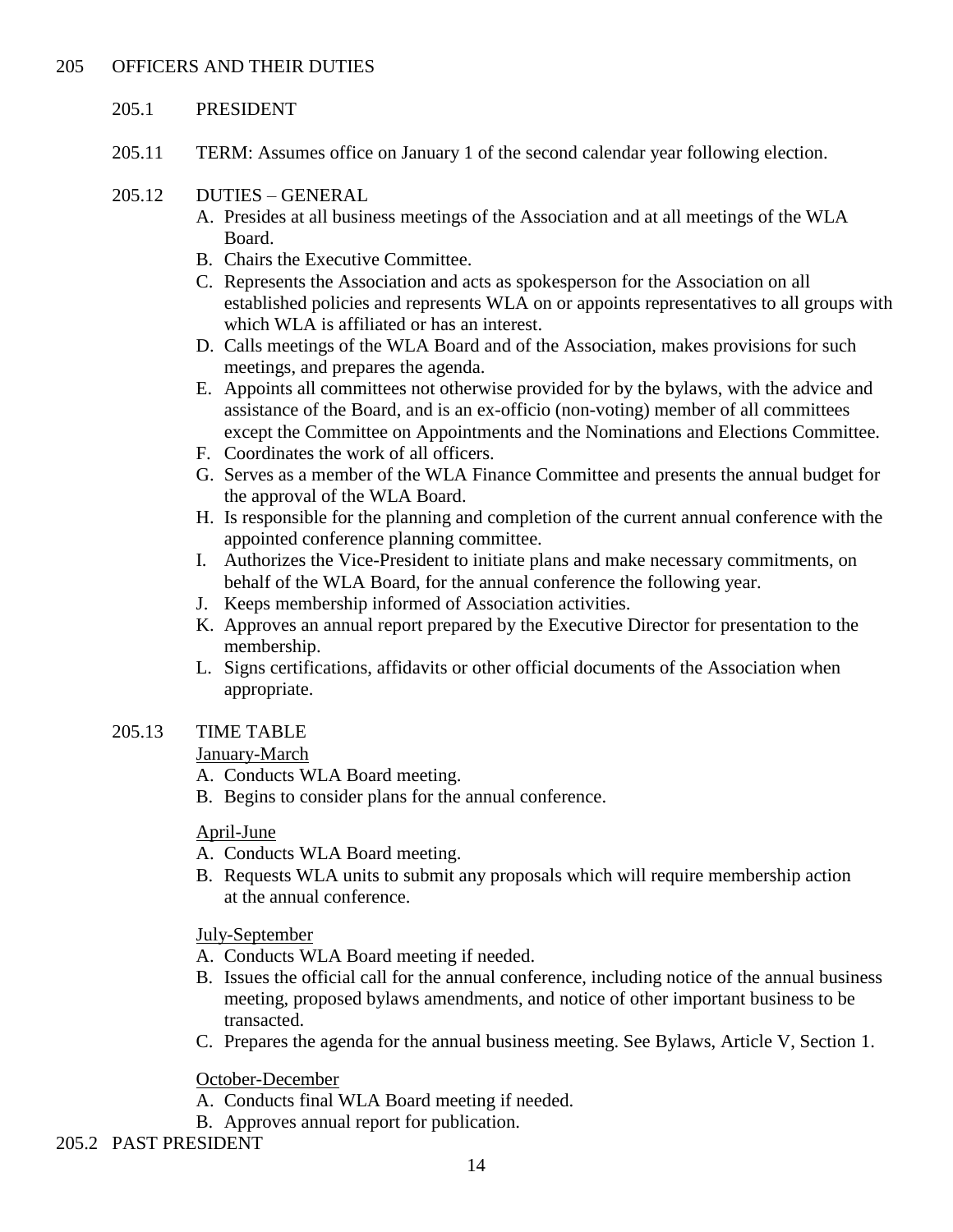# 205.22 DUTIES

- A. Continues to serve as a member of the WLA Board and Executive Committee the year following his or her presidency.
- B. Performs the duties of the Vice-President in the event the Vice-President is called upon to fill a vacancy in the office of the President.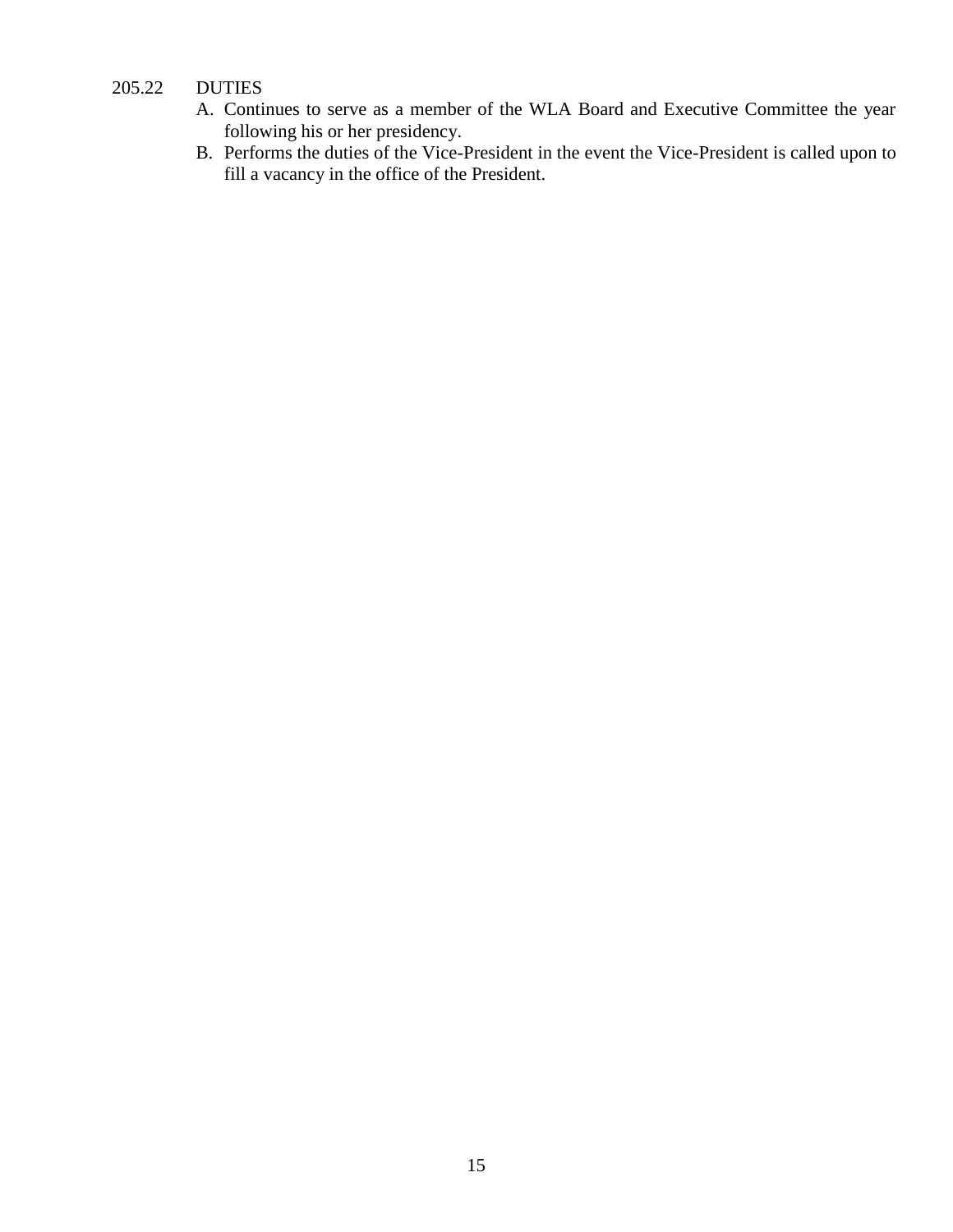#### 205.3 VICE PRESIDENT/PRESIDENT-ELECT

205.31 TERM: Assumes office January 1 of the calendar year following election.

#### 205.32 DUTIES

- A. Serves on the WLA Board of Directors and Executive Committee.
- B. Acts for the President in case of that officer's absence or incapacity.
- C. Succeeds to the presidency in the case of vacancy in that office.
- D. As President-Elect, serves as Chair of the Committee on Appointments and designates, prior to October 1, chairs of specified committees.
- E. Initiates program planning and makes necessary commitments on behalf of the WLA Board for the annual conference of the following year.
- F. Coordinates and presides at Leadership Conference.
- G. Serves as a member of the WLA Finance Committee.
- H. Serves as a member of the WLA Committee on Organization.
- I. Evaluates unit viability (440.5) in order to provide assistance or recommend dissolution of a unit. The Executive Director will assist in the evaluation.

# 205.33 TIME TABLE

January-March:

Participates in necessary committee and board meetings.

April-June: Meets with Committee on Appointments.

July-September: Appoint Conference Committee Chair and works with chair to appoint committee.

October-December: Leads Leadership Conference. Completes unit viability study.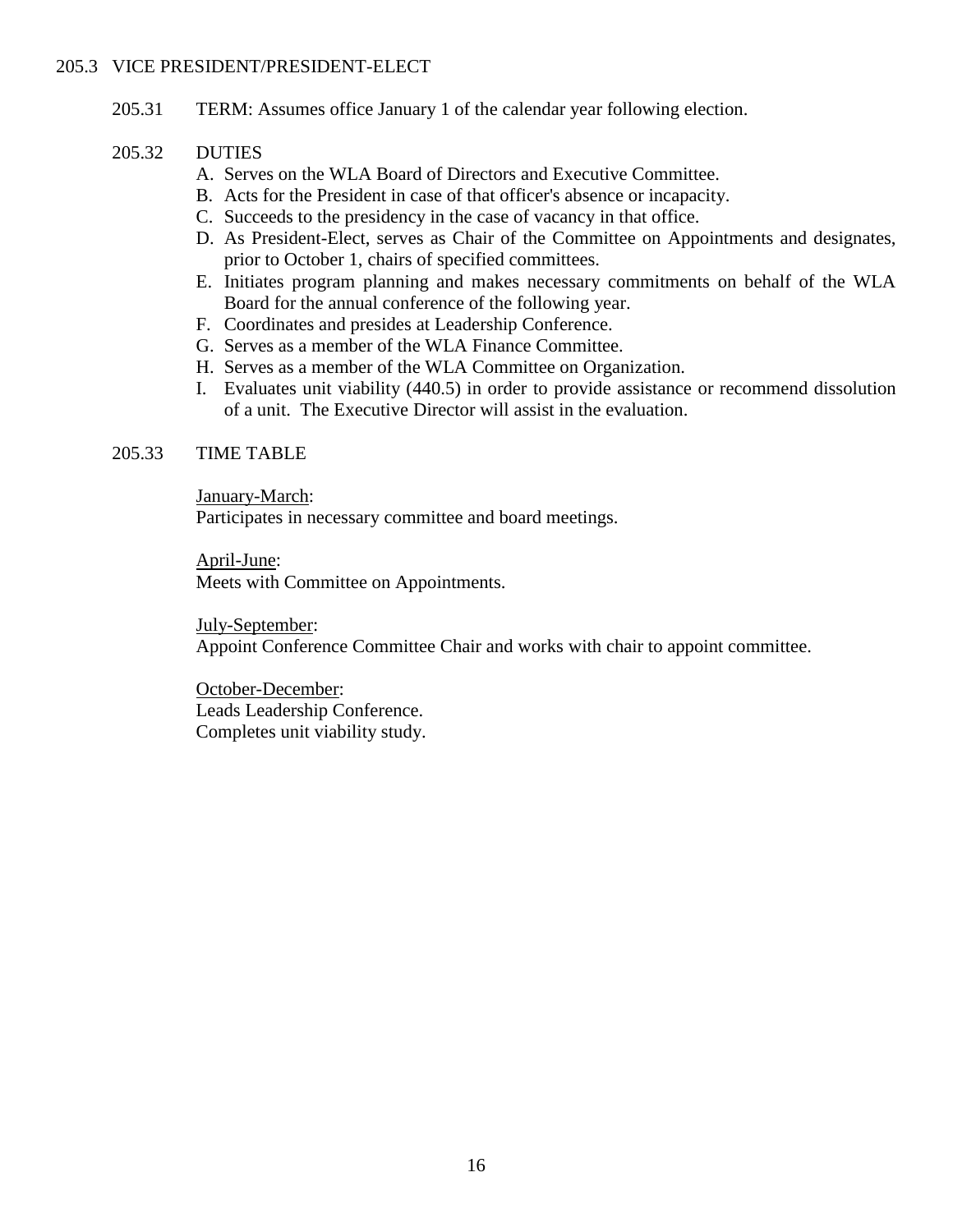205.41 TERM: Three years beginning January 1 of the calendar year following election.

#### 205.42 DUTIES

- A. Serves as a member of the WLA Board, Finance and Executive Committees.
- B. Shall be responsible for recording and distributing the minutes of the WLA annual meeting for the next annual meeting.
- C. Shall be responsible for the minutes of the WLA Board meetings and their distribution via the WLA office to the Board and unit chairs.
- D. Submits summary of WLA Board minutes and annual meeting minutes to the *WLA Newsletter* and website.
- E. Shall record the minutes of the WLA Finance Committee meetings and distribute them to the Finance Committee Chair and the WLA office.
- F. Signs certifications, affidavits or other official documents of the Association when appropriate.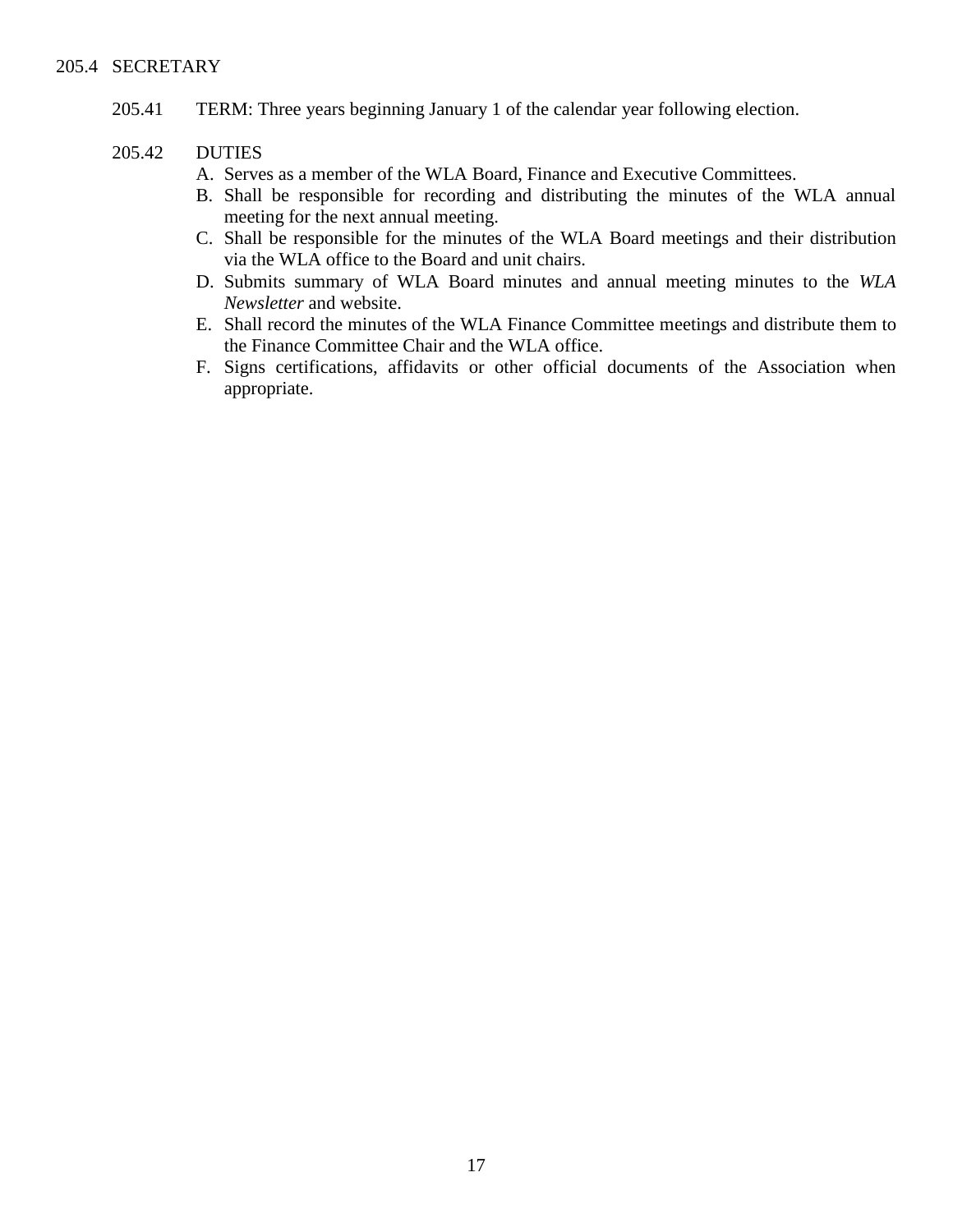#### 205.5 TREASURER

205.51 TERM: Three years beginning January 1 of the calendar year following election.

#### 205.52 DUTIES

- A. Serves as a member of the WLA Board and Executive Committee.
- B. Chairs Finance Committee.
- C. Serves as an ex-officio voting director of WLA Foundation, Inc.
- D. Is responsible, with Finance Committee, for all fiscal long range planning and policy development for the Association.
- E. Coordinates with the Executive Director and the President activities concerned with financial administration, budgeting, investment of funds, general accounting, financial and statistical reporting.
- F. May be authorized by the WLA Board to write checks in the absence of the Executive Director. May serve as one of the bonded signatories for the Association.
- G. Provides current financial reports to the Board at each Board meeting and to the Association at each annual meeting and as needed.
- H. Preserves and passes on to his/her successor a careful record of work and activities with recommendations for change as needed.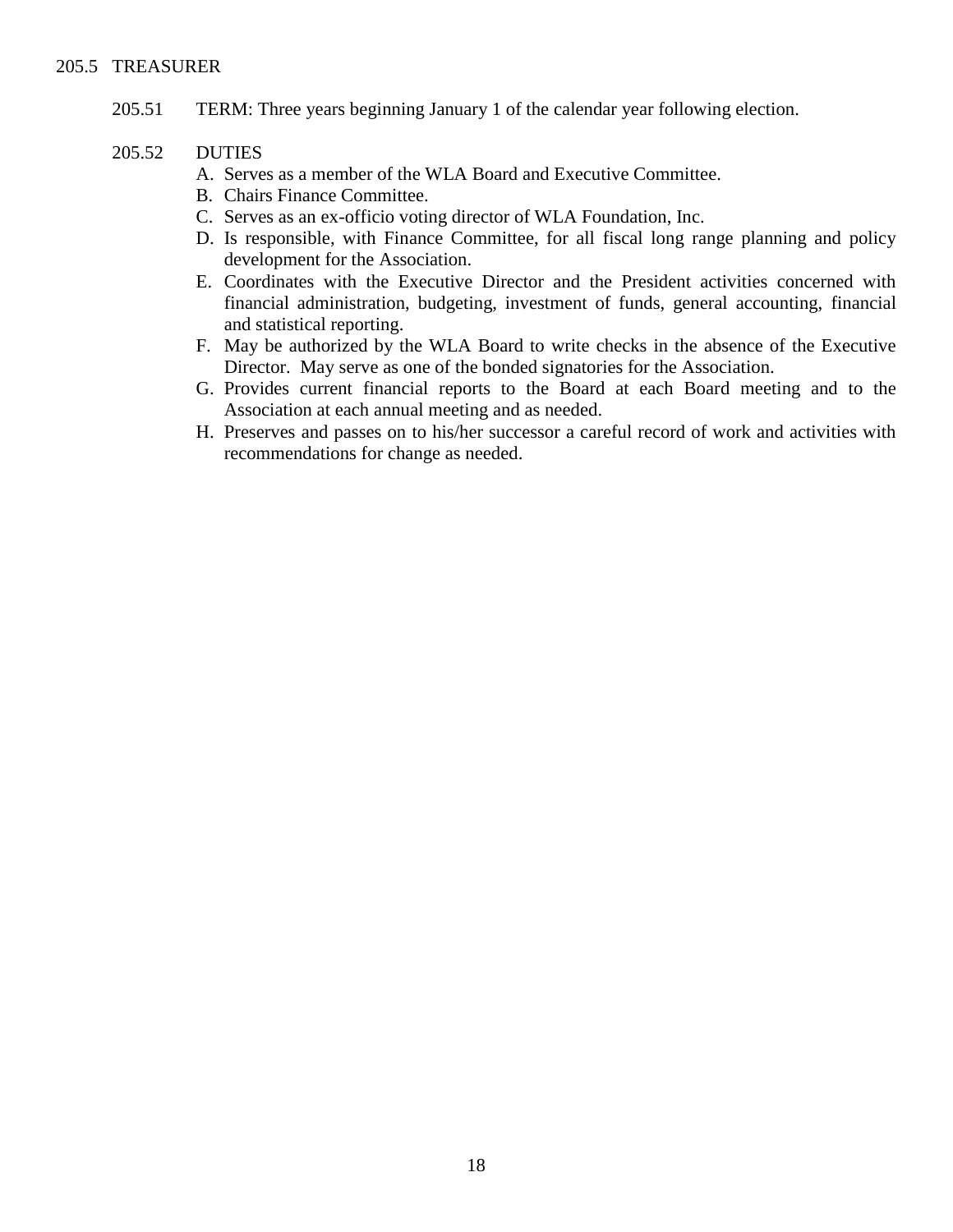#### 210 ALA COUNCILOR

- 210.1 AUTHORIZATION: WLA Bylaws, Article X, Section 2, and ALA Bylaws authorizing each state chapter of ALA to elect one councilor for a three-year term.
- 210.11 ELECTION AND TERM: Councilors are elected for a three-year term as provided by the ALA Bylaws. The election shall take place in accordance with Article X, Section 2, of WLA Bylaws. The term of office shall begin on the first day of January following election and extend until the end of the next triennial election year is held or until a successor is selected and qualified. (See Bylaws, Article X, Section 2.)

#### 210.12 DUTIES

- A. Represent the Wisconsin Library Association at all sessions of ALA Council and at all ALA membership meetings and at all meetings of the ALA Chapter Relations Committee.
- B. Consider issues initiated by ALA mailings, the Chapter Relations Committee, Membership and Council meetings in light of the best interest of the state as a whole.
- C. Serve on the WLA Board and report on significant issues and activities of ALA.
- D. Keep membership informed of ALA issues and activities through published reports and at the WLA Annual business meeting.
- E. Host an ALA information exhibit at the WLA Annual Conference.
- F. Submit annual budget for projected expenses to attend ALA Midwinter and Annual Conference.
- G. Advise successor on all aspects of the position of ALA Chapter Councilor.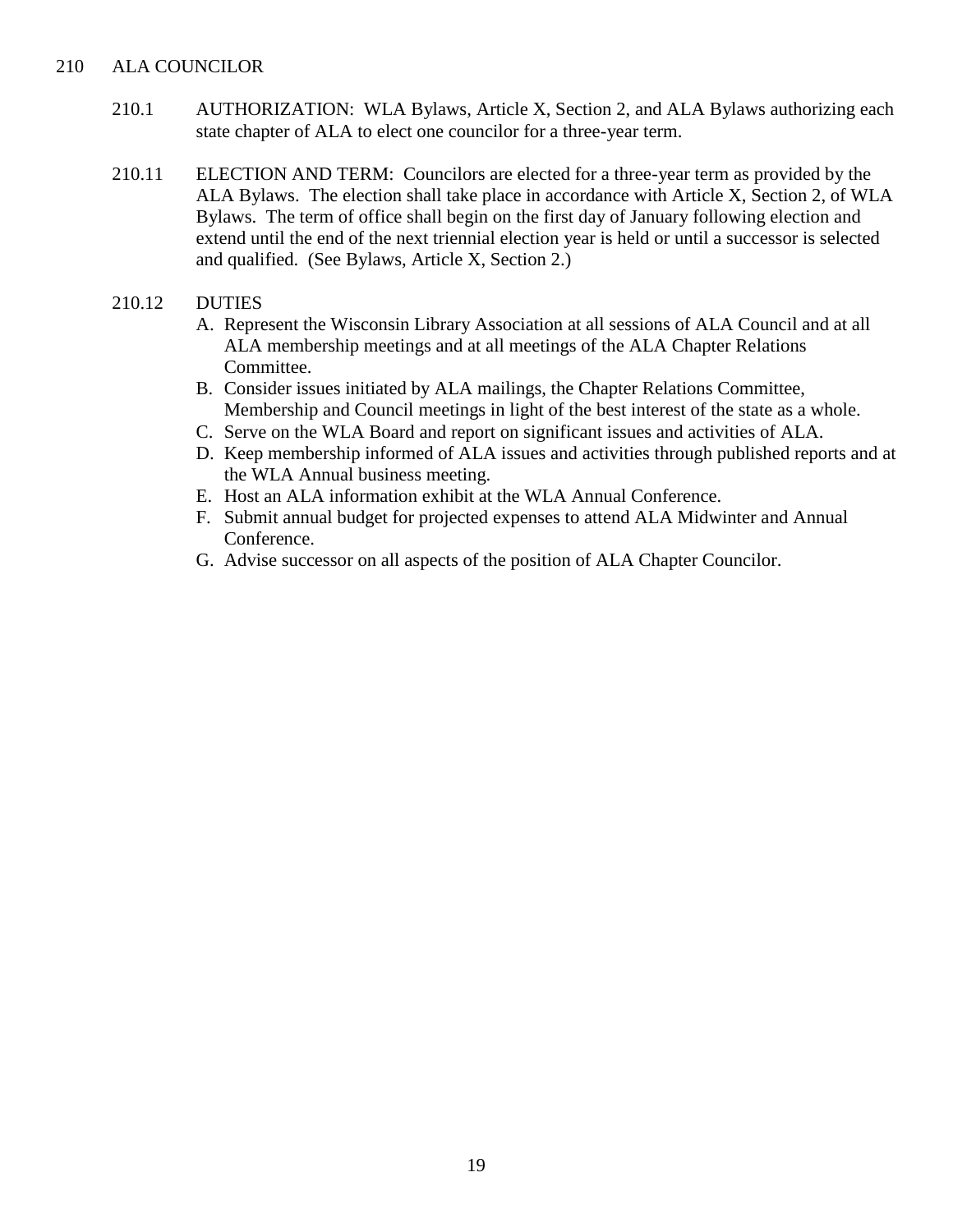#### 220 WLA EXECUTIVE DIRECTOR

#### 220.1 Employment Policies:

# A. Job Requirements

# 1. Primary Functions:

The Executive Director is the chief administrative officer of the Wisconsin Library Association (WLA) and is responsible for the implementation of programs adopted by the Board of Directors. The Executive Director manages the operations of the WLA under the direction of the Board of Directors. The Executive Director also supervises all staff and has charge of the WLA office, its records, property and equipment. The Executive Director serves as the financial officer, office manager and general coordinator for activities of all units of WLA. Specific activities needed to accomplish position responsibilities may be delegated to other WLA staff as needed.

- 2. Qualifications/Experience/Training:
	- a. Good written and oral communication skills
	- b. Ability to work well with people
	- c. Must be self-motivated and have ability to work independently
	- d. Possess a willingness to gain a basic understanding of the Association's objectives, programs and operations
	- e. Position requires a dynamic, service-oriented person who has proven ability to plan, organize, manage and work cooperatively with members of the Association.
- 3. Selection Procedures:

The WLA Board will appoint an ad hoc selection committee of the Board who will review the references of prospective candidates, interview those who meet the qualifications and make a recommendation of their choice to the Board. The committee will follow accepted procedures in non-discriminatory hiring.

B. Working Conditions:

Appointment and Annual Review: The terms and conditions of appointment shall be articulated in a contract between the WLA Board and the Executive Director.

The Executive Committee, along with a representative from the WLA Foundation Board, shall annually evaluate the Executive Director and recommend to the WLA Board salary and fringe benefits adjustments. See Section 200.12 (2).

#### 220.2 Specific Duties

- A. WLA Board and WLA Units
	- 1. Participate in annual orientation regarding finances, WLA organization and services for incoming officers of WLA and Chairs of individual WLA units.
	- 2. Make arrangements for and attend Board and Executive Committee meetings and other such meetings as the Board shall determine.
	- 3. Work with the President to identify issues requiring attention of the Board and assist in the preparation of Board and Annual meeting agendas.
	- 4. Provide assistance for the WLA Secretary in the distribution of minutes of Board and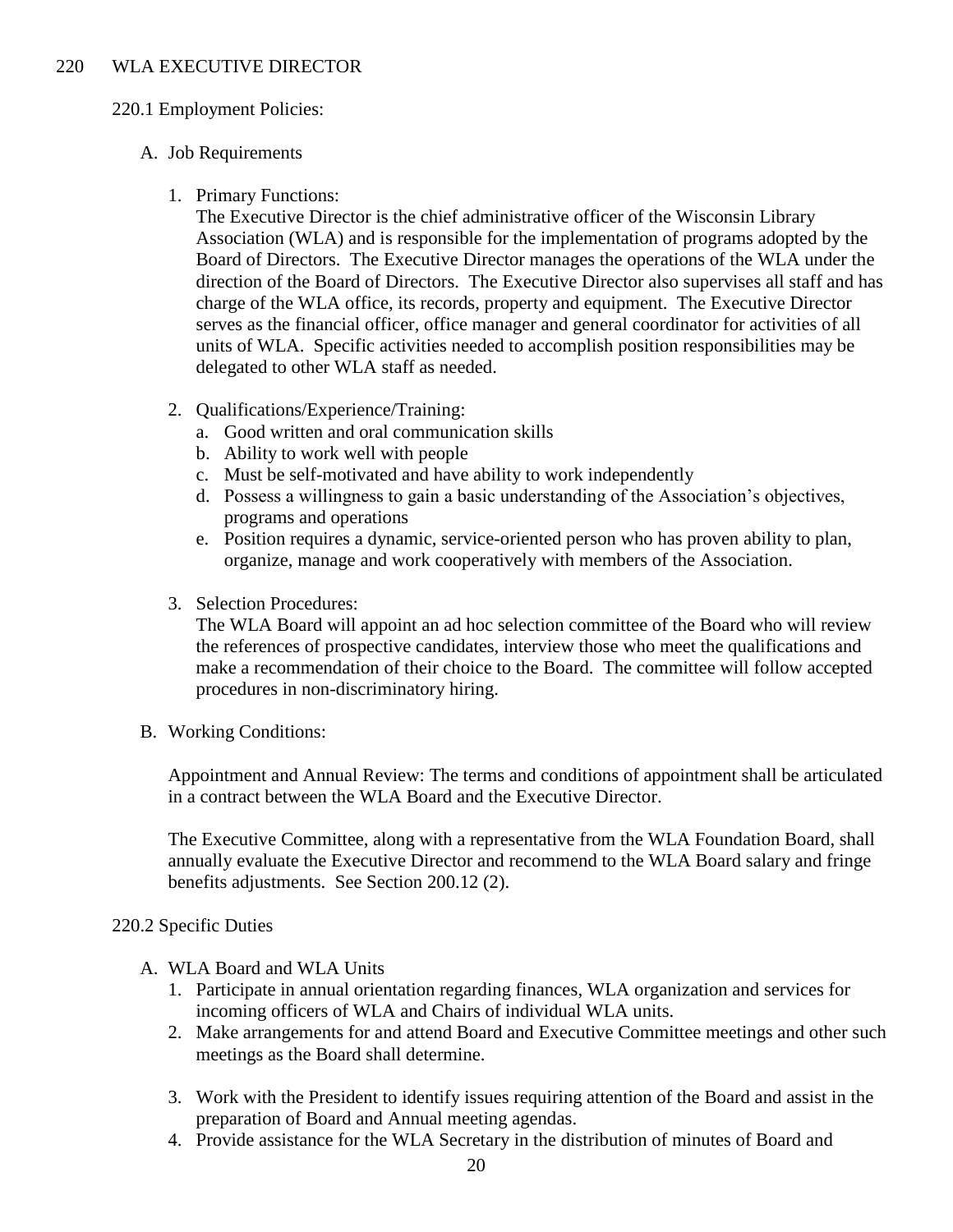Executive Committee.

- 5. Maintain a current personal awareness of and provides background information and analysis of issues being considered by the Board.
- 6. When requested, assist WLA units with background information and issue analysis and provide units with information, and advise on policies and procedures governing their anticipated activities.
- 7. Supervise WLA and unit registration activities according to the standards established by the Board.
- 8. Assist the Nominations and Elections Committee in coordinating the annual WLA Elections process including unit elections and provide notification of results to the President, nominees and unit Chairs.
- 9. Assist the Appointments Committee in coordinating the annual WLA appointments process by attending meetings of the Appointments Committee.
- 10. Assist Conference Coordinator with the Annual Conference as outlined in the Conference Planning Manual and be responsible for the revisions of the Conference Planning Manual with the input of the Conference Planning Committee.
- 11. Maintain an up-to-date list of conference exhibitors and a file of vendor contributions.
- 12. Coordinate annual membership renewal and recruitment activities.
- 13. Serve as a resource person to, attend meetings as necessary of the Committee on Organization and maintain the WLA Organization manual. Inform COO of board actions concerning WLA organizational structure.
- 14. Serve as a non-voting director and attend meetings of the WLA Foundation, Inc.
- 15. Assist the Vice-President in the evaluation of a unit's viability (440.5) in order to provide assistance or recommend dissolution of the unit.
- 16. Serve as the advertising coordinator.
- B. Financial Duties
	- 1. Assist in the preparation of the annual budget for WLA by identifying and justifying costs necessary to the operations of the office and by providing information regarding anticipated income sources.
	- 2. Assist the Finance Committee with the development of a long range budget mechanism and plan for adequate long term funding of WLA activities and supporting staff and facilities.
	- 3. Receive, allocate, record and deposit all monies received by WLA on a bi-weekly basis or more frequently when conditions so dictate.
	- 4. Advise the Board concerning non-dues sources of income for consideration and action.
	- 5. Assist the Finance Committee in analyzing recommended investment programs and publications and provide information on the anticipated risk, profit and financial time line for the activity.
	- 6. Negotiate and/or review contracts for conference sites, and printing on behalf of WLA with all contracts subject to final approval by the WLA Board.
	- 7. Assure that all WLA funds, physical property and other assets are properly inventoried, safeguarded and administered. Develop disaster preparedness plan and management strategy for critical records.
	- 8. Issue invoices for WLA activities and follow up on nonpayment of funds.
	- 9. Advise units on a quarterly basis when charges channeled through the WLA office have been debited against their budgets.
	- 10. Acknowledge and record Foundation contributions.
	- 11. Serve as resource person to and attend meetings of the Finance Committee.
	- 12. Provide appropriate financial reports required by governmental bodies.
	- 13. File all required tax forms.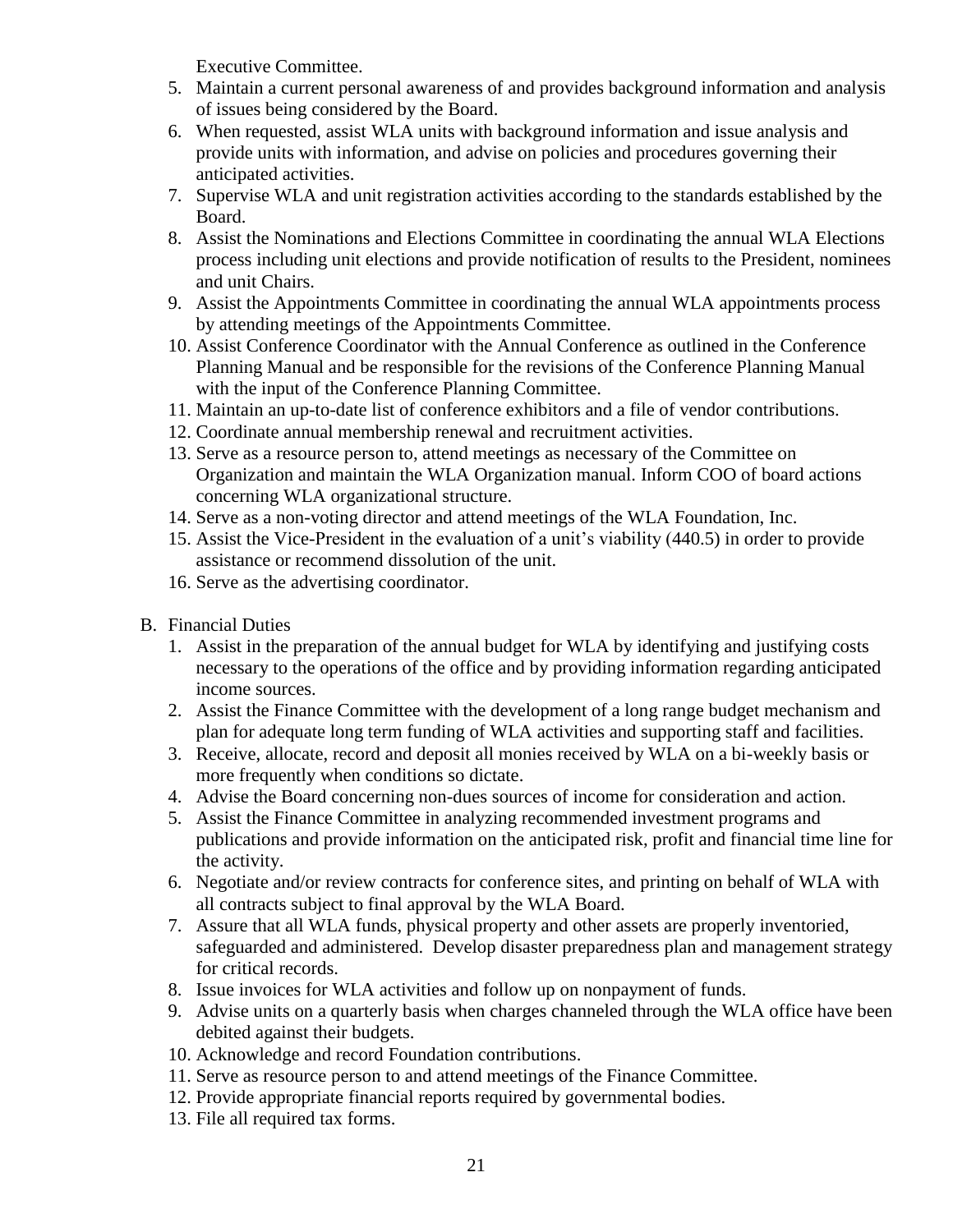- C. Office Manager Duties
	- 1. Maintain legal, financial, program and correspondence records for WLA utilizing accepted standards for proper records management and retention.
	- 2. Maintain a current database of individual and institution membership including information on participation in WLA units, committees and offices.
	- 3. Maintain up-to-date mailing list for WLA.
	- 4. Coordinate and handle mailings for WLA activities.
	- 5. Develop, maintain and periodically update a manual of operations for administrative office activities.
	- 6. Advise the Board on the space, equipment and personnel requirements for support of WLA activities.
	- 7. Maintain appropriate balances in postal accounts, submit necessary forms and fees for postal permits, and assure compliance with postal regulations.
	- 8. Conduct periodic bids to secure the most competitive prices on services and/or supplies.
	- 9. Secure supplies for WLA operations using cost, quality and efficiency as criteria.
- D. Personnel Duties
	- 1. Develop position descriptions and recommended salary levels for staff needed to accomplish the programs of WLA. Submit these documents to the WLA Board for approval.
	- 2. Interview, hire, and schedule WLA staff members to best meet the needs of WLA.
	- 3. Train and supervise WLA staff in performance of position duties.
	- 4. Conduct annual performance review of WLA staff and establish their performance objectives for the following year to carry out the objectives of the WLA Board.
	- 5. Maintain records of attendance, sick leave and vacation time for WLA employees and submit these reports in a timely manner for preparation of payroll.
	- 6. Maintain the personnel manual based on board approved personnel policies.
- E. Publication Duties
	- 1. Coordinate the printing and distribution of manuals, newsletters, directories and other publications.
	- 2. Advise WLA members and personnel upon request in the preparation and editing of WLA publications and communications to assure a consistently high quality.
	- 3. Provide for copyright, marketing and distribution of WLA publications. Report sales tax due to the State of Wisconsin.
	- 4. Monitor the inventory of WLA publications.
- F. Publicity Duties
	- 1. Conduct WLA's general correspondence, serve as contact for the public, and represent WLA when appropriate.
	- 2. Advise appropriate units and committees regarding the issuance of news releases relating to WLA matters.
	- 3. Respond to inquiries regarding WLA activities and refer detailed questions regarding activities and library services to the appropriate officer or unit Chair.
- G. Legislative Duties
	- 1. Register with the State of Wisconsin as a lobbyist for WLA and file all required reports related to said registration.
	- 2. Maintain a current database of individuals participating in the Legislative Network. Provide information form the database for the President, LD&L Chair or Legislative Advocate in order to organize the association's forces when necessary to oppose or support legislation.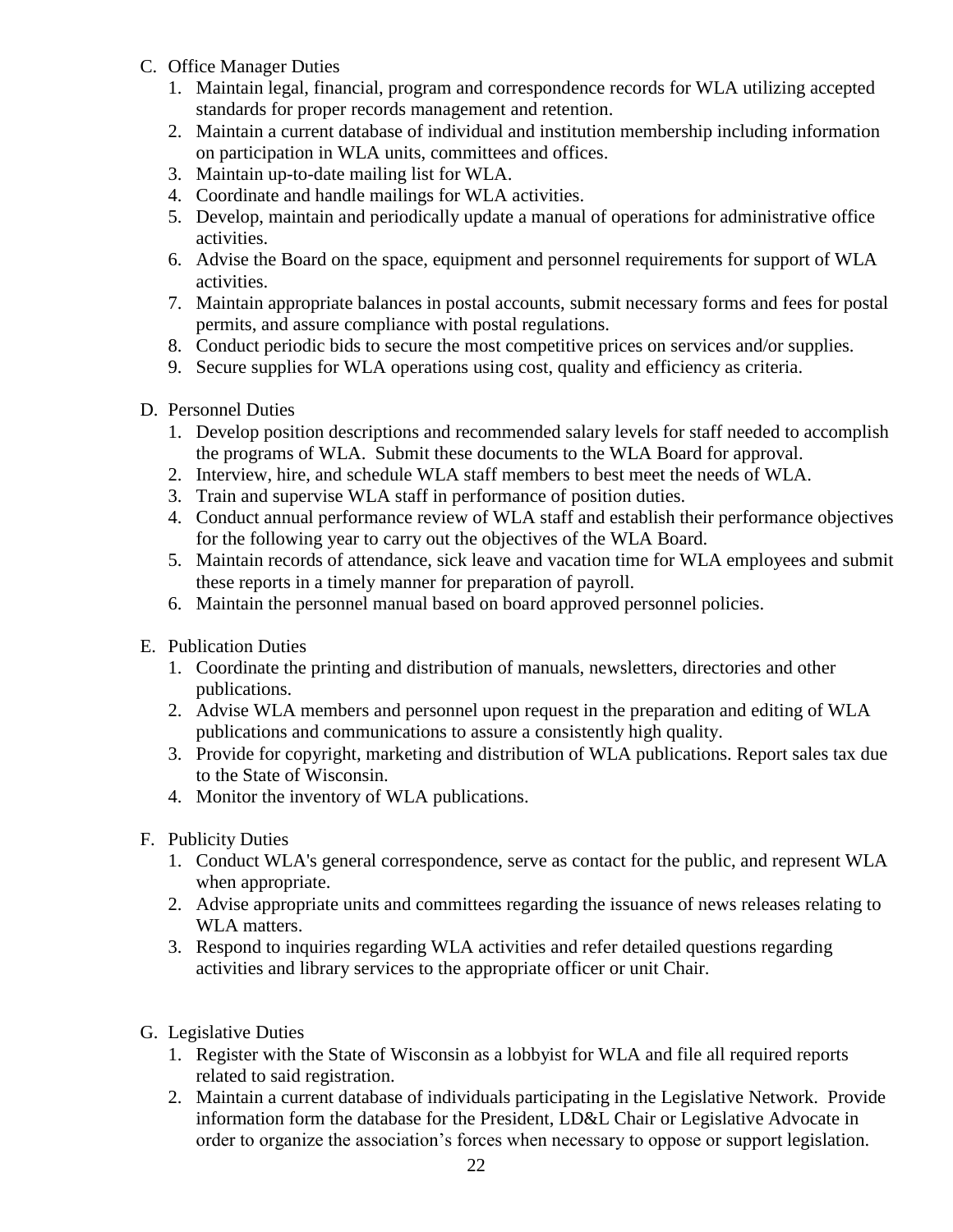- 3. Serve as a non-voting member of the LD&L Committee.
- 4. Provide support to and maintain contact with the President, Legislative Advocate and LD&L Chair as needed to carry out the WLA's legislative program.
- 5. Communicate and promote the WLA's legislative program to the membership to encourage and maximize their participation in legislative activities.
- 6. Serve as a resource person to the Library Legislative Day Committee and provide staff support, as needed, for their annual event.
- H. Other duties as determined by the WLA President and/or the WLA Board of Directors.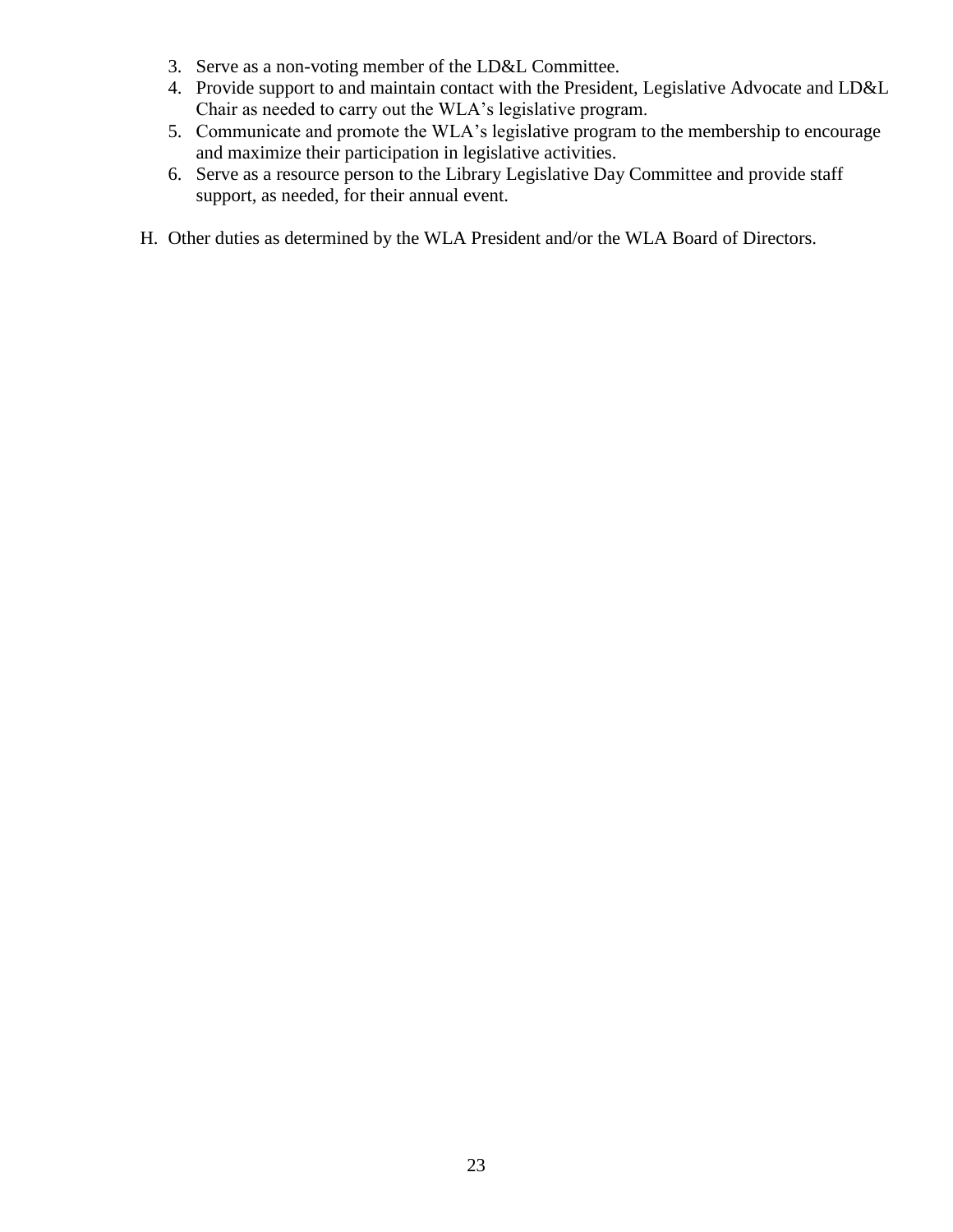# **300 COMMITTEES, APPOINTEES AND SPECIAL REPRESENTATIVES**

#### **330 STANDING COMMITTEES**

- 330.1 AWARDS AND HONORS COMMITTEE
- 330.1 AUTHORIZATION: Bylaws, Article VII, Section 2.C.
- 330.11 MEMBERSHIP: Seven members appointed by the Committee on Appointments.
- 330.12 DUTIES
	- A. Administer the awards and honors authorized and established by the Association.
	- B. Sends a copy of all committee meetings and mailings to WLA Executive Director and WLA President.
- 330.13 PROCEDURES:
	- A. The committee shall not later than January of each year call the attention of librarians, trustees and WLA members to the awards and ask for nominations, outlining the award criteria for each, methods of making nominations, and procedures followed in making the award. Nominations must be submitted via the nomination form adopted by the committee. The form will be published annually in the January/February/March issue of the *WLA Newsletter* and on the WLA website. Nominations must be received by the due date established and publicized by the committee.

A nomination must indicate the area or areas in which recognition is sought, describe the achievements, and indicate the time periods when the achievements were accomplished. In addition to the nomination form, at least three but no more than ten letters supporting the nomination must be submitted. The nomination form, a statement of achievements, and the supporting letters must be sent as a packet to the WLA office.

If a member of the committee is nominated for an award, or they are employed at an institution that is nominated for an award, the WLA staff will notify the individual and he or she will be required to remove him/herself from the discussion pertaining to selecting the winner for that particular award only. He or she may still contribute to the discussion in selecting other award and honors winners.

- B. The committee shall prepare citations, order plaques, and plan with the President of the Association and the Conference Planning Committee the ceremonies for presenting the awards at the annual conference. The committee shall notify the award recipients of their selection sufficiently in advance so they can plan to be present at the conference ceremony as guests of the Association. The committee shall also notify recipients' nominators.
- C. The committee's decision in selecting the recipients of the award are final. If, within the judgment of the committee, no nominations merit an award, that award will not be given.
- D. Nominations will be considered by the committee in the year of the nomination and in the next consecutive award year. Nominators will be asked to update nomination information for the second year of consideration.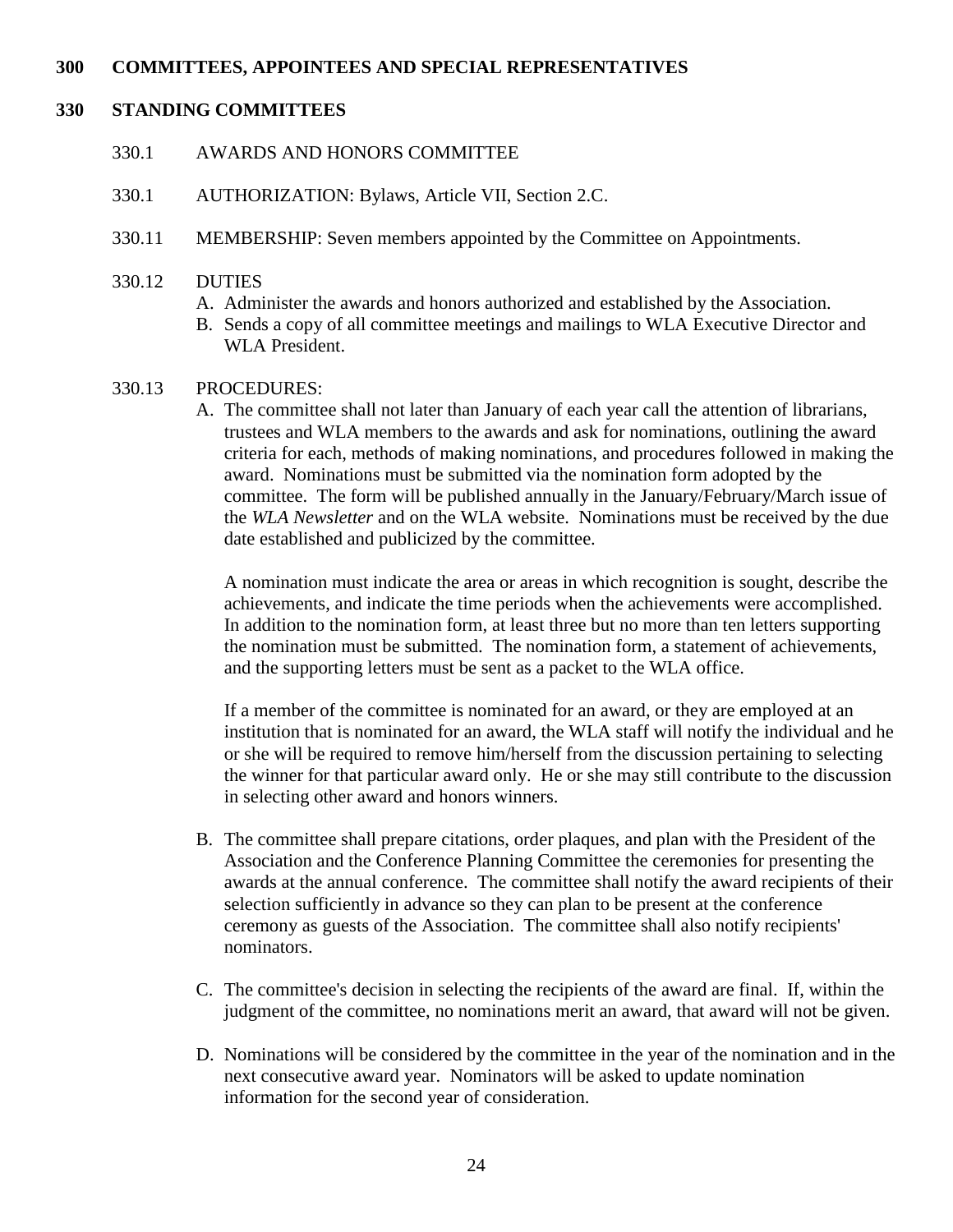#### 330.14 AWARDS CATEGORIES

- A. TRUSTEE OF THE YEAR: This award is conferred upon an outstanding Wisconsin library trustee. The trustee must be in actual service during all or part of the year in which he or she is honored. The award shall be based upon such activities or accomplishments as the following:
	- 1. Constructive accomplishments toward the advancement of library service and the development of sound library policies.
	- 2. Creative and effective work in interpreting the library to the community and in bringing its problems before the eyes of decision-making leaders in the community.
	- 3. Involvement and effectiveness in library-related matters beyond the local community.
	- 4. Wisdom and sound judgment in applying to library procedure ideas which have brought increased service and efficiency.
	- 5. Persistent devotion to the ideals of good library trusteeship.
- B. DEMCO/LIBRARIAN OF THE YEAR: This award is conferred upon a librarian in recognition of outstanding leadership and accomplishment in library service. The librarian must be currently employed, at the time of selection, in any field of librarianship in Wisconsin and must be a current member of the Wisconsin Library Association. The award shall be based upon such activities or accomplishments as the following:
	- 1. Community betterment through broadened scope and quality of service
	- 2. Contribution to any area of services benefiting library users.
	- 3. Distinguished service in the profession:
		- a. Outstanding participation in activities of professional library associations.
		- b. Notable publications and productions.
	- 4. Leadership in education and in-service training for librarians.
	- 5. Extension of library services through cooperation.
	- 6. Improvement in library techniques or management.
	- 7. Development of library facilities.
	- 8. Contributions at regional, state and national levels.
- C. SPECIAL SERVICE AWARD: This award may be conferred upon a group of people, or an individual, for noteworthy achievement as evidenced by substantial activities and exceptional service to the library profession. The Wisconsin recipient or recipients shall have influence and reputation beyond the local community.
- D. LIBRARY OF THE YEAR AWARD: The award is conferred upon any type of Wisconsin library, library system or library network for distinguished achievement in service. The staff, library board or administering body, and the community or people served shall all be involved in the work for which recognition is sought. The award shall be based upon such activities or accomplishments as the following:
	- 1. User oriented services.
	- 2. Structure of library service including development and participation in networks and systems and cooperative planning and programming with other types of libraries.
	- 3. Collections based on sound selection policies.
	- 4. Development of opportunities for professional growth and job satisfaction for all employees.
	- 5. Changes or improvements in physical facilities resulting in better services.
- E. CITATION OF MERIT: This award is conferred upon Wisconsin citizens who are neither librarians nor library trustees, who have made outstanding contributions to quality library services. This award may be given to a group of people or an individual.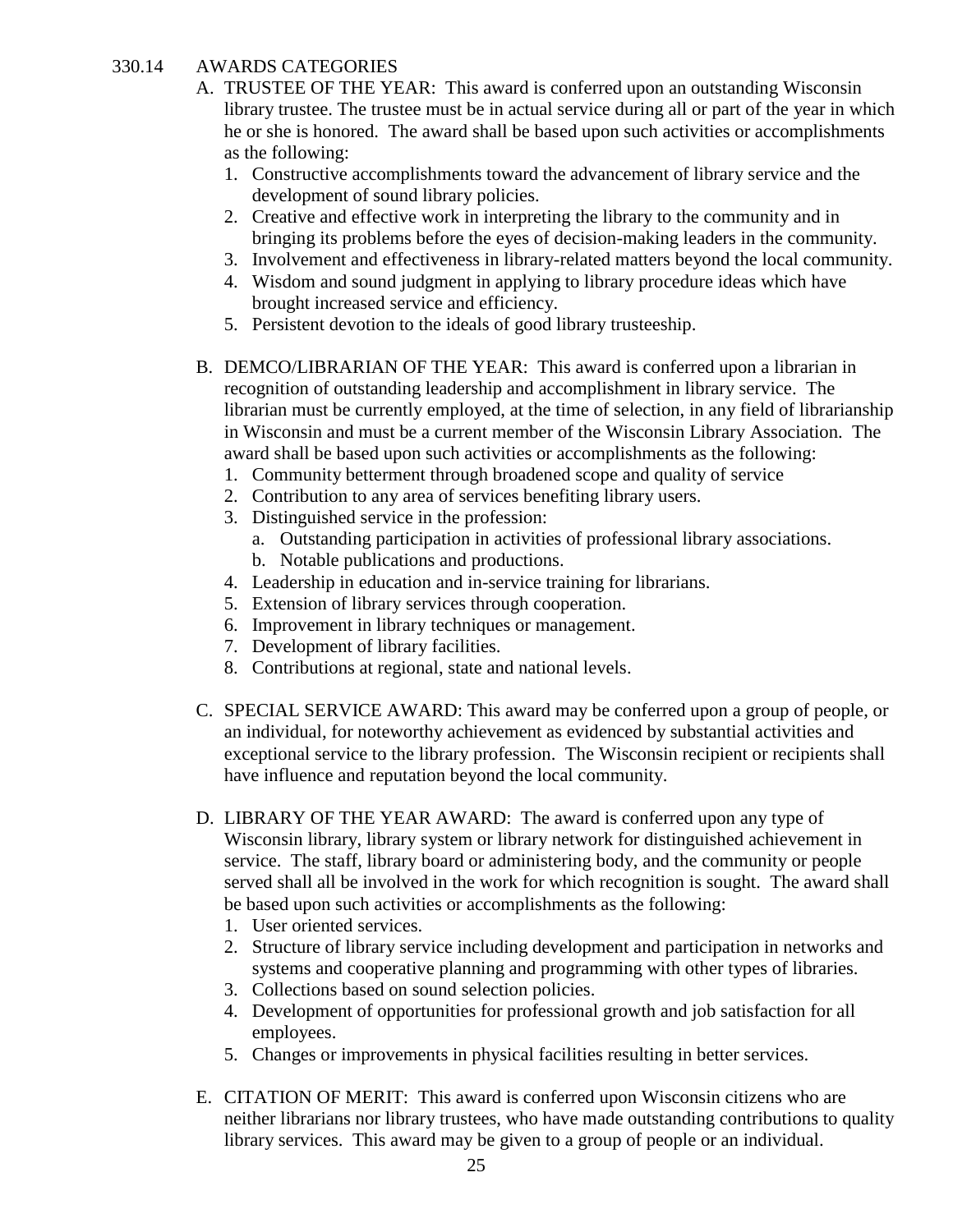- F. THE MURIEL FULLER AWARD: Muriel Fuller was a mentor and an inspiration for Wisconsin librarians. This award, named in her honor, is conferred upon a library professional or paraprofessional in recognition of outstanding accomplishments which have significantly improved and benefited library services. These achievements may include improving community access to library resources; extension or promotion of library services through cooperative ventures with local agencies or groups such as schools, businesses, or clubs; development of library facilities or collections; or contributions to any area of library services which ultimately benefit the library users. An employee in any type or size of library organization, is eligible for consideration. The nominee must be a current member of the WLA and employed in a Wisconsin library. The award may be given for a single achievement or for a record of achievements over a period of years. The award is intended for practitioners who have focused on improving library services in the library organization in which they are employed, unlike the Librarian of the Year Award which also recognizes contributions at regional, state and national levels.
- G. HIGHSMITH AWARD: The Highsmith Award is conferred upon one or more libraries for innovative programming.
- H. WLA/WEMTA INTELLECTUAL FREEDOM AWARD: This award is administered by the WLA/WEMTA Intellectual Freedom Award Committee, which is appointed by the WLA Intellectual Freedom Round Table and the Wisconsin Educational Media & Technology Association.
- I. RISING STAR AWARD: This award is administered by the New Members Round Table.
- J. PARALIBRARIAN OF THE YEAR AWARD: This award is administered by the Support Staff & Circulation Services Section.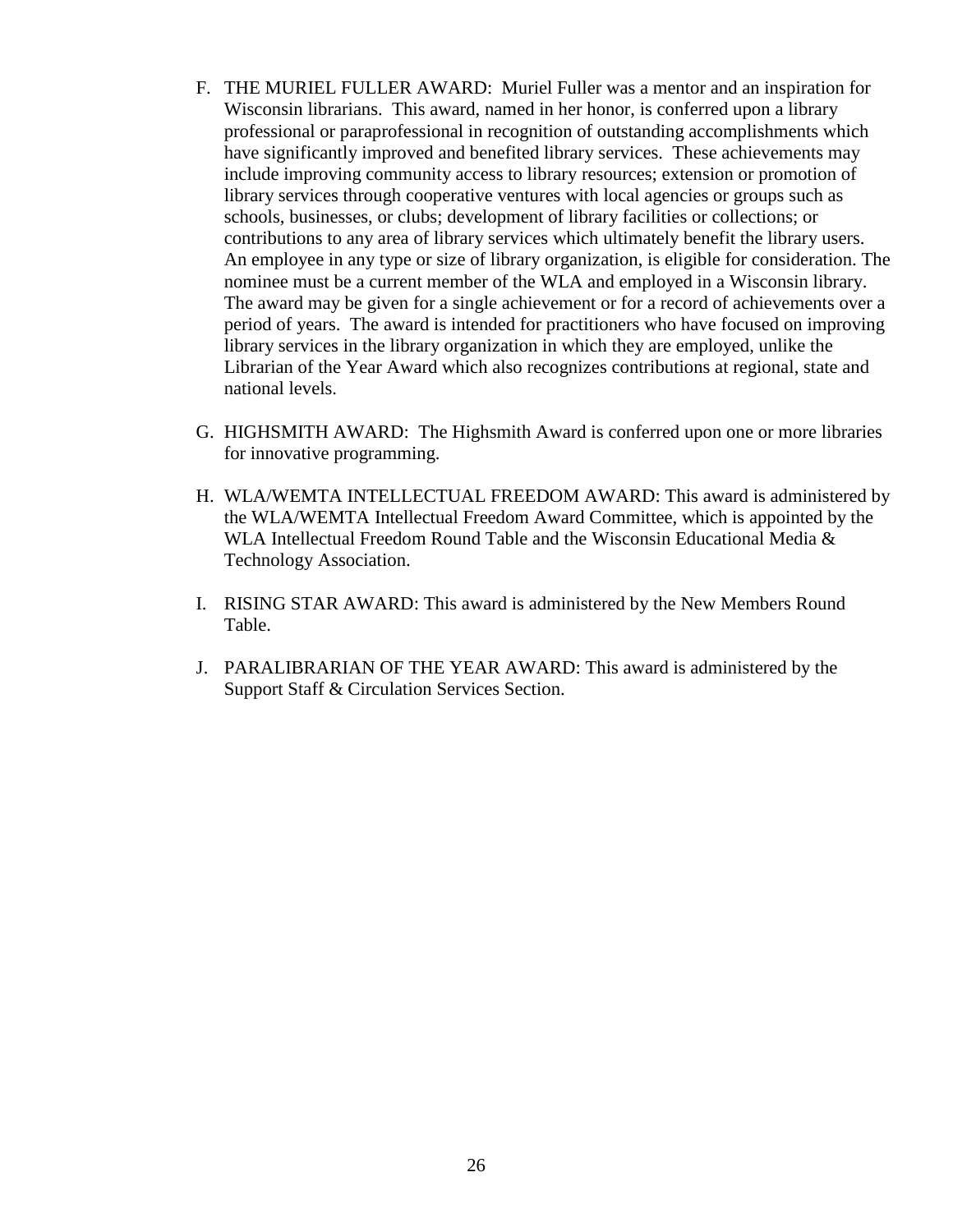#### 330.2 FINANCE COMMITTEE

- 330.2 AUTHORIZATION: Bylaws, Article VII, Section 2.C.
- 330.21 MEMBERSHIP: Seven members to include the President, Vice-President/President-Elect, Secretary and Treasurer (who acts as Chair), and three members from three divisions/sections with WLA board representation.

#### 330.22 DUTIES

- A. Advise the WLA Board on fiscal policies and procedures.
- B. Develop annual budget proposal for submission to the WLA Board.
- C. Develop and recommend changes in the WLA Fiscal policy (section 360) and long range plan.
- D. Conduct mid-year review of the entire WLA budget and recommend reallocations as necessary.
- E. Send a copy of all committee minutes and mailings to the WLA Executive Director and WLA President.
- 330.23 TIME LINE (See Fiscal Policy 410.7)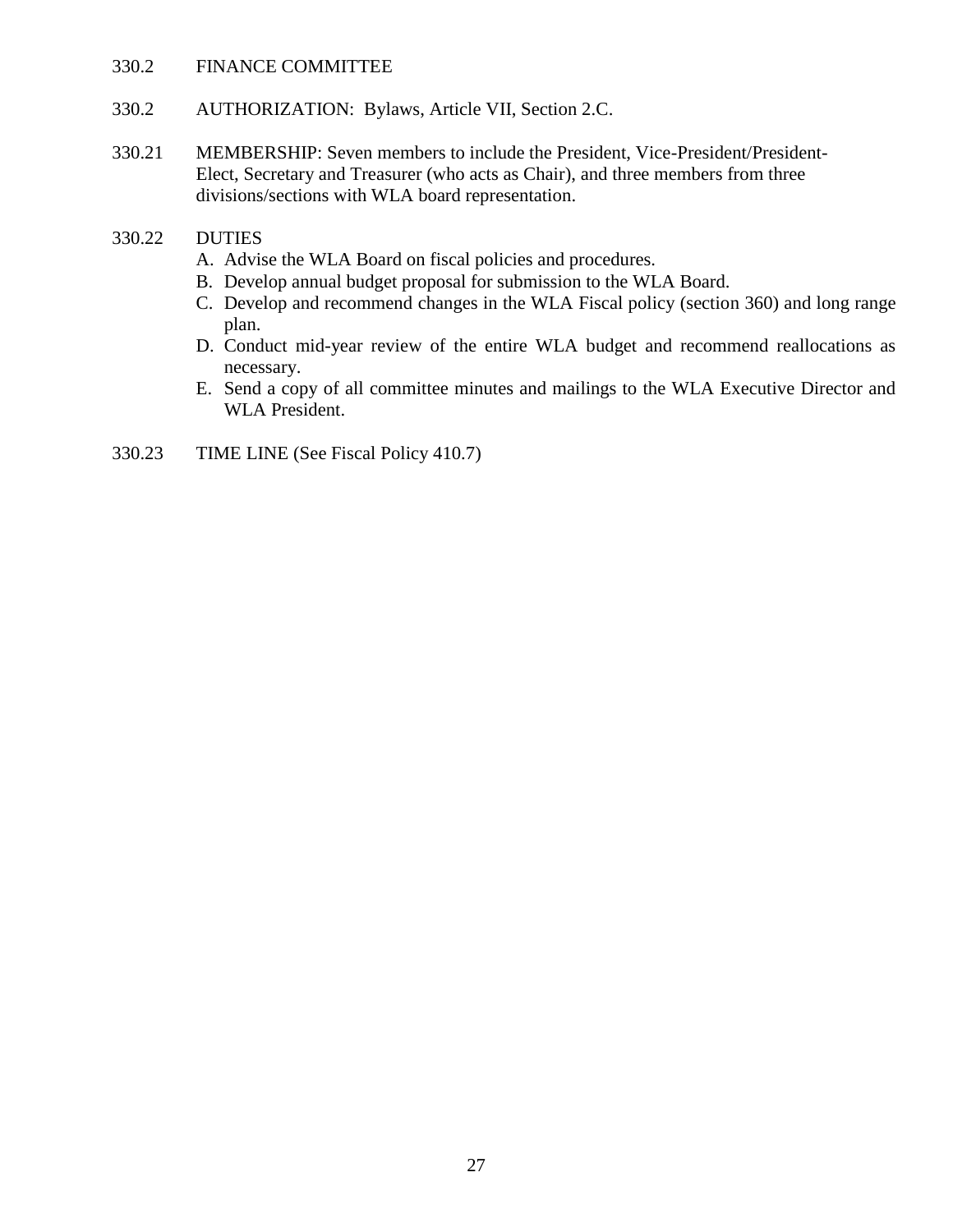### 330.3 LIBRARY DEVELOPMENT AND LEGISLATION COMMITTEE

- 330.3 AUTHORIZATION: Bylaws, Article VII, Section 2.C.
- 330.31 MEMBERSHIP: The State Legislative Advocate and the Federal Legislative Advocate shall serve as ex-officio, voting members. The Committee on Appointments shall appoint one representative from each WLA division, and up to nine members at large.
- 330.32 DUTIES
	- A. Identifies issues related to the development of statewide library legislation.
	- B. Studies pending legislation to determine its impact on all libraries.
	- C. Affiliates with appropriate groups and organizations to consider solutions and possible activity programs that WLA might pursue.
	- D. Works with the Division for Library, Technology and Community Learning to develop, promote and advocate for the Department of Public Instruction budget.
	- E. Develops an annual library legislative agenda, which is submitted to the WLA Board of Directors for its review and adoption.
	- F. Assumes responsibility for promoting the legislative agenda adopted by the WLA Board. Develops ways and means for implementing policies adopted by ALA in the area of statewide library development and legislation.
	- G. May from time to time present a Public Policy Award to a public official who has shown outstanding support of libraries.

# 330.33 SUBCOMMITTEES

A. All subcommittees must be chaired by a member of the Library Development and Legislation Committee.

#### B. LIBRARY LEGISLATIVE DAY Subcommittee (Standing Subcommittee)

Library Legislative Day is an annual gathering that takes place in Madison, usually in February when the legislature is in session. It provides WLA members with an opportunity to meet with their legislators and promote the needs and emphasize the importance of libraries. More specifically, it affords an opportunity to advocate for the items contained in WLA's current legislative agenda. Appropriate programs may be scheduled in conjunction with this event.

The LD&L Chair shall select at least six members on the subcommittee to include. whenever possible, one representative from each of the WLA Divisions and a member from LD&L. The LD&L chair may, in consultation with the WLA President and Executive Director, make additional appointments to the Legislative Day Committee from other organizations with agendas similar to WLA's. The State Legislative Advocate and the Federal Legislative Advocate shall act as advisors.

The Library Legislative Day Subcommittee shall plan the annual Library Legislative Day.

#### 330.34 DUTIES OF THE LD&L CHAIR:

- A. Schedules, plans and chairs all committee meetings.
- B. Reports to all WLA Board meetings on committee activities; seeks approval of plans and policies; and receives directions from the WLA Board on issues and problems to be investigated by the committee.
- C. Initiates calls to action in coordination with the WLA Legislative Advocate and the WLA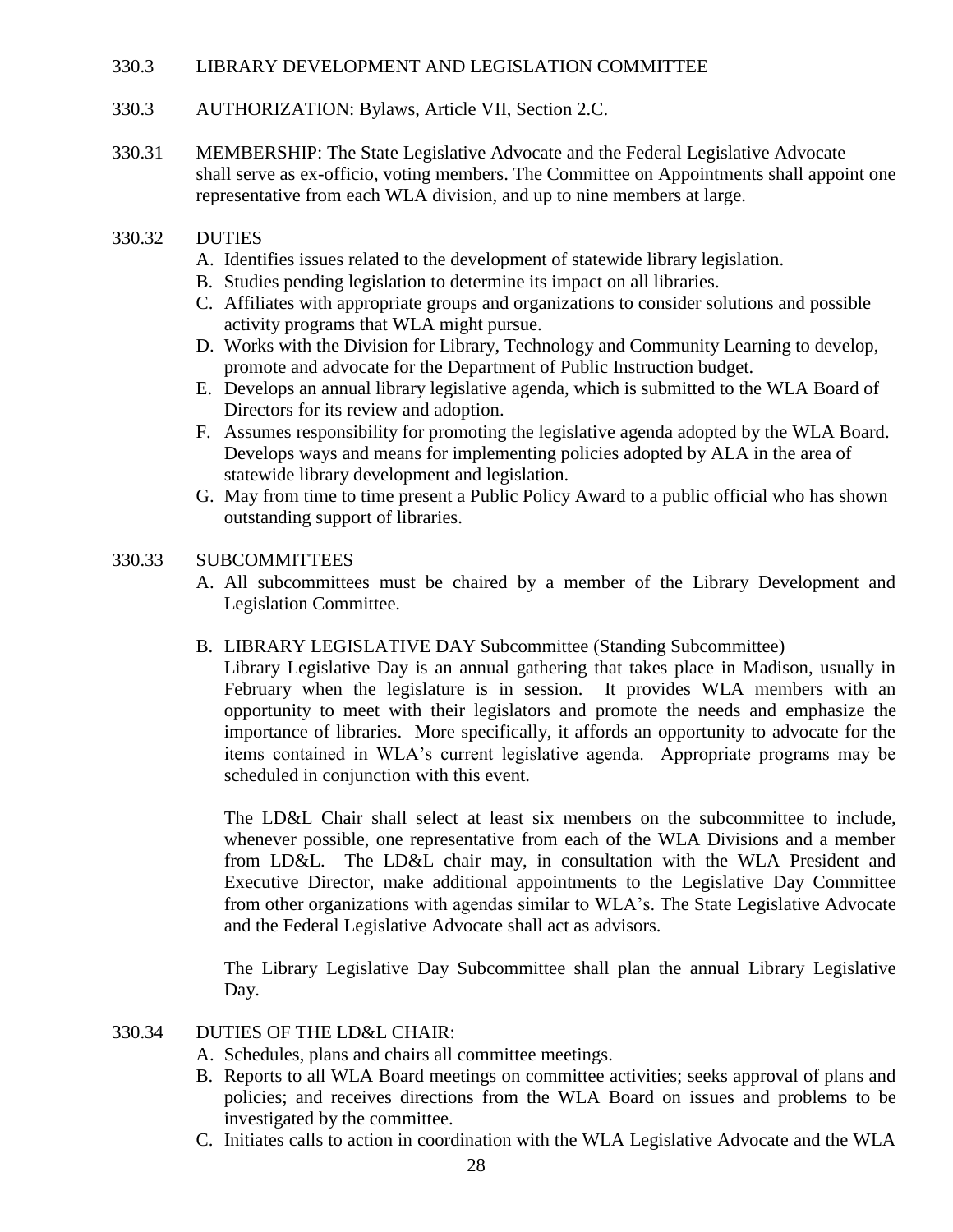President.

- D. Coordinates committee activities with the activities of the Legislative Advocate to implement decisions made by the WLA Board.
- E. Appoints the chair of the Library Legislative Day Subcommittee.
- F. Sends copies of all committee agendas, minutes and other pertinent documents to the WLA Executive Director and WLA President.

# 330.35 TIME TABLE

#### April:

Submits program request for WLA conference program about the legislative agenda.

#### August:

Submits legislative agenda to the WLA Board. Appoints Library Legislative Day Subcommittee Chair.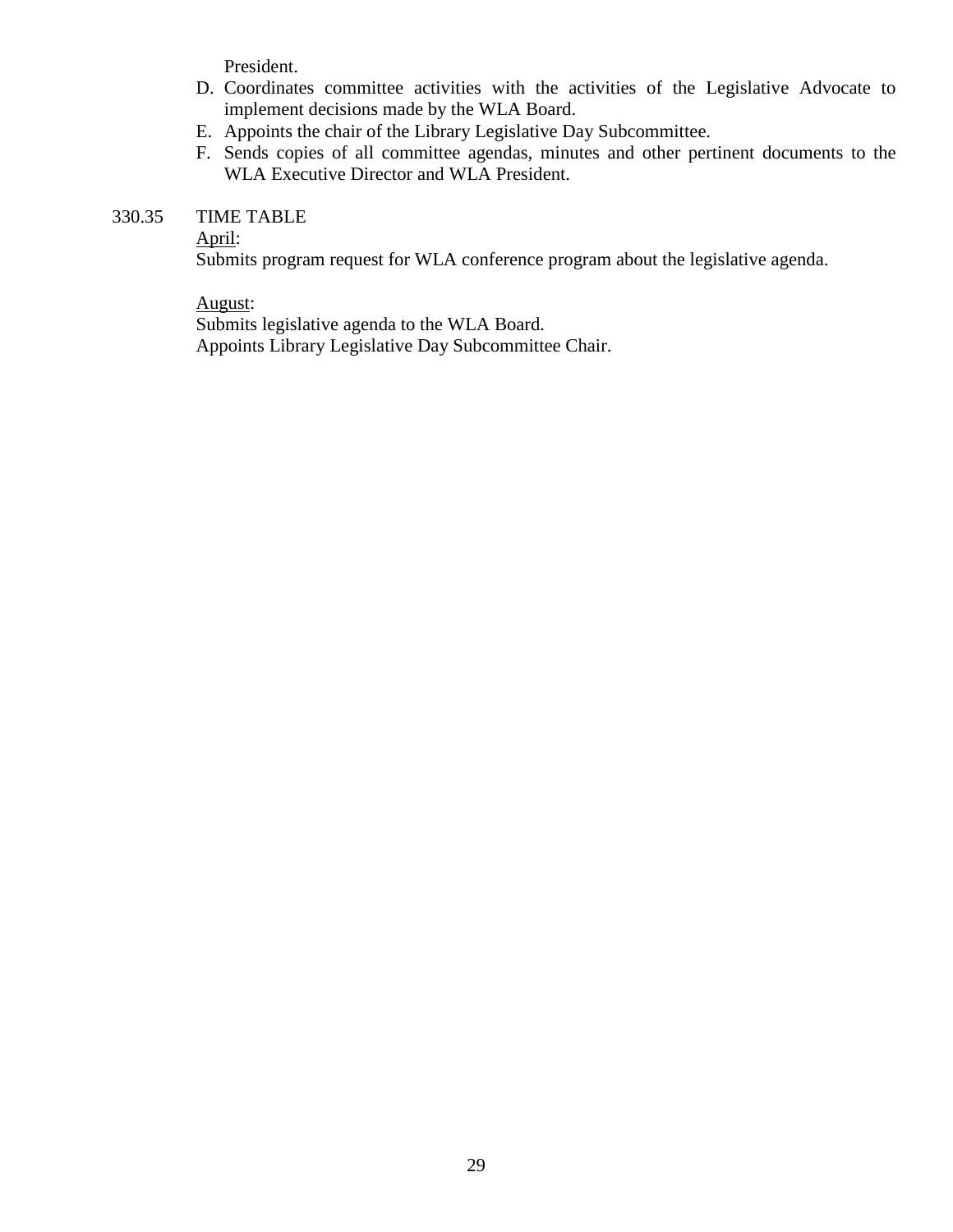- 330.361 AUTHORIZATION: Bylaws, Article VII, Section 5
- 330.362 TERM: Four years beginning January 1 of the calendar year following the appointment.

#### 330.363 DUTIES

- A. Attends National and State Legislative Days, ALA Midwinter and Annual conferences.
- B. Serves as a voting member of the WLA LD&L Committee, reporting on federal legislation at all WLA LD&L meetings. Notifies the Chair and/or the State Legislative Advocate when network action is needed and reports to the full WLA Board on federal legislative activities as necessary.
- C. Organizes the promotion of federal legislation within the state, based upon information received from the ALA.
- D. Coordinates visits to the home offices of the Wisconsin delegation by Legislative Network members on an annual basis.
- E. During last year of term, assists the FRC-designate for the following term in learning duties of the office.
- F. Assists the LD&L Legislative Day Sub-Committee in planning the Legislative Day Program.
- G. Develops the annual WLA Federal Legislative Agenda and submits it to LD&L for recommendation to the WLA Board.

# 330.37 LEGISLATIVE NETWORK

In consultation with the State Legislative Advocate and the Executive Director, the LD&L Chair is responsible for the development and availability of a list of individuals who can be contacted immediately and relied upon for prompt action. This list will largely be composed of librarians and other advocates located in each of the political districts of the state. To them should be added, if only for informational purposes, the members of the WLA Board; the members of the WLA LD&L Committee; the Administrator of the Wisconsin Division for Library, Technology and Community Learning and other librarians and non-librarians as deemed essential by the Advocate, the LD&L Chair or the WLA President.

In developing this network, priority will be given to the Senate and Assembly leadership and to legislators who serve on committees where library legislation is likely to have a hearing.

# 330.38 LEGISLATIVE AGENDA

The LD&L develops a legislative agenda on an annual basis. In general terms, this document focuses on issues of statewide library concern. It addresses the need for continued support of existing programs, funding for new programs and the enactment of legislation to insure that libraries can provide optimum service to the citizens of Wisconsin. Of necessity, the legislative agenda reflects the budget priorities of the Division for Libraries, Technology and Community Learning within the Department of Public Instruction.

Initial development of the legislative agenda begins during the early summer. The committee solicits both formal and informal input from the membership in general and the division and section boards represented on the WLA Board of Directors in particular. A final document is presented to the Board at its meeting which takes place at the annual fall conference.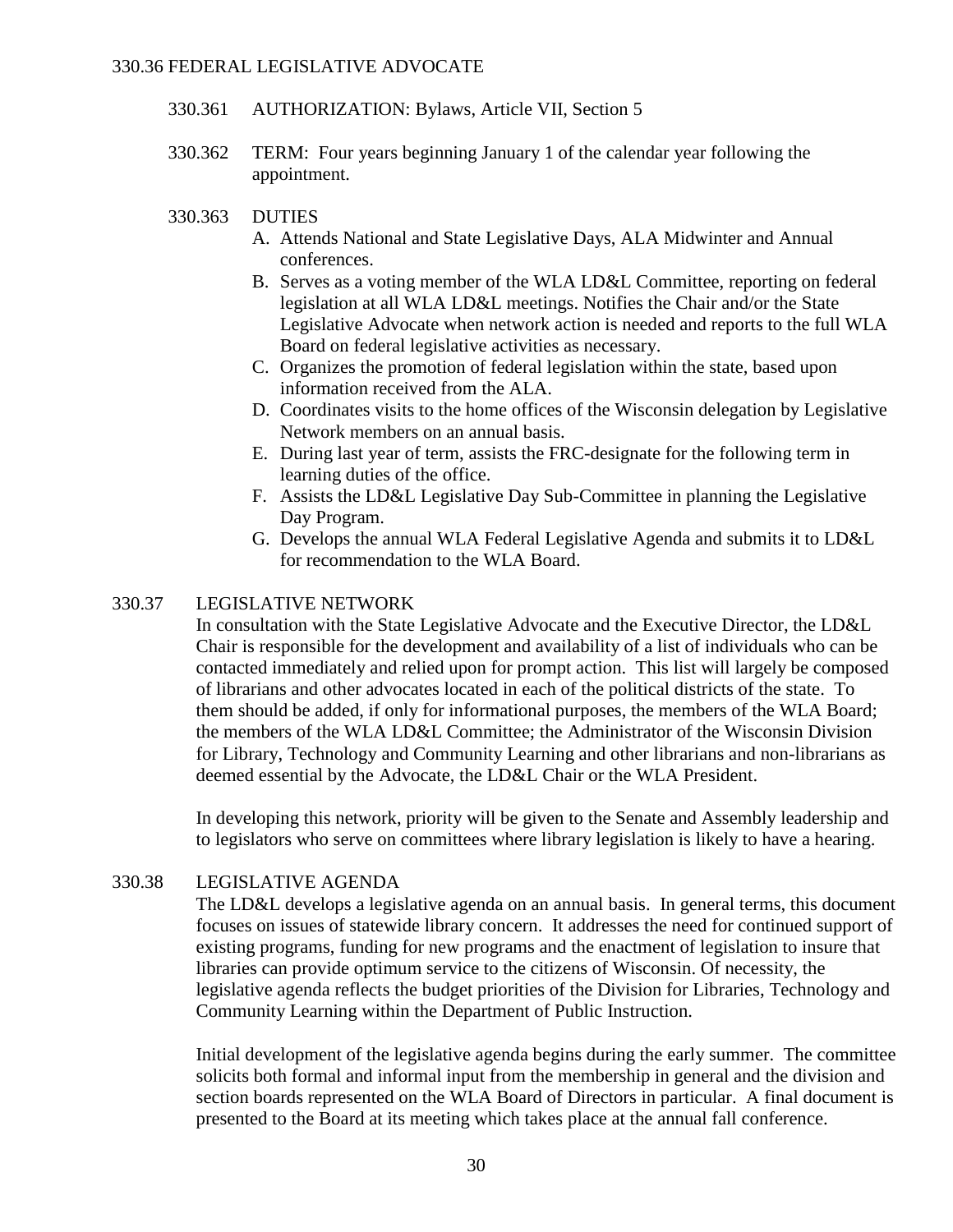#### 330.39 STATE LEGISLATIVE ADVOCATE

#### 330.391 AUTHORIZATION AND TERM: Bylaws, Article VII, Section 5

- A. The person appointed must have substantive knowledge of the legislative process, be familiar with legislative and parliamentary procedures and tactics, and be experienced in library related issues and problems.
- B. Whenever possible, the legislative advocate should have served at least one term on the LD&L Committee in order to assure awareness of WLA legislative policies and procedures.

#### 330.392 DEFINITION:

The Legislative Advocate acts on behalf of WLA in the legislative decision making process and assists in and promotes the development of legislation which will benefit the purposes of WLA. The advocate works under the direction of the LD&L Chair and in conjunction with the WLA Executive Director.

#### 330.393 DUTIES OF THE LEGISLATIVE ADVOCATE

- A. In coordination with the LD&L Chair, the advocate shall be available to offer advice and assistance to any of the WLA units regarding legislation of particular concern to a specific group of the WLA membership.
- B. The legislative advocate shall monitor political activity, initiate legislative action and organize the Association's forces when necessary to oppose or support legislation.
- C. The advocate shall be a member of the LD&L Committee and shall advise LD&L regarding legislative policy recommendations.
- D. The advocate is the committee's primary contact for programming activities, serving as LD&L's representative on the WLA conference planning committee, for example.
- 330.394 The advocate may be reimbursed for travel and lodging expenses necessary for visiting legislators.
- 330.395 The WLA President may take immediate action in the case of a legislative emergency upon consultation with the LD&L Chair and the Legislative Advocate.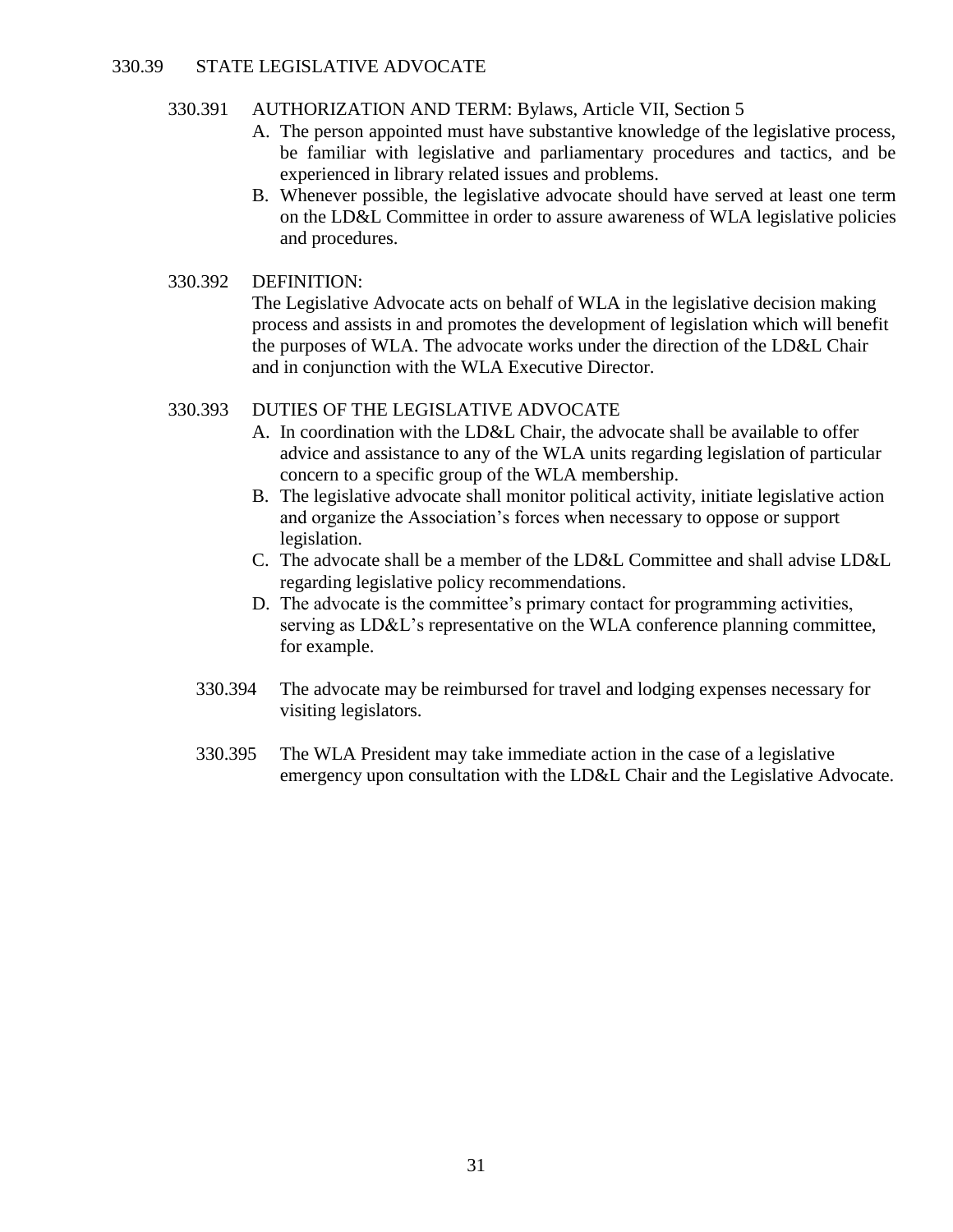#### 330.4 COMMITTEE ON ORGANIZATION

- 330.40 AUTHORIZATION: Bylaws, Article VII, Section 2.B.
- 330.41 MEMBERSHIP: Six members, to include the Vice-President/President-Elect of the Association who will serve a one year term, the WLA Executive Director (ex-officio, nonvoting), and, whenever possible, one representative from each division, appointed by the Committee on Appointments, who will each serve a two-year term.

# 330.42 DUTIES

- A. Reviews language outlining the policies and procedures relating to the organization and structure of the Association.
- B. Prepares and keeps current the Organization Manual to include WLA Bylaws, policies and procedures of all WLA units, policies and procedures adopted by the WLA Board, including duties of officers and committees.
- C. Studies and reports with recommendations all proposals for amending the Bylaws.
- D. Ensures that amendments to the Bylaws occur according to established procedures and that they result in internally consistent documents.
- E. Recommends the establishment or discontinuance of units as the needs of the Association may require and shall define the function and field of each such group. (See Bylaws, Article VII, Sections 2.B.)
- F. Sends a copy of all committee minutes and mailings to the WLA Executive Director and WLA President.

# 330.43 PROCEDURES FOR SUBMITTING CHANGES TO COO:

- A. To carry out the role COO plays in maintaining the organizational structure of WLA, COO establishes these guidelines for the Board, its committees and the units to follow when they wish to make a change to their structure, their duties or their policies and procedures.
- B. For the WLA Board: When the Board asks a committee or unit to review its duties and activities, that committee or unit shall report to the Board for review, action and disposition. If the Board approves a change, the Secretary shall send the change to COO for incorporation into the Organization Manual. Prior to its action, the Board may ask COO to review a committee or unit's report and proposed changes.
- C. For WLA Committees: When a committee of the WLA Board wishes to review or change its duties and activities, the committee shall present its request and rationale to the WLA Board before proceeding. If the Board agrees, then the committee shall follow the above procedure.
- D. For WLA Units (Divisions, Sections and Roundtables): When a unit wishes to change its policies and procedures, it shall first submit the proposed changes to COO for review and comment. COO will advise the unit on whether the change affects the WLA Bylaws, and whether the change is consistent with the unit's purpose. After the changes are approved by the unit's board, the unit chair shall send the approved changes to the Chair of COO for incorporation into the Organization Manual.
- E. For COO: During its review of the Organization Manual, COO may come across policies, duties, or activities that may not be consistent with current practice or with other policies or procedures. COO will bring those items to the attention of the WLA Board or the unit, as appropriate.
- 330.44 PROCEDURES FOR A NEW UNIT A new unit may be created through a petition process (see Section 175) or by submitting a proposal directly to the WLA Board, which may approve or deny creation of the unit. After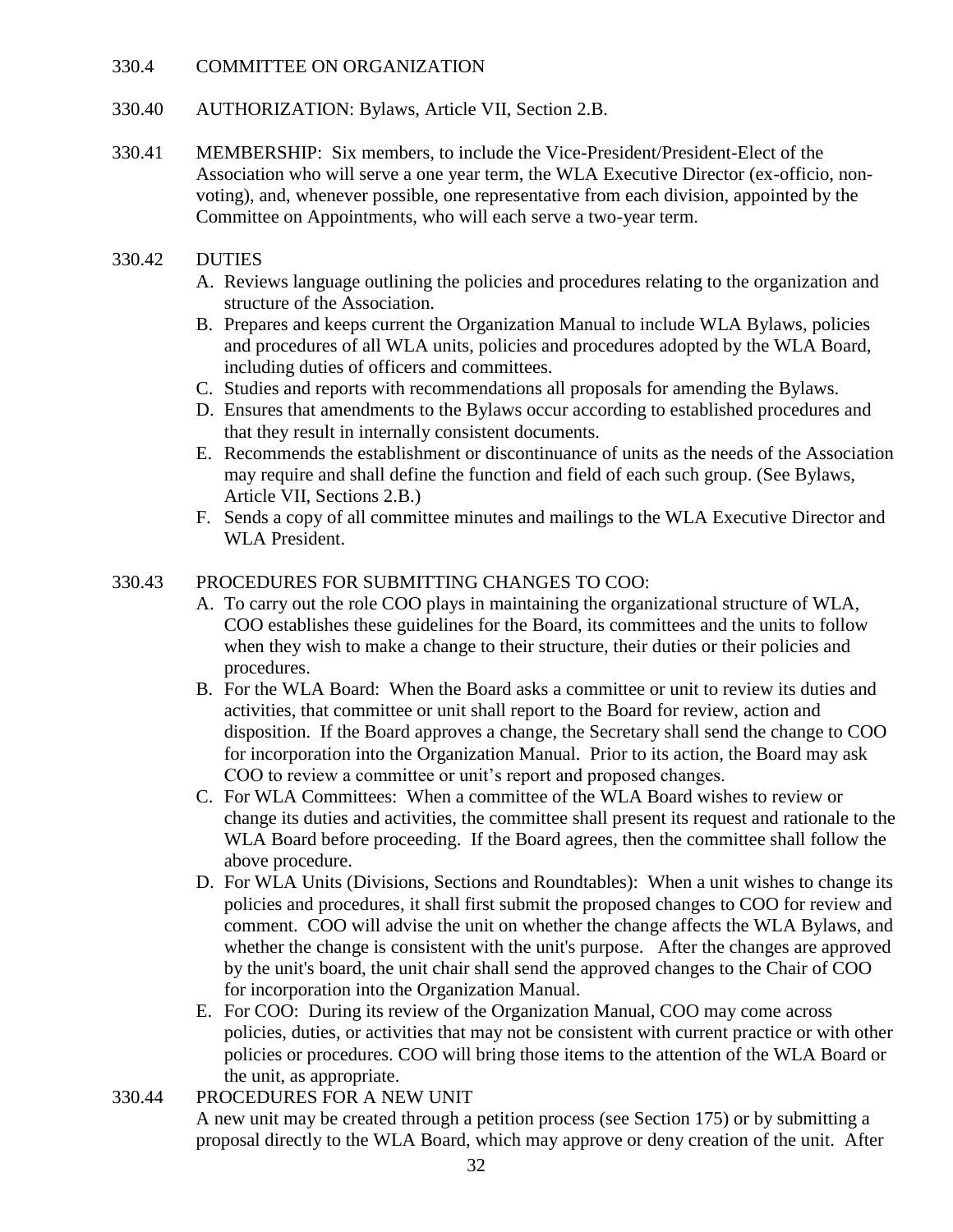a new unit is approved by the WLA Board, COO and the WLA office are informed that there is a new unit. The office puts the unit on the membership form and sends them a budget request form for the next year. The following describes the unit's steps after approval, and COO will advise the unit, as necessary, to assist in the unit's development.

- A. First Organizational Meeting
	- 1. The organizers should invite those persons interested in the unit to a meeting, for instance at the annual conference or a divisional conference. Invitations should go to those who are listed on the petition as well as a general invitation to the WLA membership. The organizers should work with the conference planners to determine where to meet or whether there is space to meet.
	- 2. One of the organizers should call the meeting to order and assign a temporary secretary. The one who calls the meeting to order can nominate a chair pro tem and call for nominations from the floor. Each nominee is voted by voice. The one with a majority of the votes becomes the chair pro tem. The secretary records the minutes of this and all subsequent organizational meetings.
	- 3. The chair pro tem should allow persons to speak about the goals and activities of the unit to guide the temporary officers. The assembly or chair pro tem may fix a date, time and place for the next meeting at which a report of the officers is presented.

The first meeting is adjourned.

B. The temporary officers serve until permanent officers are elected according to the WLA Bylaws and policies and procedures established by the temporary officers. The temporary officers carry out the business of the unit until the permanent officers are elected.

# 330.45 GUIDELINES FOR ESTABLISHING OR REVISING POLICIES AND PROCEDURES OF UNITS:

The Committee on Organization (COO) has established these guidelines as a means for uniform structure in the policies and procedures of the division, sections and roundtables. These guidelines help the unit identify its unique contribution to the Association. COO recommends that new units of the Association use these guidelines when they establish their policies and procedures. These guidelines are also useful for the unit which plans to revise their policies and procedures. The following information and format shall be part of every unit's policies and procedures. The unit may add additional content to govern their structure and operation.

- A. NAME: This section shall contain the unit's name and its acronym.
- B. STATEMENT OF AUTHORITY: Each unit shall state its date of establishment and the following: This unit operates under the authority of and is governed by the WLA Bylaws, Article VIII, Section ?.
- C. AFFILIATIONS STATEMENT: This section is for units that have purposes similar to national, regional or state organizations. The WLA Bylaws govern how a unit may affiliate with other organizations. See also Section 440.8 and Bylaws Article VI, Section 2.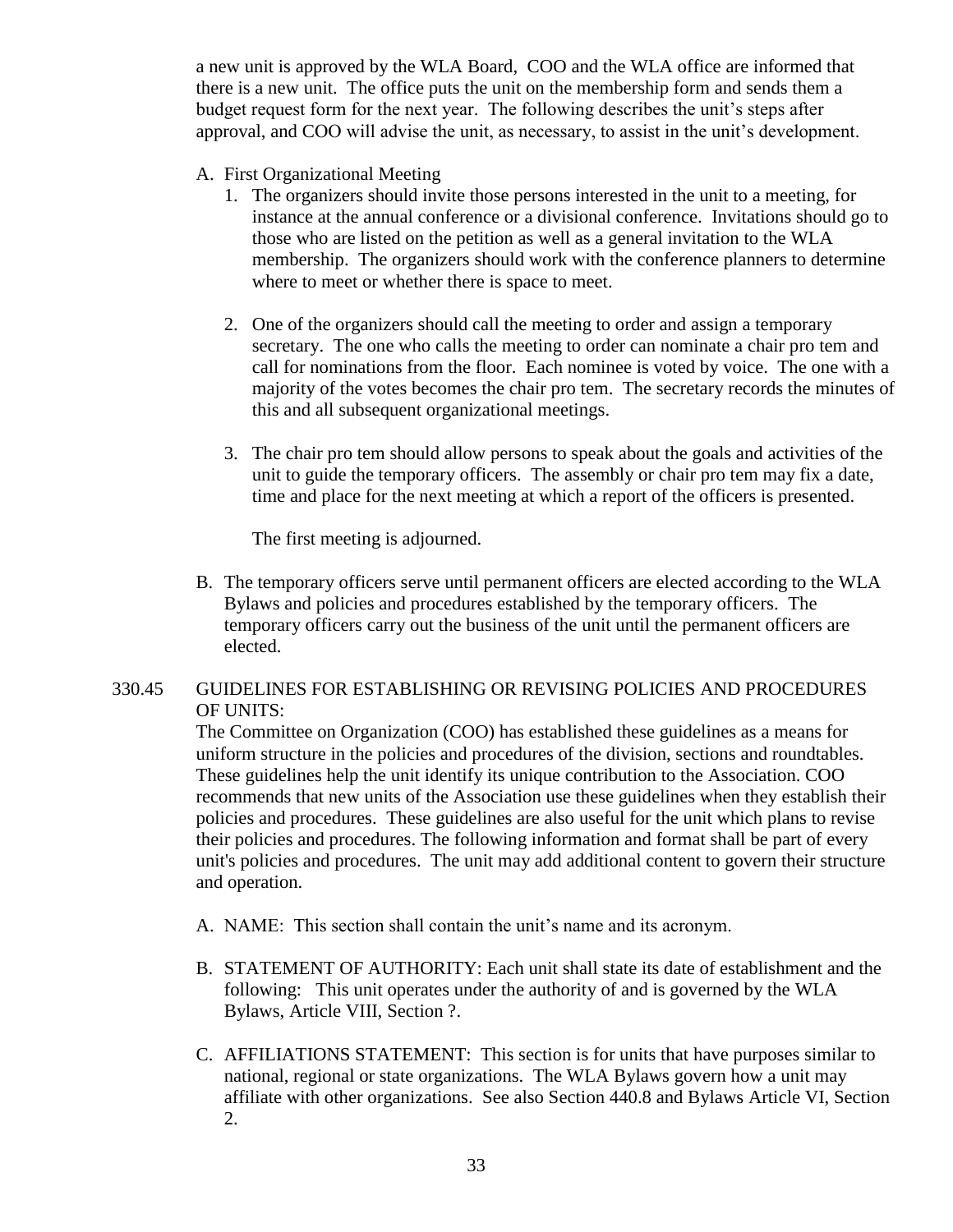- D. MISSION STATEMENT/STATEMENT OF PURPOSE: The unit shall state why the group exists, what audience it will serve and how it will meet the needs of its membership.
- E. GOALS: The unit shall state its organizational goals as part of the WLA's ongoing strategic planning process.
- F. OFFICERS: This section shall name the officers of the unit, a chair at a minimum. It shall describe the duties of the officers and the number of terms the officer services, and the length of the term. This section shall refer to the procedures for nominations and elections in WLA Bylaws Article VIII D.
- G. MEETINGS: See WLA Bylaws Article VI, Section 5 relating to meeting by telephone or other communications technology.
- H. RECORDS: The unit shall submit a copy of all unit minutes and mailings to the WLA Executive Director and follow WLA Organization Manual 440.1 Records Schedule.
- I. DISSOLUTION: This section shall address how a unit would be dissolved if it is no longer active or viable. Dissolution would be accomplished by a majority vote of the unit's current membership present at a business meeting. A unit could also be dissolved by the WLA Board of Directors if the unit is no longer viable within the Association. A unit's viability is evaluated by a WLA policy (440.5) in the Organization Manual, based on Bylaws, Article VIII.

#### 330.46 TIMETABLE

January Review COO charge and WLA Bylaws

- February Notify units of any changes in WLA Bylaws or Organization Manual that may have an effect on unit policies and procedures, and notify sections to request/renew Board representation.
- June Review proposed unit changes to policies and procedures.
- July Submit any WLA Bylaws changes to Newsletter editor and Website manager
- October Submit next year's budget
- Oct/Nov Review unit viability report prepared by Vice President/President-Elect and Executive Director

Present any WLA Bylaws changes at annual general meeting

November Follow-up on any changes made to unit policies and procedures

Submit final Organization Manual changes to WLA office immediately following annual conference

December Make COO presentation at WLA Leadership Day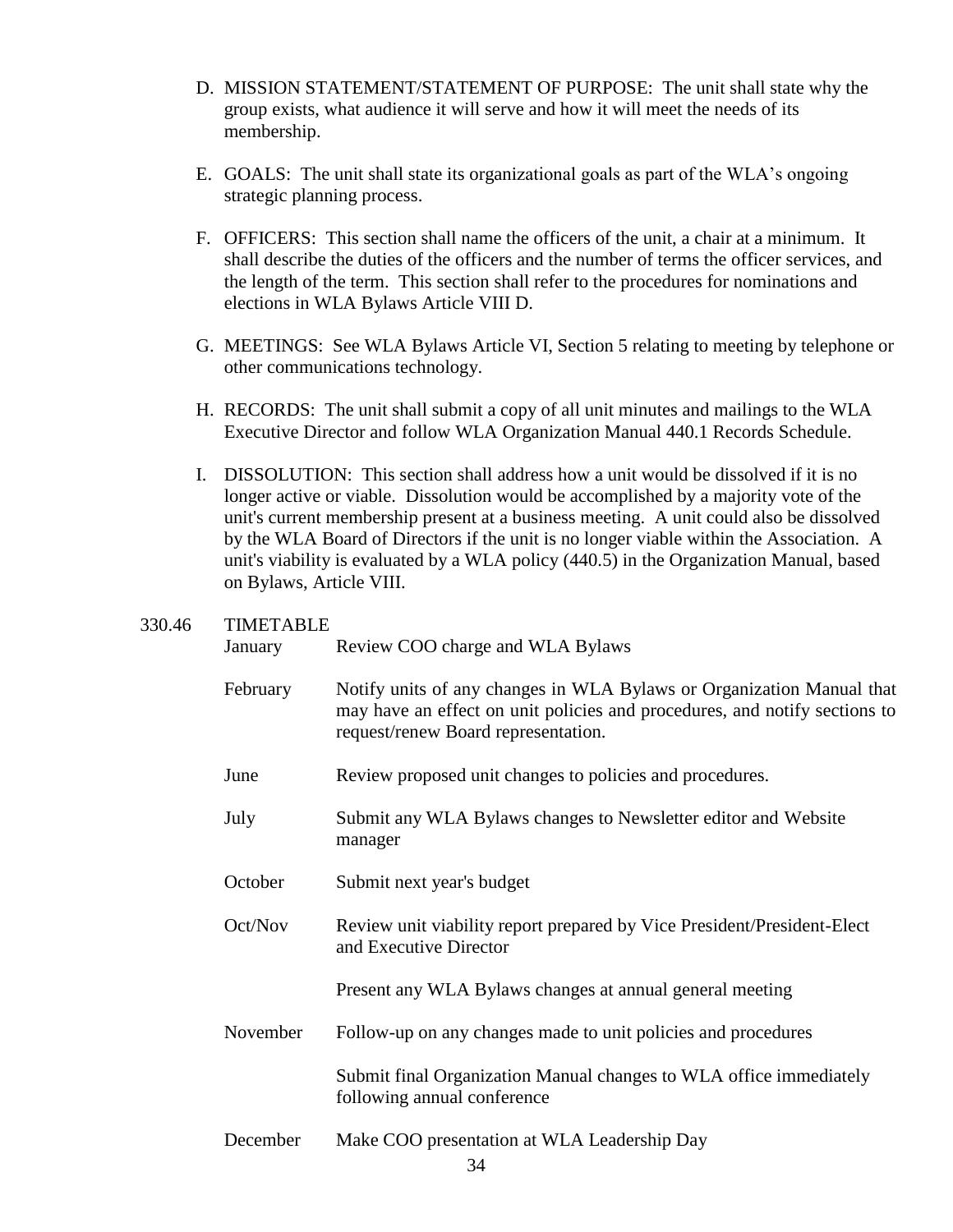#### **340 SPECIAL COMMITTEES**

#### 340.1 COMMITTEE ON APPOINTMENTS

- 340.10 AUTHORIZATION: Bylaws, Article VII, Section 1.B. and Section 3.B.
- 340.11 MEMBERSHIP: The Vice-Chair of each unit with representation on the WLA Board and the WLA Vice-President/President-Elect who shall be the Chair.
- 340.12 DUTIES
	- A. Appoints specified committee members, appointees, and representatives for the Association for the following calendar year, assuring that, whenever possible, all divisions are represented on each standing committee. (Consideration may be given to appointing individuals to WLA Standing Committees who serve on similar divisional committees.)
	- B. The Vice-President/President-Elect shall designate, prior to October 1, one member of specified committees to serve as Chair for a one-year term.
	- C. Sends copy of all meetings to the WLA Executive Director.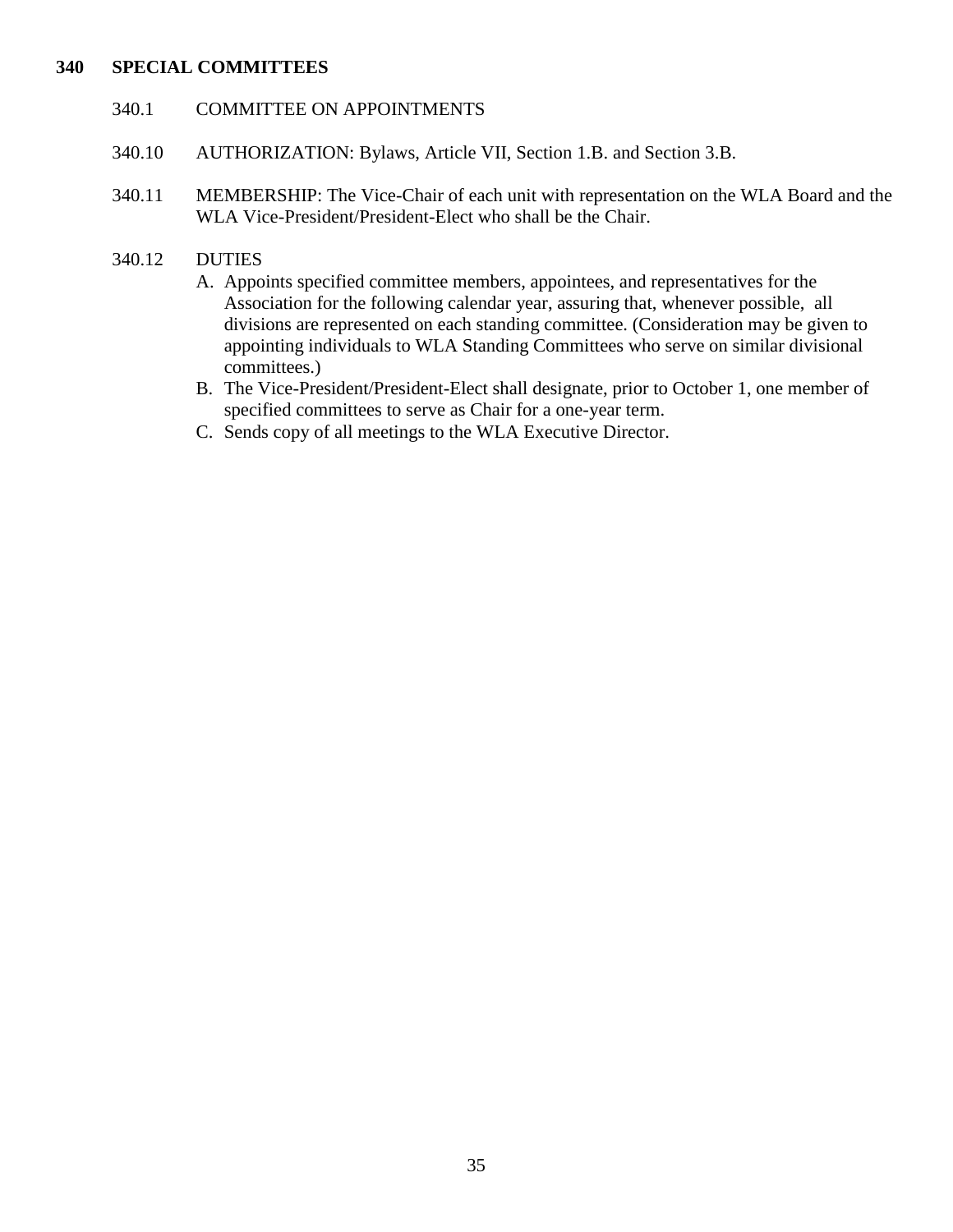#### 340.2 NOMINATIONS AND ELECTIONS COMMITTEE

- 340.20 AUTHORIZATION: Bylaws, Article VII, Section 3.B.
- 340.21 MEMBERSHIP: Five members, appointed by the Committee on Appointments, no one of whom shall concurrently be a member of the WLA Board. The President may not be a member.
- 340.22 TERM: Appointed prior to each Annual Conference and serves during the following calendar year.
- 340.23 DUTIES
	- A. Prepares a slate for publication consisting of two nominees for each office to be filled in that year's election.
	- B. Files this slate with appropriate biographical sketches with the President and Newsletter Editor. The Newsletter Editor publishes the slate at least four months prior to the Annual Conference.
	- C. Receives from the President any duly certified names of additional nominees (Bylaws, Article IV, Section 5.B.
	- D. Receives slates of candidates for all unit elected positions.
	- E. Prepares and tallies WLA and unit ballots.
	- F. Announces WLA and unit election results.
	- G. Suggests procedural changes when necessary.
	- H. Sends a copy of all committee minutes and mailings to the WLA Executive Director.

# 340.24 GUIDELINES FOR CANDIDATE SELECTION:

- A. All nominees must be current members of WLA with a record of involvement with the Association.
- B. Candidates should be selected so that the slate represents different types of libraries, positions within the libraries, and geographic areas of the state. Candidates should be familiar with the structure, policies and procedures of WLA.
- C. Candidates must be willing and able to devote time to the duties of the office and to Association affairs.
- D. Candidates for the office of Vice-President/President-Elect should have had previous experience as a member of the WLA Board or as the Chair of an active WLA committee or unit.
- E. Candidates for the office of Vice-President/President-Elect should be either current members of ALA or agree to join ALA if elected.
- F. Candidates for the office of ALA Councilor must be current members of ALA with a record of involvement with ALA.
- G. Candidates for WLA Foundation Directors should have WLA or other library-related professional association or organization leadership experience, a commitment to attend the Foundation Board meetings and a commitment to retain their membership in WLA for their entire term on the Foundation Board.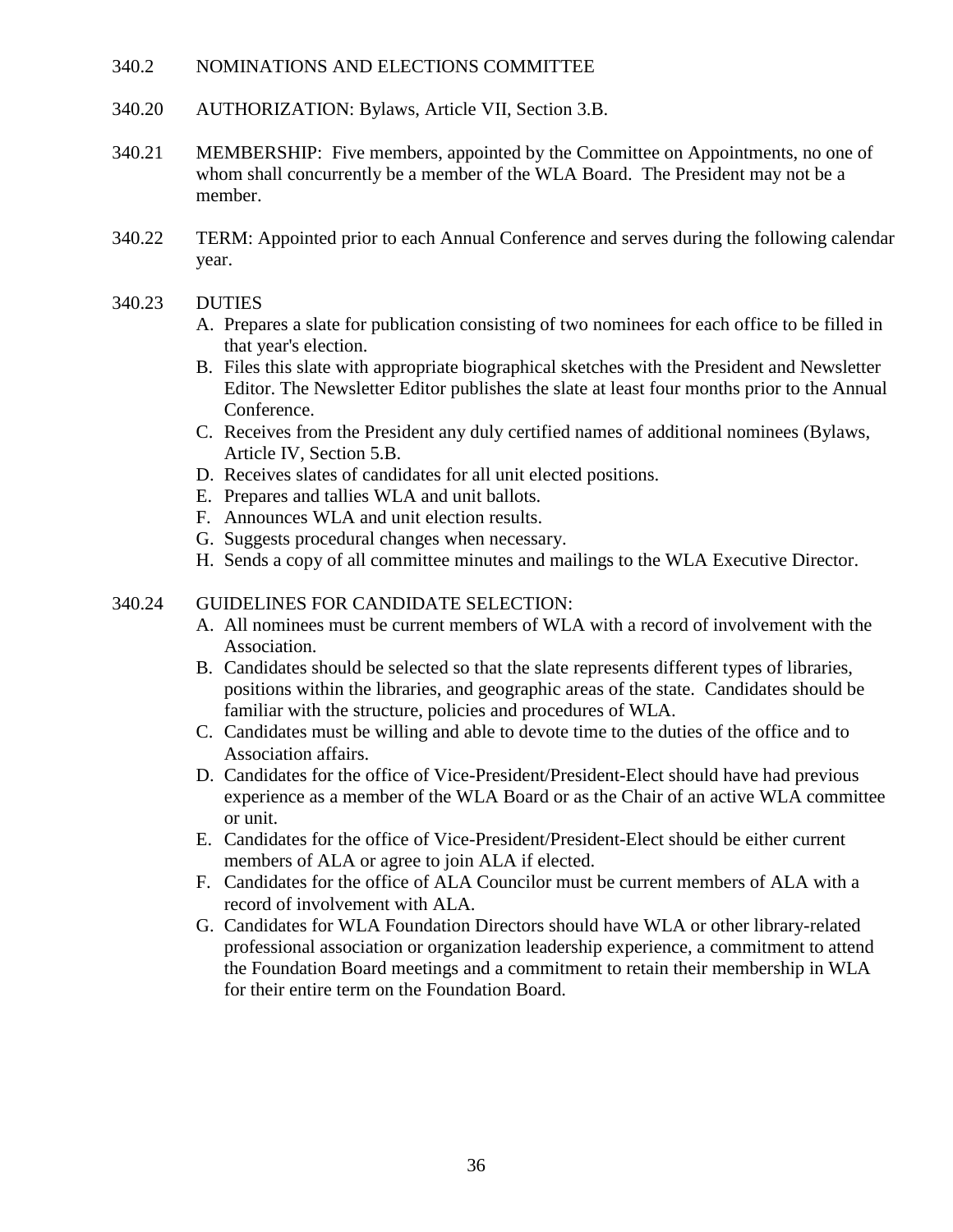| 340.25 | <b>TIMETABLE:</b><br>December<br>(previous year): | Solicit names of candidates from within the WLA membership and<br>from the leadership of the various units.                                                                                                                                                                                                                                                                                    |
|--------|---------------------------------------------------|------------------------------------------------------------------------------------------------------------------------------------------------------------------------------------------------------------------------------------------------------------------------------------------------------------------------------------------------------------------------------------------------|
|        | March:                                            | The Nominations and Elections Committee shall develop a<br>prospective slate of officers. Committee members should be<br>assigned responsibility to determine willingness of the top two<br>proposed candidates to accept the nomination.                                                                                                                                                      |
|        | April:                                            | The top two prospective candidates for each position shall receive<br>the Organization Manual information relevant to their potential<br>office and accept in writing.                                                                                                                                                                                                                         |
|        | June 15:                                          | Candidates for office shall submit a statement of candidacy and<br>photograph for publication in the WLA Newsletter to the<br>Committee Chair.                                                                                                                                                                                                                                                 |
|        | July 1:                                           | The Committee Chair shall submit the statements of candidacy and<br>photographs to the WLA Newsletter editor.                                                                                                                                                                                                                                                                                  |
|        | August 1:                                         | The Committee Chair shall inform the WLA Executive Director of<br>any duly certified names of additional nominees to be included on<br>the ballot.                                                                                                                                                                                                                                             |
|        | After August 1:                                   | WLA Executive Director will provide ballots for personal<br>WLA members only for both WLA and unit elections.<br>Nominations and Election Committee members will meet at the<br>WLA Office to assist in the distribution of ballots. Ballots,<br>including information on the date results will be available, will be<br>distributed in accordance with WLA Bylaws Article IV, Section<br>5.C. |
|        | October 1                                         | (Or as soon as possible after the deadline stated on the ballot):<br>Committee members will meet to certify results. No committee<br>member who is a candidate for any elected office within WLA or<br>one of its units may certify results for that office. After the results<br>have been certified:                                                                                         |
|        |                                                   | The Committee Chair shall notify the WLA President as soon as<br>possible of election results.                                                                                                                                                                                                                                                                                                 |
|        |                                                   | The Executive Director shall send a memo as soon as possible<br>from the Committee Chair to all candidates and current elected and<br>appointed leadership describing the election results. The Chair of<br>the Committee shall send the complete election results to the WLA<br><i>Newsletter</i> for publication.                                                                            |
|        |                                                   | Individual vote tallies will be announced and published. In the<br>mailing to Unit Chairs, the Committee Chair should encourage the<br>Unit Chairs to send personal letters to all candidates from their unit<br>37                                                                                                                                                                            |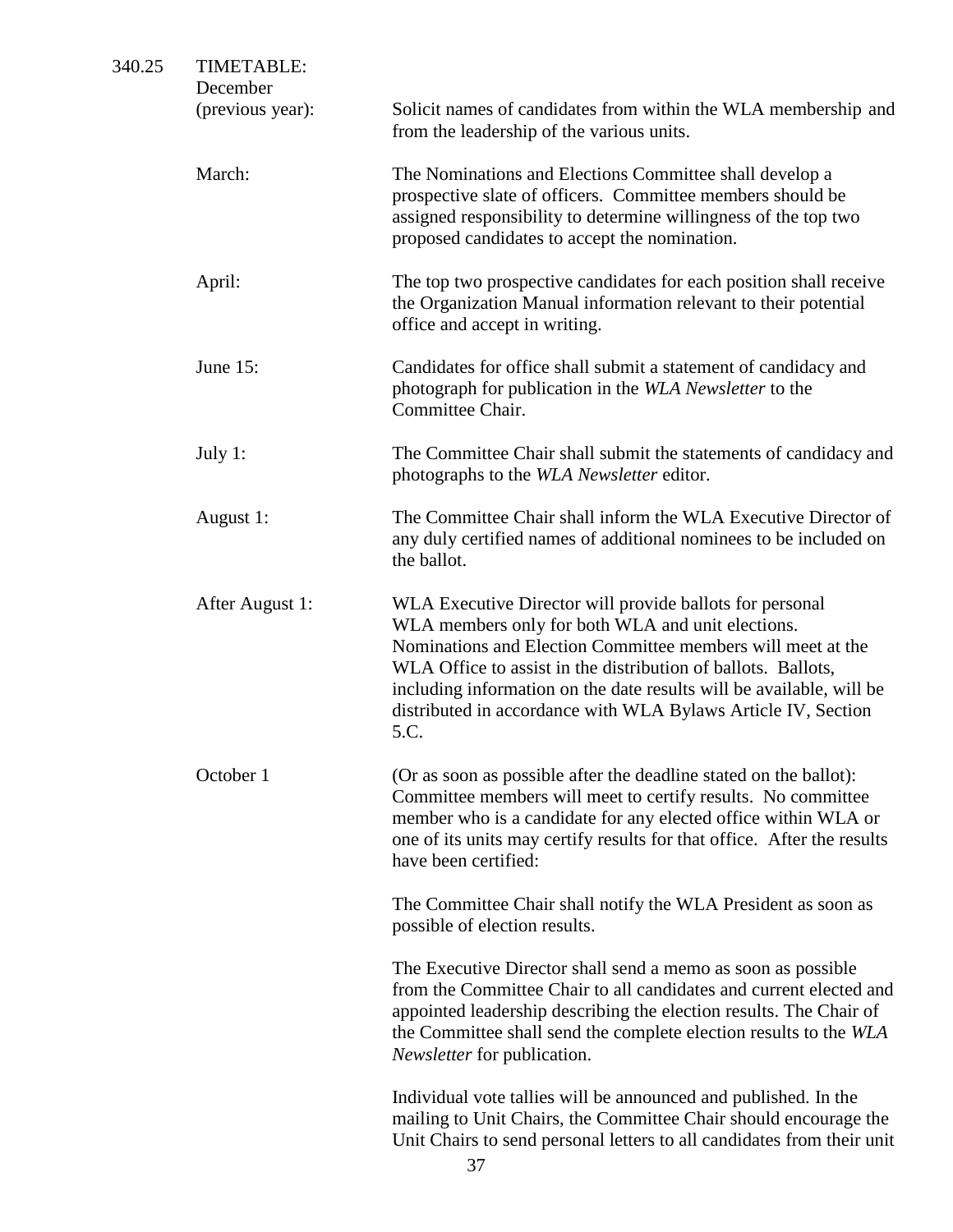at their earliest convenience.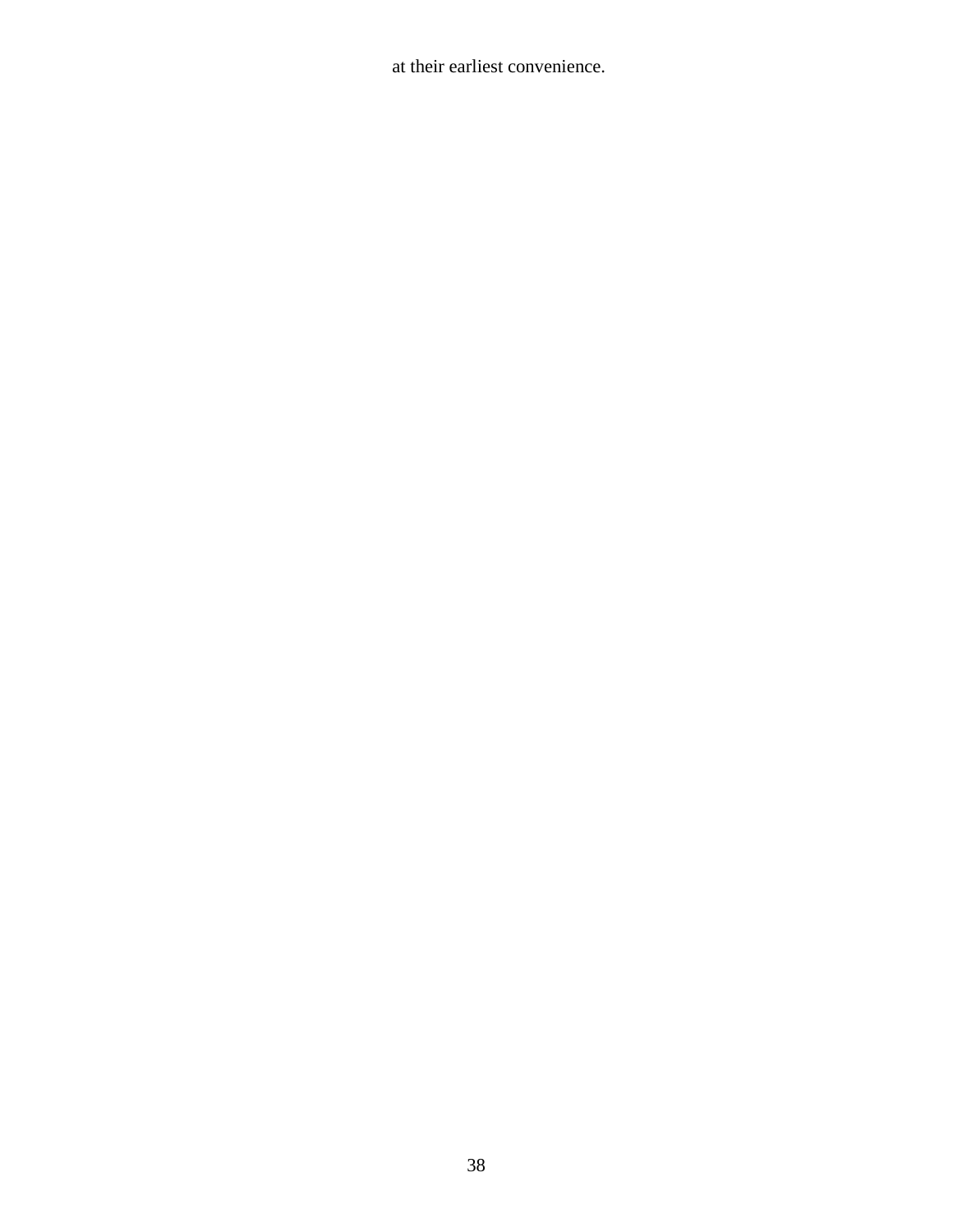### 340.3 CONFERENCE COMMITTEE

## 340.30 AUTHORIZATION: Bylaws, Article VII, Section 3.B.

### 340.31 MEMBERSHIP:

The association President, conference coordinator, the program chair, exhibits chair, local arrangements chair, registration chair, promotion/public relations chair, advertising/program chair, a representative from the exhibitors' group, and chairpersons of WLA units and other board-approved groups wishing to provide programming at the Annual Conference. The Executive Director shall serve as a non-voting ex-officio member.

The Vice-President/President-Elect appoints the conference coordinator for the following year's conference. In consultation with the Vice-President/President-Elect, the incoming coordinator appoints the program, exhibits, local arrangements, advertising/program, registration, and promotion/public relations chairs, and the representative of the exhibitors' group.

## 340.32 DUTIES

- A. Adopts a conference theme which serves as central focus for program emphasis.
- B. Plans general format and matrix of conference.
- C. Sends a copy of all committee minutes and mailings to the WLA Executive Director.
- D. The Chair shall keep the WLA Board informed about conference planning and provide a final report to the board.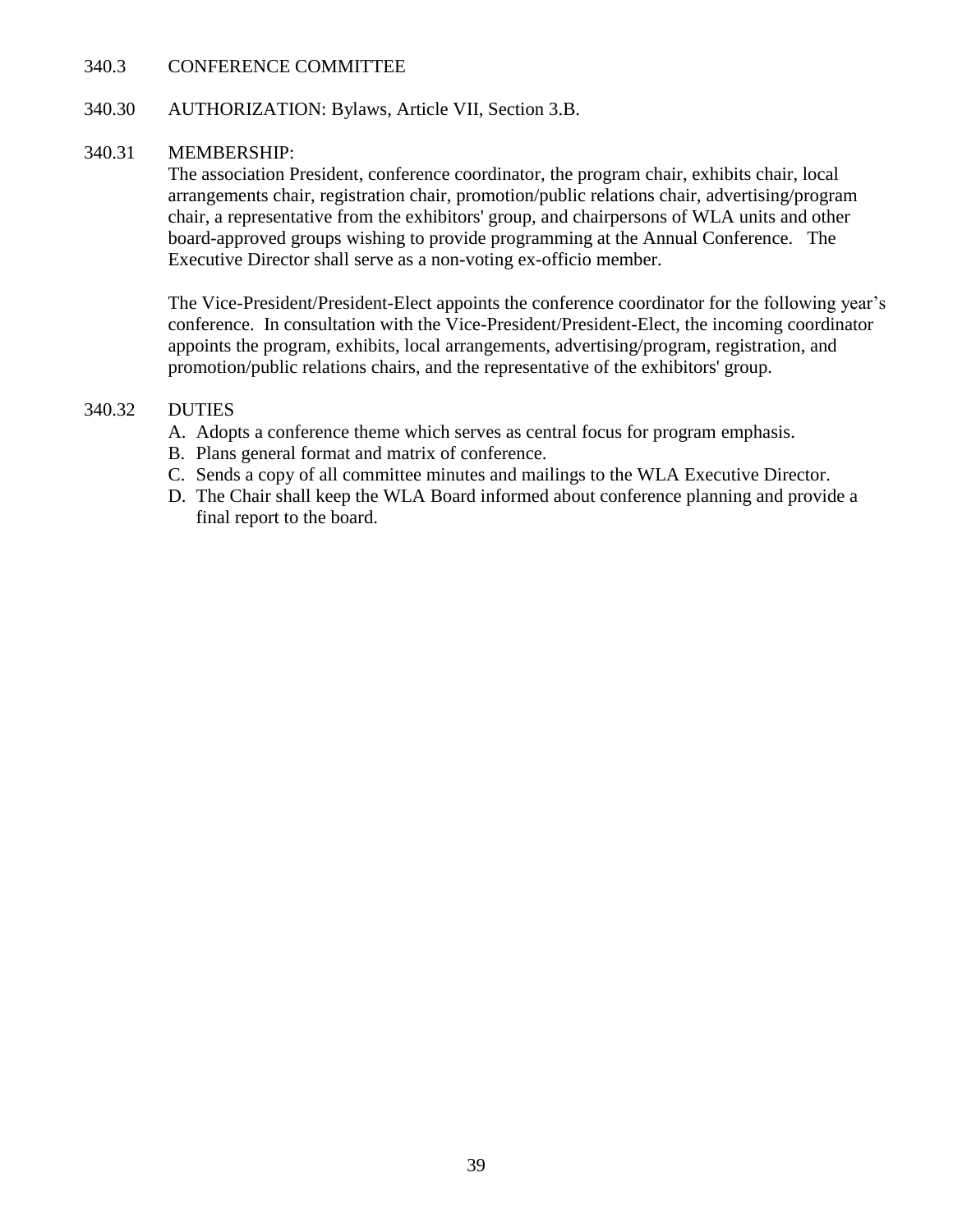#### **350 APPOINTEES AND SPECIAL REPRESENTATIVES**

- 350.1 FEDERAL LEGISLATIVE ADVOCATE (See 330.36)
- 350.2 STATE LEGISLATIVE ADVOCATE (See 330.39)

#### 350.3 PARLIAMENTARIAN

- 350.30 AUTHORIZATION: Bylaws, Article VII, Section 5.
- 350.31 APPOINTMENT: A parliamentarian shall be appointed by the President.
- 350.32 DUTIES
	- A. Assists the president and the Association as needed to resolve questions of parliamentary procedure.
	- B. B. Assists the President, the Board and WLA members in presenting resolutions to the annual business meeting, through the provision of guidelines, instructions and personal assistance (excluding substantive writing) before and during the annual conference.
- 350.4 WLA FOUNDATION, INC., REPRESENTATIVES 350.40 AUTHORIZATION: Bylaws, Article VII, Section 5.
	- 350.41 APPOINTMENT: Appointed by the Committee on Appointments to a three-year term.
	- 350.42 DUTIES: Attend and participate in WLA Foundation, Inc., Board meetings.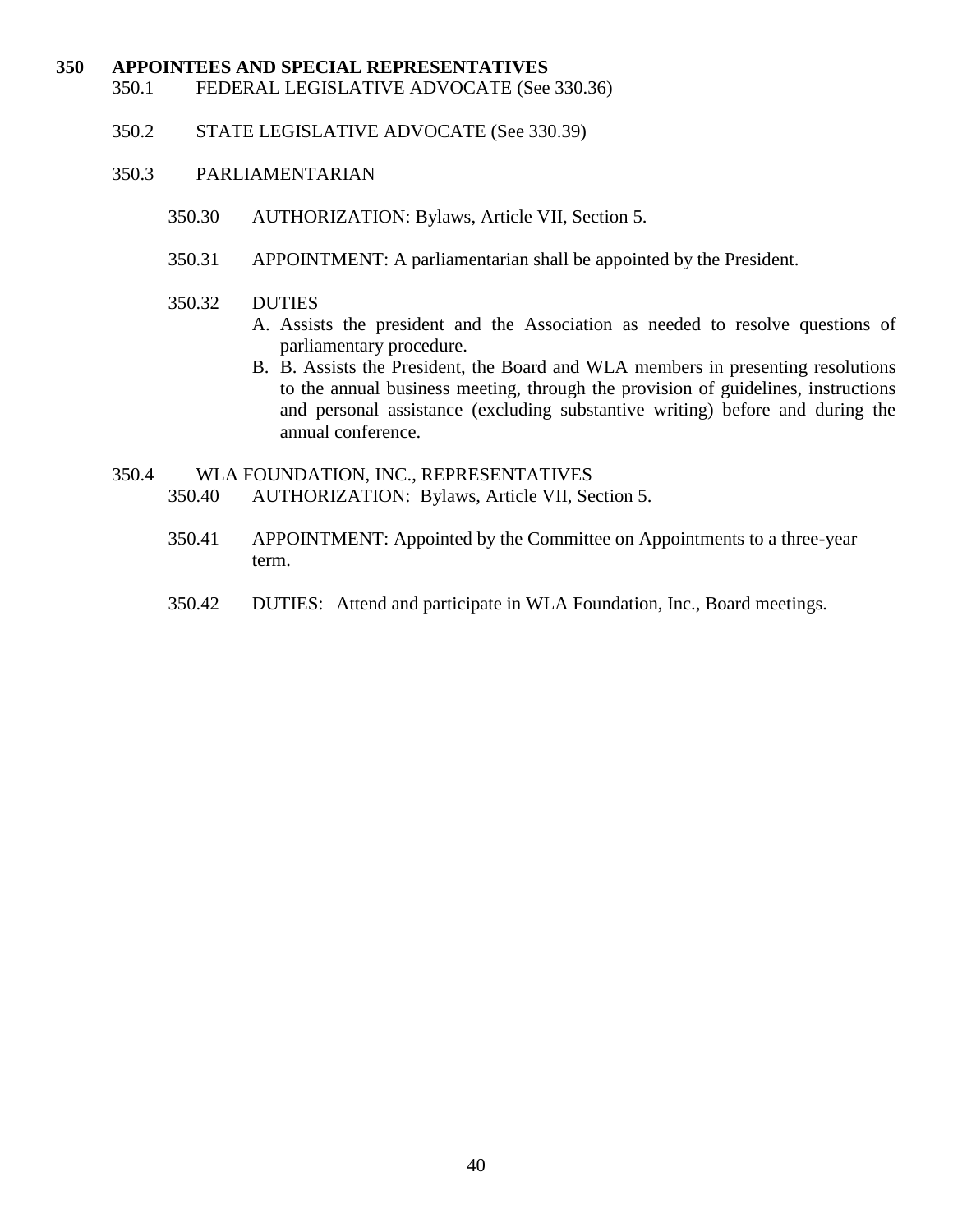## **400 ADMINISTRATIVE POLICIES**

## **410 FISCAL POLICY**

## 410.1 RESPONSIBILITY

As a nonprofit corporation, the Wisconsin Library Association shall vest its Board of Directors with responsibility for oversight of the association's financial health and creation of sound fiscal policies, including any interpretation of the Bylaws or Manual in matters relating to finance. The Finance Committee shall advise the Board on all fiscal policies.

#### 410.2 DEFINITIONS OF WLA FUNDS

A. Reserves. Reserves shall be defined as "total net assets" as determined by the WLA accountant and adjusted upon completion of any audit. The reserves fund target will be equal to fifty percent of annual operating expenses, based on the average annual expenditures for the three previous years. After every audit, the Finance Committee will make a recommendation for adjustment of the reserves fund, in consultation with the accounting firm which conducts the association audit.

This targeted reserves amount shall be maintained in investments that meet the objectives of the WLA Investment Policy Statement.

- B. Purposes. The purposes of the WLA reserve fund are to:
	- 1. Provide for the orderly close of operation in the event that the Association disbands.
	- 2. Sustain WLA operations in the occurrence of a year of major revenue loss.
	- 3. Provide an emergency fund for unscheduled expenses.
	- 4. Fund capital expenditures.
	- 5. Fund initiatives to respond to new, significant and fundamental needs of the membership, such as legislative or professional challenges or changes, as identified by the WLA Board.
- C. Operations Budget. The Operations Budget is the annual operating budget of the Association. This budget shall be developed with the intent that each year's expenses shall be supported by that year's income. Funds carried over from the previous year may be used to the extent that reserves exceed the targeted fifty percent of operating expenditures.

#### 410.3 WLA BOARD/UNIT FINANCIAL RELATIONSHIP

Although the individual units of WLA generate income, membership and goodwill for the Association as a whole, the Wisconsin Library Association is the legal entity authorized to collect and expend funds on behalf of the Association. Recognition of the need of units to have guidelines regarding the funds which shall be available for their use requires that the Board/Unit financial relationship recognize the existing legal, practical and philosophical needs of the Association.

The statement on the WLA Board/Unit financial relationship provides guidelines regarding the role of the Board in monitoring unit expenditures, the coordination of WLA and unit contracts with vendors, and the division of income generated through unit initiated projects. Operations funding for units will be allocated through the budget setting process described in 410.6.

A. The review and monitoring of unit expenditures:

The chair of each unit will be informed of the status of the unit's budget on a regular basis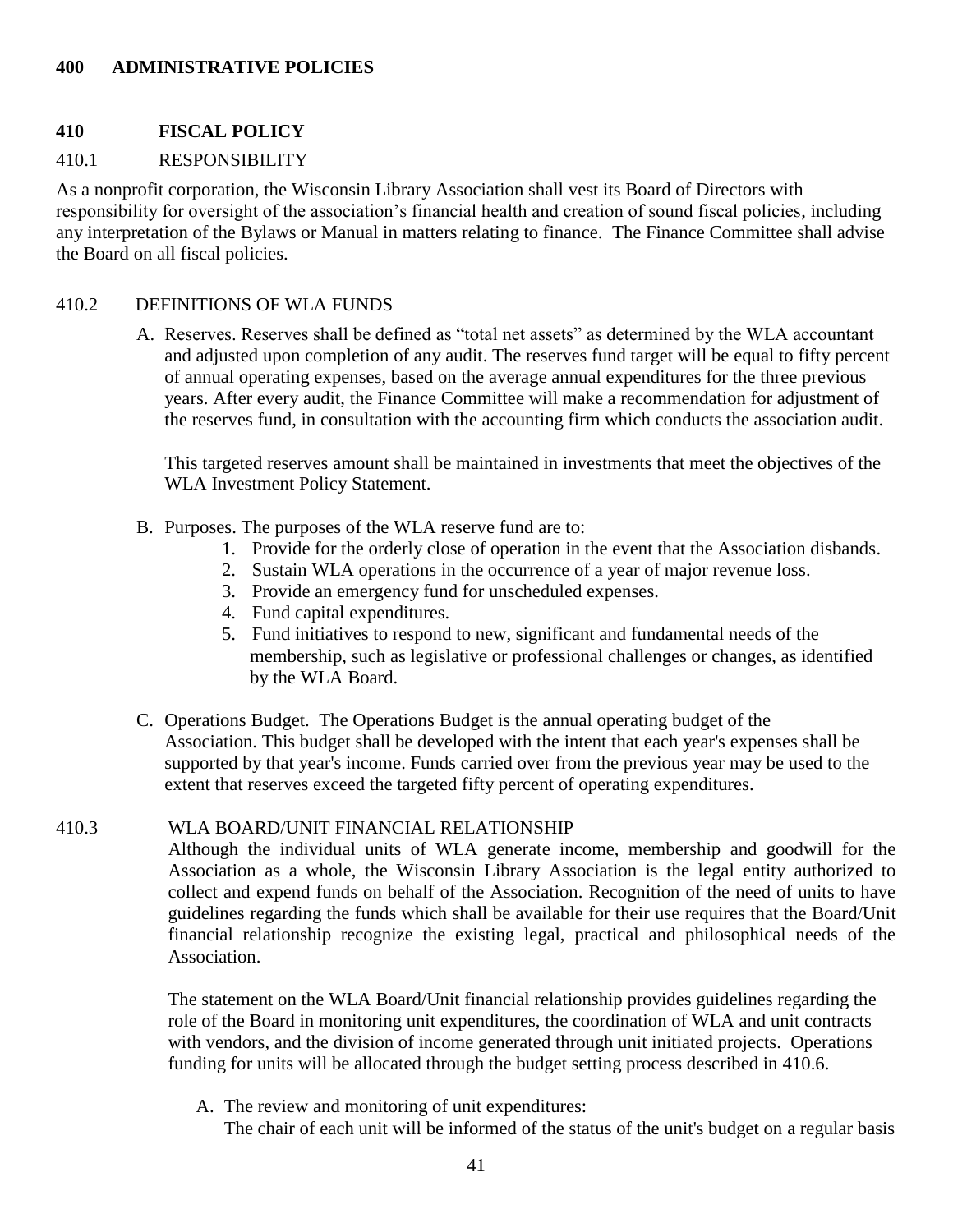by the WLA office. The Finance Committee shall review the budgets of all units in July and at year-end to determine the status of each unit's activities.

The July review of expenditures may result in recommendations to reallocate WLA operational funds. The year-end budget review conducted by the Finance Committee shall be an integral part of the budget setting process and shall focus on overspending or under spending of unit budgets. Factors to be considered in under spending of the budget will include member or institution support of activities and the need to continue a project into the following budget year.

B. Coordination of WLA and unit contacts with vendors:

Coordination of vendor contacts through the WLA office is designed to allow all units access to appropriate vendor support, to increase the number of vendors who provide support to the Association and its units, to avoid multiple approaches to the same vendor and to allow the Association annually and publicly to express its gratitude to these vendors. When a unit anticipates that vendor support will be necessary for unit activities, that unit should contact the WLA Executive Director to determine the number and success of previous contacts with a specific vendor. After a vendor has been contacted, the unit should advise the WLA Executive Director of the vendor's purpose.

C. Income from Division, Section and Round Table projects:

In order to serve the needs of the unit members or of the profession, individual units may undertake projects such as conferences and publications which will generate income for the Association. Since the WLA operations budget is developed to support the general activities of the Association, units' income generating projects must provide for support of Association work undertaken in support of the project: mailings, copying, deposits, publication costs, shipping and handling, etc. Units must also have the ability to determine the potential for additional activities which will result from the generation of project income.

Items which are sold through the WLA Office must have a minimum price of \$5.00 and an amount sufficient to cover postage and handling shall be added to the price. Items under that minimum may be sold by the individual units, however units should be aware that it may be more expensive to sell low-priced items than to give them away. WLA sales fall under the Wisconsin Department of Revenue's definition of "occasional sales" and are exempt from Wisconsin sales tax.

#### 410.4 EXPENDITURES

Expenditures itemized in the unit budgets approved by the WLA Board do not need additional Board approval. Requests for expenditures not included in the unit budget must be referred to the Treasurer. The Treasurer will determine which requests are referred to the Board via the Finance Committee.

## 410.5 DONATIONS

- A. The Wisconsin Library Association shall not utilize operations funds for donations to other organizations. However, from time to time, WLA may encourage individual members to make donations to particular organizations that benefit the WLA membership.
- B. WLA may refer requests to the WLA Foundation, Inc., which, at their own discretion,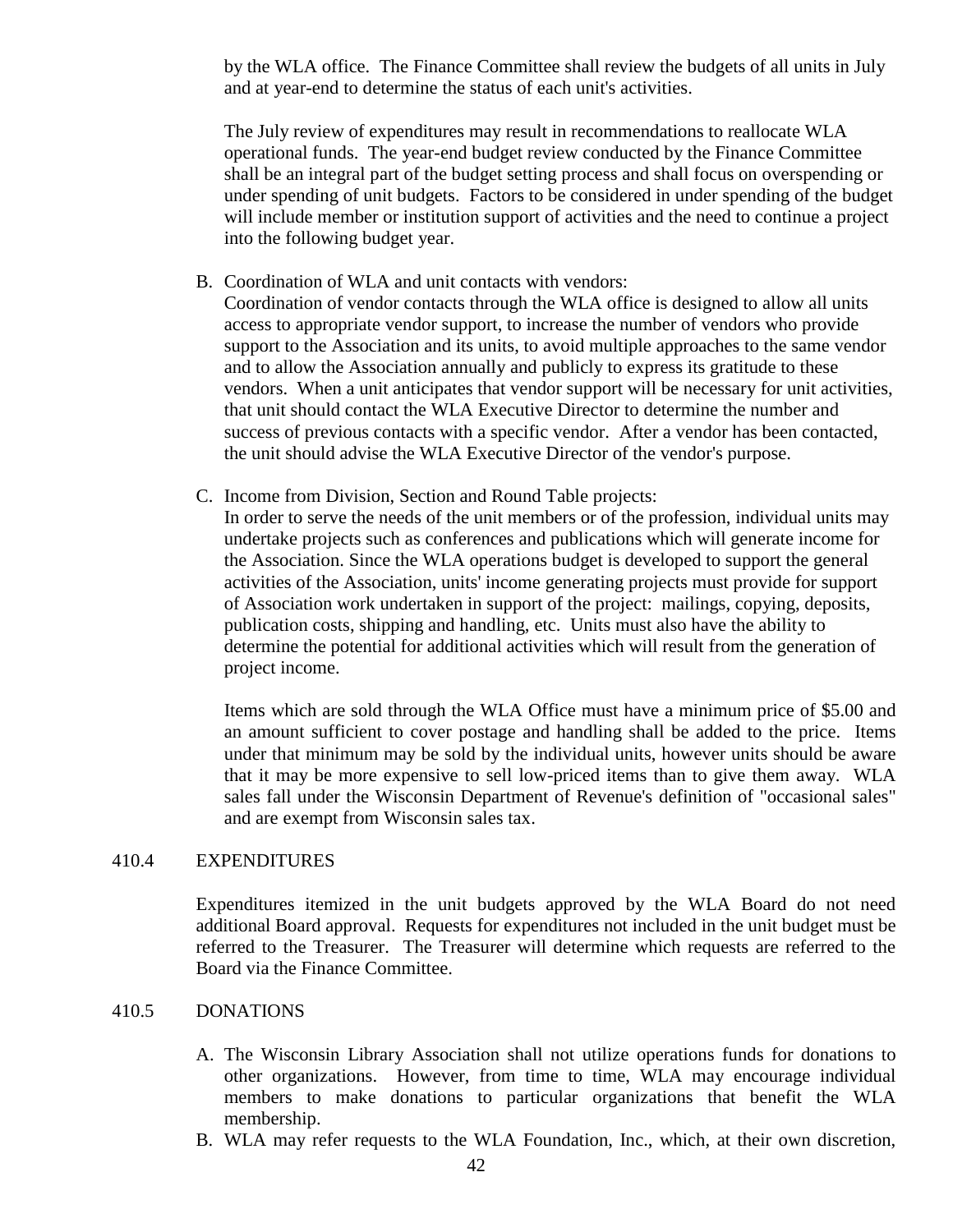may make donations to a not-for-profit organization that is working on a mutually beneficial project or is fulfilling a role that benefits the general membership of WLA.

- C. Units of WLA may utilize their project funds, but not their operations budget, for donations if the recipient organization meets the following criteria:
	- 1. It should be a legally recognized not-for-profit organization.
	- 2. It should have interests consistent with the unit's mission and goals.
	- 3. It should be engaged in activities which benefit the general membership of the unit.
	- 4. All donations, as expenditures, must be approved by the unit board.

### 410.6 UNIT AND WLA OPERATIONS BUDGETS

Units annually receive an allocation from the WLA Board to cover expenses of the unit such as print mailings, conferences, special events, or projects of any kind. See Section 410.8 for parameters for expenses.

### 410.7 BUDGET SETTING TIME LINE

|                      | Early September Financial Manager sends out budget materials to all incoming unit &<br>committee chairs.                                                                                                                                               |  |
|----------------------|--------------------------------------------------------------------------------------------------------------------------------------------------------------------------------------------------------------------------------------------------------|--|
| Mid-September        | Vice President, Treasurer & Executive Director meet to discuss overall<br>approach to budget and begin looking at specific areas of concern.                                                                                                           |  |
| <b>Early October</b> | Budget requests from unit & committee chairs are due back to the WLA<br>Office.                                                                                                                                                                        |  |
| Mid-October          | Vice President, Treasurer, & Executive Director create a "first draft" of the<br>budget.                                                                                                                                                               |  |
| Ongoing              | The Vice President, Treasurer & Executive Director continually work to<br>develop and refine the budget document, often times consulting with<br>individual unit & committee chairs.                                                                   |  |
| Mid-November         | Finance Committee meets to discuss and recommend to the Board of<br>Directors the annual budget.                                                                                                                                                       |  |
| December             | Board of Directors reviews and adopts the annual budget for the next year.<br>Budget is then distributed to unit $&$ committee chairs.                                                                                                                 |  |
|                      | January/February Board of Directors reviews and adopts any changes necessary to the<br>annual budget based on actual carryover realized from the past year.                                                                                            |  |
| April 1              | Treasurer submits article for inclusion in the March/April issue of the<br>WLA Newsletter and budget figures on the final budget numbers for the<br>previously ended fiscal year and the newly approved budget numbers for<br>the current fiscal year. |  |
| Early June           | Financial Manager sends "Mid-year Budget Review" memo to all unit<br>& committee chairs.                                                                                                                                                               |  |
| Mid/Late July        | Finance Committee meets to conduct mid-year budget review and                                                                                                                                                                                          |  |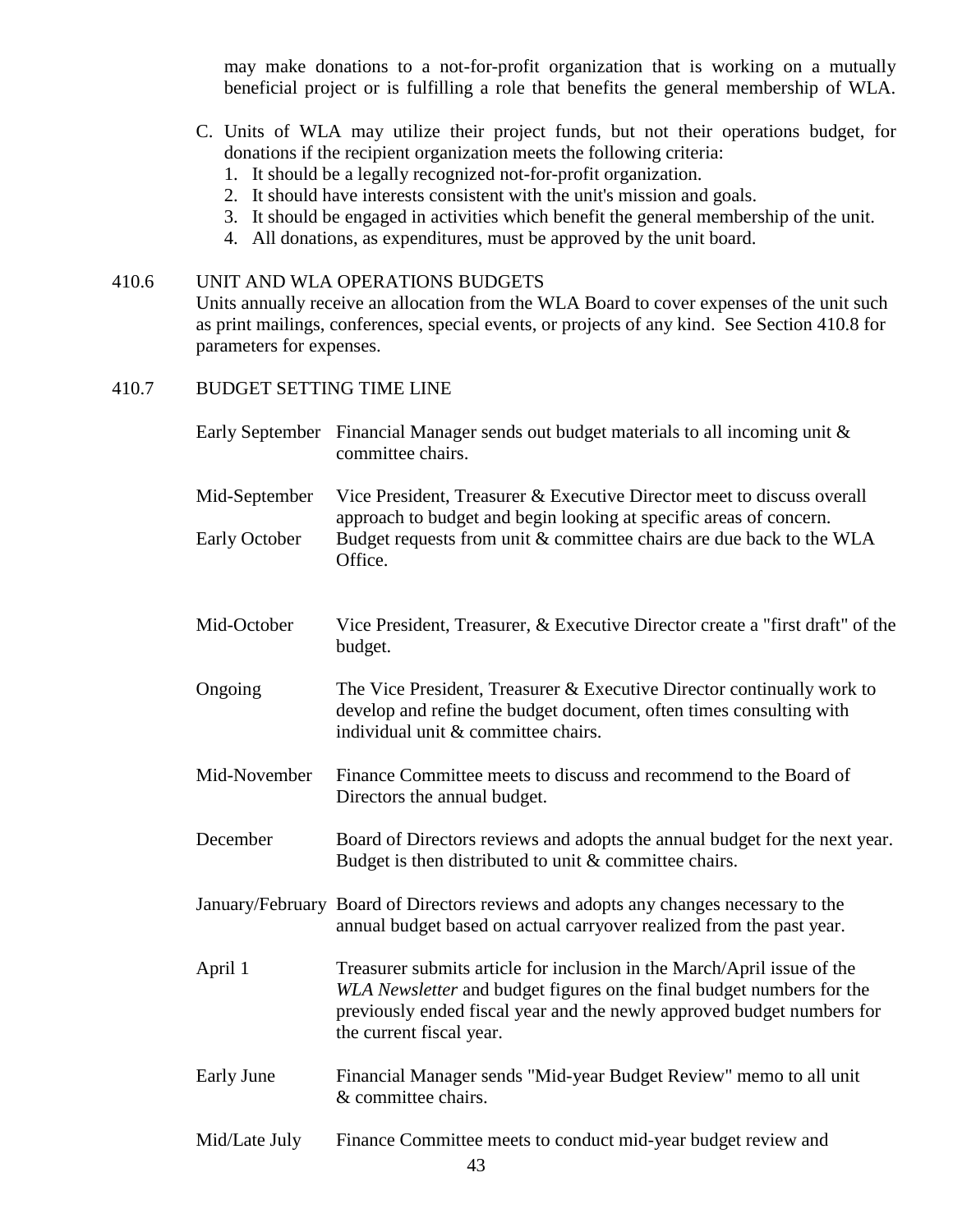recommend any budget changes/adjustments to the Board of Directors.

August Board of Directors reviews and adopts any changes/adjustments to the budget based on the mid-year review.

### 410.8 SPECIAL ITEMS

#### 410.81 FOOD

Expenditures for food may not be included in unit budgets funded by WLA operating or WLA conference program funding. However, when desirable, units may use a special registration fee or reception fee for food. For unit conferences and workshops, food charges may be built into the general registration fee.

## 410.82 TRAVEL

Officers and other members of the Association, when traveling on business of the Association, are generally not reimbursed for such travel, but may be offered an allowance for overnight accommodations when necessitated by the distance traveled.

- A. Travel expense to non-WLA meetings shall not be allowed unless specifically authorized by the WLA Board via the Finance Committee.
- B. Through the budget setting process, the WLA Board authorizes funding for overnight accommodations, only when necessary due to the length of travel required, to unit/committee meetings. Chairs are urged to arrange meetings in such a way as to avoid overnight lodging. Chairs must be able to certify that there is sufficient money in the travel budget to cover the vouchers.
- C. WLA operations funds may not be used to reimburse accommodations expenses for any meetings held at the WLA Annual Conference.
- D. Accommodations, meals and travel for the ALA Councilor to attend ALA Annual and Midwinter conferences and for the Federal Legislative Advocate to attend Legislative Day in Washington are reimbursed at the current State of Wisconsin rates.

## 410.83 CLERICAL SUPPORT Clerical support may be included in a unit's budget request, provided institutional help is not available.

## 410.84 PROCEDURES FOR PAYMENT

- A. Association operating funds can be expended only for purposes authorized by the WLA Board in the WLA Budget.
- B. The WLA Executive Director should provide each officer and unit Chair with the official voucher forms on which expense claims shall be submitted.
- C. Claims for reimbursement must be submitted on an official voucher, accompanied by supporting invoices or itemized statements, and should be sent to the Executive Director.
- D. Vouchers must be signed by the unit Chair or other authorizing officer of the Association.
- E. The Executive Director will check all vouchers to ensure that bills have not been previously paid before making payment.
- F. The Executive Director then makes payment from Association funds by check and files voucher and supporting invoices in his/her records.
- G. Individuals submitting reimbursement forms shall batch their expenses so the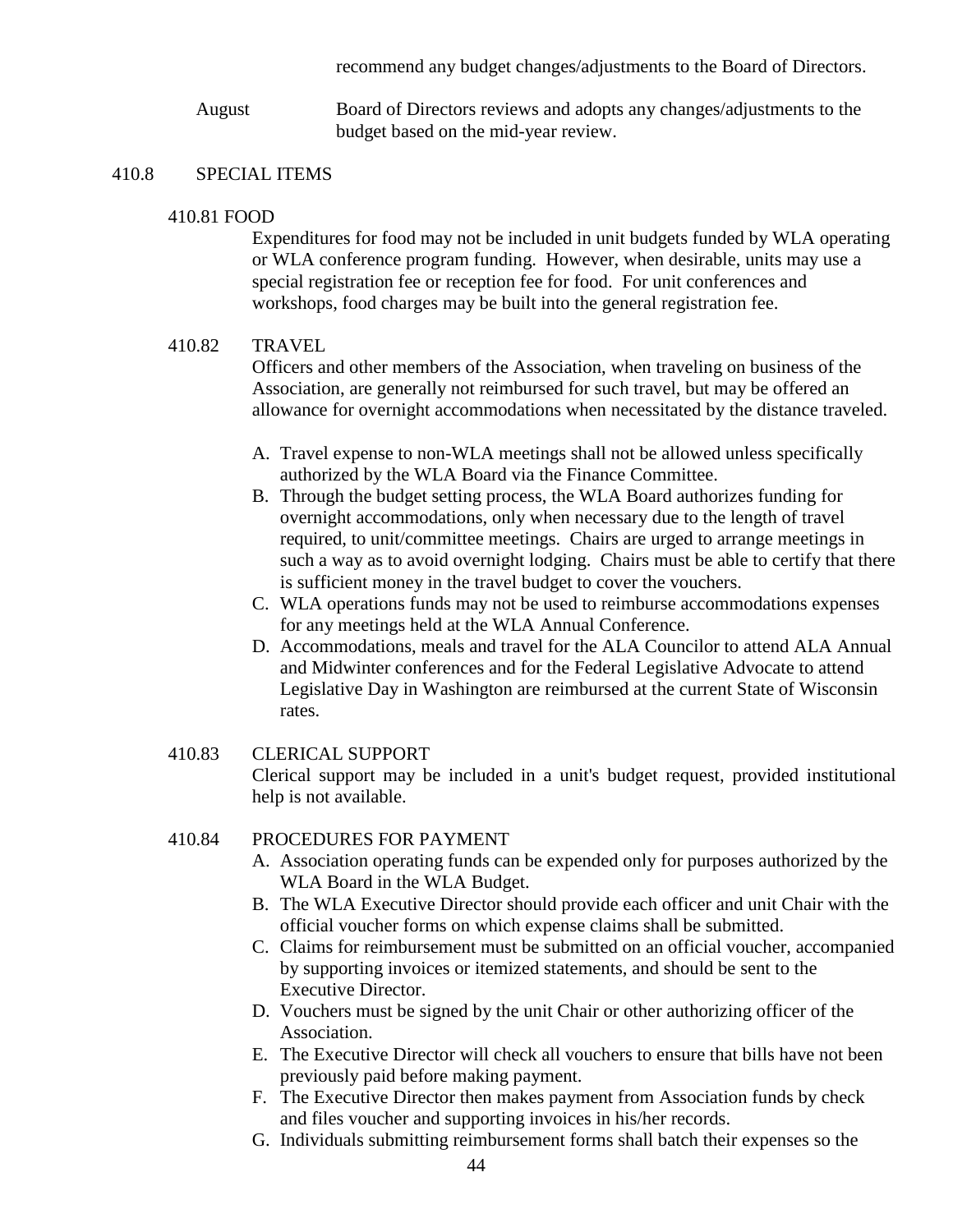vouchers (1) have a minimum of \$5.00, (2) shall be submitted within five days of the end of the month in which the expenses occurred.

## 410.85 CHECK WRITING PROCEDURE

- A. The Financial Manager writes the checks, the Executive Director shall sign the checks, and then the Financial Manager shall issue them. The WLA Treasurer may fulfill either of these duties, if necessary, but not both at the same time.
- B. WLA shall carry insurance coverage which protects for employee dishonesty.
- C. All transactions may be reviewed by the WLA Treasurer.
- 410.86 BANKING It shall be the policy of the Association to have both a checking and a savings account for Association funds.
- 410.87 AUDIT/FINANCIAL REVIEWS See Bylaws, Article VI, Section 10.

The Board shall review and accept Association financial statements as a part of their regular meetings.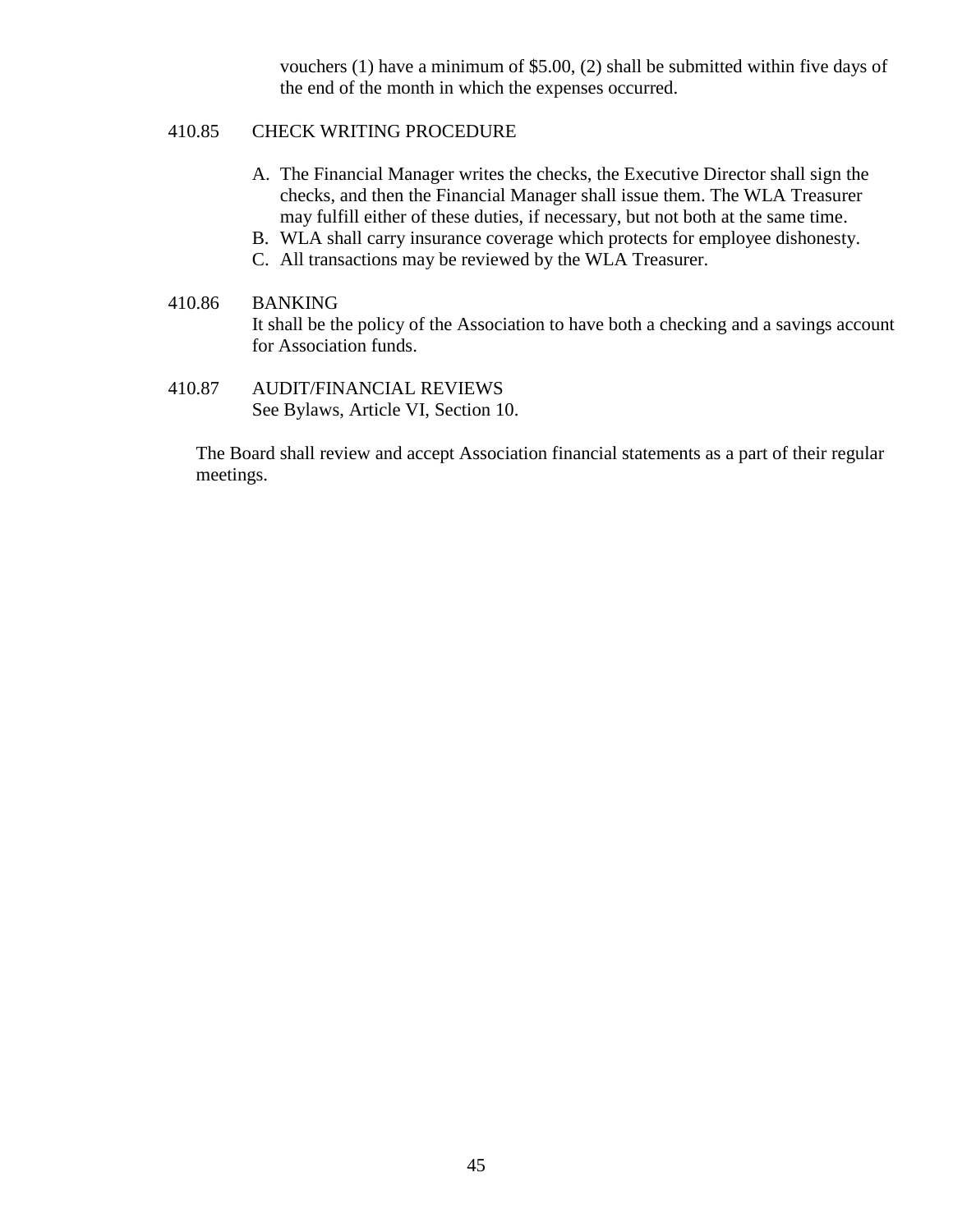## 420 PUBLICATIONS POLICY

## 420.1 WLA PUBLICATION DEFINED

- A. Is an item of communication in any medium or format.
- B. Has permanence, i.e. can be stored, retrieved and used after its original delivery.
- C. Bears the ownership imprint of WLA and, if applicable, one of its units.
- D. Is copyrighted, if appropriate, by WLA.
- E. Implies WLA responsibility and liability for its contents.
- F. Excludes conference and other unit meeting announcements or brochures. (The WLA Board of Directors or individual WLA units may establish policies related to public relations, membership brochures, and other short-lived and/or ephemeral items.)
- G. Includes WLA and unit home pages and other electronic files that are intended to be accessible by the general library community over time.

### 420.2 PURPOSES FOR PUBLICATIONS

- A. To provide members of the Association information about WLA, its operation, programs and policies.
- B. To aid in the development of an archival record.
- C. To share among WLA members information about librarianship and its practice.
- D. To inform those outside the Association about the Association and about library practice, especially in Wisconsin.
- E. To provide, in some instances, a source of revenue.

### 420.3 PUBLICATIONS ARCHIVES

For archival purposes, copies of all WLA and WLA unit publications will be filed at WLA headquarters. Units are responsible for depositing two (2) copies of their publications with the WLA Executive Director.

A copy of the WLA Web site and all committee and unit Web sites will be printed for archival purposes when the site is initially made public, after any significant reorganization or changes, and once each year thereafter.

## 420.4 *WLA NEWSLETTER* EDITORIAL POLICY

Selection and space allocation for newsletter articles are based on standard news values of recency, proximity, and impact to the audience, as well as the priorities of the Association. The target audience for the newsletter is the statewide Association membership. Recency, or immediacy, refers to timeliness of an event: has it occurred in recent history for the date of publication in which it appears or is it an anticipated event or project? Proximity describes the geographic "closeness" of news: is it a program in Wisconsin or Illinois; Chicago or New York? Impact is the degree to which a program or event affects people, usually assessed by the numbers affected. Newsletter articles are chosen according to their relative news value. Priority must be given to those stories which are timely, especially future events and programs: to the events which occur in Wisconsin; and to the programs that have impact on the largest number of Association members. Such decisions are made by the newsletter editor with broad guidance from the WLA Board and the WLA Executive Director on Association priorities.

In general, articles are selected according to the above criteria without issue-by-issue space guarantees for the following reasons:

-to serve growing, variable, and competitive publicity needs from diverse groups within the Association;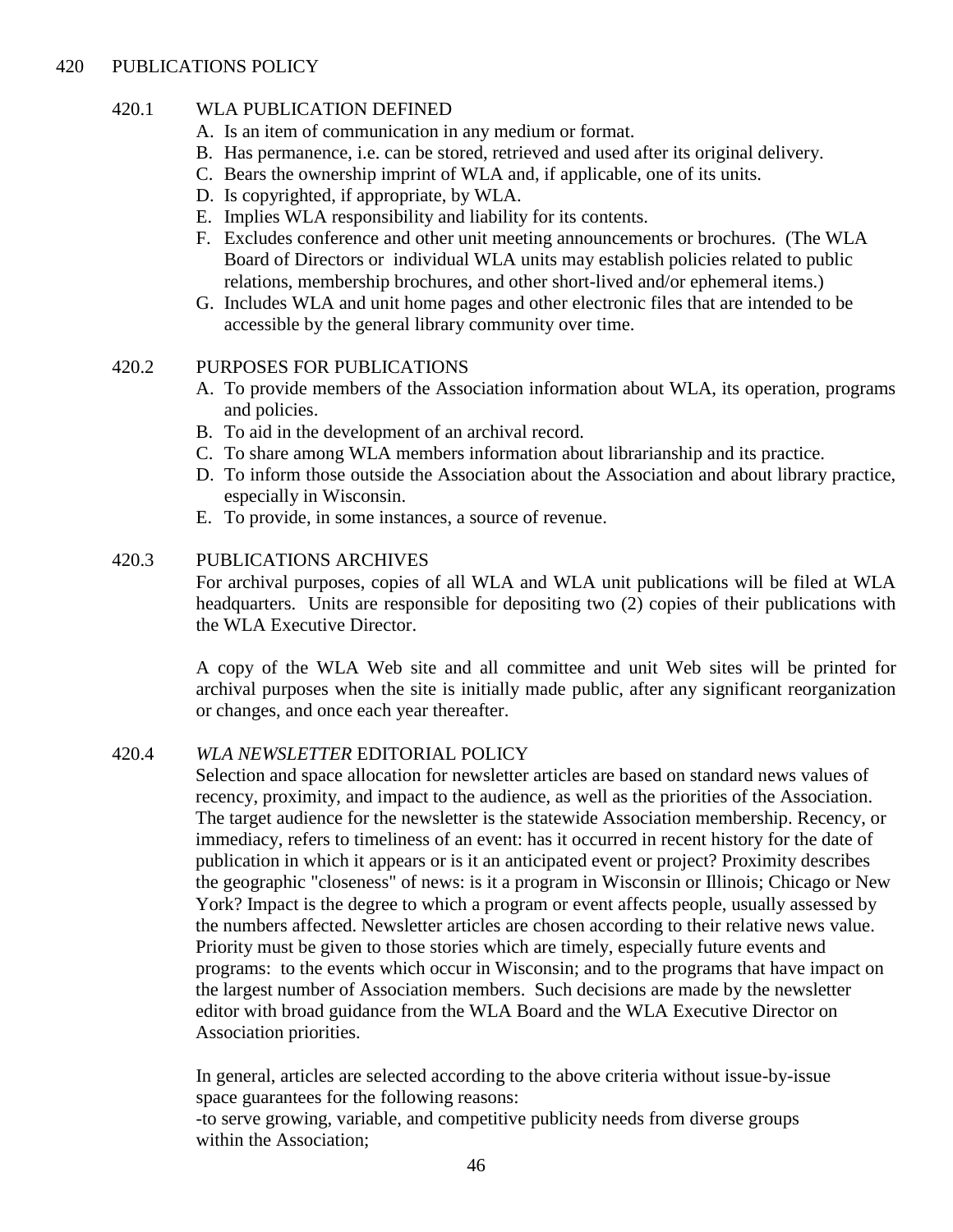-to maintain the newsletter as a flexible communication channel for the entire Association across situations and times; and -to optimize limited newsletter resources of frequency and space.

- A. The *WLA Newslette*r is published for the benefit of the entire Association and carries information that is designed to promote and improve information services to the greater Wisconsin library community. Unit newsletters are published for the benefit of the particular unit and carry information of interest to the membership of that unit only.
- B. Units are encouraged to submit information to the *WLA Newsletter* that would be of interest to the entire Association membership.
- C. Inclusion of unit information in the *WLA Newsletter* will be at the discretion of the newsletter editor.

All WLA subdivisions and members are invited to submit news and feature content or to suggest ideas for development of the newsletter. These may be sent to the editor. Style for copy editing is based on the Associated Press *Stylebook*. To improve planning, feature ideas should be discussed with the editor before they are written.

Photos are welcome. They should be a minimum 3 x 5" size. The use of photos to illustrate articles, or as independent items, also will follow news value criteria.

Signed letters to the editor that include the author's affiliation are invited for publication. They may be edited for length.

## 420.5 POLICIES AND STANDARDS FOR THE WISCONSIN LIBRARY ASSOCIATION WEB SITE

**A. Purpose of the WLA Web Site:** The WLA web site is a place to access official WLA information and to disseminate information to WLA members and the communities they serve.

Authentication and Reliability of Information Content. Official information on the web requires the same scrupulous attention as does a print publication. Online documents should be considered the official version unless an explicit disclaimer notes otherwise.

- **B. Obtaining a Unit Web Page and Server Access:** WLA provides web pages and server access for each unit. Each unit chair is responsible for the content and upkeep of the web page(s) within the context of the WLA web policies and standards, and should identify a contact person in the unit who is authorized to maintain the web page(s) as unit web editor. Each unit chair is required to provide the WLA office with current contact information for the web editor. WLA information must be maintained on the WLA web server.
- **C. Design Standards:** WLA tries to maintain an image that best represents the Association. For the image to be effective and recognizable it must be presented consistently and across all media. WLA has chosen a content management system with consistent templates and menus across all pages.

The template includes WLA identifiers. Unit pages identify the unit; sub navigation is provided where necessary.

1. Currency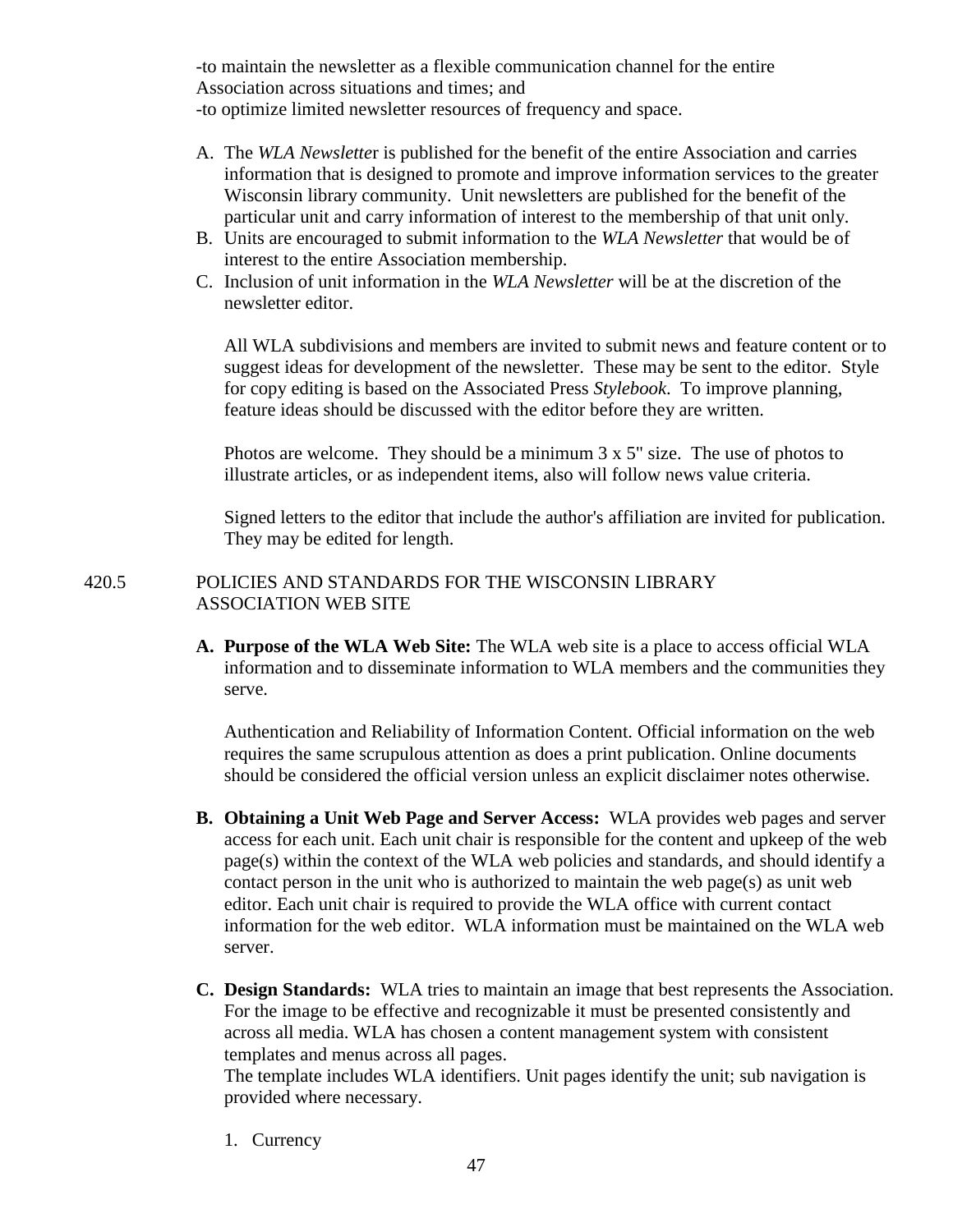Keep web pages updated. For pages that do not require regular changes, the pages should be reviewed at least annually.

2. Verification of links.

Each web editor is responsible for verifying links to other Internet sources.

3. Duplication of information

Web editors should link to information elsewhere on the site rather than duplicating information. This will help ensure that users will see the most current information. Examples include the membership form and legislative agendas. The WLA Communications Advisory Committee reserves the right to remove duplicative content.

4. Publishing Guidelines

Documents created offline should be published as html articles on the website to enable search functionality. Materials pertaining to the business of WLA or provided as a membership benefit will require a member login to access. Those materials include, but are not limited to, newsletters, minutes, agendas, committee or board project reports and working papers.

5. Check Work

All information should be complete, accurate, spell-checked, and proofread. WLA uses the AP Stylebook.

## **D. Accessibility Standards**

The WLA website is designed to be Section 508 compliant. Web editors should provide a text equivalent (ALT-tag) for every non-text element.

## **E. In Support of This Policy**

The WLA Communications Advisory Committee will enforce web policy. Pages that do not meet the policies and standards will be removed from the web server until they comply. Those who need assistance in complying should contact the WLA Communications Advisory Committee Chair.

#### **F. Resolution of Policy Disputes**

The WLA Board of Directors will resolve disputes on issues or interpretation of policy.

### 420.6 GUIDELINES FOR UNIT PUBLICATIONS

The *WLA Newsletter* and unit newsletters and directories serve complementary purposes. The *WLA Newsletter* focuses on the organization; the unit publications focus on professional function.

- A. Guidelines consistent with the policies established by the WLA Board of Directors, should be developed by all units which have or plan to have newsletters or other serial publications. These guidelines should include information on libelous statements; WLA's tax status and its impact on newsletter content; the development of an editorial policy and practical information regarding the production and distribution of the newsletter. Each unit should develop a clear policy statement delineating the purpose of the publication and the types of articles which will and won't be carried.
- B. Communication channels such as newsletters and directories are legitimate ways in which units may serve their members and therefore should be considered in response to budgetary reality. If WLA funds are tight, all units will have to limit their activities in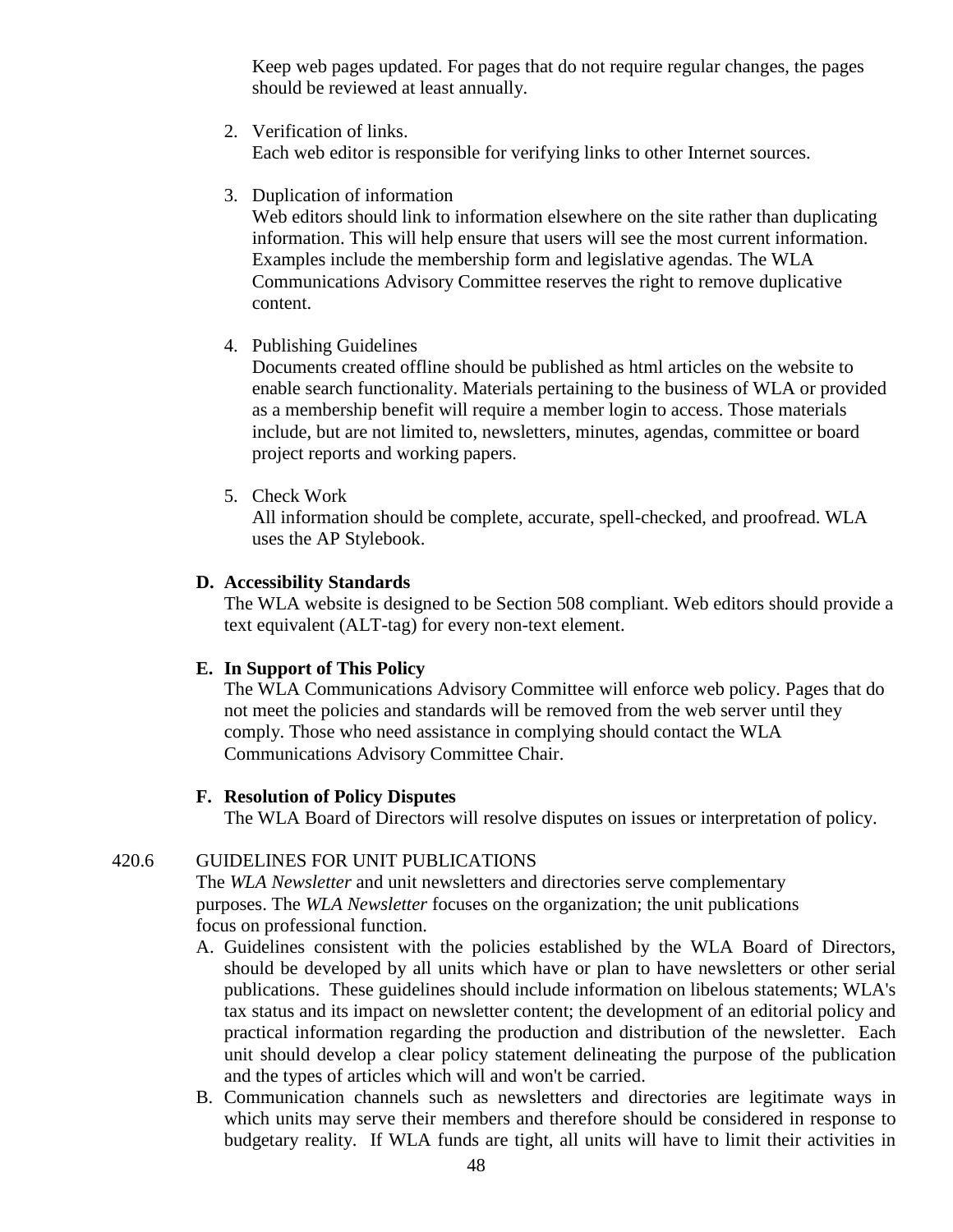some fashion.

C. The *WLA Newsletter* editor should be placed on the mailing list for each unit newsletter so that the editor would be aware of information which might be included in the *WLA Newsletter* and the units should be reminded to submit additional material appropriate to the *WLA Newsletter*.

## 420.7 RIGHTS AND PERMISSIONS POLICY

- 430.71 AUTHORIZATION: Responsibility of the WLA Board of Directors.
- 430.72 INTRODUCTION:

In order to guarantee protection and yet not restrict use for educational and scientific purposes, the Wisconsin Library Association (WLA) has adopted this policy on rights and permissions, based on the American Library Association's "Statement of Policy: Rights and Permissions."

## 420.73 COPYRIGHT OF WLA PUBLICATIONS

- A. WLA owns the copyright in and to all works prepared by its employees within the scope of their employment.
- B. WLA shall obtain a written assignment of copyright signed by each author and contributor to WLA publications, (as defined in the WLA Organizational Manual 420.1 who is not an employee of WLA. At its discretion, WLA may provide remuneration to any such authors or contributors. (See section 420.8 for the necessary form for copyright assignment.)
- C. The WLA Board of Directors shall decide when registration of copyright for a particular publication shall be applied for, and the WLA Executive Director shall then apply for such registration. Registration of copyright shall be in the name of WLA, rather than its Units.
- D. All WLA publications shall contain the following notice: Copyright cxxxx Wisconsin Library Association.

## 420.74 PERMISSIONS POLICY FOR WLA PUBLICATIONS

- A. The policies that follow are intended to encourage educational and scholarly uses of WLA published materials and to control un-authorized commercial use of such materials. The intent here is to protect the rights and interests of WLA and its publications.
- B. Publications issued under WLA's imprint may be quoted without specific prior permission in works of original scholarship for accurate citation of authority, or for criticism, review, or evaluation, provided that proper credit is given.
- C. The waiver of requirements for specific permission does not apply to quotations that comprise complete entities within themselves; for example, whole documents, essays, journal articles, charts, tables and illustrative materials.
- D. Commercial uses of WLA publications require specific permission (See section 420.74)
- E. WLA shall carry out the policy in a consistent manner that is fair to the party requesting permission, the WLA publication, WLA, and the scholarly and professional community.
- F. The procedural guidelines that follow are subject to change and are not part of the above policy statements.
- 420.74 PROCEDURE FOR GRANTING PERMISSION TO QUOTE OR TO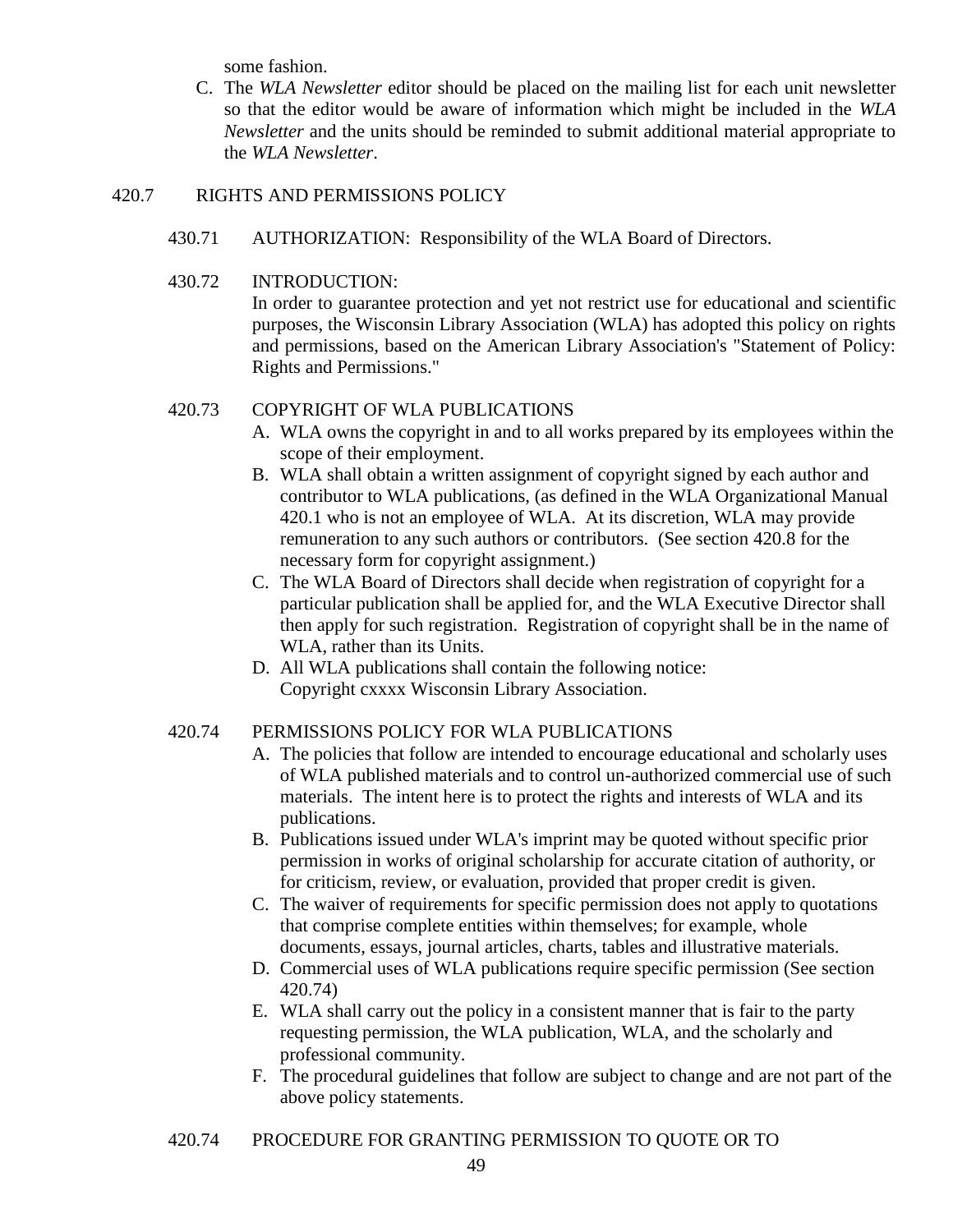## REPRODUCE WITHIN THE FAIR USE GUIDELINES OF THE COPYRIGHT ACT

- A. Permission to quote or to reproduce materials that fall within the fair use guidelines of the Copyright Revision Act of 1976 as outlined in the WLA Rights and Permissions Policy, above, shall be granted by the WLA Executive Director in consultation, when necessary, with the WLA Unit responsible for the publication.
- B. A copy of the letter requesting permission to quote or to reproduce shall be kept on file at the WLA office. If the WLA Executive Director grants permission to quote or to reproduce, a copy of the letter shall be forwarded to the WLA Unit responsible for the publication.
- C. Two copies of the work in which WLA material appears shall be requested, one for the WLA office files, and one for the WLA Unit responsible for the publication quoted or reproduced.

# 420.75 PROCEDURE FOR GRANTING PERMISSION TO QUOTE OR REPRODUCE BEYOND THE FAIR USE GUIDELINES OF THE COPYRIGHT ACT

- A. Requests to quote or to reproduce beyond the fair use guidelines (for example: entire documents, essays, sections, chapters, tables, or charts from WLA publications) shall go initially to the WLA Executive Director, who will determine the procedure to be used in handling the request consistent with the WLA Rights and Permissions Policy. WLA Units which receive the initial request for permission shall forward it to the WLA Executive Director.
- B. The WLA Unit which is responsible for the publication shall be informed of the request to use the material and shall be consulted on said use. The authority to grant permission to quote or reproduce rests with the WLA Executive Director and the WLA Unit responsible for the publication. In the event of disagreement, final authority shall rest with the WLA Board. Permission may be denied entirely if the proposed publication is in competition with the publishing interests of WLA.
- C. The WLA Board shall determine the amount of the fee to be charged (if any), dependent on the commercial potential of the project for which permission is being requested. (See Section 420.9 for the necessary form granting permission.)
- D. The WLA Board shall determine the allocation of the fee.
- E. Two copies of the work in which WLA material appears shall be requested, one for the WLA office files, and one for the WLA Unit responsible for the publication quoted or reproduced.
- F. Requesters of WLA material are referred to the latest edition of the *Chicago Manual of Style* for commonly accepted guidelines regarding responsibilities, requirements, and methods for securing rights and permissions.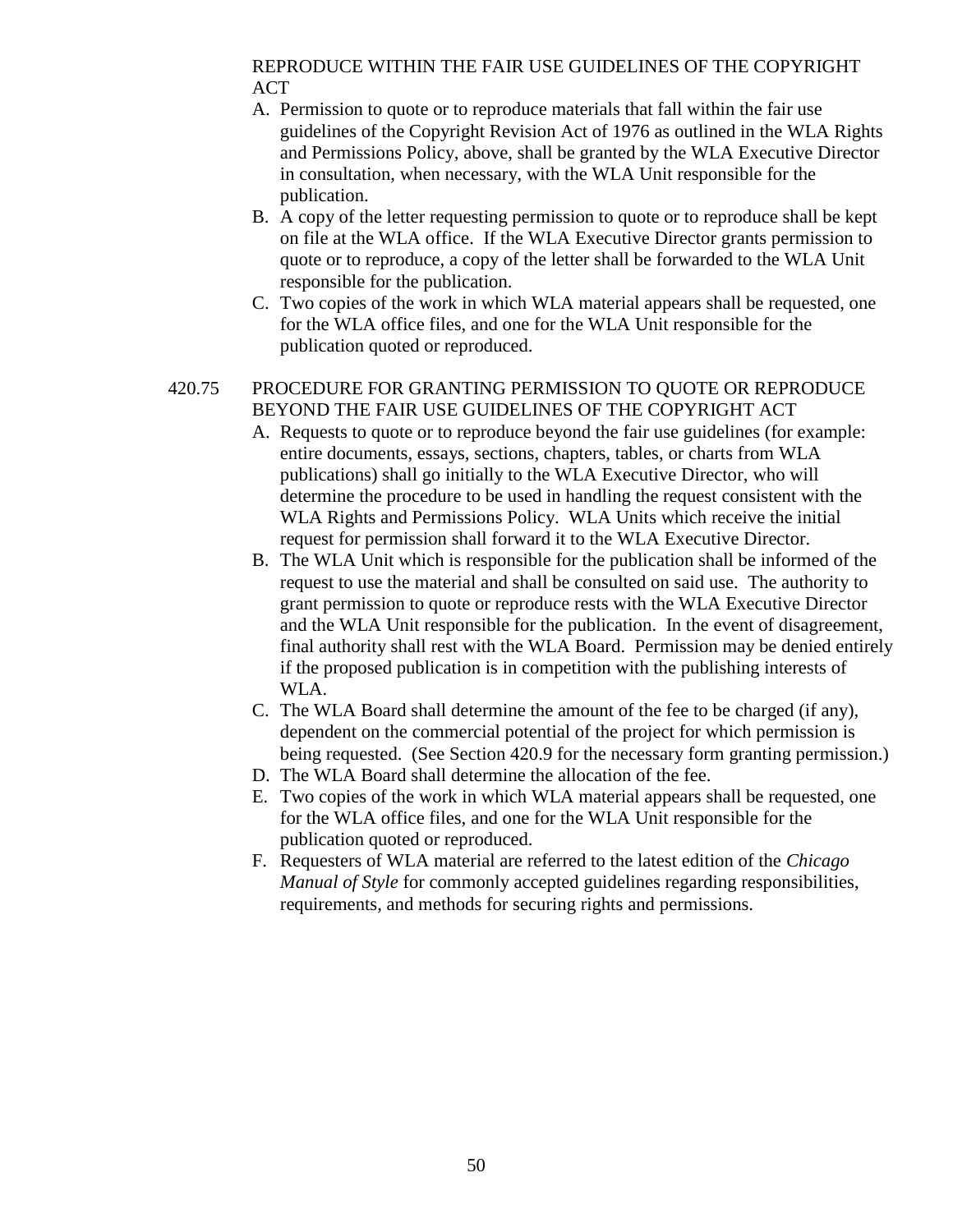## 420.8 COPYRIGHT ASSIGNMENT FORM

 $\circ$  of  $\Box$ (Author's Name) \_\_\_\_\_\_\_\_\_\_\_\_\_\_\_\_\_\_\_\_\_\_\_\_\_\_\_\_\_\_\_\_\_\_\_\_\_\_\_\_\_\_\_  $\overline{\phantom{a}}$  ,  $\overline{\phantom{a}}$  ,  $\overline{\phantom{a}}$  ,  $\overline{\phantom{a}}$  ,  $\overline{\phantom{a}}$  ,  $\overline{\phantom{a}}$  ,  $\overline{\phantom{a}}$  ,  $\overline{\phantom{a}}$  ,  $\overline{\phantom{a}}$  ,  $\overline{\phantom{a}}$  ,  $\overline{\phantom{a}}$  ,  $\overline{\phantom{a}}$  ,  $\overline{\phantom{a}}$  ,  $\overline{\phantom{a}}$  ,  $\overline{\phantom{a}}$  ,  $\overline{\phantom{a}}$  $\overline{\phantom{a}}$  ,  $\overline{\phantom{a}}$  ,  $\overline{\phantom{a}}$  ,  $\overline{\phantom{a}}$  ,  $\overline{\phantom{a}}$  ,  $\overline{\phantom{a}}$  ,  $\overline{\phantom{a}}$  ,  $\overline{\phantom{a}}$  ,  $\overline{\phantom{a}}$  ,  $\overline{\phantom{a}}$  ,  $\overline{\phantom{a}}$  ,  $\overline{\phantom{a}}$  ,  $\overline{\phantom{a}}$  ,  $\overline{\phantom{a}}$  ,  $\overline{\phantom{a}}$  ,  $\overline{\phantom{a}}$ 

(Author's Address)

for good and valuable consideration hereby assigns and conveys to the Wisconsin Library Association, 4610 South Biltmore Lane, Suite 100, Madison, WI 53718-2153, all rights, title and interest in the copyright in and to the work, or joint work, the

(Describe the work: book, chapter, article, graph, etc)

\_\_\_\_\_\_\_\_\_\_\_\_\_\_\_\_\_\_\_\_\_\_\_\_\_\_\_\_\_\_\_\_\_\_\_\_\_\_\_\_\_\_\_\_\_\_

\_\_\_\_\_\_\_\_\_\_\_\_\_\_\_\_\_\_\_\_\_\_\_\_\_\_\_\_\_\_\_\_\_\_\_\_\_\_\_\_\_\_\_\_\_\_

titled (hereinafter referred to as "the work").

The undersigned represents and warrants that the work, or contribution to the work, is the author's sole and original creation and that the author has not already assigned or otherwise granted any rights in the copyright in and to the work, or any part of the work.

(Signature of author)

(Date)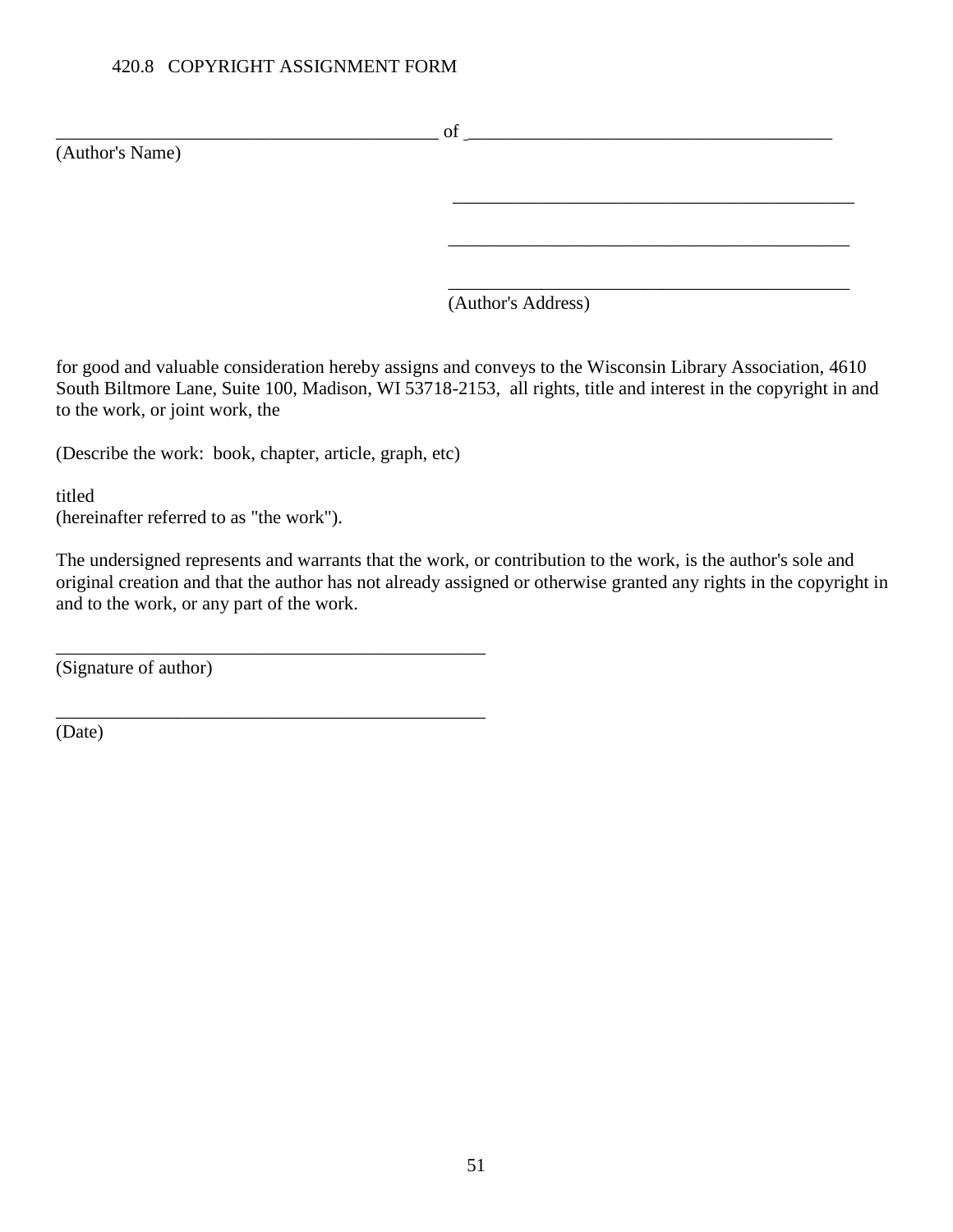## 420.9 PERMISSION TO QUOTE OR TO REPRODUCE WITHOUT FEE FORM

TO:

FROM: , WLA Executive Director

SUBJECT: Permission to quote or to reproduce without fee

DATE:

We are pleased to grant you permission to\_\_\_\_\_\_\_quote or to\_\_\_\_\_\_reproduce without fee from the following source:

Use the following credit line for articles, sections charts, etc:

\_\_\_\_\_\_\_\_\_\_\_\_\_\_\_\_\_\_\_\_\_\_\_\_\_\_\_\_\_\_\_\_\_\_\_\_\_\_\_\_\_\_\_\_\_\_\_\_\_\_\_\_\_\_\_

Reprinted by permission of the Wisconsin Library Association from (article, title, author, publication title, issue, date and pages) copyright c xxxx by the Wisconsin Library Association.

Use the following credit line for books:

Reprinted by permission of the Wisconsin Library Association from (author, title, place of publication, publisher, date) copyright c xxxx by the Wisconsin Library Association.

Send two copies of your publication to us.

WLA Executive Director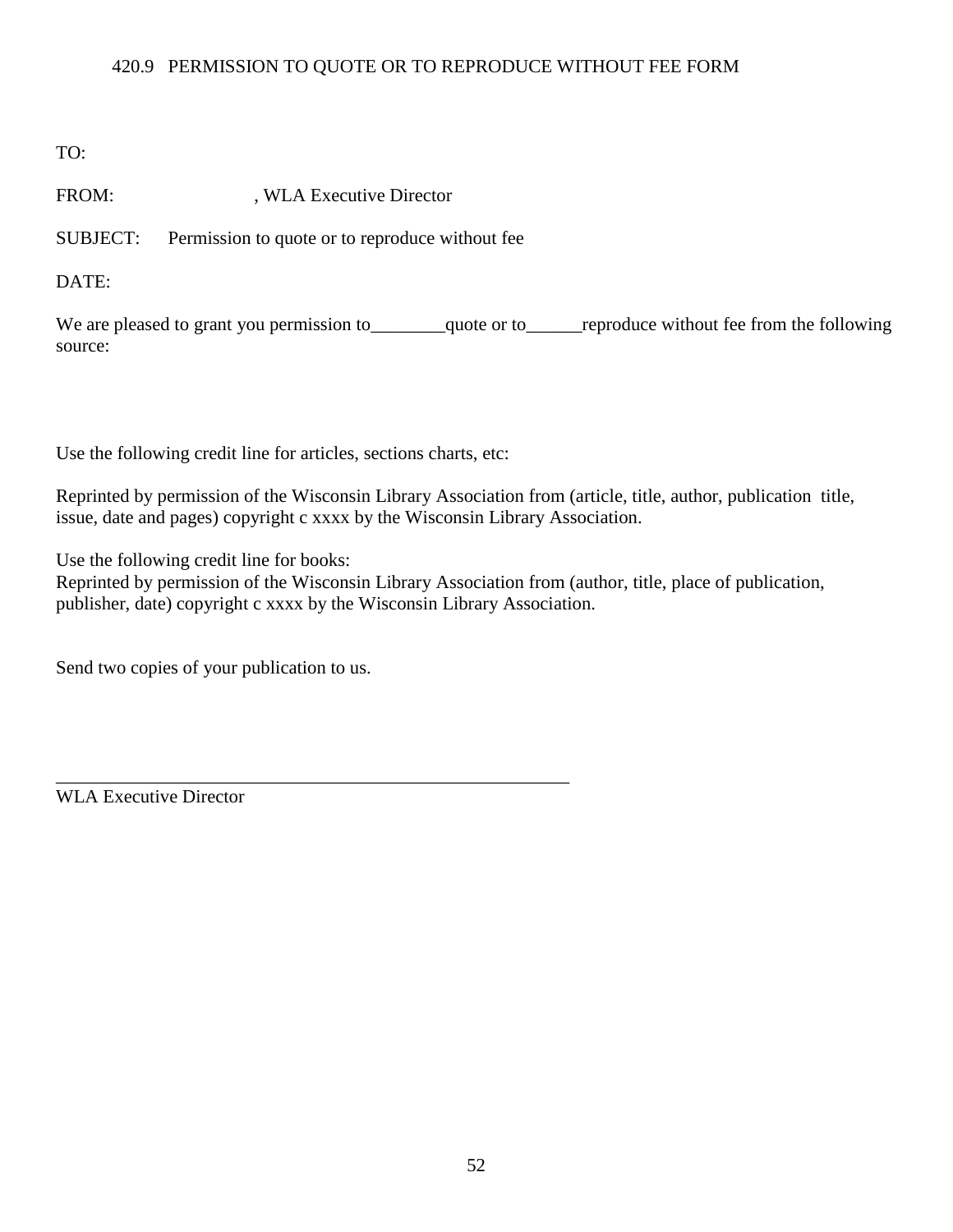## **430 MEMBERSHIP POLICIES**

## 430.1 MEMBERSHIP CATEGORIES:

- A. Personal/individual members: Any individual employed in a library, library trustees, students, or friends of libraries. Only personal members of the Association have the right to vote in business meetings, elections, or referenda and hold office in the Association or any of its units.
- B. Institutions: Libraries, library schools, library systems, library councils, and library consortia.
- C. Not-for-profit: Any not-for-profit organization other than those defined as institutions above, including Friends of Libraries.
- D. For profit organizations such as vendors, but not libraries.
- E. Retired and Life Members: To qualify for reduced WLA dues as a retired member, an individual must draw retirement income, not be actively employed and have been a WLA member for the previous three years. To qualify for free lifetime WLA membership status, an individual must draw retirement income, not be actively employed and have been a WLA member for the previous 25 consecutive years. Life members of WLA shall receive full personal membership for life without payment of additional dues.
- F. Honorary members: An honorary, non-voting membership may be conferred by the Board of Directors.

## 430.2 MEMBERSHIP BENEFITS:

- A. Individual members shall be eligible for membership in one division and two Association sections or round tables without payment of additional dues. Honorary and life members shall be eligible for membership in one division and one section or round table without payment of additional dues. Individual, honorary, and life members may join additional units by payment of additional dues, as determined by the WLA Board.
- B. Not-for-profit, institutional and vendor members (hereinafter referred to as "institutional members") shall be eligible for membership in all units without payment of additional dues.

One individual employed by a library that is an institutional member may attend each WLA or unit conference at the member registration rate, even if that individual does not hold a personal membership in WLA.

A not-for-profit or vendor that is an institutional member may designate one individual as its representative. That designate shall be considered an individual member with all the rights and privileges of individual membership. That individual shall receive communications from WLA on behalf of the institutional member.

C. All members of the Association shall receive the WLA *Newsletter* and the *Membership Directory & Handbook,* when published, and any general information mailings sent out by the Association.

## 430.3 RECRUITMENT & RETENTION:

WLA shall provide general membership recruitment materials for the use of all units. A unit wishing to produce dedicated membership promotional materials may expend project funds for this purpose.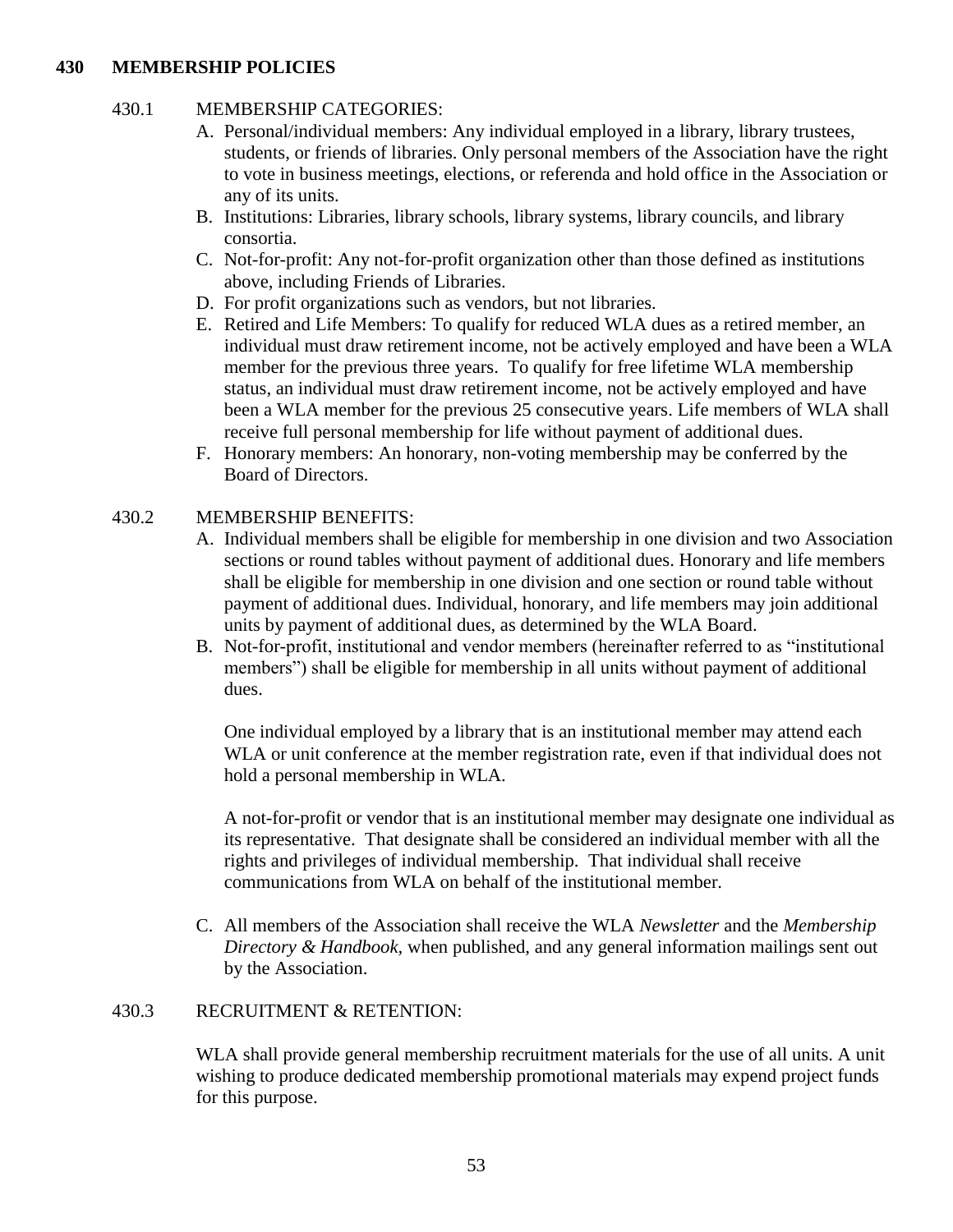#### **440 OTHER POLICIES**

### 440.1 RECORDS SCHEDULE

In order to provide for the preservation of documents which reflect the policies, history and development of the Association, the WLA Board has developed the following policy for the retention and preservation of Association records. The full records schedule and instructions are included in the WLA Leadership Manual. This records' schedule and instructions should be reviewed periodically by the WLA Board.

## A. WLA BOARD AND COMMITTEES RECORDS

- 1. Each chair or officer maintains current files and those of his/her predecessor for three years beyond the year of creation. (For example, records created in 1992 should be kept until January 1, 1995.) Files should be kept by year and a new set of files created on January 1 of each new year.
- 2. Each chair or officer sends permanent files (Minutes and Agenda, Membership Lists, Goals and Objectives statements, Final Reports, Policy/Substantive Correspondence) that date to three years prior to the current year to the WLA office within the first three months of the year. (For example, permanent records created during 1992 should be sent to the WLA Office during the first three months of 1995.)
- 3. Each chair or officer should destroy records older than three years that are not considered permanent records. These records include routine committee correspondence and committee working papers. If in doubt as to whether records should be destroyed, the chair or office should consult with the WLA Executive Director.

## B. UNIT RECORDS

- 1. Each chair or officer maintains current files and those of his/her predecessor for three years beyond the year of creation. (For example, records created in 1992 should be kept until January 1, 1995.) Files should be kept by year and a new set of files created on January 1 of each new year.
- 2. Each unit chair or their designee should compile permanent files (unit Board and Executive Committee Minutes and Agenda, Membership Lists, Goals and Objectives statements, Final Reports, Policy/Substantive Correspondence, Newsletters, Brochures, Pamphlets, Flyers, Final Conference Programs) from unit officers and committee chairs that date to three years prior to the current year and send to the WLA office within the first three months of the year. (For example, permanent records created during 1992 should be sent to the WLA Office during the first three months of 1995.)
- 3. Each unit chair or their designee should destroy records older than three years that are not considered permanent records. These records include routine committee correspondence and committee working papers. If in doubt as to whether records should be destroyed, the unit chair or their designee should consult with the WLA Executive Director.

## 440.2 PRIVACY OF MEMBERS' CONTACT INFORMATION

- A. Releasing member contact information for promotion of non-WLA activities is prohibited.
	- 1. Contact information will be provided to units for use in official WLA activities.
	- 2. If the WLA Board approves a partnership with an outside entity, the partnership agreement shall describe approved use of contact information for the purposes of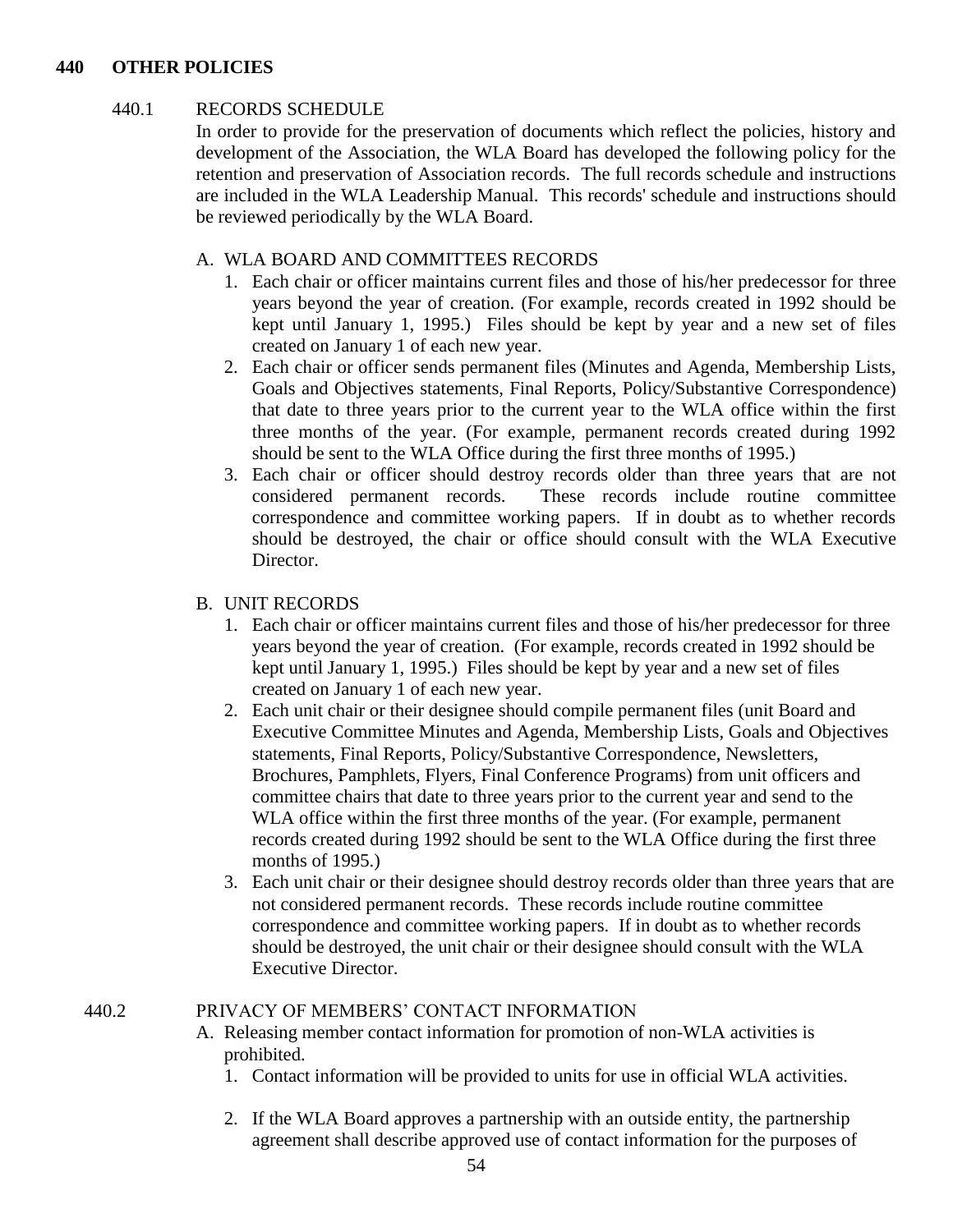promoting the benefits of said partnership.

3. Exceptions to the policy may be granted with the approval of the Board President.

## 440.3 GUIDELINES FOR WRITING AND PRESENTING RESOLUTIONS AT THE WISCONSIN LIBRARY ASSOCIATION ANNUAL MEETING:

Any member or unit of the Association may submit resolutions concerning substantive matters for the consideration of the membership. The following guidelines are intended to assist in the preparation of resolutions and be helpful in expediting the business of the Association. A suggested format may be obtained from the WLA office.

The Parliamentarian is charged to provide an advisory function in the preparation of resolutions. Members are encouraged to request the assistance of the Parliamentarian as much in advance of the annual conference as possible.

- A. WRITING A RESOLUTION: All resolutions should be composed according to the following guidelines:
	- 1. The resolution shall be related to the purposes of the Wisconsin Library Association, Article II: to communicate that library and information services address essential informational, educational, cultural and recreational needs within Wisconsin; to support efforts to assure the people of Wisconsin access to the broad range of views about issues of importance to them; to take positions on current critical issues related to library and information service.
	- 2. The resolution should address only one topic or issue.
	- 3. The resolution should be complete so that upon passage it becomes a clear and formal expression of the opinion or will of the assembly.
	- 4. The intent, objective, or goal of the resolution should be clear to all. The resolution should make clear whether it concerns a general WLA policy, a viewpoint, or a call for specific action.
	- 5. If the resolution calls for a specific action, or program, with a timetable, the timetable shall be clear.
	- 6. If the resolution has fiscal implications for the Association, an estimate of costs to be incurred should be included.
	- 7. Each resolution must be submitted by a voting member of the Association and must indicate the initiating individual or unit.
- B. PRESENTING A RESOLUTION: It is desired that all resolutions shall be presented in writing to the Parliamentarian for preliminary review, numbering, and forwarding in accordance with the guidelines approved by the Board. After review, resolutions are referred to the Board. The earlier a resolution is presented, the greater will be the opportunity for it to receive an adequate hearing and discussion by the members.
	- 1. If presented at least 30 days prior to the date of the annual business meeting, the Board-approved resolutions will be placed on the Annual Business Meeting Agenda.
	- 2. Resolutions submitted after the 30-day deadline but at least 24 hours before the annual business meeting will be reviewed by the Parliamentarian, posted on the officially designated Conference Resolutions Board, and reproduced for the annual business meeting and forwarded to the President by the Executive Director for addition to the agenda.
	- 3. Resolutions submitted after the 24-hour deadline may not be posted, but may be presented by the concerned individual for addition to the agenda of the business meeting by a two-thirds vote.
	- 4. WLA Bylaws, Article V, Section 2: Motions or resolutions which do not result from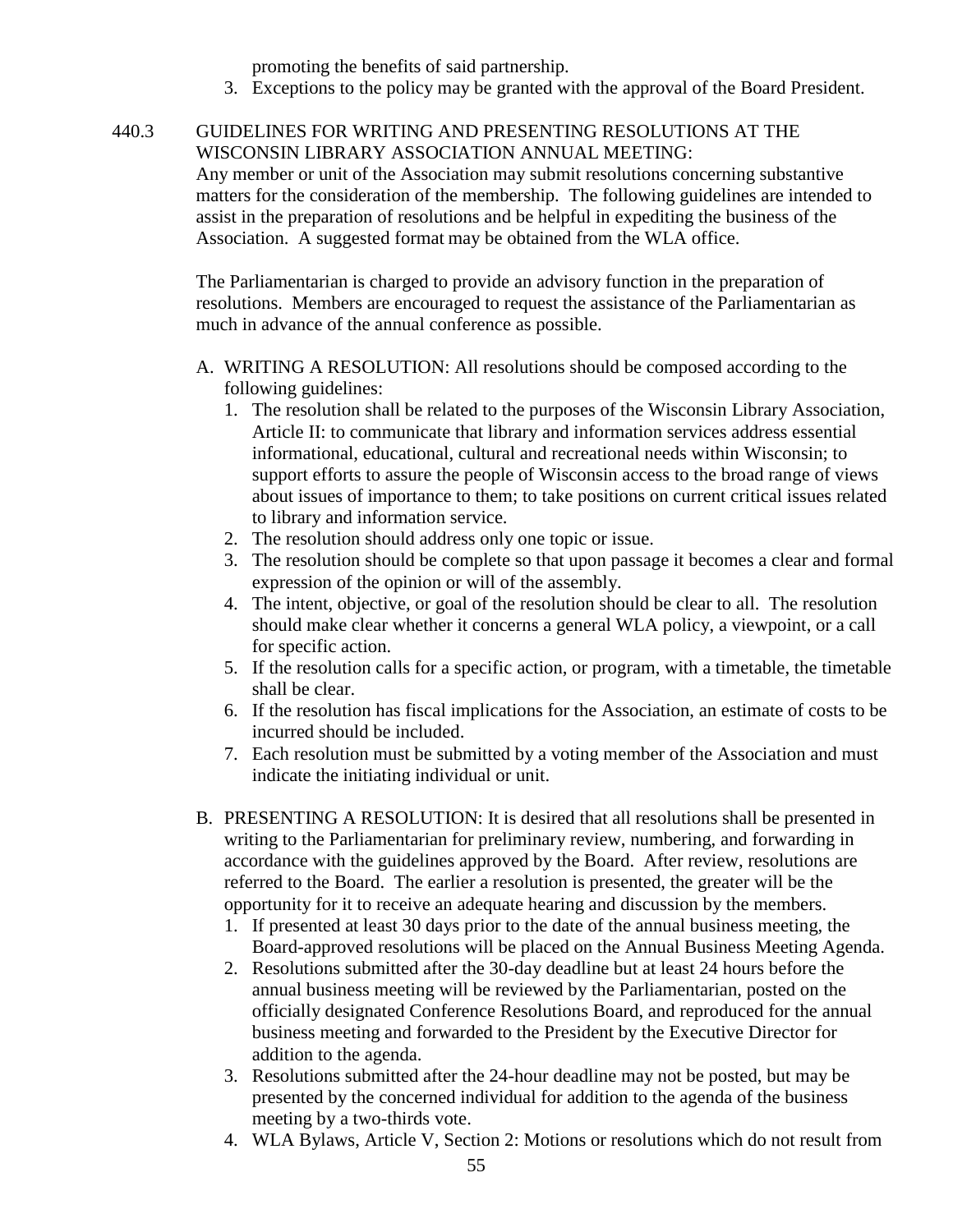official WLA units' action, and which have not been placed on the agenda by the Board of Directors at least 24 hours before the business meeting, can only be added to the agenda during the business meeting by the approval of two-thirds of the members present and voting.

If a resolution is not approved for addition to the agenda by action of the WLA Board or the President, the presenter shall be notified. The resolution may be presented by the concerned individual for addition to the agenda of the business meeting by a twothirds vote.

## 440.4 ACCESSIBILITY

It is the policy of the Wisconsin Library Association (WLA) to provide for the reasonable accommodation of individuals with disabilities. WLA asserts that no qualified member of this association shall solely by reason of disability, be denied reasonable access to, participation in or the benefits of any program or activity of the WLA, its units and committees. This same policy will be extended to include any disabled person who participates in or wishes to attend WLA functions open to the general public. To that end, WLA will comply with regulations and guidelines of Title III of the Americans with Disabilities Act (ADA) (Public Law 101-336). The Wisconsin Library Association (WLA) and its units and committees will meet only in facilities or areas in facilities which comply with Title III of the ADA. Reasonable accommodations for accessibility which do not impose an undue burden on WLA will be provided in a timely, equitable manner.

## 440.41 Accessibility Policy Guidelines

- A. Funding: A line item has been established as part of the general budget of the Wisconsin Library Association to fund the costs associated with accessibility. These funds are available to all WLA units and committees so that the financial responsibility for complying with the ADA can be assumed on an associationwide basis.
	- 1. As part of the annual budget process, the finance committee will examine the number of requests for use of this fund and the balance to determine if this fund needs to be augmented.
	- 2. Chairs of WLA units and committees may access this fund. When requests are received for accommodations for meetings or conferences or if a disabled WLA member needs assistance to work on WLA-related activities, chairs will notify the Executive Director at the WLA office. Requests for ADA contingency funds must be made prior to expenditure. The Executive Director will coordinate the response to this request for accommodation and issue the funds to cover the costs.
	- 3. If the requests for use of these funds exceeds the amount set aside, the WLA Executive Director shall consult with the WLA Finance Committee as to whether funds are available to add to this line of the budget and, if so, where to draw them from.
- B. Planning for Meetings and Conferences
	- 1. The Wisconsin Library Association (WLA) and its units and committees will meet only in facilities or areas in facilities which comply with Title III of the ADA.
	- 2. Guidelines have been developed for WLA members who are planning meetings and conferences on how to make the WLA activities as accessible as possible.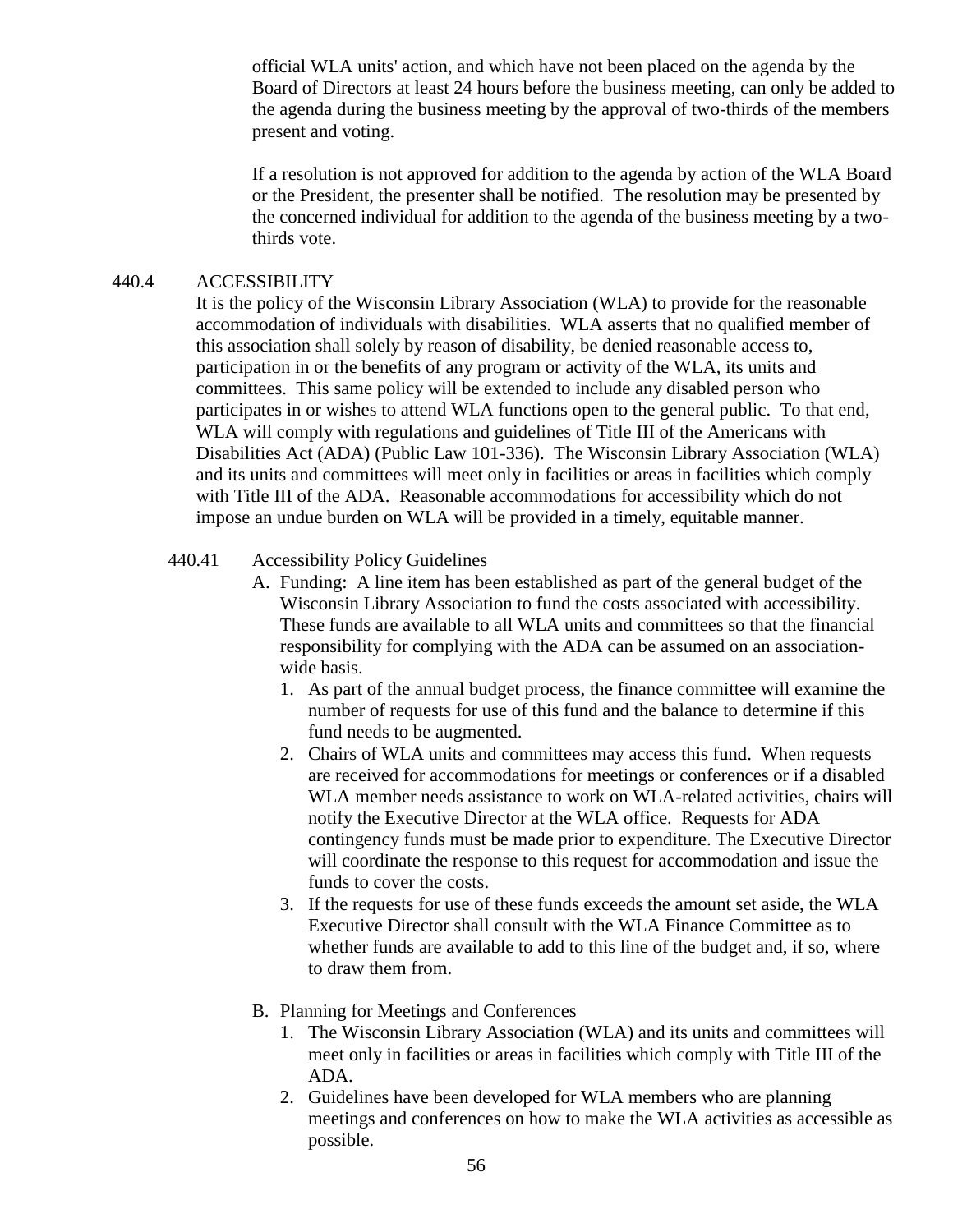- C. Wisconsin Library Association Office and Staff
	- 1. WLA staff will assist in site selection for WLA events, coordinate requests for special accommodations at WLA events and monitor requests for ADA contingency funds.

## 440.5 UNIT VIABILITY

- A. Each unit of WLA should have, in their bylaws, the purpose of their unit. If a unit is to be considered a successful unit of WLA, it must, first and foremost, meet the purposes for which it was established.
- B. WLA is concerned that each unit be a contributing, member-responsive, part of the overall organization. The purpose of this checklist is to indicate warning signs that a unit may be having difficulty so that action can be taken before the unit fails. Does the Unit:
	- 1. Conduct an annual business/membership meeting?
	- 2. Complete annual election of officers?
	- 3. Submit annual budget requests?
	- 4. Contribute in the long range planning process?
	- 5. Periodically communicate with its members?
	- 6. Conduct programming consistent with the purpose of the unit?
	- 7. Conduct at least three programs during a five-year period?
	- 8. Have at least one meeting/conference all of the elected officers during the year?

## 440.6 VENDOR/DONOR SOLICITATIONS

WLA established this policy to clarify the principles/guidelines for use by WLA and its units in the process of procuring vendor support, to coordinate contacts with vendors and to ensure that WLA and its units work in a complementary effort concerning solicitations.

440.61 Definitions:

Donations: Money, products or services given to WLA, or a unit(s), as a gift or as full or partial sponsorship of awards, honors, projects or programming.

Donor: An individual, organization or business.

#### 440.62 Operating Principles:

- A. WLA and the donor should have clear and complementary goals, principles and ethics.
- B. Any conditions or restrictions attached to the donation must be acceptable to WLA.
- C. WLA will strive to establish a partnership with donors over time, although short-term and one-time contributions will be welcomed.
- D. Contributions may be designated for specific events or programs. General contributions may be used at WLA's discretion.
- E. WLA reserves the exclusive right to seek exhibitors at its annual fall conference. WLA also retains the exclusive right to seek advertising contributions for its various publications.
- 440.63 Unit Guidelines:
	- A. In all cases, units must communicate all vendor contacts to the Executive Director.
	- B. The Executive Director has the authority to direct and coordinate unit and association contacts regarding contributions.
	- C. Following consultation with the Executive Director, units may also seek vendor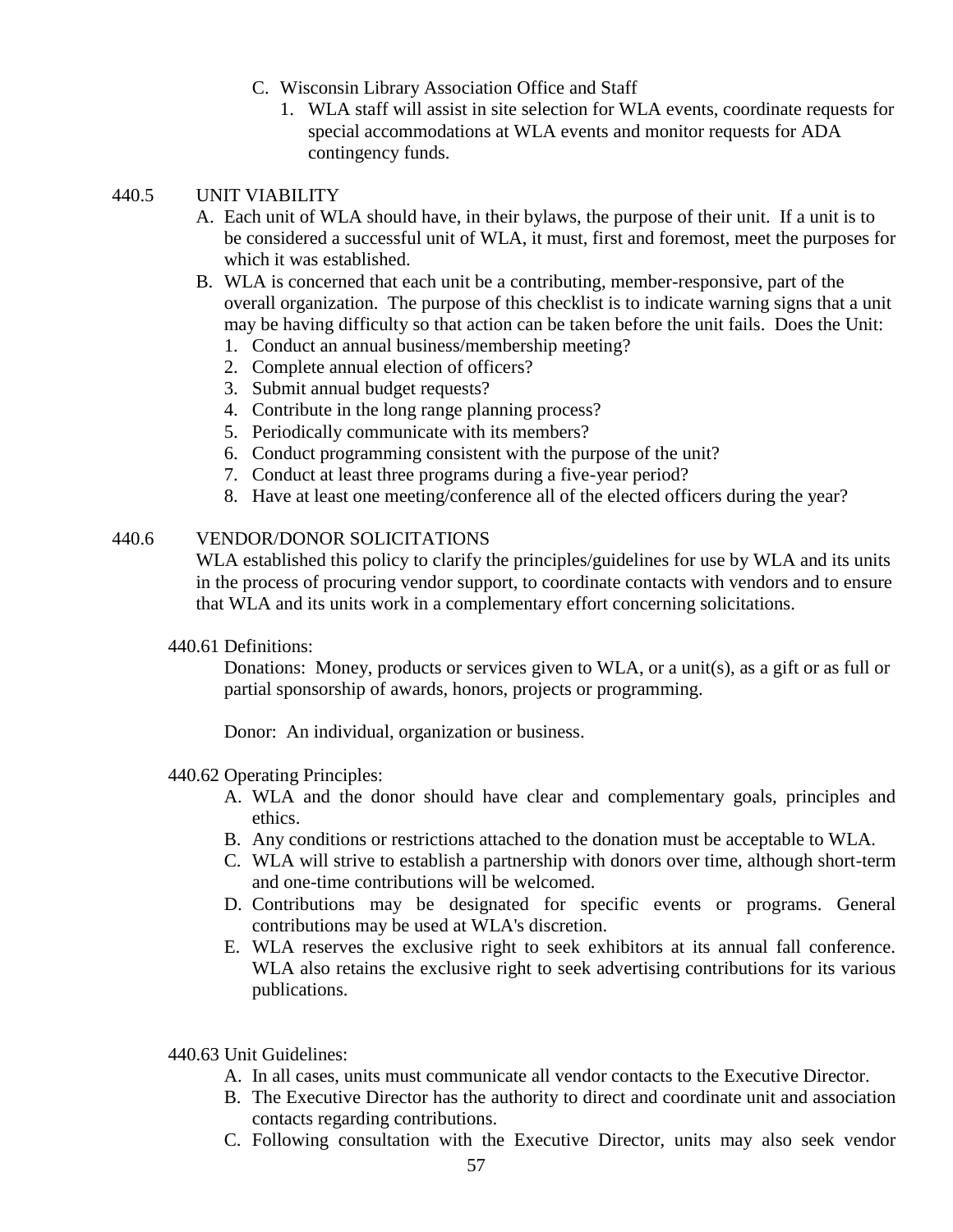contributions (materials or funding) for any general projects or specific activities.

- D. Units may not seek vendor exhibits at their spring conferences.
- E. Units may not obtain advertising for any of their unit publications.

### 440.7 LEGISLATIVE PROPOSALS: PROCEDURES AND GUIDELINES FOR WLA UNITS AND COMMITTEES

The Wisconsin Library Association, as an organization that represents the interest of hundred of librarians and libraries of all types, has a definite role in being involved in the legislative issues and discussions within our state. Proposed legislation can come from any part of the state and can affect the entire library community, or specific units of WLA. In order to provide some internal mechanism for the development of official Association responses and positions on legislative issues, these procedures and guidelines were adopted.

It is extremely important to have unified stands when approaching legislators. Attempts to influence the state's legal process must have a coherent, coordinated approach to ensure that Association priorities are followed and that "mixed signals" are not being heard. The use of the name of the Wisconsin Library Association or its units/committees must only be utilized for official positions. Individual members are encouraged to participate in the legislative process, but they cannot use the WLA name to promote their personal views. The Library Development and Legislative Committee is charged with reviewing legislative issues and proposals of the Association, and is to make recommendations for the Board of Directors' consideration. An appeals process is included so that units/committees can ask for reconsideration of an LD&L decision. Because the legislative timetable can be unpredictable, an emergency procedure is included to ensure WLA review and involvement on short notice. To ensure compliance within the WLA tax exempt status, and to monitor legislative expenses, a centralized source of funds has been budgeted for use by the Association and its units/committees for legislative action.

- A. When the WLA Board takes a specific position on a legislative matter, no unit or committee of the Association may take a contrary stand to that position. If the WLA Board chooses not to take a legislative position on an issue, units may develop their own position and use their units' name in promoting that position.
- B. All legislative proposals and initiatives from units/committees must be first referred to the LD&L Committee. LD&L must then report to the WLA Board of Directors on its recommendations. Any unit/committee that differs with LD&L's recommendations can directly appeal to the Board.
- C. Individual members may act independently on any legislative matter, but cannot use the WLA name or any of its units/committees in association with those independent actions.
- D. When the legislative timetable prevents a timely approach of the LD&L Committee and WLA Board regarding new legislative matters and priorities, unit/committee chairs must first contact the WLA Legislative Advocate who will consult with the LD&L Chair and/or the WLA President to develop an Association position as stated in the Organization Manual 330.685. If the WLA Legislative Advocate is unavailable, the LD&L Chair and/or WLA President will serve as the contact.
- E. When units/committees act to affect legislative matters, such as a mailing to their members, contacts with legislators or state committees, or presenting testimony at hearings, that unit/committee must first consult with the Legislative Advocate on its intended actions.
- F. Units and committees may not use their operating budget for promoting legislative matters, a centralized budget will be provided for that purpose. The Units/committees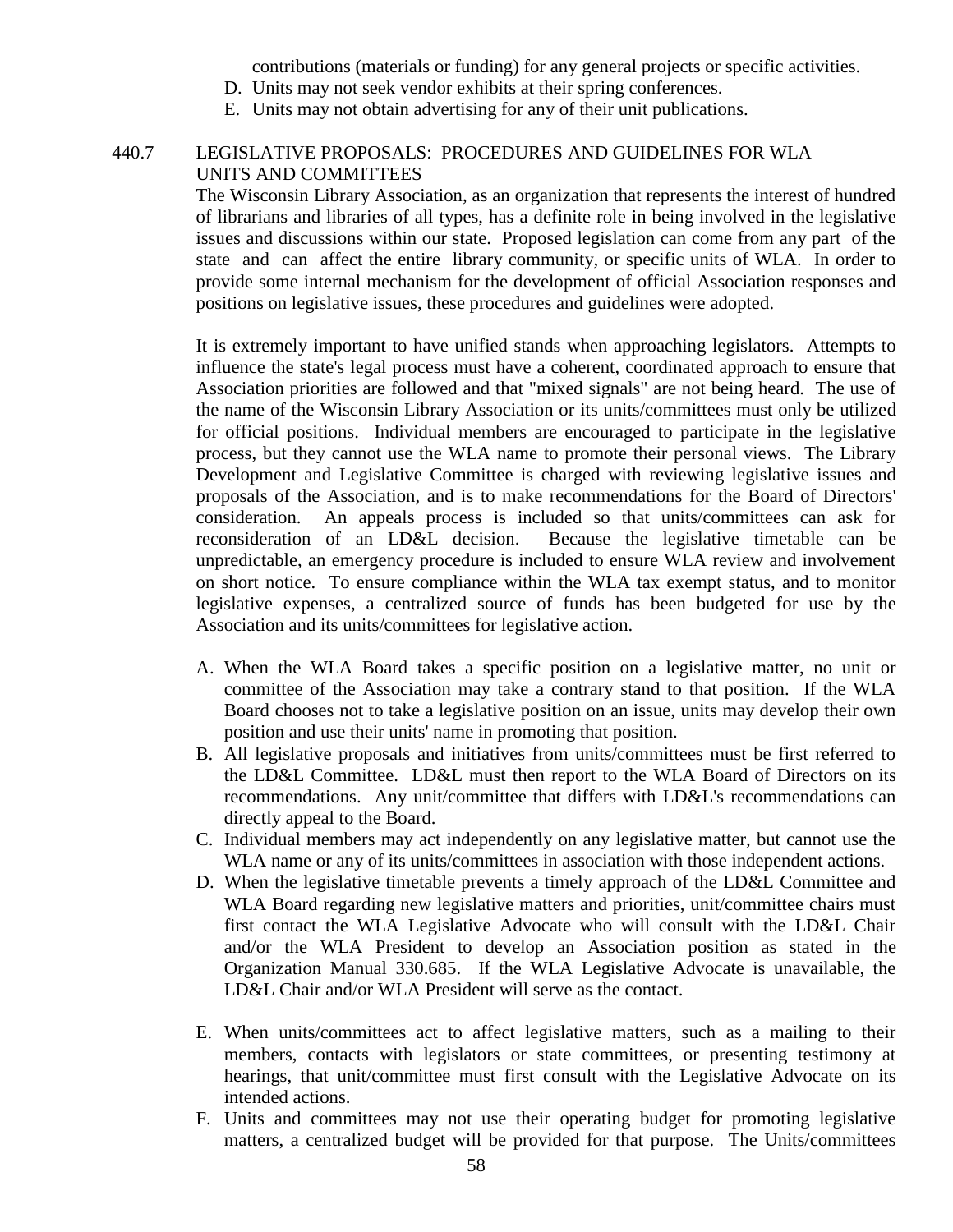may request the LD&L Committee to expend monies from this budget on their behalf. If funding is insufficient for LD&L approved legislative activity, the units/committees can utilize either its project or operating budget funds by transferring money to the legislative account to fund the proposed activity. Any transfer of funds must be reported to the Executive Director for record-keeping purposes.

## 440.8 RELATIONSHIPS TO OTHER ORGANIZATIONS/AFFILATIONS

In pursuing its goals and objectives, the WLA and its units may form relationships with other organizations having similar purposes. Such relationships require WLA Board approval. The Board may refer to a task force requests from other organization for affiliation with the Association and may initiate WLA requests for affiliation with other organizations for evaluation and recommendation.

- A. WLA's primary objective for entering into joint relationships with other organizations and business enterprises should be:
	- 1. To help the Association achieve its mission.
	- 2. To fulfill a specific need related to current WLA goals and objectives or to contribute in a significant way to the cooperating organization while using WLA's name and its resources effectively.
	- 3. To benefit as much as possible from a reciprocal relationship in the form of finances, expertise, experience, public relations, or other advantages.
- B. Joint relationships should be entered into with other organizations and business enterprises whose strength and reputation have been evaluated.
- C. Effective joint relationships are based on the following criteria:
	- 1. The relationship is, as much as possible, reciprocal in that there are mutual needs and a sharing of purposes.
	- 2. The structure and level of the relationship represents the best method of accomplishing the purpose or meeting the need.
	- 3. The appropriate personnel are available and the time and talent are being or will be used effectively.
	- 4. Costs in time and money are justified by the results.
	- 5. Useful reporting devices are designed and used.
- D. The need for the relationship is evaluated periodically. Formal joint relationships require a written agreement which, among other things, specifies that WLA retains control of the use of its name and that reports and evaluations be made periodically.
- E. Joint relationships with other organizations or business enterprises do not necessarily imply WLA endorsement of their policies, products or services.

## 440.81 CRITERIA AND PROCEDURES FOR AFFILIATIONS:

- A. An organization being considered for affiliation should be not-for-profit.
- B. The organization should have interests consistent with WLA mission and goals.
- C. The organization's constitution and bylaws do not conflict with WLA.
- D. The organization does not discriminate in its membership on the basis of race, creed, color, sex, sexual orientation, age, physical handicaps or national origin.
- E. Applications for affiliation should be supported by;
	- 1. a statement including the year of founding; the total number of members; a list of journals and other publications, if any; or other evidence of interest in libraries and librarianship or information science.
	- 2. brief history of the organization, including its mission and goals.
	- 3. a copy of its current constitution and bylaws.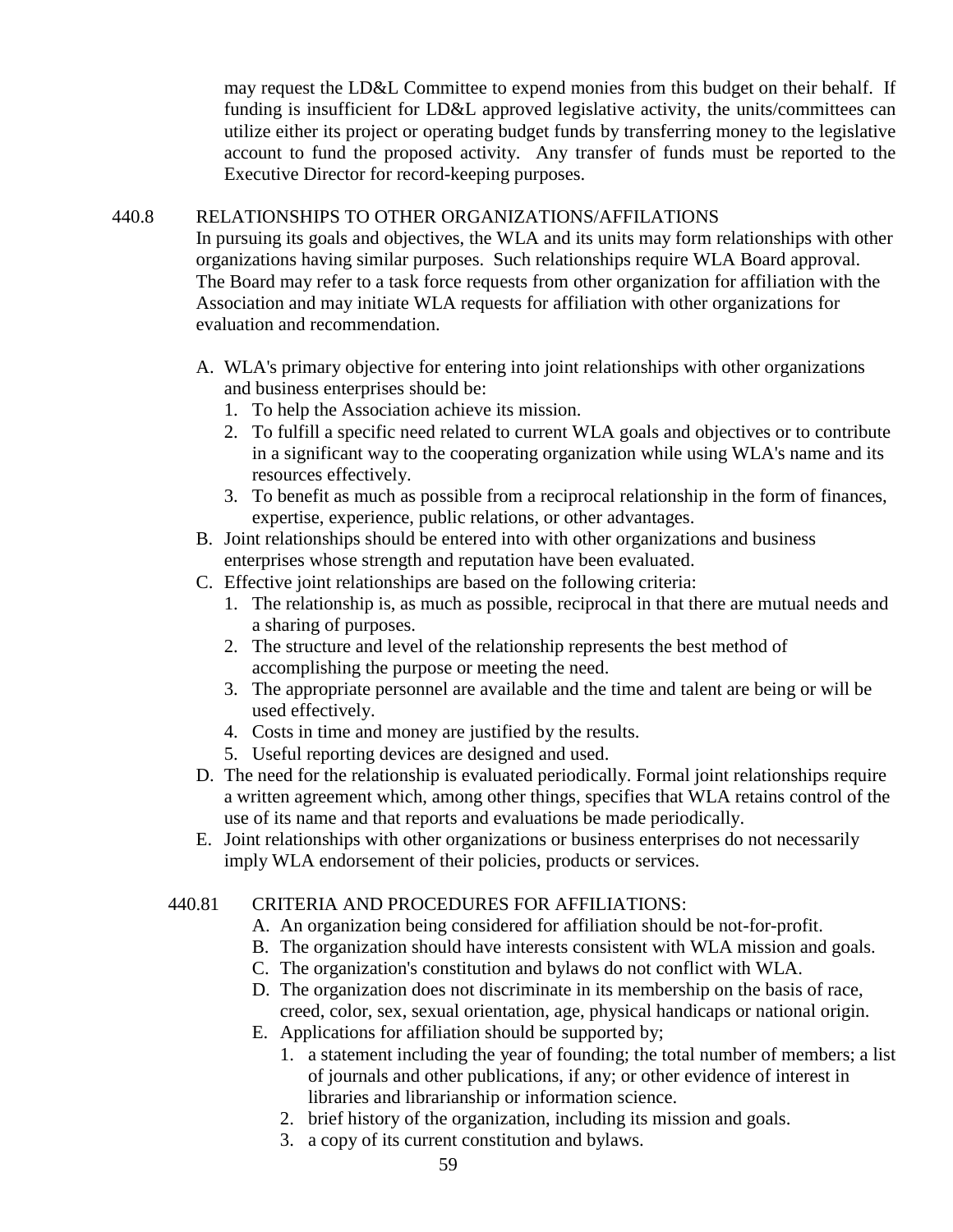- 4. the names and addresses of current officers.
- 5. a statement of ways in which the applicant (either the organization applying for affiliation or the WLA officer or unit applying for WLA affiliation with an outside organization) visualizes cooperation with WLA.
- 6. a statement that the organization does not discriminate in its membership on the basis of race, creed, color, sex, sexual orientation, age, physical handicaps, or national origin.
- F. The WLA Executive Director will provide the above information to interested organizations and will receive the requests for affiliation. He/she will forward the requests to the Vice President/President Elect.
- G. The WLA Board Task Force will review the documents listed in #5 above to make a recommendation to the Board.
- H. The WLA President will notify the applicant of the outcome of the vote.

# **440.9 ESTABLISHMENT OF NEW AWARDS/ DISCONTINUING OR SUSPENDING AWARDS**

## I. **ESTABLISHMENT OF NEW AWARDS**

A request that a new WLA or unit award be established may come from any member or unit of the Association or from any individual or group outside the Association interested in the recognition and development of libraries and librarianship. The following points should be carefully considered before a new WLA award is established:

- A. The intent and purpose of the individual or group making the proposal or donating a sum of money to be used for awards purposes. WLA awards shall recognize significant achievements within the profession and not serve primarily as advertisements for the donor.
- B. The existence of already established awards in the same or similar areas of interest, since overlapping awards is to be avoided. Established WLA awards, which are administered and selected by the WLA Awards and Honors Committee, are: WLA/DEMCO Librarian of the Year (\$1,000); Library of the Year; Trustee of the Year; Muriel Fuller Award; Special Service Award; Citation of Merit; WLA/Highsmith Award (\$1,000).
- C. Established WLA awards, which are administered and selected by individual WLA units, are: WLA Literary Award – WLA Readers Section, Literary Awards Committee; Elizabeth Burr/Worzalla Award – WLA Youth Services Section, Children's Book Award Committee; WLA/WEMTA Intellectual Freedom Award – WLA/WEMTA Intellectual Freedom Award Committee; Public Policy Award – WLA Library Development and Legislation; Wisconsin Distinguished Document Award – WLA Government Information Round Table; Rising Star Award – WLA New Members Round Table; Paralibrarian of the Year Award – Support Staff & Circulation Services Section.
	- 1. The monetary award to the winner.
	- 2. Five-year commitment of funding.
	- 3. The WLA Board of Directors will consider the administrative costs in reviewing a request for a new award, and the cost of administering an award.
	- 4. Administrative Costs. For awards by a unit of WLA, administrative costs estimated by the unit shall be included in the proposal and in budget requests as needed. The purpose of the administrative fee shall be to pay for:
		- a. Costs of preparation, printing and distribution of award criteria and nomination forms.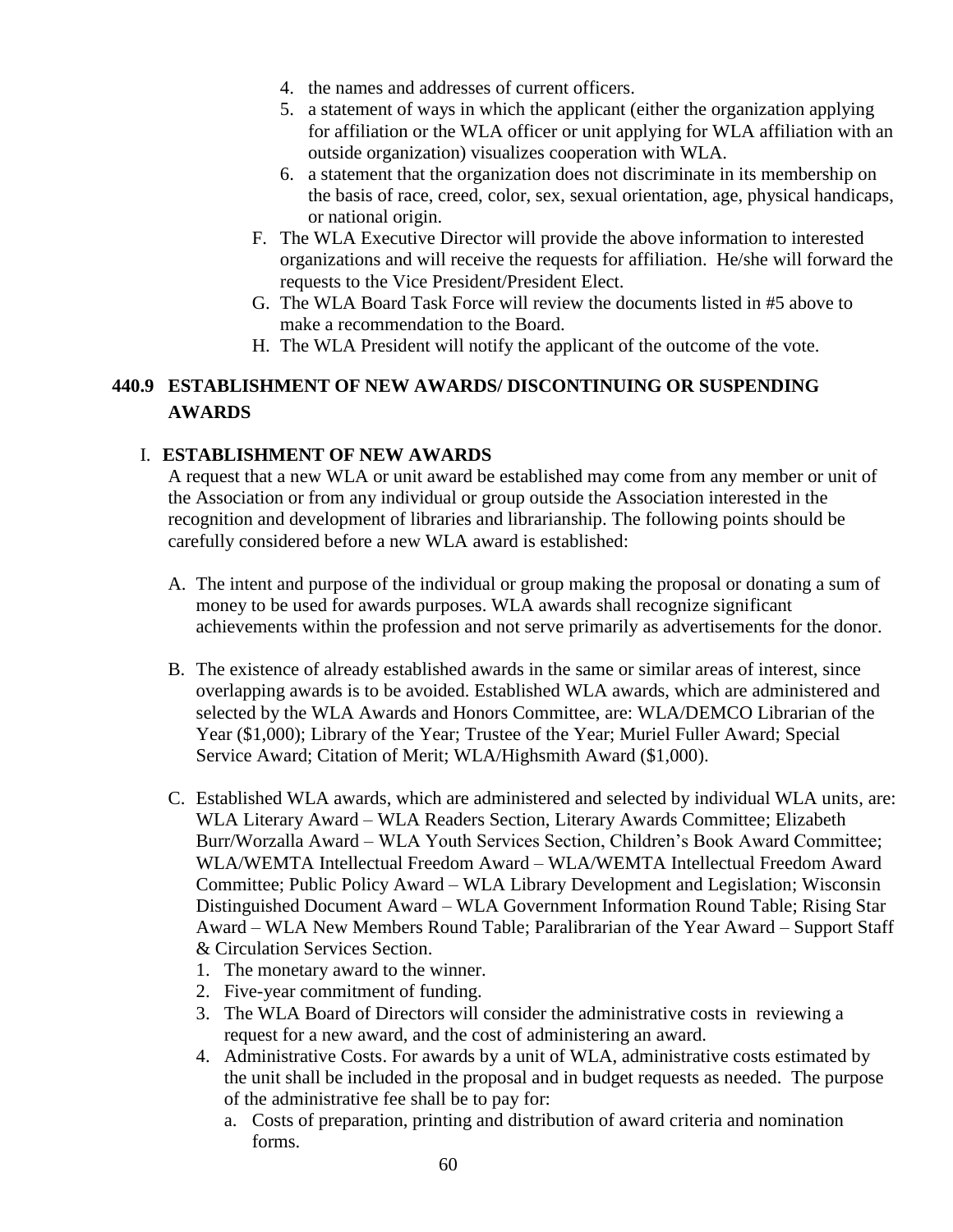- b. Costs for preparing appropriate citations and/ or plaques.
- c. Publicity and promotion of the award.
- d. Expenses for the award presentation ceremonies.
- 5. The practicality of administering the proposed award:
	- a. A workable set of objective standards for selecting a winner is needed.
	- b. Awards demanding large or bulky mailings of material among members are to be avoided.
	- c. The availability of appropriate candidates is essential.
- 6. The life expectancy of the award:
	- a. A date for the WLA Board of Directors to review and determine the continuation of an award should be set at the time an award is established.
	- b. A trial period of three years is usual.
	- c. Funding to insure the continuation of recognized awards of five or more years standing is to be encouraged.
- D. **Submission of New Award Proposal** Award proposals should be submitted electronically or in print format, following the format outlined below, to the President of the WLA Board of Directors, with a copy sent to the Executive Director of the WLA and will be considered at a scheduled WLA Board of Directors meeting at the President's discretion.
- E. **Approval of New Award** Should a proposed award be deemed appropriate and approved by the WLA Board of Directors according to the policy noted above, the individual, member, or unit chair will be notified by the WLA President and, if appropriate, the donor will be informed of the approval of the award. The individual, member or unit chair should be available to discuss the proposal at a regular meeting of the WLA Board of Directors.
- F. **Denial of New Award** Should a proposed award be deemed inappropriate and not approved by the WLA Board of Directors, a recommendation for its rejection is sent to the member or unit chair proposing the award and should indicate the reasons for not approving the proposal. A revised proposal can be submitted to the WLA Board of Directors.
- G. **Presentation of Awards** The WLA Board of Directors must approve when, where and how new awards will be presented.
	- 1. The following awards, if awarded in any given year, will be presented at the annual WLA conference Awards Banquet: WLA/DEMCO Librarian of the Year (\$1,000); Library of the Year; Trustee of the Year; Muriel Fuller Award; Special Service Award; Citation of Merit; WLA/Highsmith Award (\$1,000); WLA Literary Award – WLA Readers Section, Literary Awards Committee; Elizabeth Burr/Worzalla Award – WLA Youth Services Section, Children's Book Award Committee; WLA/WEMTA Intellectual Freedom Award – WLA Intellectual Freedom Round Table; Rising Star Award; Paralibrarian of the Year Award – Support Staff & Circulation Services Section; and other awards as approved annually by the WLA Board of Directors.
	- 2. The following award, if awarded in any given year, is presented at the annual WLA Library Legislative Day: Public Policy Award – WLA Library Development and Legislation
	- 3. The following award, if awarded in any given year, is presented at the annual WLA Government Information Day: Wisconsin Distinguished Document Award – WLA Government Information Round Table
- H. Format For Preparing An Award Proposal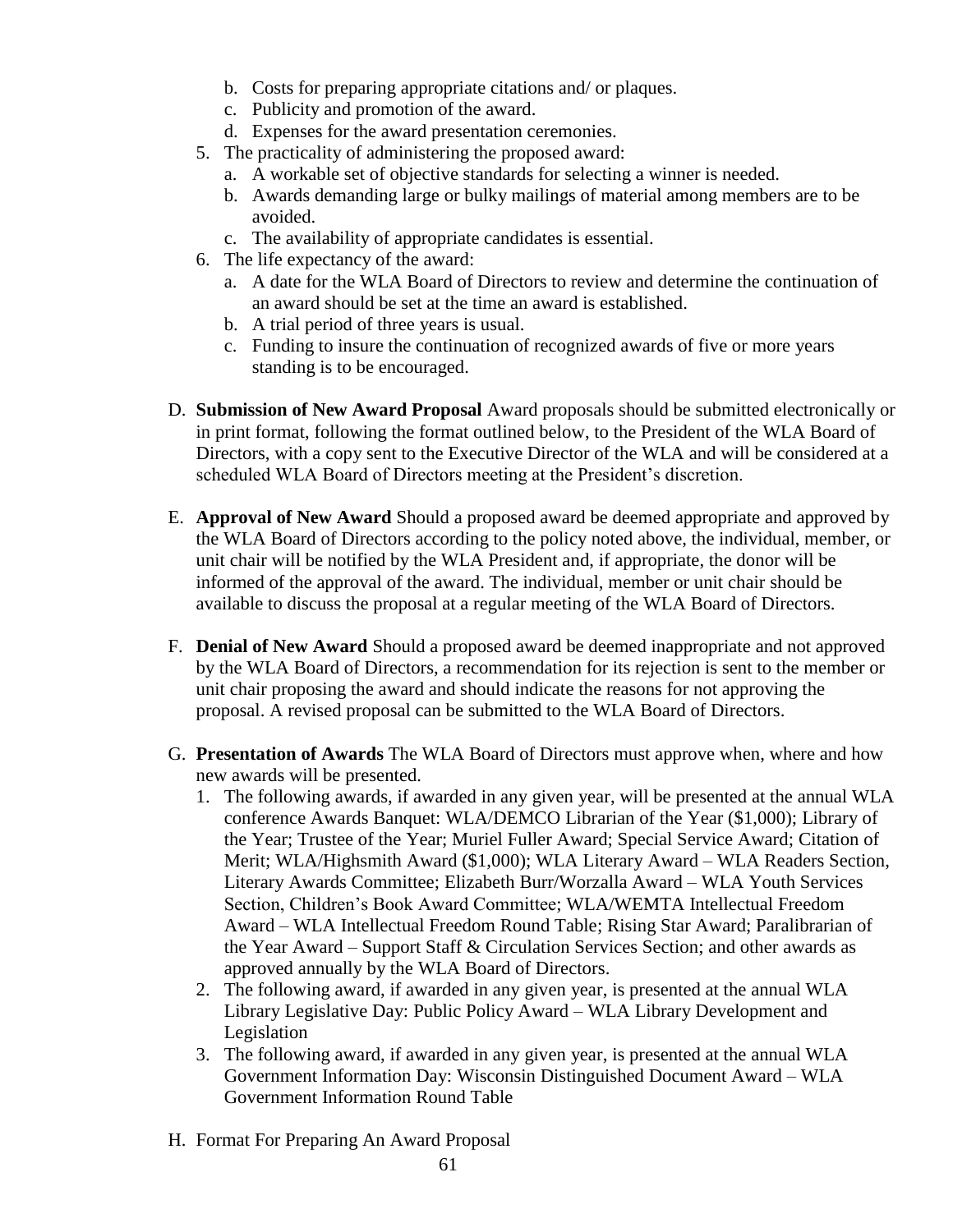- 1. Name of Award
- 2. Definition, Purpose and Criteria: Specify the person(s) or group(s) eligible to receive the award, the purpose(s) for which the award will be given, and a brief outline of the criteria to be followed in selecting a winner. If a WLA unit, specify unit presenting award.
- 3. Number and Frequency of Award: Designate the number of possible recipients at any one time and the frequency that the award is to be presented. State if a suitable candidate is not found, the award will not be presented that year.
- 4. Selection of Jury to Administer the Award: Indicate the person who appoints the committee to administer the award; what, if any, particular group or groups from which the juries will be chosen; the number of jury members and any special qualifications needed by the jury members.
- 5. Deadline for Nomination of Candidates: Specify the date nominations are due and the form that nominations will take, e.g., a statement of outstanding contributions, etc. Unless otherwise specified the deadline for nominations should be August 1.
- 6. Screening of Candidates and Recommendations: Indicate the process to be used in determining the award recipient.
- 7. Presentation of the Award: Specify dates for the announcement and presentation of the award. WLA awards should be designated for presentation at an appropriate meeting, e.g. Awards Banquet, at the Annual Conference. Announcement and presentation of the award at the annual Awards Banquet needs WLA Board approval.
- 8. Form and/or Type of Award: Designate the form and/or type of award to be given. (e.g. cash, citation, medal, etc.)
- 9. Donor: Specify the individual, group, institution, etc. who will provide funds for any cash award to be given and the administrative expenses incurred.
- 10. Contact Person: name, address, and telephone number, fax or email. Those preparing new awards should be present in person or via phone conference when the WLA Board of Directors considers the proposal.
- II. **DISCONTINUING OR SUSPENDING AWARDS** WLA awards may be discontinued or suspended for any of the following reasons: General lack of interest in the award as shown by the failure of a jury to receive any nominations or applications for the award for three consecutive years. 2. Inability of three consecutive juries to make a selection of a winner because the terms of the award are not relevant, impractical, or outdated. 3. Continuing pressure on a jury to influence the selection of a winner. 4. Withdrawal of financial support by the donor. 5. Any other reasons deemed appropriate by the WLA Board of Directors. A recommendation to discontinue or suspend an WLA award is presented to the WLA Board of Directors for action.
	- A. **Sunsetting Procedures.** If an award is discontinued or suspended for any one of the reasons stated above, a statement indicating one of the following reasons should be received by the President of the WLA Board of Directors:
		- 1. A letter from the donor indicating the reason for discontinuation of the award, preferably six months to one year prior to discontinuation.
		- 2. If applicable, a letter from the estate of a personal donor in the event of death indicating procedures for the continuation or discontinuation of the award.
		- 3. A letter from the individual, WLA member, or WLA unit indicating the reason for discontinuation and the effective date, preferably six months to one year prior to discontinuation.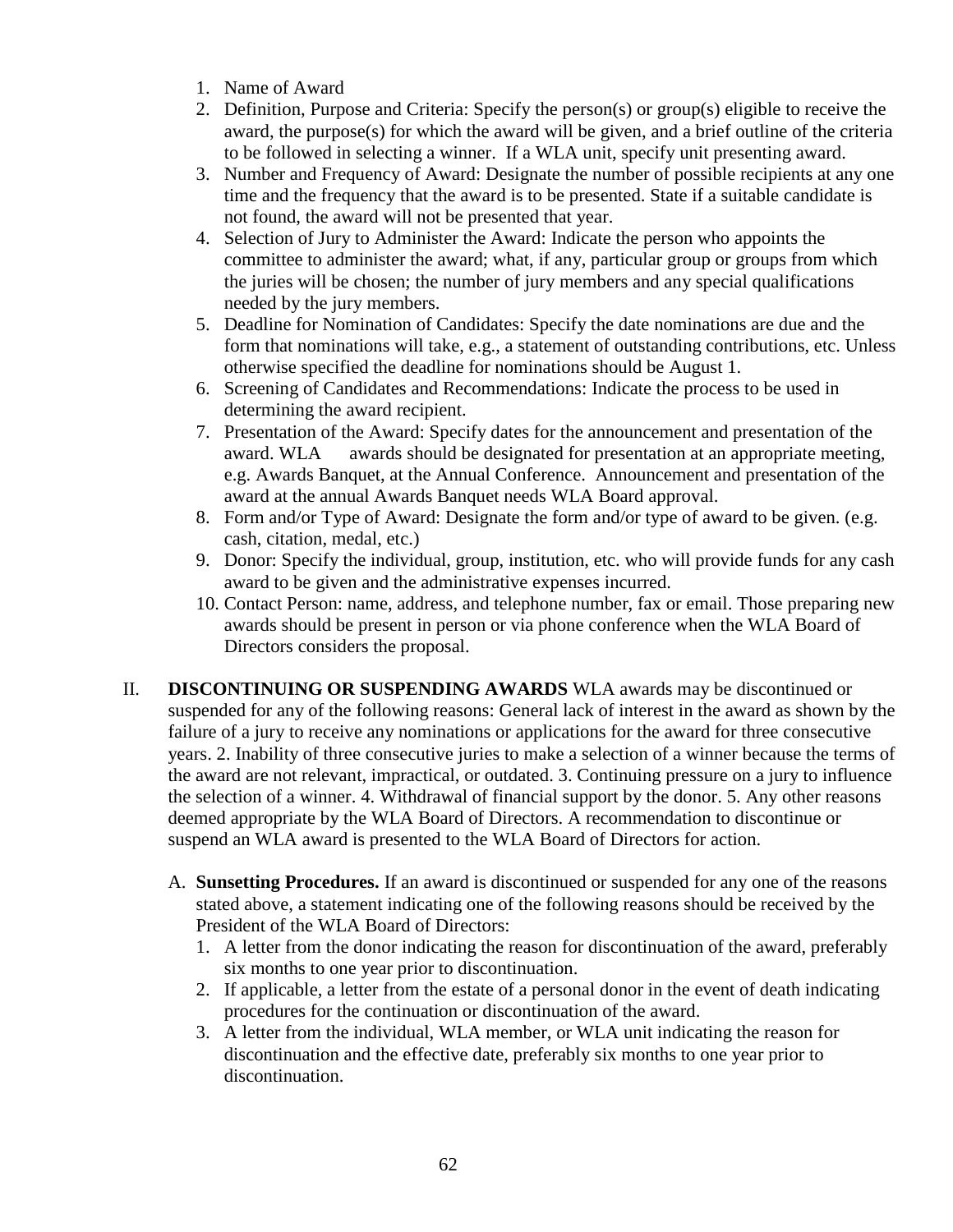## **441 WLA Conflict of Interest Policy**

Individuals holding key positions of authority in the association – including, but not necessarily limited to, members of the Executive Committee, other elected officials, committee and task force chairpersons or cochairpersons, all members of the Conference Committee, and unit officers – must not use these positions for their own direct or indirect personal gain or to unduly benefit a particular library, business, or other organization with which they are associated. All such individuals who become aware of an actual or potential conflict of interest with respect to any matter they are to consider by virtue of their position of authority in the Association shall immediately disclose this conflict and shall neither vote on the matter nor attempt to influence the votes of others. Such points shall be recorded in the minutes of any meeting during which they arise.

All individuals elected or appointed to, or already holding, any of the key positions enumerated above shall be required annually to complete, sign and submit an Agreement Covering Disclosure of Potential Conflicts of Interest in order to assume or remain in these positions.

## **Wisconsin Library Association Agreement Covering Disclosure of Potential Conflicts of Interest**

I have reviewed, understand, and agree to observe WLA's Conflict of Interest Policy. In accordance with this policy, I agree to disclose any relationships or potential relationships that could be construed as posing a conflict of interest relating to my service to the Association. Both paid and unpaid affiliations will be disclosed.

# SOURCES OF POTENTIAL CONFLICT:

I agree to bring these interests, as well as other interests which might arise or of which I might subsequently become aware, to the attention of the Executive Board and/or the appropriate committee, task force, or unit when any such interest is germane to a topic under discussion. In addition to disclosing this potential conflict of interest, I shall neither vote on any matter related to this topic nor attempt to influence the votes of others.

I further agree that I will update this statement whenever necessary during my term of service, and I further understand that this statement shall be considered public information within the Association.

Name (printed)

Position of authority with WLA

\_\_\_\_\_\_\_\_\_\_\_\_\_\_\_\_\_\_\_\_\_\_\_\_\_\_\_\_\_\_\_\_\_\_\_\_\_\_\_

\_\_\_\_\_\_\_\_\_\_\_\_\_\_\_\_\_\_\_\_\_\_\_\_\_\_\_\_\_\_\_\_\_\_\_\_\_\_\_

Signature/Date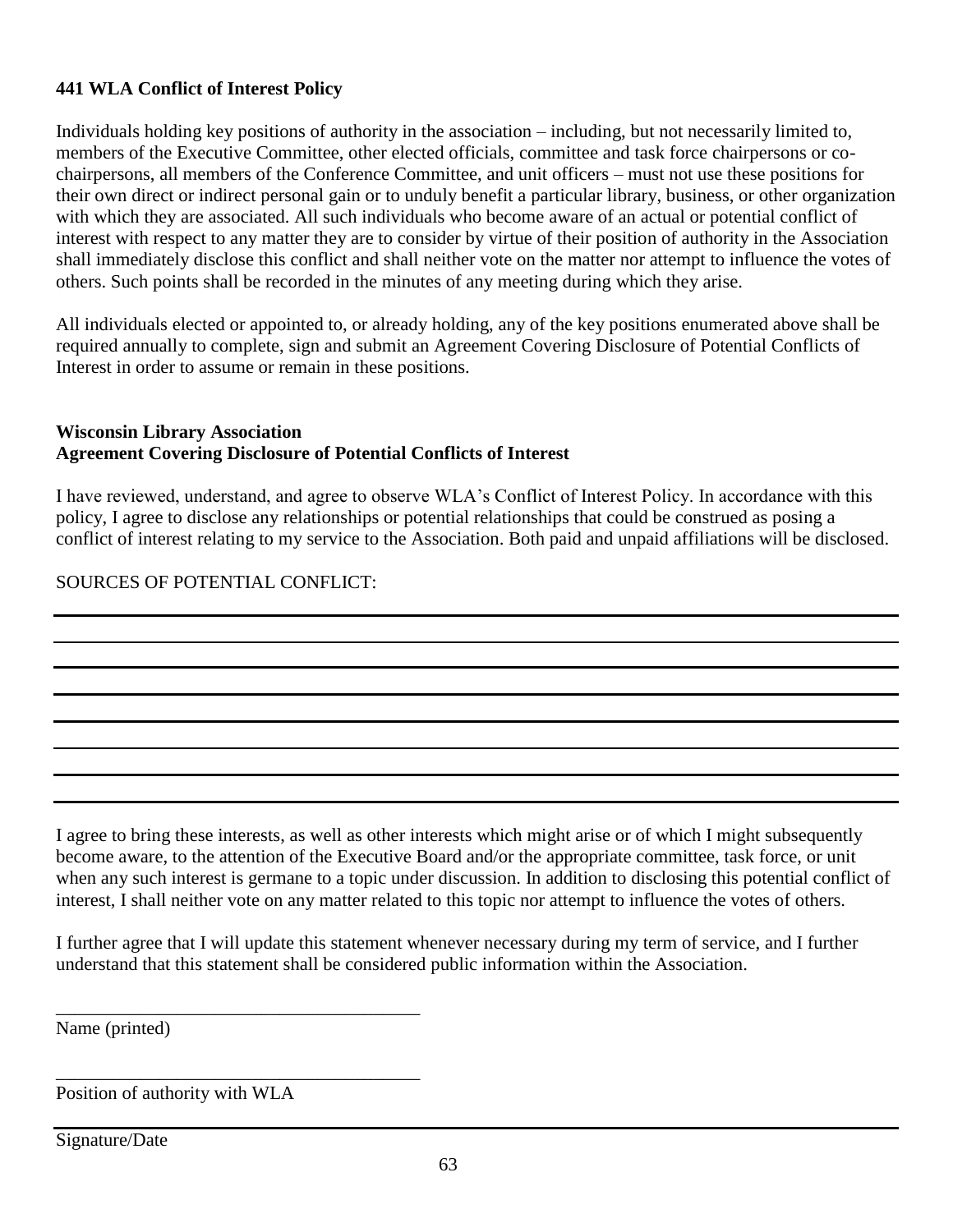#### **442 Whistleblower Protection Policy**

The Wisconsin Library Association (WLA or Association) requires directors, officers, volunteers and employees to observe high standards of business and personal ethics in the conduct of their duties and responsibilities. As employees and representatives of the WLA, we must practice honesty and integrity in fulfilling our responsibilities and comply with all applicable laws and regulations.

#### **A. Reporting Responsibility**

This Whistleblower Policy is intended to encourage and enable employees and others to raise serious concerns internally so that WLA can address and correct inappropriate conduct and actions. It is the responsibility of all board members, officers, employees and volunteers to report concerns about violations or suspected violations of law or regulations that govern WLA's operations.

## **B. No Retaliation**

It is contrary to the values of WLA for anyone to retaliate against any board member, officer, employee or volunteer who in good faith reports an ethics violation, or a suspected violation of law, such as a complaint of discrimination, or suspected fraud, or suspected violation of any regulation governing the operations of WLA. An employee who retaliates against someone who has reported a violation in good faith is subject to discipline up to and including termination of employment.

### **C. Reporting Procedure**

WLA has an open door policy and suggests that employees submit their questions, concerns, suggestions or complaints either verbally or in writing to the executive director. If you are not comfortable speaking with or you are not satisfied with the executive director's response, you are encouraged to speak with the WLA Board President. The WLA Board President is required to report complaints or concerns about suspected ethical and legal violations in writing to the Compliance Officer, who has the responsibility to investigate all reported complaints.

#### **D. Compliance Officer**

The WLA's Compliance Officer shall be the past past president of the WLA Board, unless he or she is no longer a WLA member; in that case, the WLA Board of Directors shall appoint a Compliance Officer. The Compliance Officer is responsible for ensuring that all complaints about unethical or illegal conduct are investigated and resolved. The Compliance Officer will advise the WLA Board of all complaints and their resolution and will report at least annually to the Treasurer on compliance activity relating to accounting or alleged financial improprieties, if any.

#### **E. Accounting and Auditing Matters**

The Compliance Officer shall immediately notify the Finance Committee of any concerns or complaint regarding corporate accounting practices, internal controls or auditing and work with the committee until the matter is resolved.

#### **F. Acting in Good Faith**

Anyone filing a written complaint concerning a violation or suspected violation must be acting in good faith and have reasonable grounds for believing the information disclosed indicates a violation. Any allegations that prove not to be substantiated and which prove to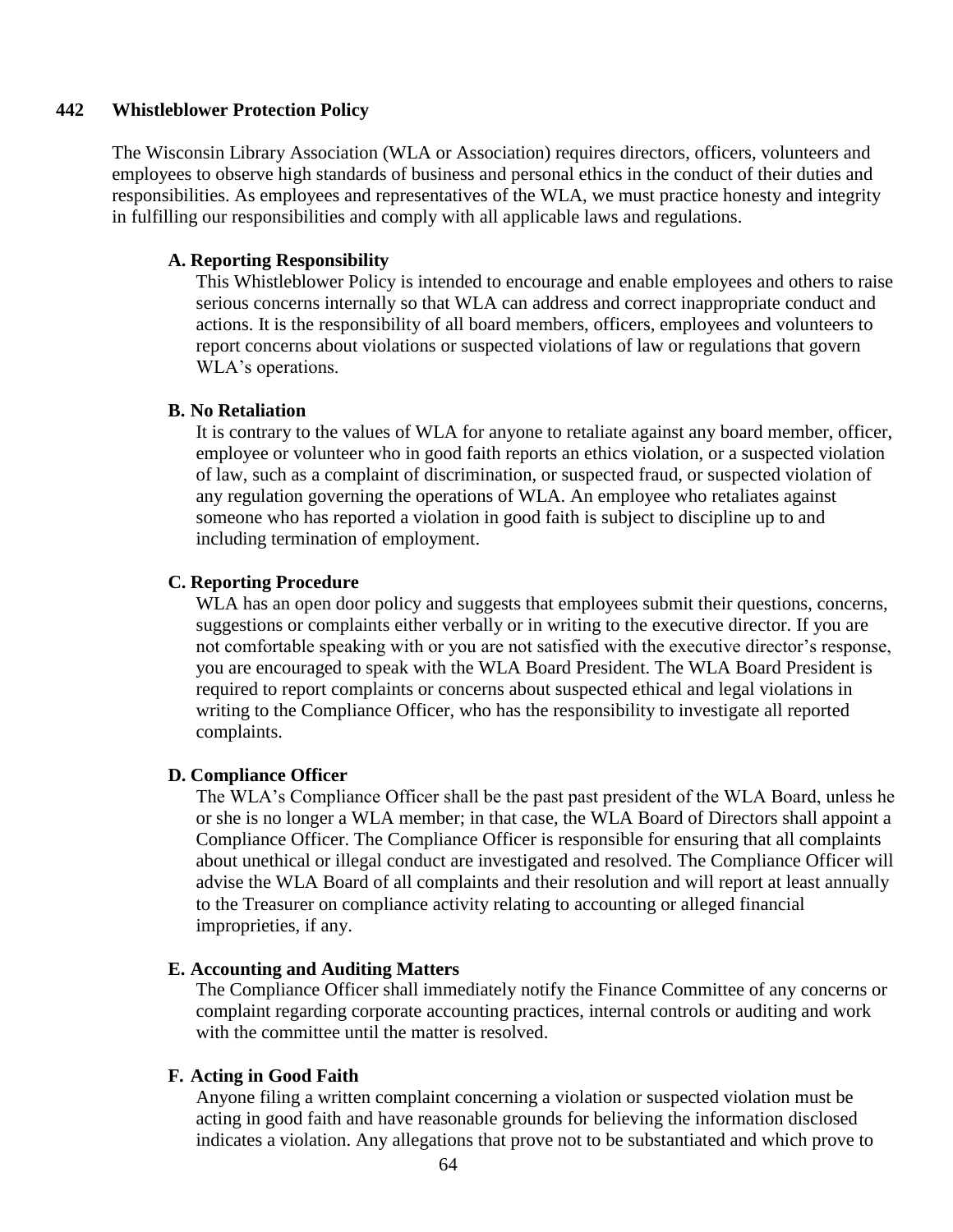have been made maliciously or knowingly to be false will be viewed as a serious disciplinary offense.

## **G. Confidentiality**

Violations or suspected violations may be submitted on a confidential basis by the complainant. Reports of violations or suspected violations will be kept confidential to the extent possible, consistent with the need to conduct an adequate investigation.

## **H. Handling of Reported Violations**

The WLA's Compliance Officer will notify the person who submitted a complaint and acknowledge receipt of the reported violation or suspected violation. All reports will be promptly investigated and appropriate corrective action will be taken if warranted by the investigation.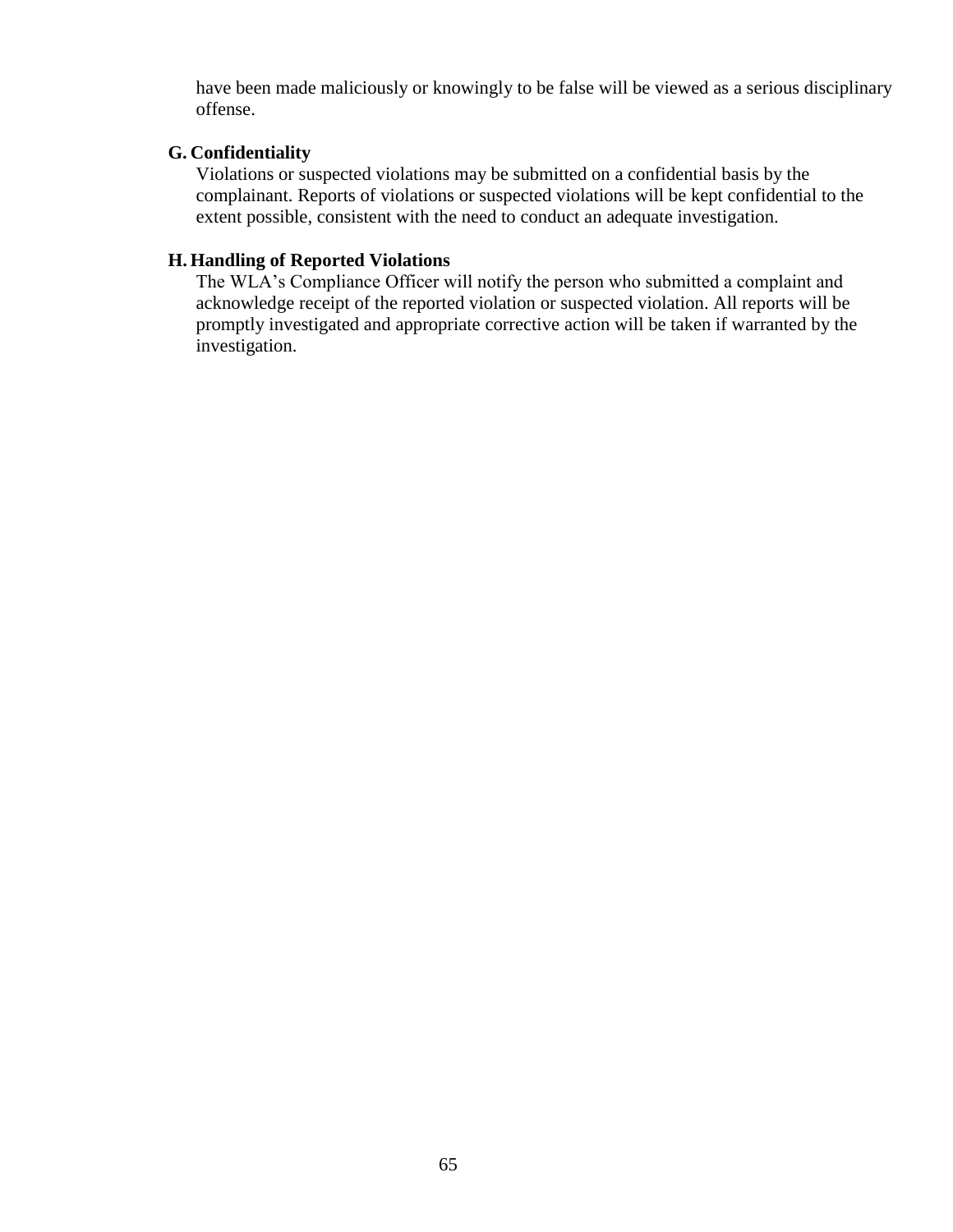### **500 DIVISIONS, SECTIONS, ROUNDTABLES POLICIES AND PROCEDURES**

### **510 DIVISIONS' POLICIES AND PROCEDURES**

## **510.1 POLICIES AND PROCEDURES OF THE WISCONSIN ASSOCIATION OF ACADEMIC LIBRARIANS**

#### **Article I. Name**

The name of this association shall be the Wisconsin Association of Academic Librarians (WAAL), a Division of the Wisconsin Library Association (WLA).

#### **Article II. Objectives**

- A. To provide an opportunity for discussion and exchange of ideas for persons interested in the problems of university, college, technical, special and research libraries and library education.
- B. To encourage professional growth.

## **Article III. Membership**

Section 1. Membership shall be open to all persons who are members of the Wisconsin Library Association.

## Section 2. All personal members may attend meetings, participate in activities, vote, hold office and receive communications of the Association.

## **Article IV. Officers**

- Section 1. (Revised December 1989) Titles of officers shall be Chair, Past-Chair, Vice-Chair/Chair-Elect, Secretary, Member-At-Large, and Association of College and Research Libraries (ACRL) Chapter Liaison.
- Section 2. Terms of office of Association Officers:
	- A. Officers, except the ACRL Chapter Liaison, and the Member-at-Large shall be elected for a calendar year term.
	- B. The ACRL Chapter Liaison shall be elected for a term of three (3) calendar years.
	- C. The Member-at-Large shall be elected for a term of three (3) calendar years.
- Section 3. All officers shall be personal members of WLA.

### Section 4. Duties of Officers:

- A. The Chair shall:
	- 1. Be a personal member of ACRL during his/her term of office
	- 2. Serve as Treasurer for the Association
	- 3. Make arrangements for the annual meetings
	- 4. Preside at meetings
	- 5. Act as liaison with other WLA divisions and sections
- B. The Past-Chair shall:
	- 1. Serve on the WAAL Board and the Executive Committee for the year following his/her term as Chair.
	- 2. Provide assistance and historical continuity to the WAAL Board and the Executive Committee.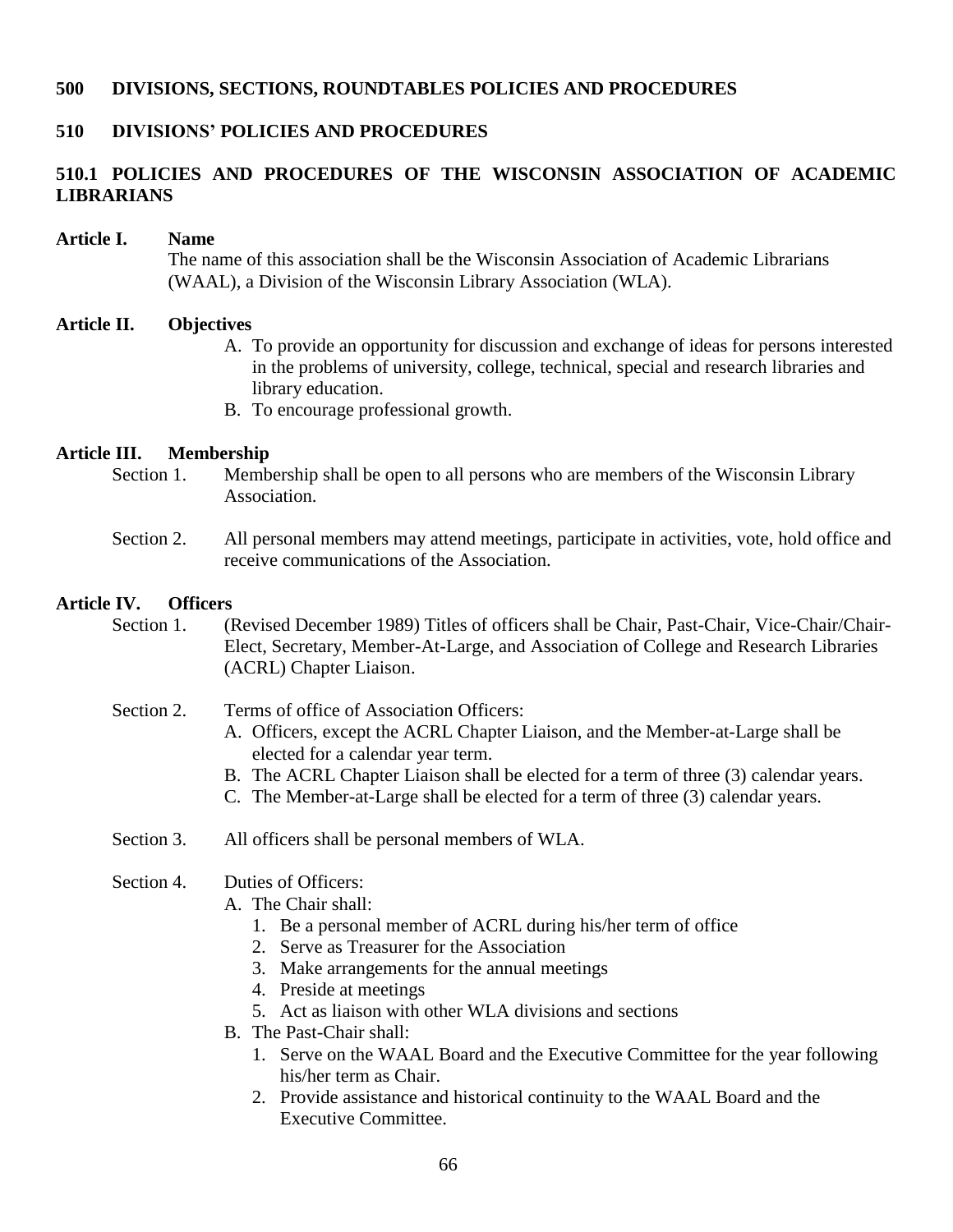- C. The Vice-Chair/Chair-Elect shall:
	- 1. Assist the Chair and succeed the Chair in office.
	- 2. Plan Division activities for the year the Vice-Chair shall serve as Chair.
	- 3. Appoint, from the WAAL membership, all standing committees for the year the Vice-Chair shall serve as Chair.
	- 4. Be responsible for the development and continuation of the planning effort of the Executive Committee.
	- 5. Prepare the Association budget for the year the Vice-Chair shall serve Chair.
	- 6. Serve as a member of the Wisconsin Library Association Committee on Appointments.
	- 7. Be a personal member of ACRL during his/her term of office.
- D. The Secretary shall:
	- 1. Record minutes of the WAAL Board meetings, the Executive Committee meetings and the Business meetings.
	- 2. Distribute meeting minutes of the business meetings to members of the Association.
	- 3. Distribute minutes of the WAAL Board and Executive Committee meetings to WAAL Board members and the WLA Executive Director.
	- 4. Serve as Treasurer of WAAL at the Chair's direction.
- E. The Member-at-Large shall:
	- 1. Represent the membership of WAAL on the WAAL Board, WAAL Executive Committee, and the WLA Board.
	- 2. Maintain the WAAL Bylaws to keep them current and compatible with the WLA Constitution and Bylaws.
	- 3. Coordinate the WAAL Designated Contacts program.
- F. The ACRL Chapter Liaison shall:
	- 1. Represent WAAL at the ACRL Chapter's Council at the annual Conference and the Midwinter meeting of ALA.
	- 2. Report to the WAAL Chair any ACRL activity requiring action by WAAL.
	- 3. Report to the WAAL membership any information concerning ACRL that may be of interest and benefit to the membership.
	- 4. Keep ACRL Chapter's Council officers and ACRL Headquarters' staff informed of WAAL activities.
	- 5. Be a personal member of ACRL during his/her term of office.

## **Article V. Nominations and Elections**

- Section 1. Each year the Vice-Chair/Chair-Elect shall appoint at least three (3) WAAL members to serve as a nominating committee for the following calendar year.
- Section 2. The nominating committee shall prepare a slate consisting of two (2) nominees for each position to be filled in that year's election. This slate, along with a brief biographical note on each candidate, shall be filed with the WAAL Chair at least four (4) months prior to the next annual WLA conference.
- Section 3. Additional nominations may be made to any elective office by filing with the Chair, not less than two (2) months prior to the next annual WLA conference, a petition of nomination signed by at least fifteen (15) personal members of WAAL, accompanied by the written consent of the nominee.
- Section 4. A ballot, along with brief biographical notes on each candidate, shall be mailed to each personal member of WAAL at least one (1) month before the annual business meeting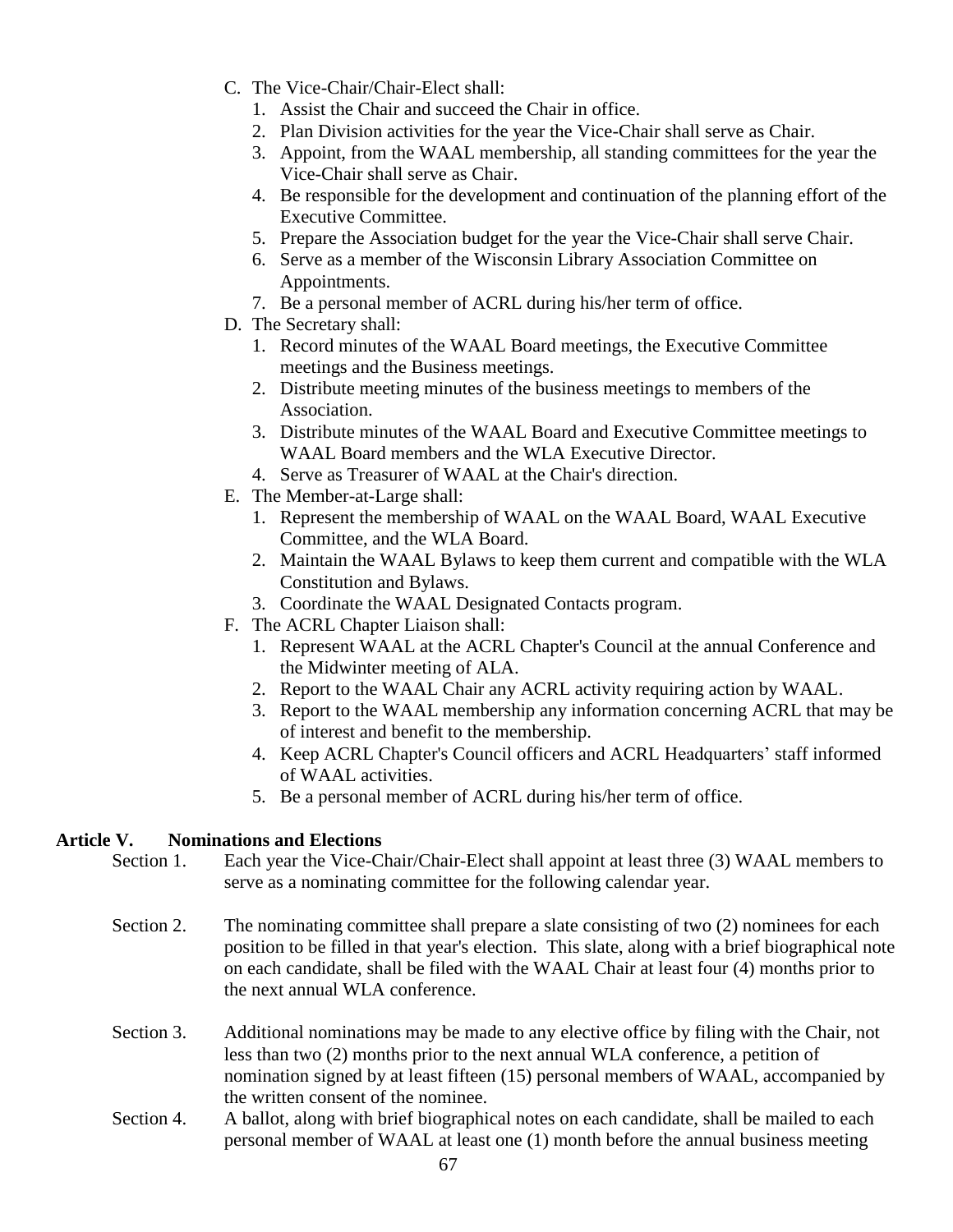and shall be returned at least ten (10) days before the date of the meeting. The candidate for each office receiving the largest number of votes shall be elected. In case of a tie vote, the determination shall be made by lot.

Section 5. Vacancies shall be filled by special elections or by appointment of the Chair, as approved by the Executive Committee.

## **Article VI. Committees**

| Section 1.                      | <b>WAAL Board</b><br>A. The WAAL Board shall consist of the elected officers of WAAL, the chairs of all<br>WAAL standing and ad hoc committees, and the legislative liaison.<br>B. The Board shall conduct the business of the Association between business meetings.<br>C. All officers and committee chairs shall be voting members of the Board. The<br>legislative liaison is a non-voting member of the Board.                                                                                                                                                                |
|---------------------------------|------------------------------------------------------------------------------------------------------------------------------------------------------------------------------------------------------------------------------------------------------------------------------------------------------------------------------------------------------------------------------------------------------------------------------------------------------------------------------------------------------------------------------------------------------------------------------------|
| Section 2.                      | <b>Executive Committee</b><br>A. The Executive Committee shall consist of the elected officers of WAAL.<br>B. This committee shall take necessary actions in the interest of the Association between<br>meetings of the WAAL Board, shall perform other duties as specified by the Board,<br>and shall report on its work at the regular meetings of the Board.                                                                                                                                                                                                                    |
| Section 3.                      | The standing committees of the Association shall be those designated in the WAAL<br>Procedure Manual.                                                                                                                                                                                                                                                                                                                                                                                                                                                                              |
| Section 4.                      | The Chair may appoint additional committees as deemed necessary to carry on the work<br>of the Association.                                                                                                                                                                                                                                                                                                                                                                                                                                                                        |
| Section 5.                      | All committee chairs and committee members shall be personal members of WAAL.                                                                                                                                                                                                                                                                                                                                                                                                                                                                                                      |
| Section 6.                      | Legislative Liaison<br>A. Appointment<br>1. The legislative liaison is appointed on the suggestion of the WAAL vice-<br>chair/chair-elect, as part of the regular process of the Committee on<br>Appointments.<br>2. The legislative liaison is appointed for the term specified for WLA standing<br>committee members.<br><b>B.</b> Duties<br>1. Represent WAAL at the WLA Library Development and Legislation Committee<br>meetings.<br>2. Report to WAAL on legislative issues of concern and interest to members.<br>3. Serve as WAAL liaison to the ACRL Legislative Network. |
| Article VII.<br><b>Meetings</b> |                                                                                                                                                                                                                                                                                                                                                                                                                                                                                                                                                                                    |
| Section 1.                      | WAAL Board meetings may be called by the Chair at such times and places as he/she<br>may designate and must be called upon the written request of any three members of the                                                                                                                                                                                                                                                                                                                                                                                                         |

Section 2. Executive Committee meetings may be called by the Chair at such times and places as he/she may designate and must be called upon the written request of any member of the Committee.

Board.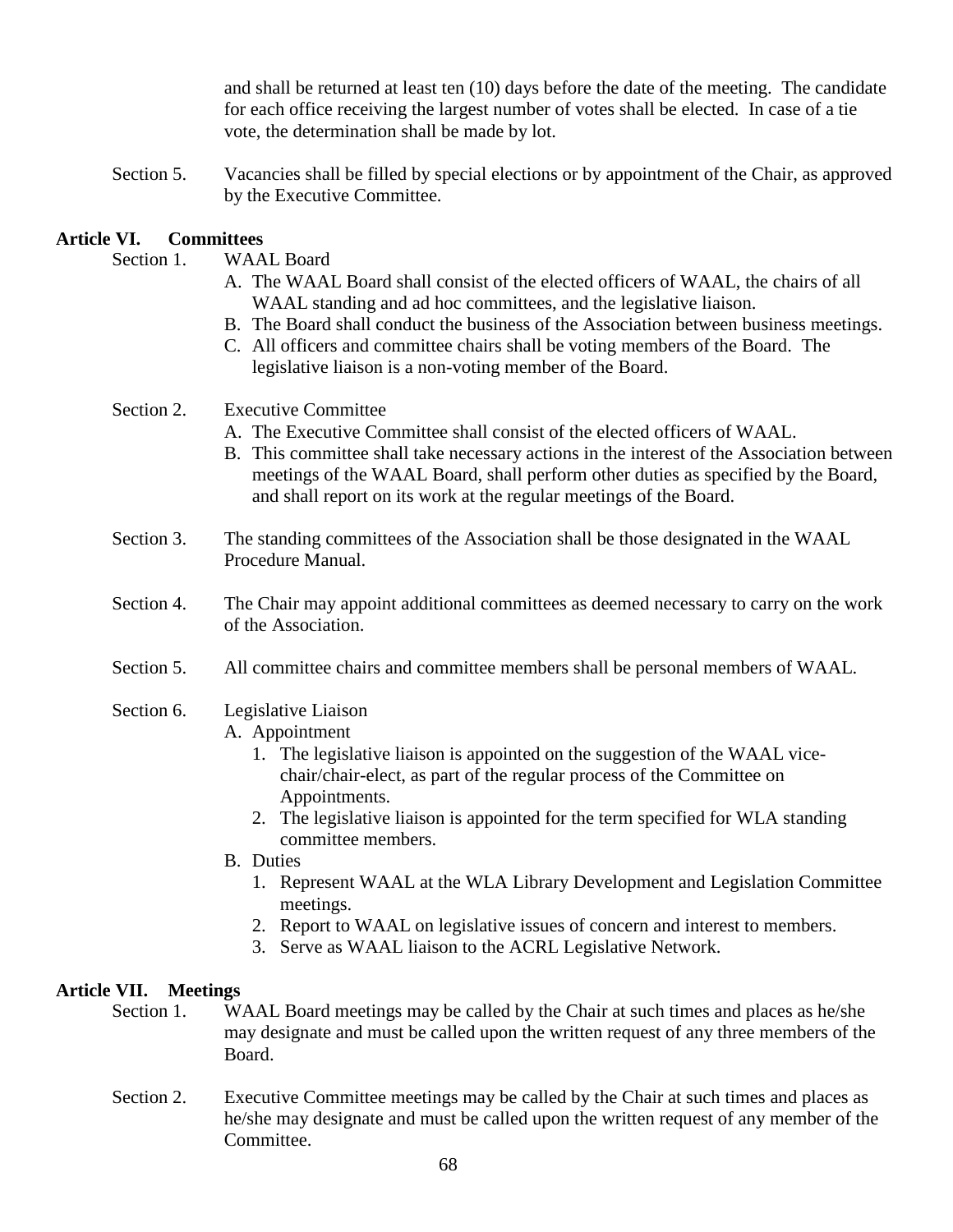- Section 3. Business Meetings:
	- A. The Association shall normally hold two meetings in each calendar year: The Annual Meeting at the time of and in conjunction with the Annual Conference of WLA and another meeting in the spring. A business session shall be held at each meeting.
	- B. Special meetings may be called by the Chair.
	- C. Notice of meetings shall be sent at least thirty (30) days prior to the meeting.
	- D. Members present shall constitute a quorum.

### Section 4. Program Meetings:

- A. The Annual Program Meeting of WAAL may be held at the time and place of the Annual Conference of WLA.
- B. Additional program meetings may be held at other times of the year as arranged by the WAAL Board.
- C. Registration fees for additional program meetings may be levied by the WAAL Board.
- D. Non-members may attend program meetings.

### **Article VIII. Reports**

- Section 1. The Chair shall send reports of all meetings to the President of WLA and to others who request a copy.
- Section 2. Each committee chair shall submit a written annual report of the committee's activities to the WAAL Chair.

#### **Article IX. Amendments to the Bylaws**

- Section 1. Proposed amendments to the Bylaws may be introduced at any business meeting and will then be included for discussion on the agenda of that meeting.
- Section 2. All proposed amendments must be approved by the WLA Committee on Organization before being submitted to a vote by the membership.
- Section 3. The proposed Bylaws amendments and a ballot, along with brief statements pro and con, shall be sent to each personal member of the Association in a manner to be determined by the WAAL Board.
- Section 4. Amendments become effective when they have been approved by the WLA Committee on Organization, the WLA Board and by a two-thirds majority of the WAAL members voting.

#### **Article X. Relation to Other Organizations**

Section 1. WAAL shall be an affiliate of the Association of College and Research Libraries (ACRL) of the American Library Association (ALA) as the Wisconsin Chapter of that Association.

### Section 2. WAAL may affiliate with other organizations with the approval of the membership.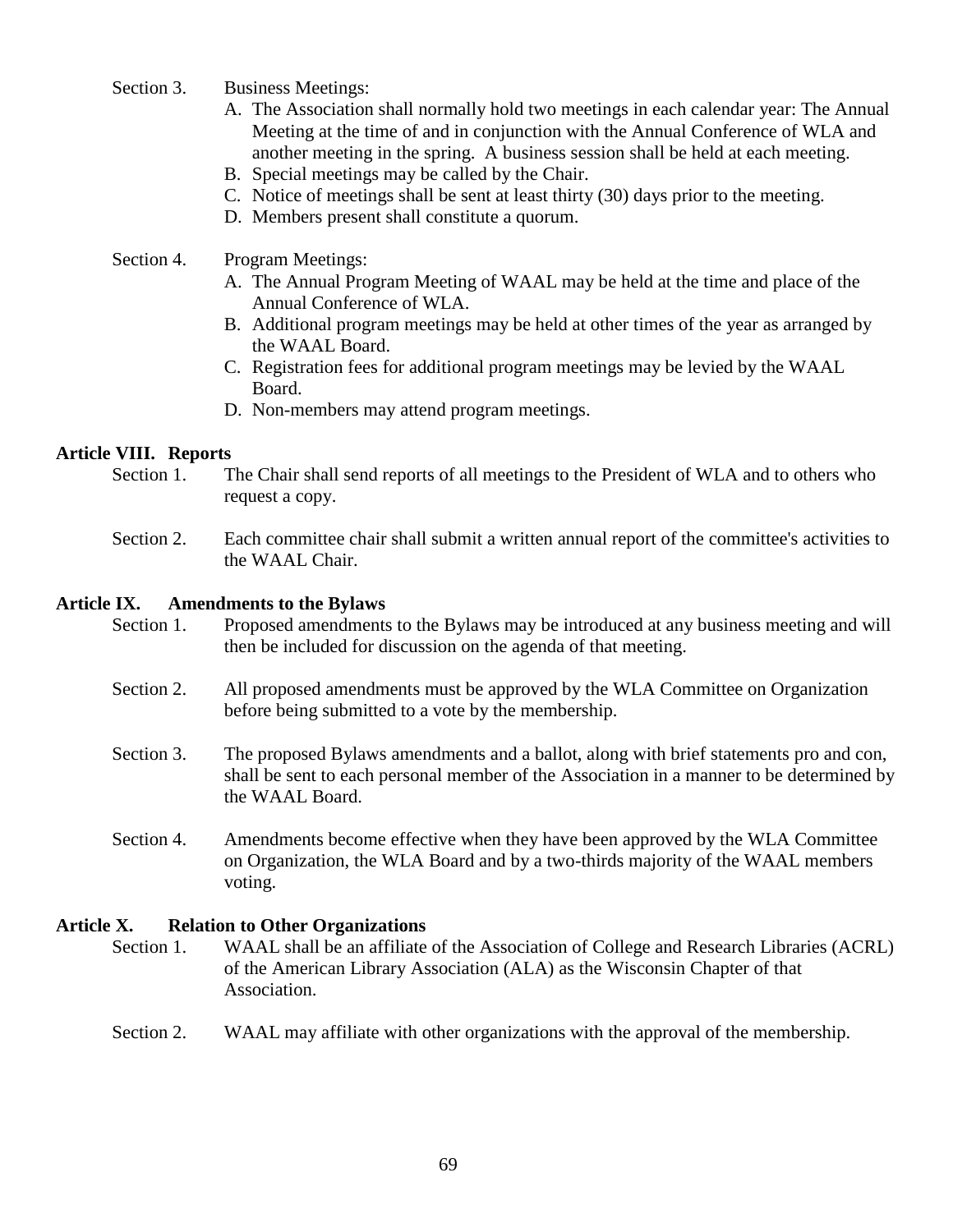## **510.2 POLICIES AND PROCEDURES OF THE WISCONSIN ASSOCIATION OF PUBLIC LIBRARIES**

### **Article I. Name** (Amended October 1999)

The name of this organization shall be the Wisconsin Association of Public Libraries (WAPL), a division of the Wisconsin Library Association (WLA).

## **Article II. Purpose and Responsibilities** (Amended October 1988, 2003)

Section 1. Purpose

The purpose of this association shall be to provide opportunities for members of the WLA who are interested in and involved in public library services to meet for discussion of issues relating to public library service and to take action to improve public library service.

## Section 2. Responsibilities

- A. Within the framework of the WLA to study, improve and implement public library service in Wisconsin.
- B. To cooperate with other WLA units and other library and media-oriented agencies and groups.
- C. To update and encourage use of public library standards.
- D. To develop and recommend means for all persons in the state to have full access to knowledge and information through libraries.
- E. To encourage the professional growth of library staff, cooperate in establishing opportunities for continuing education, and stimulate participation in professional organizations by public library staff.

## **Article III. Membership and Dues**

- Section 1. Members of the WLA who designate this division when paying their dues shall be members of the division in accordance with the bylaws of the WLA.
- Section 2. Additional dues may be levied or an assessment may be made for special projects as provided by Article VII, Section 4D of the WLA constitution and bylaws.

## **Article IV. Officers and Board** (Amended October 1988; 1995, 2003)

- Section 1. The Officers of the division shall be a Chair, a Vice-Chair, who shall be Chair-elect, and a WLA Liaison.
- Section 2. The Executive Committee shall consist of the officers, the immediate past-chair of the division who shall act as Secretary, three directors and the chairs of the standing committees.
- Section 3. The term of office for the Chair, Vice-Chair and past Chair shall be one calendar year, the membership year of the Association. The term of WLA Liaison shall be three years, with the exception of the 2004-2005 term which shall be two years. The term of office for the three Directors shall be three calendar years, with one Director elected each year. The term of office for standing committee chairs shall be one calendar year. Vacancies occurring in Officers' positions shall be filled through an appointment by the remaining officers. Vacancies occurring in Standing Committee Chairs shall be filled by the standing committee. One Director shall be from a small public library as defined by the Wisconsin Small Libraries Round Table.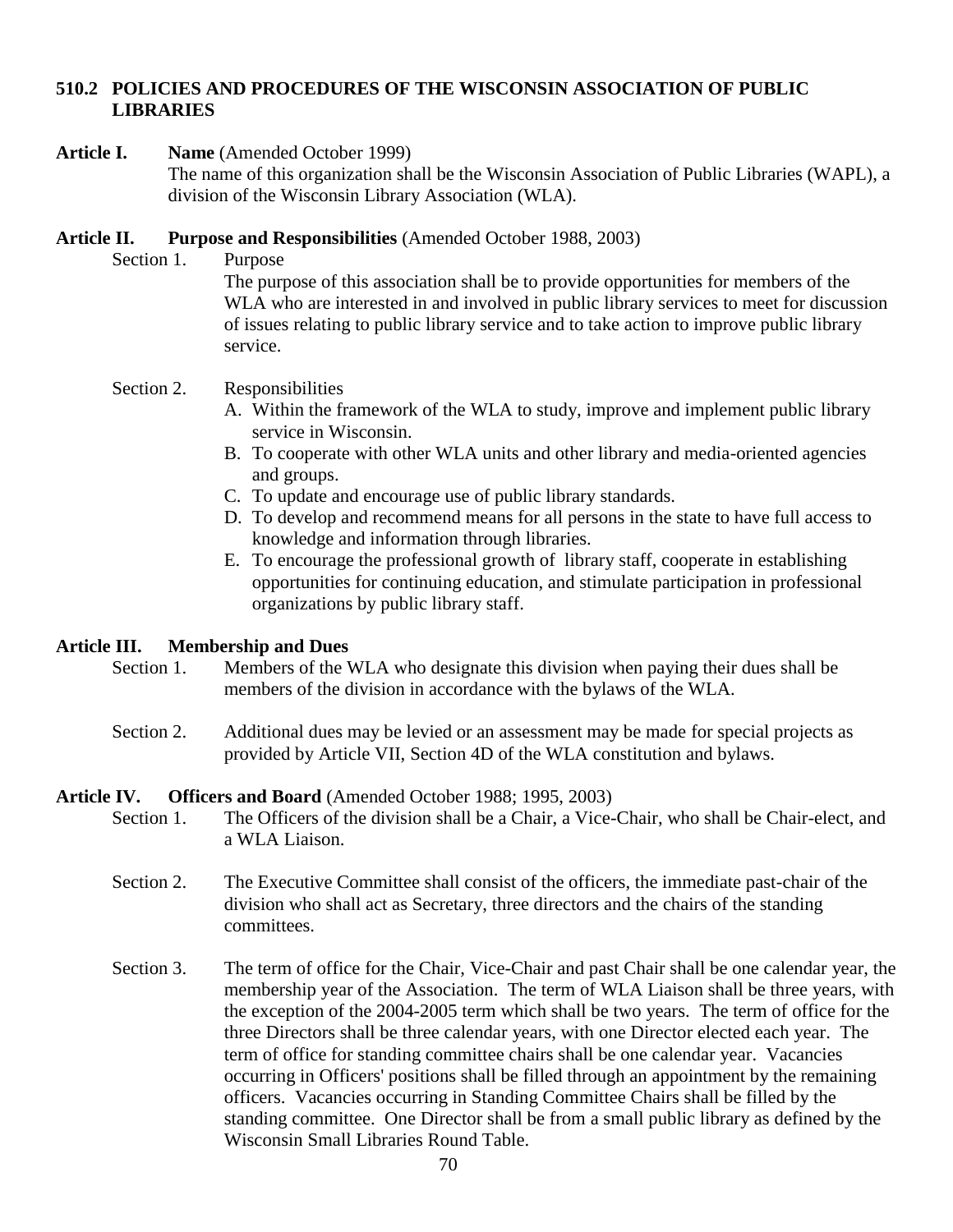Section 4. The Board shall meet at least once per year in addition to the annual membership meeting.

## **Article V. Forums**

Section 1. The purpose of a forum is to promote the development of public librarianship in a particular aspect of the field. Upon petition of fifteen members, the Wisconsin Association of Public Libraries may establish a forum for such a group. The forum shall be subject to the provisions of the bylaws of the Division.

## **Article VI. Meetings** (Amended October 1987; 1995)

- Section 1. An annual business meeting shall be held during the WLA annual conference. Its purpose shall be to discuss and, if necessary, act upon issues relevant to the Division's mission and membership objectives.
- Section 2. A registration fee may be set and collected at meetings other than at the annual meeting to cover the costs of speakers' fees, rentals, major printing costs, etc.

**Article VII. Committees** (Amended October 1988)

- Section 1. There shall be three standing committees: A) Fall Conference B) Personnel and Professional Concerns and C) Spring Conference.
- Section 2. Additional committees may be authorized by the membership.
- Section 3. Appointment of all committee members shall be made from the membership of the Division by the Chair. Standing Committee Chairs shall be elected from the specific membership of the committee by the committee members.

## **Article VIII. Nominations and Elections** (Amended October 1987; October 1988)

- Section 1. The Chair shall annually appoint a Nominations Committee to prepare a slate consisting of two nominees who shall be Division members for each position to be filled in that year's election. Consent of the persons nominated must be obtained before their names appear on the slate.
- Section 2. Additional nominations may be made to any elective office by filing with the Chair, not less than six weeks prior to the annual business meeting, a petition of nominations signed by at least 15 personal members of the Division and accompanied by the written consent of the nominee.
- Section 3. A ballot shall be mailed to each personal member of the Division in conjunction with the WLA mail ballot and the WLA elections calendar. The candidate for each office receiving the largest number of votes shall be elected. The vote totals will be published with the results of the WLA elections. In case of a tie vote, the determination shall be by lot.

# **Article IX. Parliamentary Authority** (Amended October 1987)

The rules contained in *Robert's Rules of Order, Newly Revised*, latest revised edition, shall govern the division.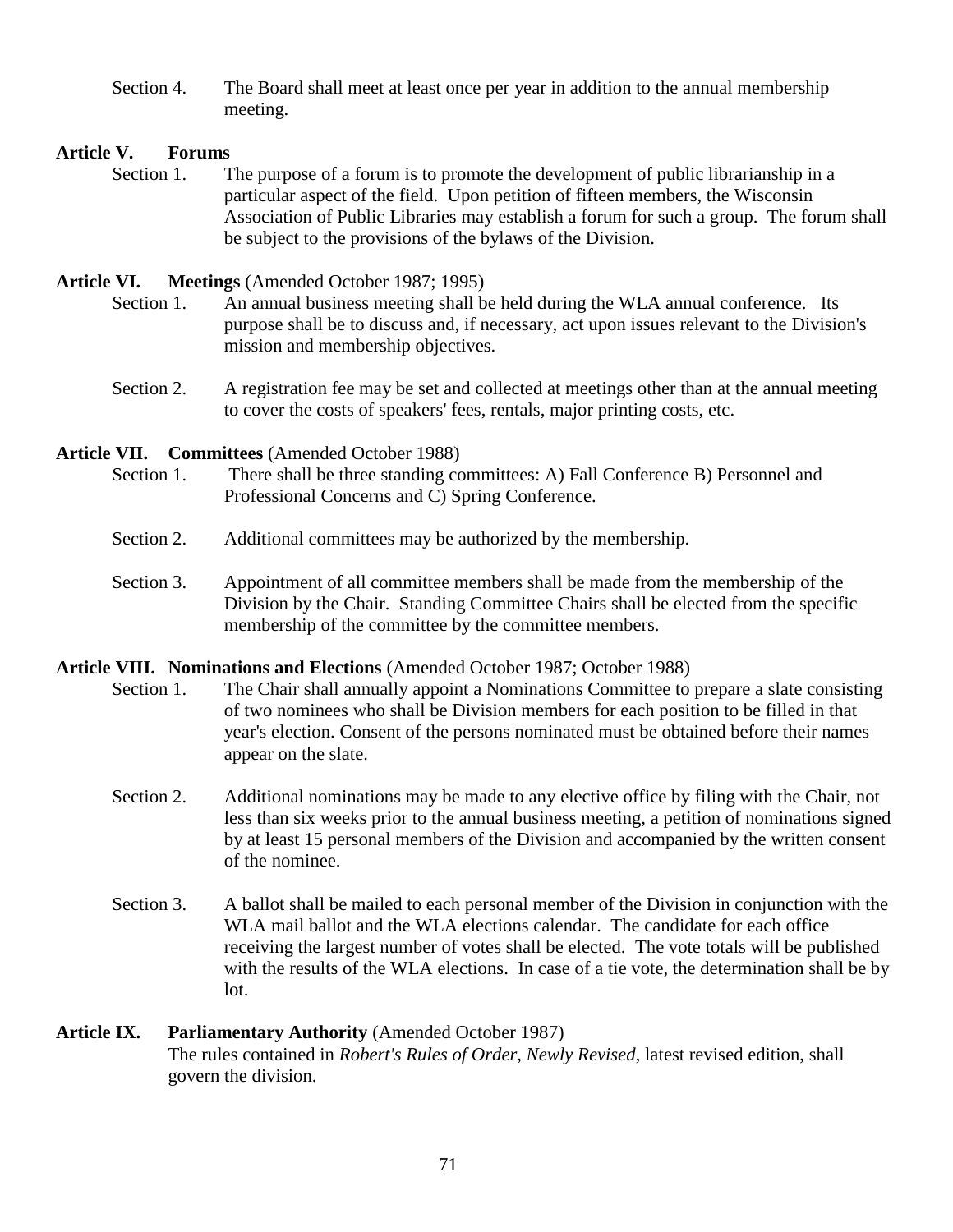### **Article X. Amendments**

- Section 1. Bylaws may be amended at any business meeting of the division by a two-thirds majority vote of those present.
- Section 2. Any proposed amendment to the Bylaws shall be sent to each member at least thirty calendar days prior to the meeting at which it is to be considered.
- Section 3. All proposed amendments must be approved by the WLA Committee on Organization before being submitted to a vote by the membership.

### **Article XI. Quorum**

- Section 1. For purposes of the annual business meeting, a quorum shall be defined as the membership attending the annual business meeting.
- Section 2. For Board meetings, a quorum shall be defined as at least five (5) Board members.

### **Article XII. Dissolution**

- Section 1. WAPL may be dissolved by a two-thirds vote of its current membership present at the annual WAPL business meeting, or by the WLA Board.
- Section 2. Notice that a vote on dissolution of the section will be on the agenda of the annual WAPL business meeting shall be sent to each member at least thirty calendar days prior to the meeting.

Revised by amendment, October 1988; 1995.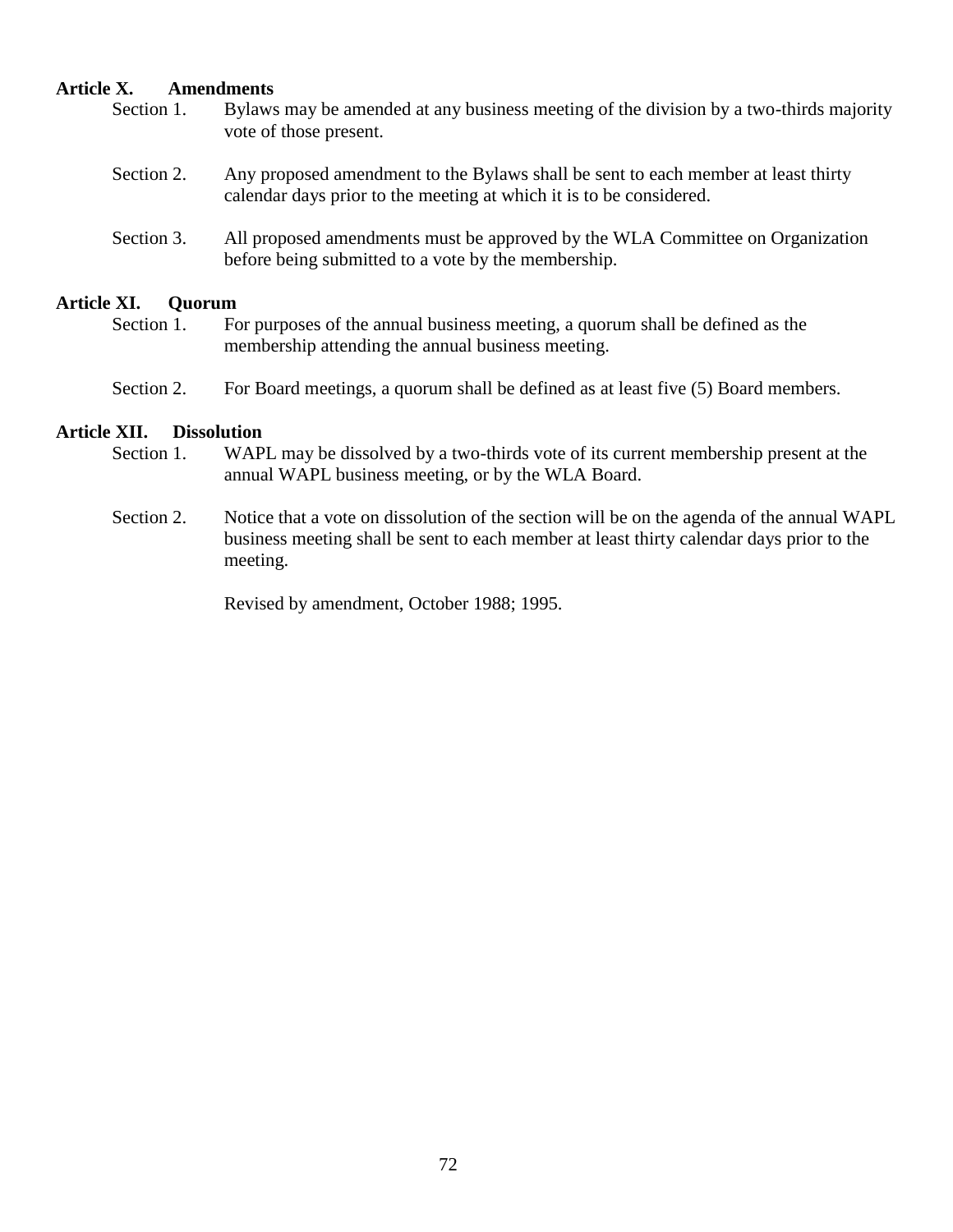# **510.3 POLICIES AND PROCEDURES OF THE WISCONSIN LIBRARY TRUSTEES AND FRIENDS' ASSOCIATION**

#### **Article I. Name**

This organization shall be known as the Wisconsin Library Trustees and Friends Association (WLTF), a Division of the Wisconsin Library Association (WLA).

## **Article II. Objectives**

The principal objective of this division is to foster the improvement of abilities of library trustees, thus creating better libraries and library services in Wisconsin.

#### **Article III. Membership**

- Section 1. Present and former Trustees of public library boards or systems will be encouraged to join.
- Section 2. Membership in WLTF is automatically membership in WLA and all such rights and privileges accorded to membership in WLA shall accrue to WLTF members.

# **Article IV. Officers and Duties**

- Section 1. The officers of WLTF shall be Chair, Vice Chair/Chair-Elect, Secretary, Immediate Past-Chair and WLA Board Representative. The WLA Board Representative will be appointed by the WLTF Chair and approved by the WLTF Board. All other offices shall be elected annually by vote of the general membership. Unit officers may serve as the WLA Board representative concurrently.
- Section 2. A candidate for office may be either a present or former Trustee of a public library board or system.

# Section 3. Duties

- A. Chair Presides at all meetings of the WLTF membership, board and Executive Committee. Represents WLTF in all official capacities; appoints all committees as deemed advisable by the board or as provided in the Bylaws. Serves as ex-officio on all committees.
- B. Chair-Elect In the absence of the Chair, performs all duties assigned to the Chair.
- C. Secretary Records minutes of all meetings of the membership and board. Prepares minutes for mailing to board members and the WLA Secretary. Handles correspondence as directed by the Chair.
- D. Immediate Past-Chair Assumes duties of Vice Chair when that office is called upon to fill a vacancy as Chair. Fills office of Chair and Vice-Chair for remainder of term if both offices become vacant.
- E. WLA Board Representative Acts as a liaison between WLTF and the WLA Board by serving as a member of the WLA Board of Directors and shall have voting rights on both the WLA and WLTF Boards.
- Section 4. All officers, except the WLA Board Representative, shall assume office for one year and may succeed to the office for one additional year upon re-election. The WLA Board Representative shall serve for a three-year term.
- Section 5. In order to provide geographical representation for public library systems, up to 17 members-at-large may be appointed.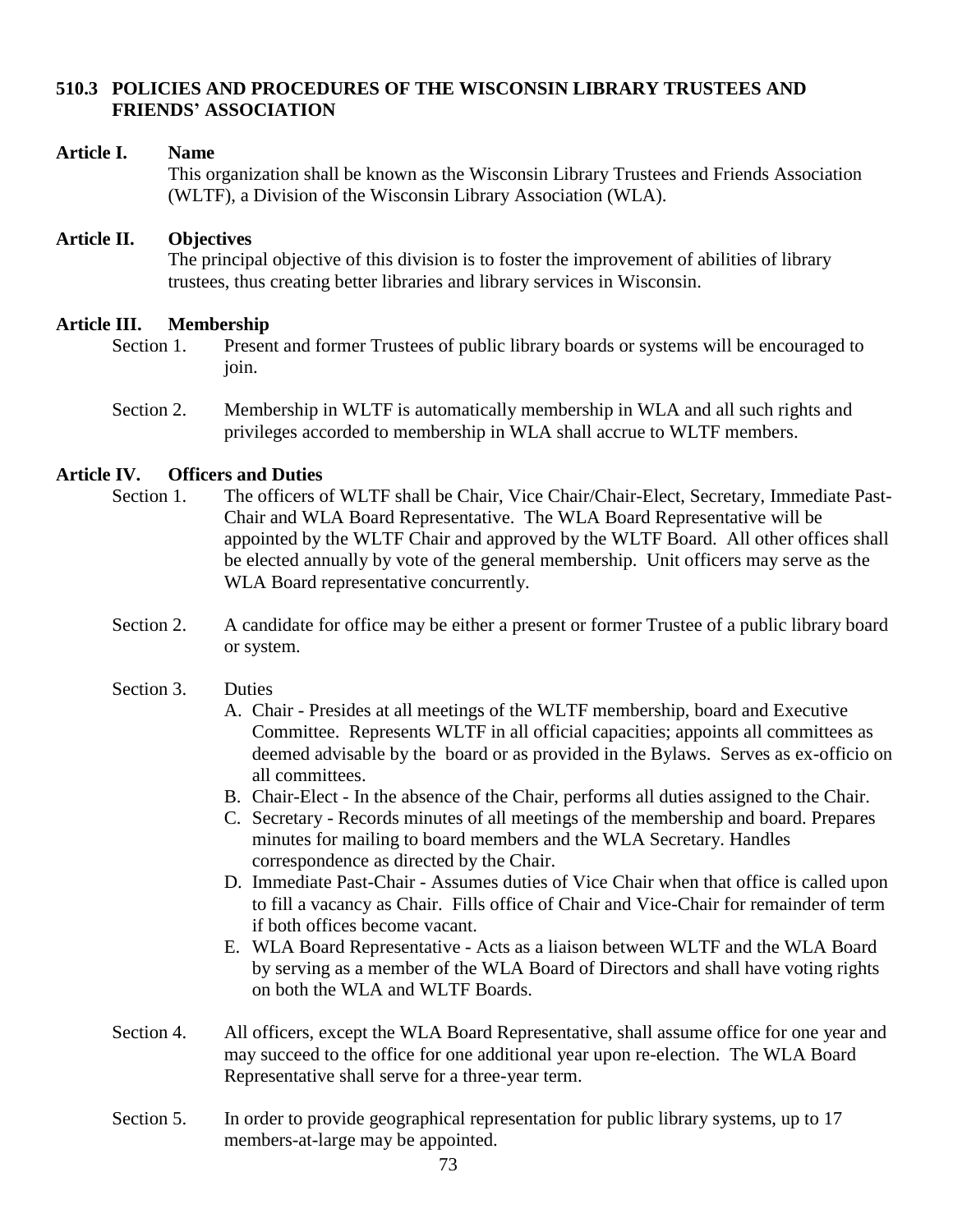Section 6. All vacancies shall be filled by appointment of the WLTF Chair and approved by the WLTF Board for the remainder of the term, unless otherwise specified in Section 3D.

### **Article V. Nominations and Elections** (Added 11/98)

- Section 1. The Chair shall annually appoint a nominations committee to prepare a slate consisting of at least one nominee (who shall be a division member) for each position to be filled in that year's election. The slate shall be presented to Board at the spring board meeting. In the event the previous year's Vice-Chair/Chair-Elect is unable to serve as this year's chair, the slate shall include a nominee for chair.
- Section 2. Additional nominations may be made to any elective office by filing a petition of nomination signed by the nominee with the WLTF chair prior to July 1. The completed slate shall be delivered to the WLA office by July 15, each year.
- Section 3. A ballot shall be mailed to each personal member of the Division in connection with the WLA mail ballot. The candidate for each office receiving the largest number of votes shall be elected. The vote totals will be published with the results of the WLA elections. In case of a tie vote, the determination shall be by lot.

#### **Article VI. The Board**

- Section 1. The Board shall be comprised of the officers of WLTF, and the at-large Directors.
- Section 2. The Administrator of DLTCL or their representative shall be invited to attend all meetings of the board as a non-voting member.

#### **Article VII. Meetings**

- Section 1. The annual meeting of the membership shall be held at the time and place of the annual meeting of WLA.
- Section 2. Special membership meetings may be held at any time by special call of the Chair or at the request of ten members of WLTF.
- Section 3. The Board may meet four times a year in regular session.
- Section 4. Special meetings of the Board may be called by the Chair or at the request of any four members of the board.
- Section 5. Timely notice (seven days) for a special meeting of the membership or board shall be required, and an agenda stated.

#### **Article VIII. Committees**

- Section 1. The Executive Committee shall consist of the officers. The Executive Committee shall be authorized to transact any business of the division of an urgent nature, between regular meetings of the Board, reporting such action to the Board at its next regular meeting.
- Section 2. All other committees shall be ad hoc, appointed by the Chair and approved by the Board.

## **Article IX. Quorum**

Section 1. The membership of WLTF present at the annual or special meeting of the membership shall constitute a quorum.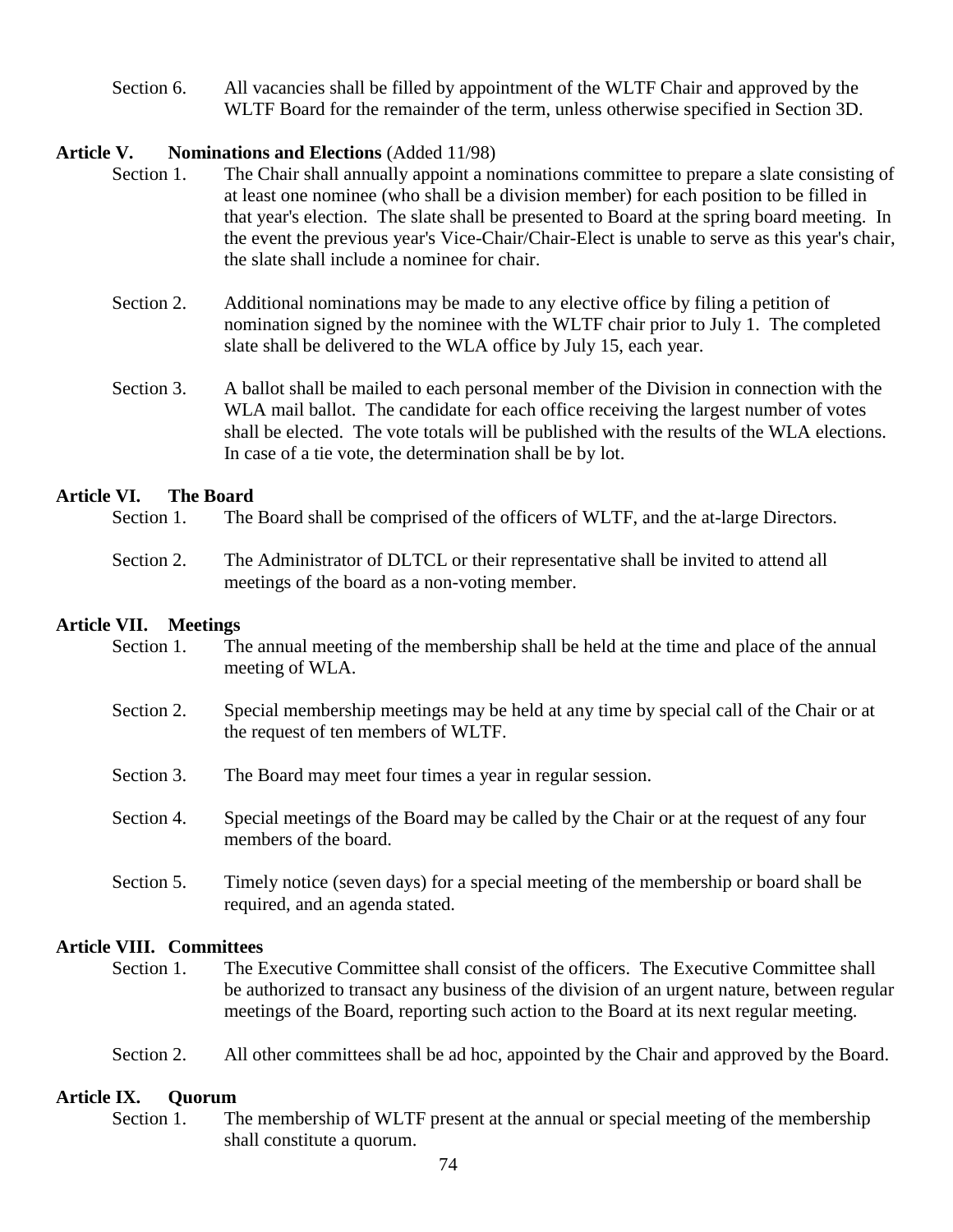Section 2. Five members of the Board shall constitute a quorum for the purpose of conducting the business of the board.

# **Article X. Amendments**

These bylaws may be altered, amended or repealed at any general membership meeting of WLTF by a majority vote of the members present, provided that notice of time and place of such meeting and of the amendment, alteration or repeal to be proposed shall be given in writing to all members of WLTF at least seven days prior to the meeting date.

## **Article XI. Rules of Order**

The rules contained in *Roberts Rules of Order, Newly Revised*, latest edition, shall govern the division.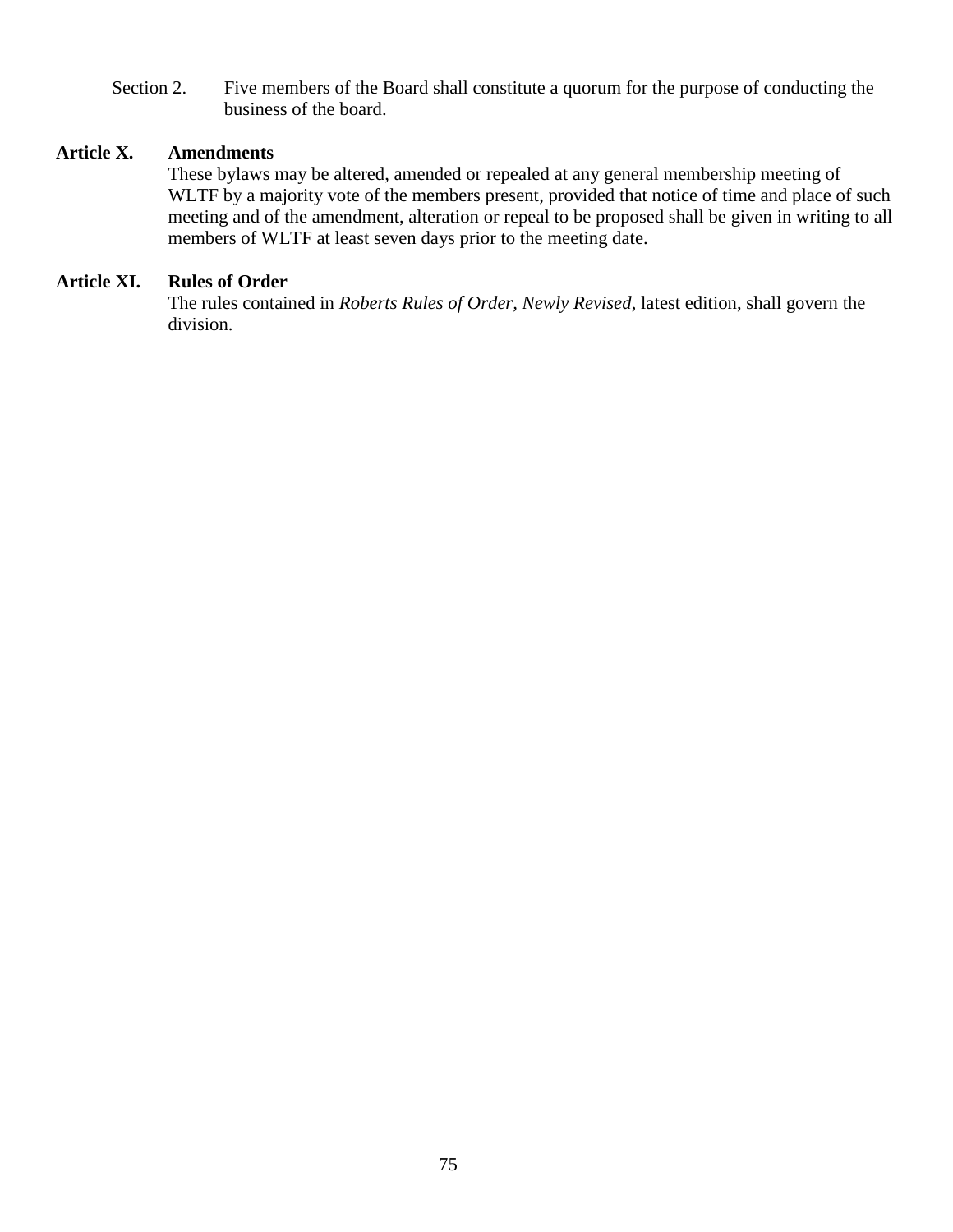# **510.4 POLICIES AND PROCEDURES OF THE ASSOCIATION OF WISCONSIN SPECIAL LIBRARIANS**

#### **Article I. Name**

The name of this organization shall be the Association of Wisconsin Special Librarians (AWSL) a Division of the Wisconsin Library Association.

## **Article II. Purposes**

- A. To provide an opportunity for discussion and exchange of ideas for persons interested in the welfare of Special Libraries.
- B. To devote efforts towards the activities and issues of special libraries and librarianship.

# **Article III. Membership**

Membership shall be open to all members of the Wisconsin Library Association.

#### **Article IV. Officers** (Amended October 1987; October 1988; August 1995)

- Section 1. The officers shall be a: (1) Chair, (2) Vice-Chair/Chair Elect, (3) Past Chair, (4) Secretary, (5) WLA Board Representative. All other officers will serve for one calendar year.
	- A. The officers shall perform duties usually attached to these offices and others outlined in this article or approved by the Executive Board.
		- 1. The Chair shall conduct all meetings and shall, with the advice of the Executive Board, appoint any standing (with the exception of the Nominations Committee) and special committees and liaison members as necessary. The Chair shall also act as liaison between this Division and other units of WLA.
		- 2. The Vice-Chair/Chair-Elect shall conduct meetings in the absence of the Chair. The Vice-Chair/Chair-Elect shall also work with the Chair in planning the programs for the meetings of the organization.
		- 3. The Secretary shall:
			- a. Record minutes of the AWSL Executive Committee meetings and the Business meetings.
			- b. Distribute minutes of the AWSL Executive Committee meetings to the AWSL Executive Committee, the WLA Executive Director and the WLA President.
			- c. Distribute minutes of the Business meetings to members of the Association.
			- d. Notify AWSL members of all meetings.
			- e. Maintain the AWSL archive in accordance with the policies set forth by the WLA archivist and the WLA Board.
		- 4. The WLA Board Representative shall be elected for a three-year term. The WLA Board Representative shall represent AWSL at all WLA Board meetings and report WLA Board issues and activities to the AWSL Executive Committee.
	- B. A vacancy in the office of Chair shall be filled for the remainder of the term by the Chair-Elect, but this shall not prevent his/her succession to the chair for the following term. If the Vice-Chair/Chair-Elect is called upon to fill the vacancy in the office of chair, the duties of the Vice-Chair shall be performed by the immediate Past Chair; and, should both offices of Chair and Vice-Chair/Chair-Elect become vacant, the immediate Past Chair shall fill the office of Chair for the remainder of the term. Both a Chair and Vice-Chair/Chair-Elect shall be elected for the following term. (WLA Constitution)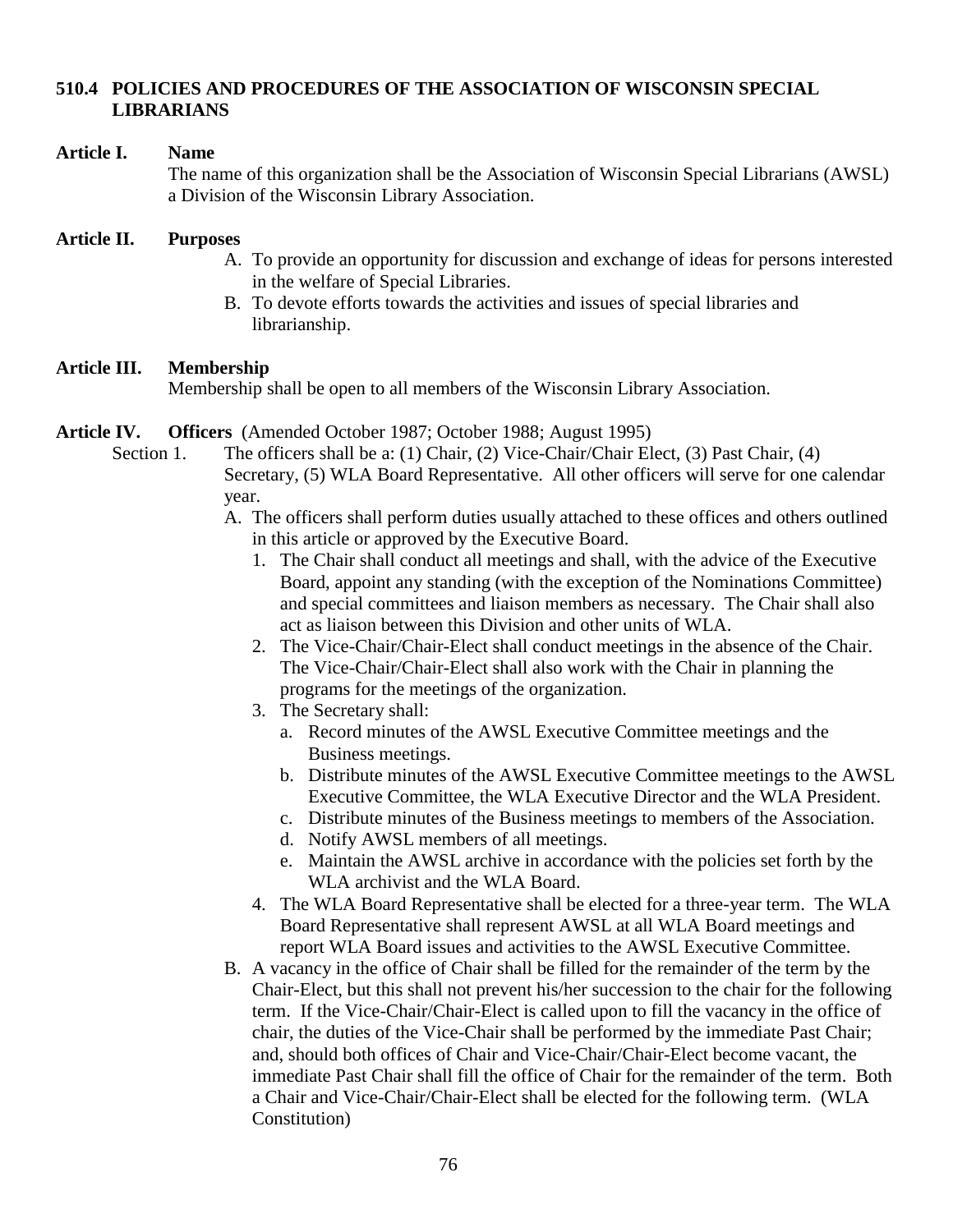- C. The Executive Committee will appoint someone to the office of Secretary should that office become vacant.
- D. The Executive Committee will appoint someone to the office of WLA Board Representative should that office become vacant.

# **Article V. Nominations and Elections** (Amended October 1987; October 1988)

- A. The Chair-Elect shall appoint a nominations committee to prepare a slate of officers for the coming year at least three months prior to the annual meeting. The members will be notified of the nominees at least one month before the annual meeting. All nominations must be made with the consent of the nominee.
- B. A ballot, along with brief biographical notes on each candidate, shall be submitted to the WLA Nominations and Elections Committee for inclusion in the WLA mailed ballot election process. Ballots shall be returned at least (10) days before the date of the meeting. The candidate for each office receiving the largest number of votes shall be elected. In case of a tie vote, the determination shall be made by lot.
- C. Vacancies shall be filled by appointment of the Executive Committee.
- D. Issues of concern to membership may also be included in the ballot for a vote.
- **Article VI. Committees** (Amended October 1988)
	- A. The officers will constitute the Executive Committee. The duties of the Executive Committee shall be to transact the business of the Division between the annual conference business meetings.
	- B. The Chair may appoint committees (with the exception of the Nominations Committee) as deemed necessary to carry on the work of the Division.
- **Article VII. Meetings** (Amended October 1988)
	- A. The annual business meeting of the Division shall be held during the annual conference of the Wisconsin Library Association.
	- B. Special meetings of the Division may be called by a majority vote of the Executive Committee. Notice of such meeting shall be given the membership at least 30 days prior to the meeting.
	- C. Special meetings of the Executive Committee may be called by the chair.
	- D. Each member in good standing shall have one vote at meetings of the Division.
	- E. A quorum shall consist of those members present.

# **Article VIII. Parliamentary Authority**

The order of business shall be according to *Robert's Rules of Order, Newly Revised*, latest edition.

# **Article IX. Amendments**

Bylaws may be amended at any business meeting of the Division by a two-thirds majority vote of the members present. Notice of proposed changes in the bylaws must be mailed to all members at least 30 days prior to the meeting at which it will be considered.

Amended by membership October 27, 1988; 1999.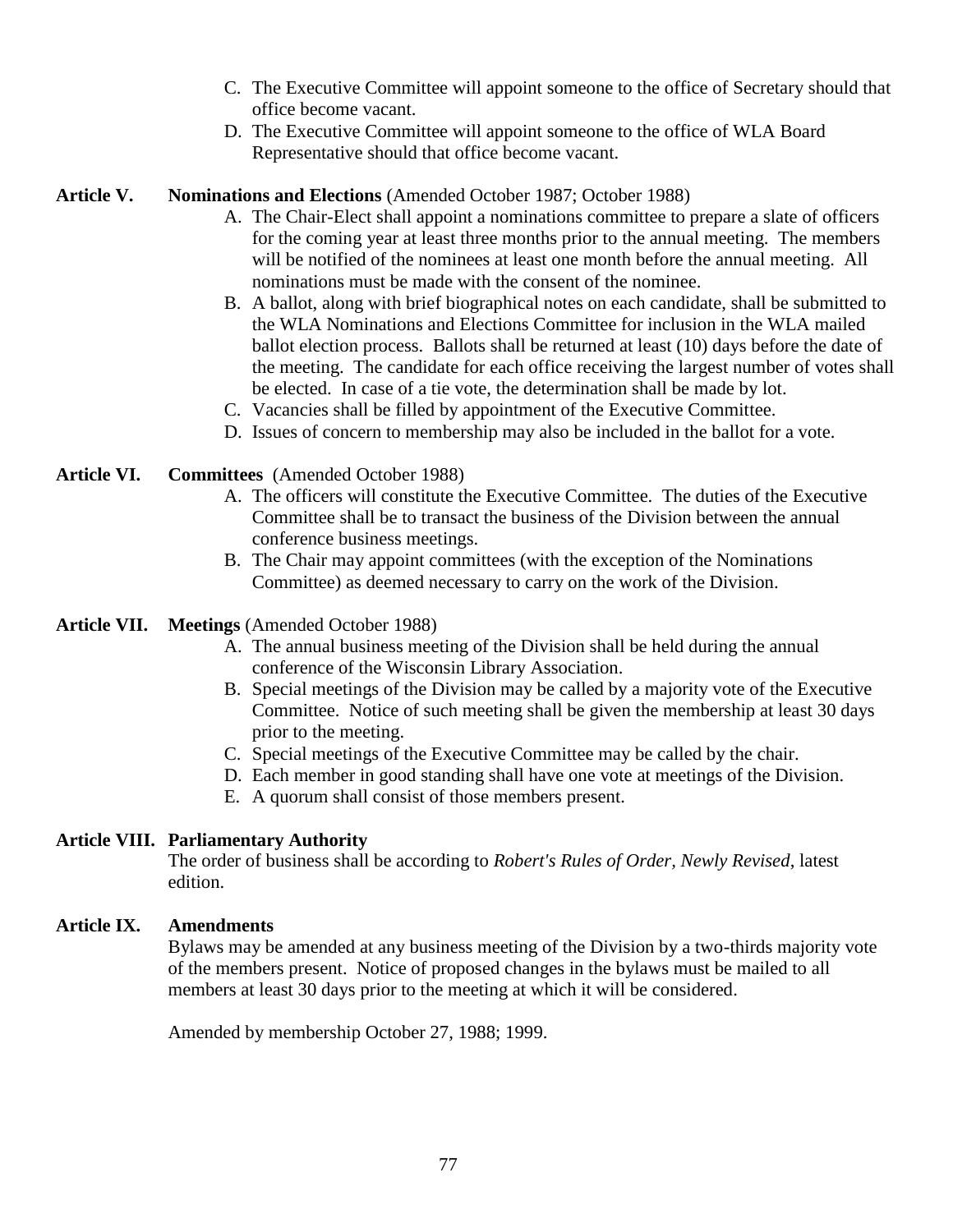## **520 SECTIONS' POLICIES AND PROCEDURES**

# **520.1 POLICIES AND PROCEDURES OF THE REFERENCE AND ADULT SERVICES SECTION**

#### **Article I. Name**

The name of this organization shall be the Reference and Adult Services Section (RASS) of the Wisconsin Library Association (WLA).

#### **Article II. Purpose**

- A. To develop a philosophy of reference and adult services, with particular attention to the objectives of such services.
- B. To advance the informational, research, educational, recreational, and cultural services to adults in all types of libraries and at all levels within the state.
- C. To stimulate or initiate projects and studies designed to add to the existing store of information and understanding of service to adults.

## **Article III. Membership**

- Section 1. Membership in the Section shall be open to Wisconsin Library Association members who elect to join by checking the Wisconsin Library Association Membership Form.
- Section 2. Members may attend meetings, participate in activities, vote, hold office, and receive mailings of the Section.
- Section 3. Any person who is interested in library reference and adult services may attend meetings, without voting or holding office.

# **Article IV. Officers**

Section 1. The officers of this Section shall be Chair, Vice-Chair/Chair-Elect, Secretary, and three Directors. These officers shall be referred to as the RASS Executive Board.

#### Section 2. DUTIES

- A. The Chair shall appoint all committees from the Section membership, make arrangements for the annual meeting, oversee ongoing financial matters, preside at meetings, and act as liaison with other WLA units and appropriate national associations.
- B. The Vice-Chair/Chair-Elect shall assist the Chair and succeed the Chair in office. The Vice-Chair shall plan the program for the following year, be responsible for the development and continuation of the planning effort of the RASS Executive Board, prepare the Section budget for the following year and with the Chair, appoint the committee chairs for the Section.
- C. The Secretary shall record minutes of the meetings. Reports of meetings shall be sent to WLA Administrator and the *WLA Newsletter* editor. The Secretary shall see that minutes of meetings are distributed to members of the Section.
- D. The Directors shall assist in decision making and program planning for the Section.
- E. The Past Chair shall remain on the Board for the year following and provide assistance to the Board in the form of reacting to the proposed planning and programming.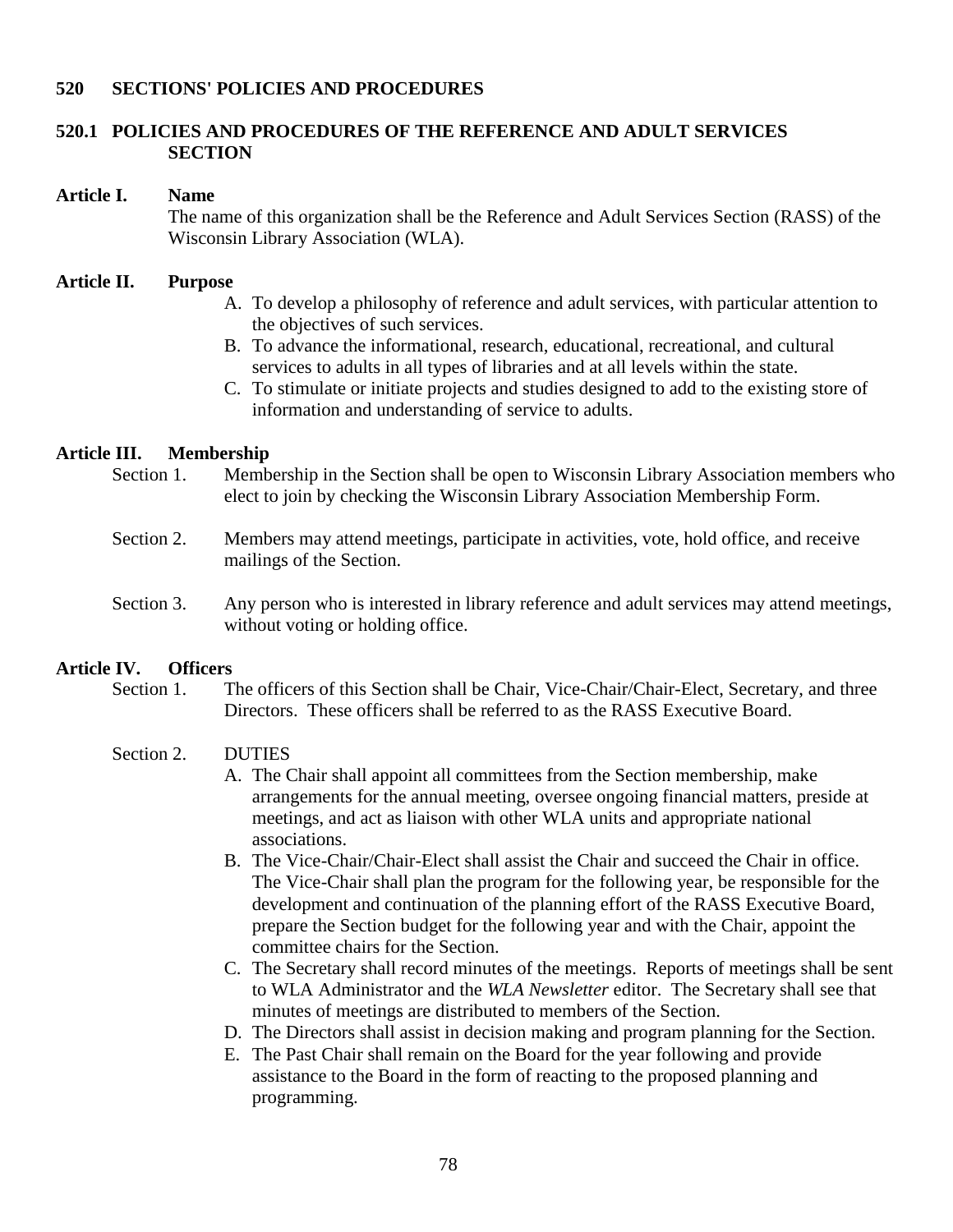# Section 3. **Nominations and Elections**:

- A. At least three months prior to the annual meeting, the Chair shall appoint a Nominations Committee of three or more members to prepare a slate of officers for the coming year. Consent of candidates for office shall be secured before their names are presented. Additional nominations may be made to any elective office by filing with the Chair, not less than two months prior to the annual meeting, a petition of nominations signed by at least ten personal members of the section and accompanied by the written consent of the nominee.
- B. A ballot shall be mailed to each personal member of the section at least one month before the annual meeting and shall be returned at least ten days before the date of the meeting.
- C. The term of office for the Chair and Vice-Chair/Chair-Elect shall be one calendar year.
- D. The term of office for the Secretary shall be three calendar years.
- E. The term of office for the three Directors shall be three years, with one Director elected each year. Directors will represent at least two different types of libraries, i.e., public, school, academic and special.
- F. Vacancies shall be filled by Executive Board appointment.

# **Article V. Meetings**

Section 1. Business Meetings

- A. The annual business meeting of this Section shall be held at the time and place of the annual conference of the Wisconsin Library Association.
- B. Special meetings may be called by the Chair.
- C. Notices of special meetings shall be mailed at least 30 days before the meeting.
- D. The members present shall constitute a quorum.
- Section 2. Program Meetings: The annual program meeting of this Section may be held at the time and place of the annual conference of the Wisconsin Library Association. Additional program meetings may be held at other times of the year for which a registration fee may be charged.

# **Article VI. Amendments to the Bylaws**

Bylaws may be amended at any business meeting provided the Secretary has issued a call at least 30 days prior to the meeting. Amendments become effective when they have been approved by a two-thirds majority of those present and voting.

# **Article VII. Parliamentary Authority**

The rules contained in Roberts Rules of Order Newly Revised, latest revision, shall govern meetings of the organization.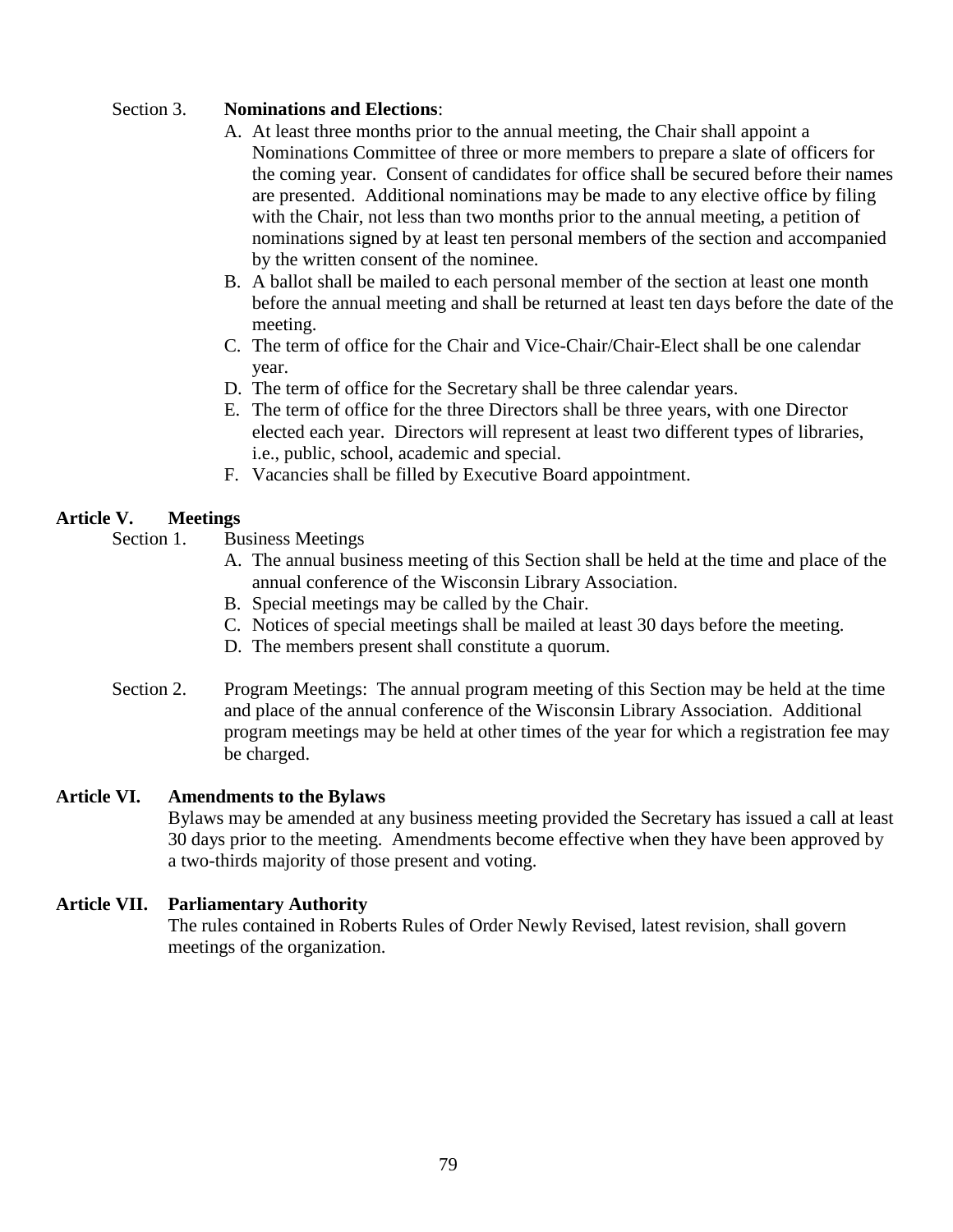# **520.2 POLICIES AND PROCEDURES OF THE YOUTH SERVICES SECTION**

# **Article I. Name**

The name of this organization shall be the Youth Services Section (YSS) of the Wisconsin Library Association (WLA).

# **Article II. Purpose and Responsibilities**

## **Section 1. Purpose**

The purpose of this section shall be to promote library service for children and young adults in all libraries, to work in the best interests of those serving children and young adults in libraries, to cooperate with other library and educational groups and to maintain the professional standard of children and young adult librarianship.

# **Section 2. Specific Responsibilities**

A. YSS shall promote professional librarianship to children and young adults.

- B. YSS shall promote high standards of library service to youth.
- C. YSS shall serve as an advocate for youth library services.
- D. YSS will seek cooperation with other groups sharing similar commitments and goals.
- E. YSS shall publish a newsletter at least annually to communicate items of interest and of educational value to members.
- F. YSS shall regularly hold programs of interest to its membership regarding youth services.
- G. YSS shall promote fund raising projects to help promote youth advocacy and/or scholarships.
- H. YSS shall participate in the Association's long range planning process to facilitate the achievement of Section and Association objectives.
- I. YSS shall promote excellence in Wisconsin literature for children and young adults.

# **Article III. Officers and Board**

- Section 1. The Executive board shall be comprised of Chair, Chair-Elect, Immediate Past Chair, Secretary, WLA Board Representative and four directors-at-large. Additional persons may serve on the YSS Executive Board as ex-officio members, without vote, at the invitation of the Chair, following approval by a simple majority of the Executive Board members.
- Section 2. The term of office for the Chair, Vice-Chair and past Chair shall be one calendar year, the membership year of the Association. The term of the WLA Liaison shall be three years; the term of office for the four Directors-at-large shall be two calendar years, with two Directors elected each year. The term of office for the Secretary shall be two calendar years. In the event of resignation or recall, the protocol shall be to follow WLA guidelines as listed in the WLA Bylaws. One Director shall have dual membership in the Youth Services Section (YSS) and the Wisconsin Educational Media & Technology Association (WEMTA).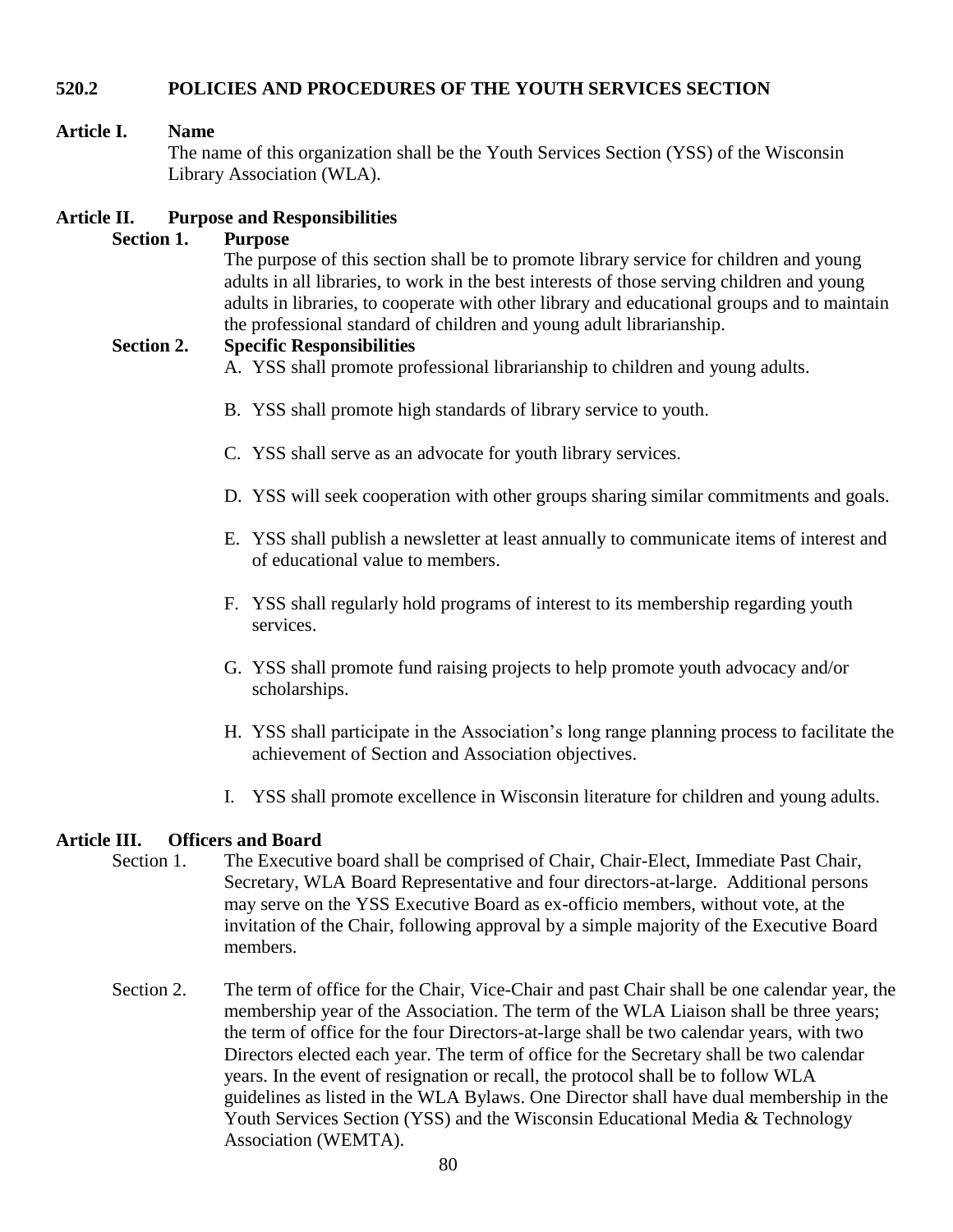- Section 3. Duties of officers.
	- A. Chair: Acts as liaison officer between YSS and the WLA Board when the WLA Board Representative is unable to fulfill their duties. Is responsible for requesting the section's budget from WLA. Administers the business affairs of YSS. Names special or interim committees as needed to accomplish YSS business. Calls business meetings.
	- B. Vice-Chair/Elect: Acts for the Chair in case of vacancy in that office. Coordinates activities and meetings with the Chair. Plans the YSS booth at the WLA annual conference.
	- C. Secretary: Is responsible for the minutes of the YSS Board meetings and appropriate YSS correspondence. Sends agendas and minutes of YSS Board and business meetings to the WLA Executive Director and WLA President.
	- D. WLA Board Representative: Serves as a member of the WLA Board (subject to the membership requirements of the WLA Bylaws) and acts as liaison officer between YSS and the WLA Board.
	- E. Directors-at-Large: Serve as members of the Executive Board and are in charge of conference planning coordination.
	- F. Past Chair: Assists the Chair with smooth transition of Executive Board. Chairs the YSS nominating committee.
- Section 4. Executive Board: The Executive Board shall meet at least once per year. Agenda items may include, but are not limited to, program topics for annual WLA Conference, review of organizational bylaws and objectives and articles for organizational, WLA and/or Division newsletters.

# **Article IV. Committees**

- Section 1. The Children's Book Award Committee shall be a standing committee of the Youth Services Section.
	- A. Appointments to the Children's Book Award Committee shall be for two years and any appointment to fill a vacancy for the remainder of the two-year term. Members may be reappointed for a second but not a third consecutive term.
- Section 2. Additional committees may be authorized by the boad.

# **Article V. Nominations and Elections**

Section 1. The Past Chair shall annually chair a nominations committee to prepare a slate of nominees for each position to be filled in that year's election. Consent of the persons nominated must be obtained before their names appear on the ballot.

# **Article VI. Business Meetings**

- Section 1. YSS Executive Board meetings and an annual business/membership meeting will be held during the annual conference of the Wisconsin Library Association. Other meetings of the Board may be scheduled as needed.
- Section 2. Members of the YSS Board may participate in board meetings by telephone or other communication technology in accordance with Wis. Stats. 181.0820(3) or any successor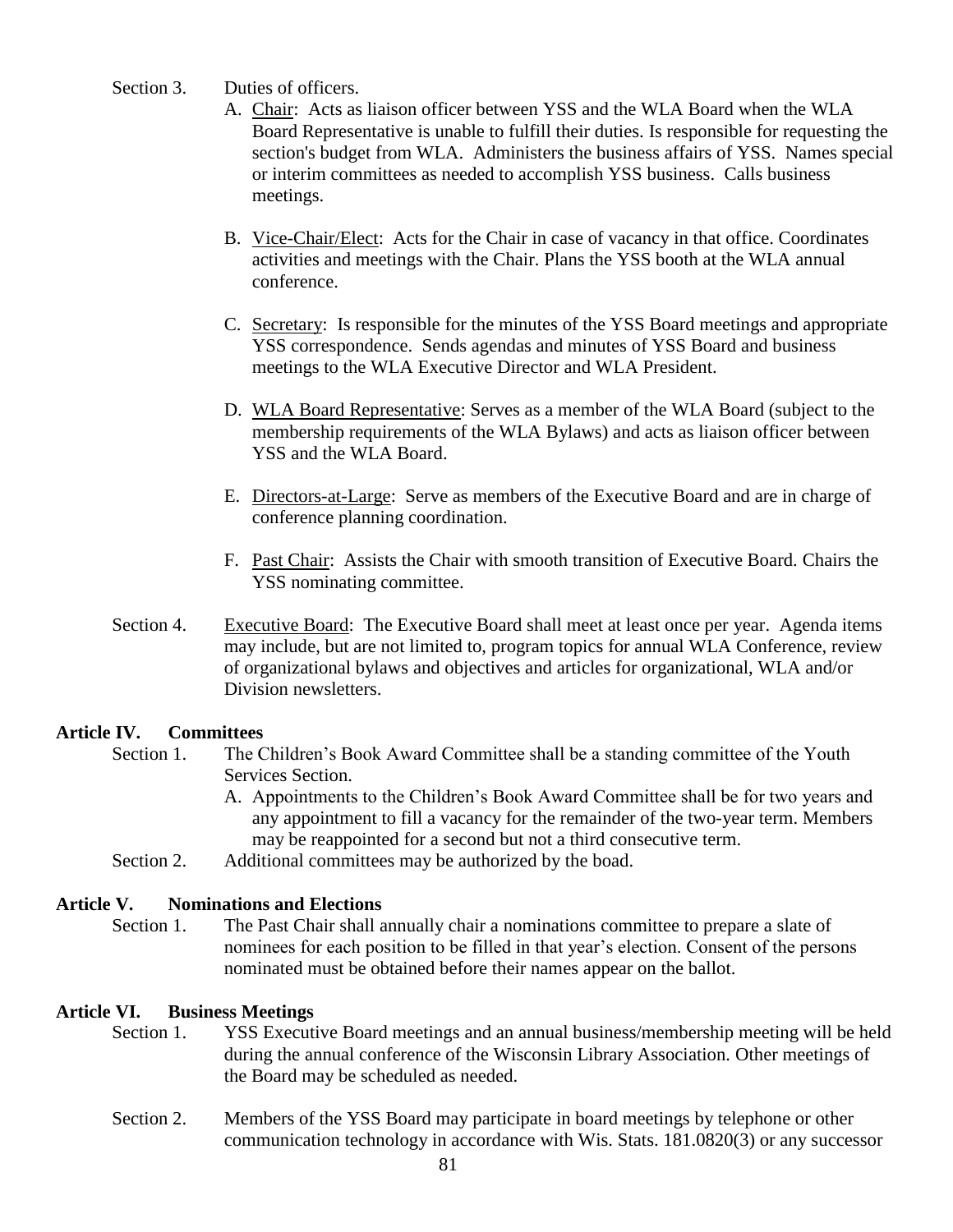thereto and participation in such manner shall constitute in person attendance at such meeting for the purposes of these policies.

- Section 3. For the purpose of the YSS Board meetings, a quorum shall be defined as half the board plus one.
- Section 4. For purposes of the annual business meeting, a quorum shall be defined as the membership attending the annual membership meeting.

# **Article VII. Dissolution**

YSS may be dissolved by a majority vote of its current membership present at the annual business meeting or by the WLA Board of Directors if organization is no longer felt to be a viable element of the Association. Viability will be determined in accordance with WLA Bylaws.

Amended October 2009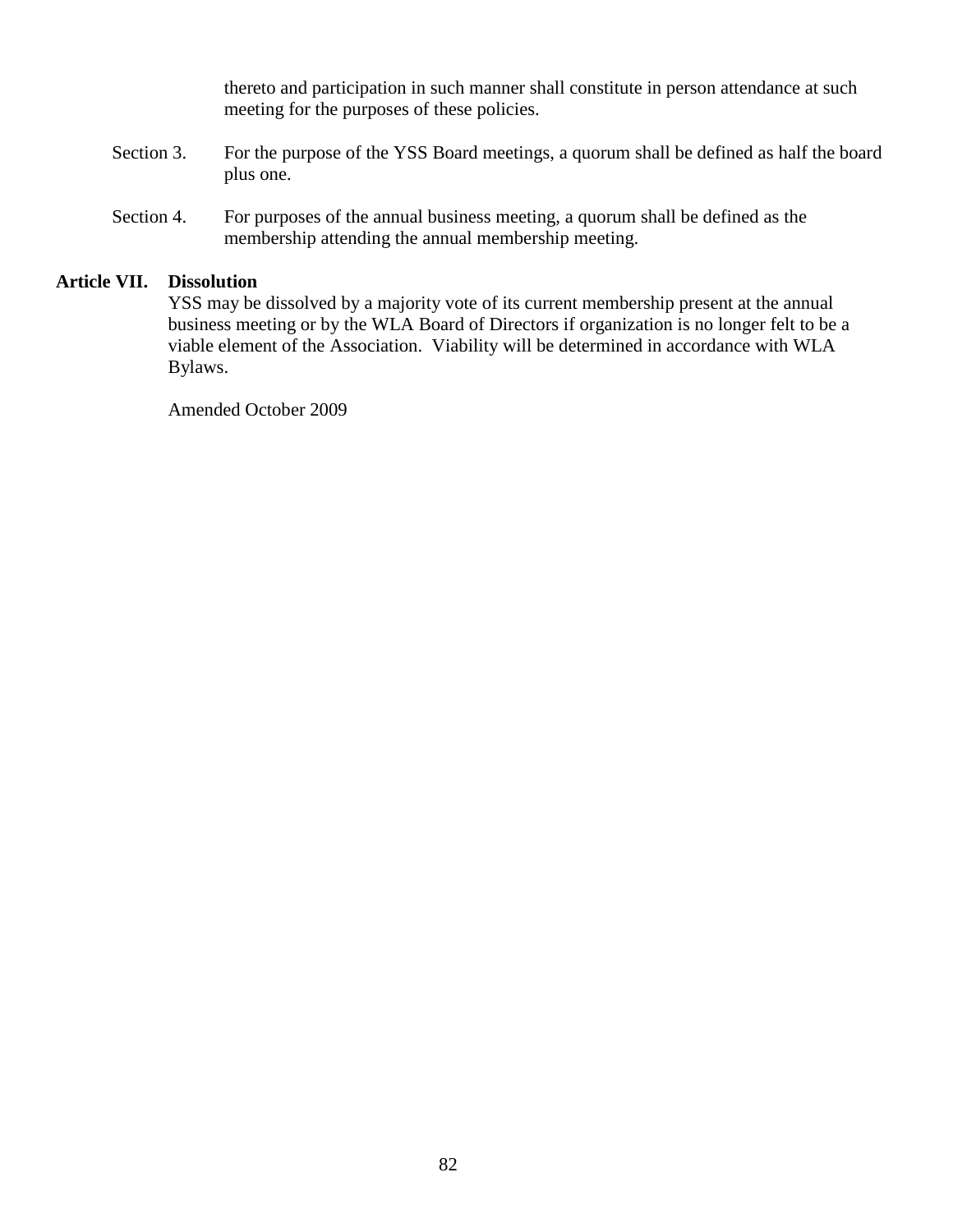# **520.3 POLICIES AND PROCEDURES OF THE TECHNICAL SERVICES SECTION**

## **Article I. Name**

The name of this organization shall be the Technical Services Section of the Wisconsin Library Association.

#### **Article II. Object**

The object of this Section is to contribute to the professional welfare of its membership and to librarianship generally as the Section of the Wisconsin Library Association responsible for activities related to the acquisition, identification, cataloging, classification, reproduction and preservation of library materials in all types of institutions, and to the development and coordination of Wisconsin's library resources.

# **Article III. Relationship to the Association for Library Collections and Technical Services**

The Section shall be affiliated with the Association for Library Collections and Technical Services, a division of the American Library Association, whose constitution and bylaws shall be binding upon this group.

#### **Article IV. Membership**

- Section 1. Membership in this Section shall be open only to members of the Wisconsin Library Association who elect to join.
- Section 2. Members may attend meetings, participate in activities, vote and hold office. All members will receive Section mailings.

# **Article V. Meetings**

- Section 1. The annual meeting of this Section shall be held at the time and place of the annual conference of the Wisconsin Library Association.
- Section 2. Special meetings may be called by the Chair.
- Section 3. Notice of special meetings shall be mailed at least thirty days before the meeting.
- Section 4. Members present shall constitute a quorum.
- Section 5. Non-members may attend meetings.

## **Article VI. Officers**

Section 1. The duties of the officers shall be such as are implied by their respective titles.

- A. The Chair shall make arrangements for the annual meetings, including the program(s), preside at meetings, generate a newsletter, keep the financial records of the Section, and act as liaison agent between the Technical Services Section and the Wisconsin Library Association and the American Library Association.
- B. The Chair-Elect shall serve as Vice Chair, assisting the Chair, and succeed the Chair in office should the Chair be unable to serve. The Chair-Elect shall nominate candidates for office and prepare the Section budget for the following year.
- C. The Secretary shall record minutes of meetings, mail notices of meetings, and report to the appropriate media Section activities in consultation with the Chair.
- D. The Past-Chair shall advise and assist the Chair. In the event that both the Chair and the Chair-Elect are unable to serve, the Past-Chair shall complete the term of the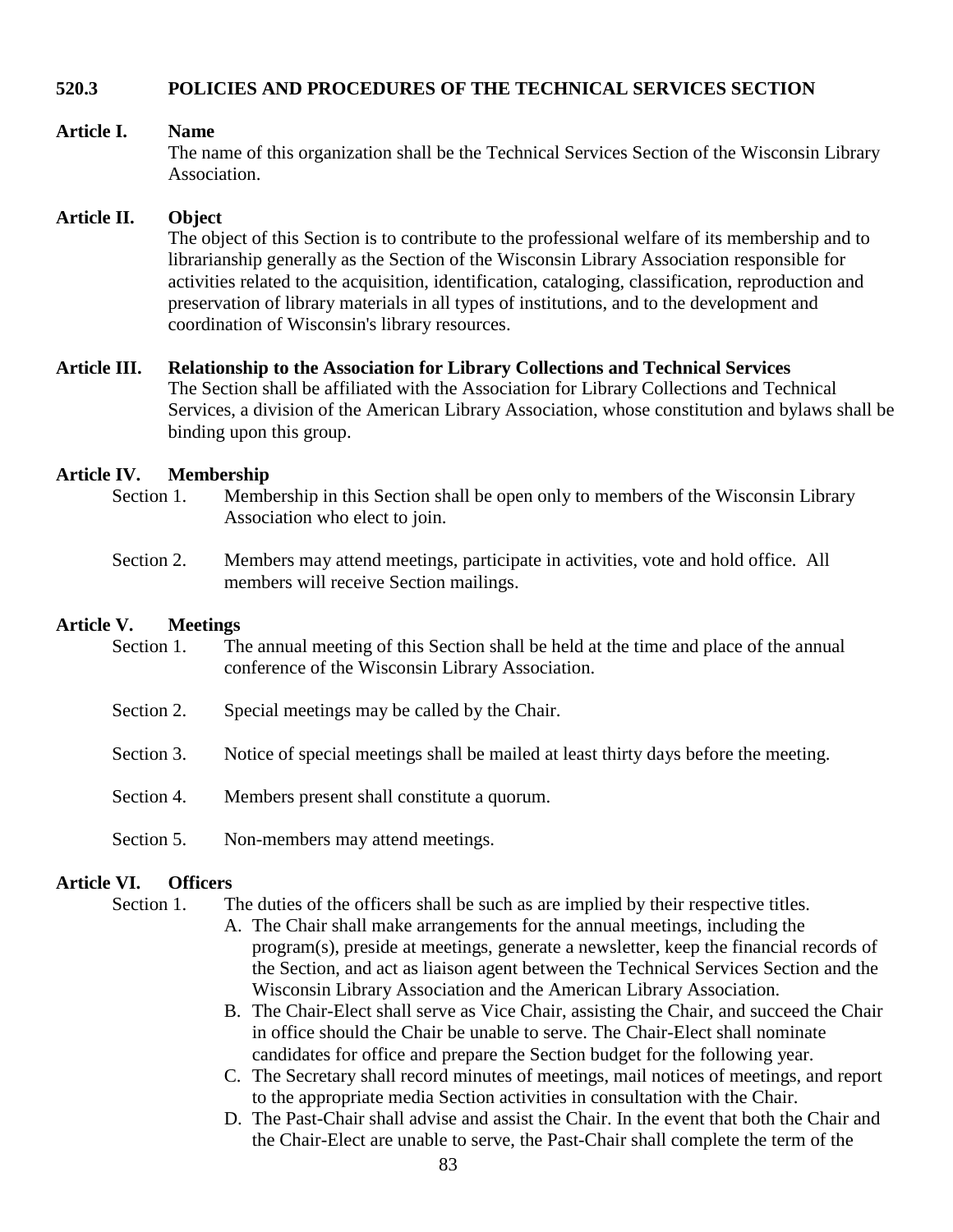Chair.

- Section 2. The term of office shall be one year, and shall terminate at the end of the calendar year following the election.
- Section 3. The above-named officers shall constitute the Executive Board of the Section.
- Section 4. In the event that the Chair-Elect serves more than 300 days of the Chair's term, or if the Past Chair must assume leadership of the Section due to inability of both the Chair and the Chair-Elect, the Executive Board may choose to have both a Chair and a Chair-Elect elected in that year's elections, with the newly elected chair assuming office on January 1st of the next year.

# **Article VII. Nominations and Elections**

- Section 1. Each year the Vice-Chair shall prepare a slate consisting of preferably two nominees for each position to be filled in that year's election. This slate, along with brief biographical notes on each candidate, shall be filed with the WLA Office at least three months prior to the next annual conference.
- Section 2. Nominations may also be made to any elective office by filing with the Vice-Chair, not less than two months prior to the next annual conference, a petition of nominations signed by at least ten personal members of the section and accompanied by the written consent of the nominee.
- Section 3. A copy of the ballot, along with brief biographical notes of each candidate, shall be sent to each personal member of the section at least one month before the annual conference and shall be returned at least ten days before the date of the meeting. The candidate for each office receiving the largest number of votes shall be elected. In case of a tie vote, the determination shall be by lot.

# **Article VIII. Committees**

Section 1. Appointment of all committee members shall be made by the Chair.

# **Article IX. Amendments of the Bylaws**

- Section 1. Additions or amendments may be proposed by the Executive Board or by any group of five members.
- Section 2. Bylaw changes shall be forwarded to the WLA Committee on Organization for full review before being referred to the Section membership for a vote.
- Section 3. Any proposed additions or amendments shall be sent by the Secretary to each member of the Section at least thirty days prior to the annual meeting.
- Section 4. These Bylaws may be adopted or amended by a two-thirds vote of the members present at any annual meeting.

Section 5.

# **Article X. Dissolution**

This Section may be dissolved by a majority vote of its current membership present at the Annual Business Meeting or by the WLA Board of Directors if this Section is no longer felt to be a viable element within the Association.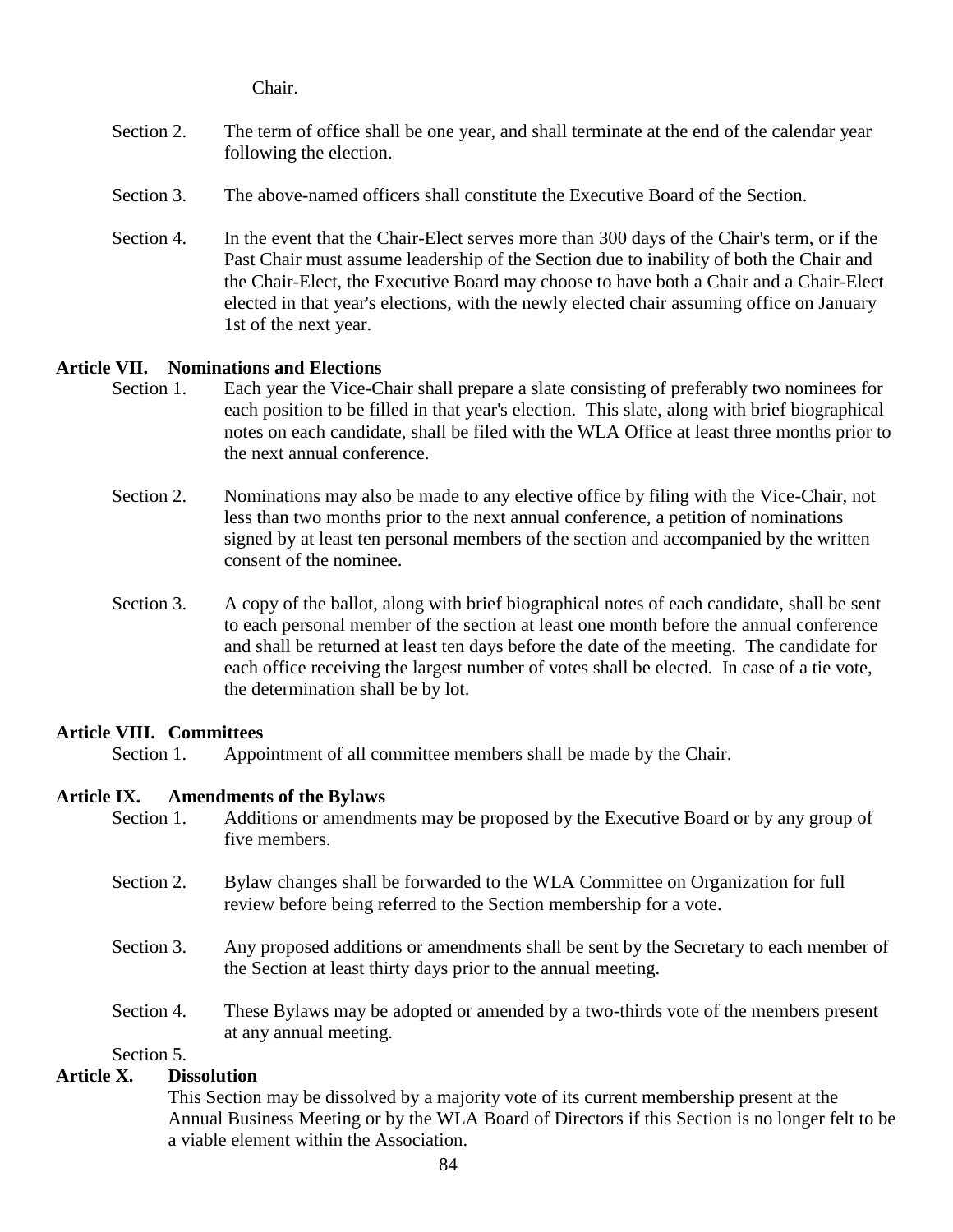# **520.4 POLICIES AND PROCEDURES OF THE READERS' SECTION**

# **Article I. Statement of Authority**

The Readers' Advisory Round Table was established under the petition process of the WLA Bylaws. It became the Readers' Section in 1996.

# **Article II. Name**

The name of this organization shall be the Readers' Section (READ).

# **Article III. Statement of Purpose**

- A. To offer an opportunity for library personnel to meet for discussion and to share their expertise, experiences and knowledge in the area of Readers' Advisory.
- B. To produce effective documents to enhance the ability to provide Readers' Advisory (handouts and bibliographies).
- C. To provide continual continuing education experiences to enhance the ability to provide Readers' Advisory and lead book discussions.
- D. To promote reading for professional and personal satisfaction.
- E. To promote excellence in Wisconsin literature for all adults.

# **Article IV. Membership**

Membership will be open to all members of Wisconsin Library Association who choose to join.

# **Article V. Officers**

Section 1. Titles of Officers: The officers of this section shall be Chair, Vice-Chair/Chair-Elect, Past-Chair, Secretary, two Directors-at-large and the Chair of the Literary Awards Committee. These officers shall constitute the executive committee. Additional persons may serve on the READ executive committee as ex-officio members, without vote, at the invitation of the Chair.

# Section 2. Duties of Officers:

- A. The Chair shall conduct all meetings, appoint any committees as needed, and act as a liaison between this section and other units of WLA.
- B. The Vice-Chair/Chair-Elect shall conduct meetings in the absence of the Chair and shall succeed to the office of Chair should that office become vacant. The incoming Vice-Chair/Chair-Elect shall plan, file, and finalize all READ conference sessions for both the spring WAPL conference and fall WLA annual conference. Some planning duties may be delegated by this officer to the Director-at-Large Conference Assistant.
- C. The Secretary shall perform the normal duties of those offices. The Secretary shall send agendas and minutes of the READ Executive Committee and Business meetings to the WLA president and WLA Executive Director.
- D. One Director-at-Large (Newsletter) shall be elected to assume the duties of the biannual newsletter. The newsletter is sent via e-mail to the READ group, and also to the WLA office, where it is distributed to the READ members without e-mail addresses.
- E. One Director-at-Large (Website) shall be elected to assume the responsibilities for the section's website.
- Section 3. Nominations and Elections
	- A. The Chair shall create a nominating committee to prepare a slate of officers for the coming year. If a committee is created, at least two people should be appointed to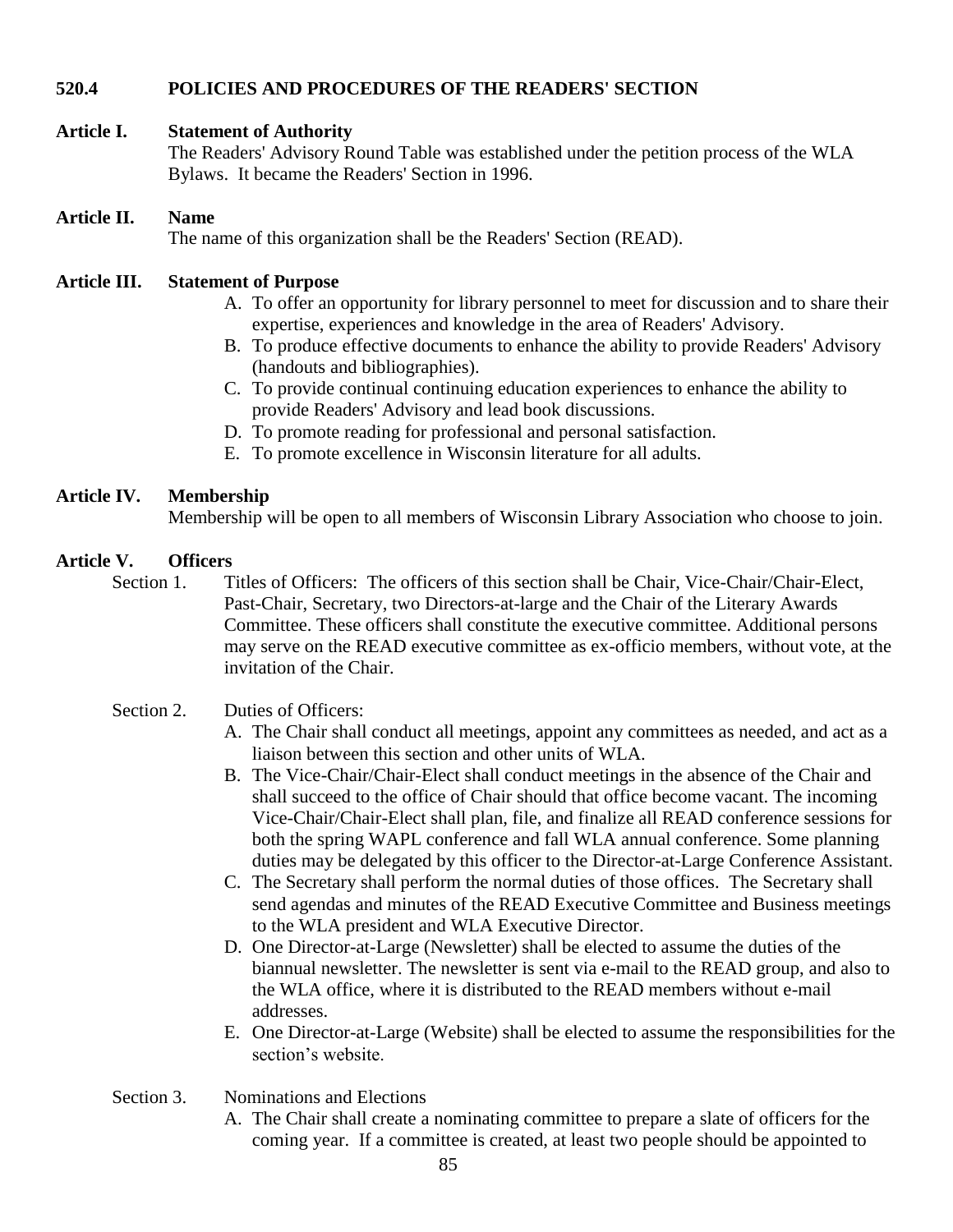serve on it. One member of the nominating committee shall be the READ Chair. The resulting nominations shall be filed with the WLA office in Madison at least three months prior to the annual business meeting, or when needed by the WLA office for the election ballots.

- B. Consent of the persons nominated must be obtained before their names appear on the slate.
- C. Additional nominations may be made to any elective office by filing with the chair, not less than two months prior to the next annual meeting, a petition of nomination signed by at least ten members of the section accompanied by the written consent of the nominee.
- D. Elections for Vice-Chair/Chair-Elect shall be held each year. Election for the Secretary and Directors-at-Large shall be every two years.
- E. Term of office shall be one year for the Chair, Vice-Chair/Chair-Elect and Past-Chair. After one year, the Vice-Chair/Chair-Elect shall serve as Chair. Term of office shall be two years for the Secretary and Members-at-Large.
- F. A copy of the ballot shall be mailed to each person of the section at least one month before the annual business meeting and shall be returned at least ten days before the date of that meeting. The candidate for each office receiving the largest number of votes shall be elected. In the event of a tie vote, the determination shall be by lot. Results of the elections shall be announced at the annual business meeting with officers serving terms concurrently with the membership year.

# **Article VI. Committees:**

Section 1. Executive Committee: The executive committee will consist of all six officers of the section.

# Section 2. Standing Committees.

- A. The Section may establish standing committees to work in areas and consider matters pertaining to the Section which require continuity of attention and programs.
- B. The Literary Awards Committee shall be a standing committee of the Reader's Section. All appointments shall be for two years and any appointment to fill the vacancy will be for the remainder of the two-year term. Members may be reappointed for a second but not for a third consecutive term.
- Section 3. Special Committees: The presiding officer will appoint special committees as necessary.

# **Article VII. Meetings**

- Section 1. Fall Convention: The fall meeting will be held in conjunction with the WLA Annual Convention. A business meeting will be held which will be considered the annual meeting, and results of the elections will be announced at this meeting.
- Section 2. Additional Meetings: The section may choose to have additional meetings throughout the year, and may charge a registration fee for these meetings.
- Section 3. Rules of Order. The rules contained in the *Standard Code of Parliamentary Procedures*, latest edition, shall govern the unit in all cases to which they are applicable and in which they are not inconsistent with the Articles of Incorporation and the Bylaws of the Association. If the rules contained in the Standard Code do not adequately address the issue, the *Robert's Rules of Order, Newly Revised*, will be consulted.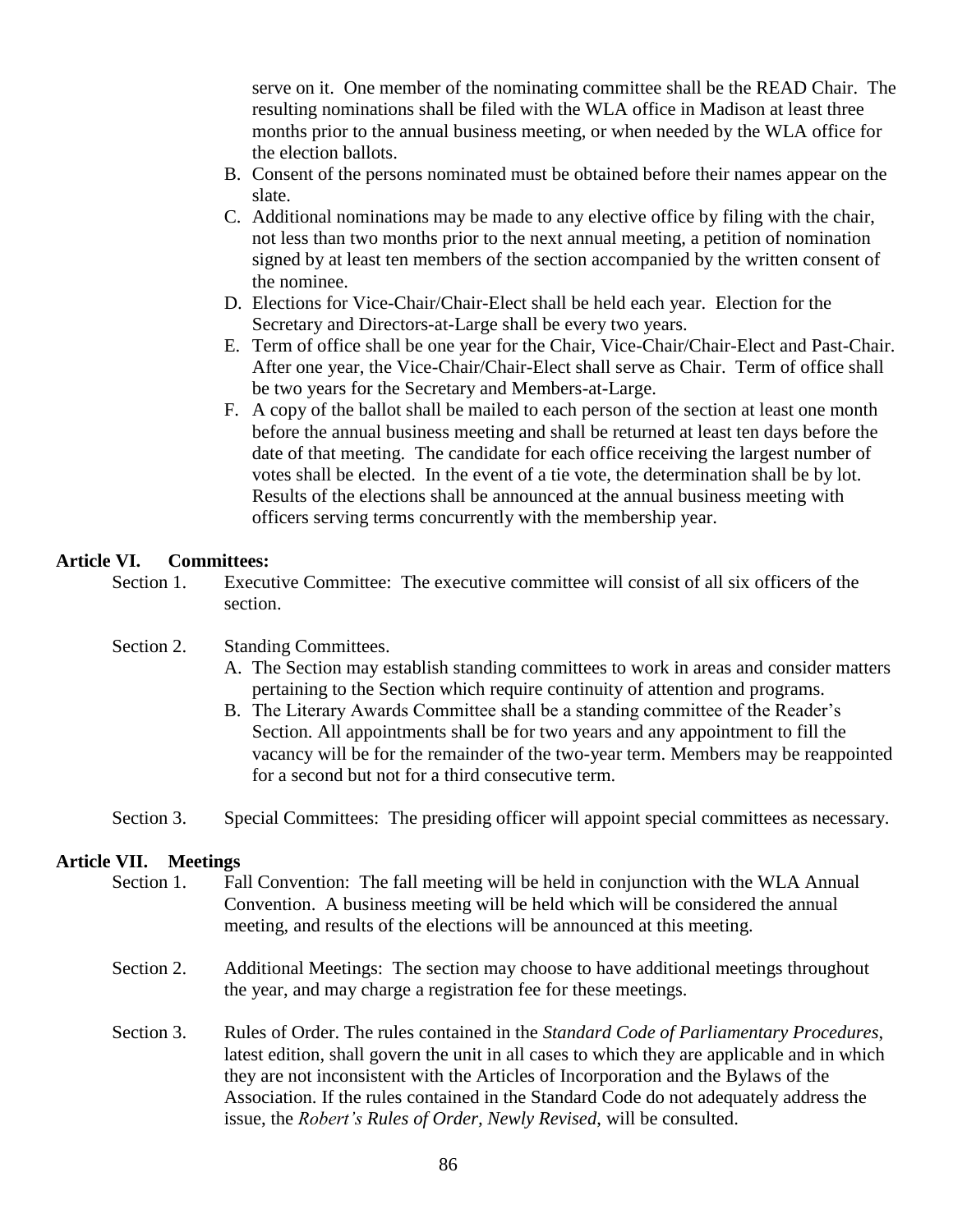# **Article VIII. Amendments to the Bylaws**

Bylaws may be amended at any business meeting of the section by a two-thirds majority vote of the members present. Notice of proposed changes in the bylaws must be mailed to all members at least 30 days prior to the meeting at which it will be considered.

## **Article IX. Dissolution**

This section may be dissolved by a majority vote of the section's current membership present at the Annual Business Meeting. The section could also be dissolved by the WLA Board of Directors if the unit is no longer viable within the Association. This section's viability is evaluated by a WLA policy (440.5) in the Organizational Manual.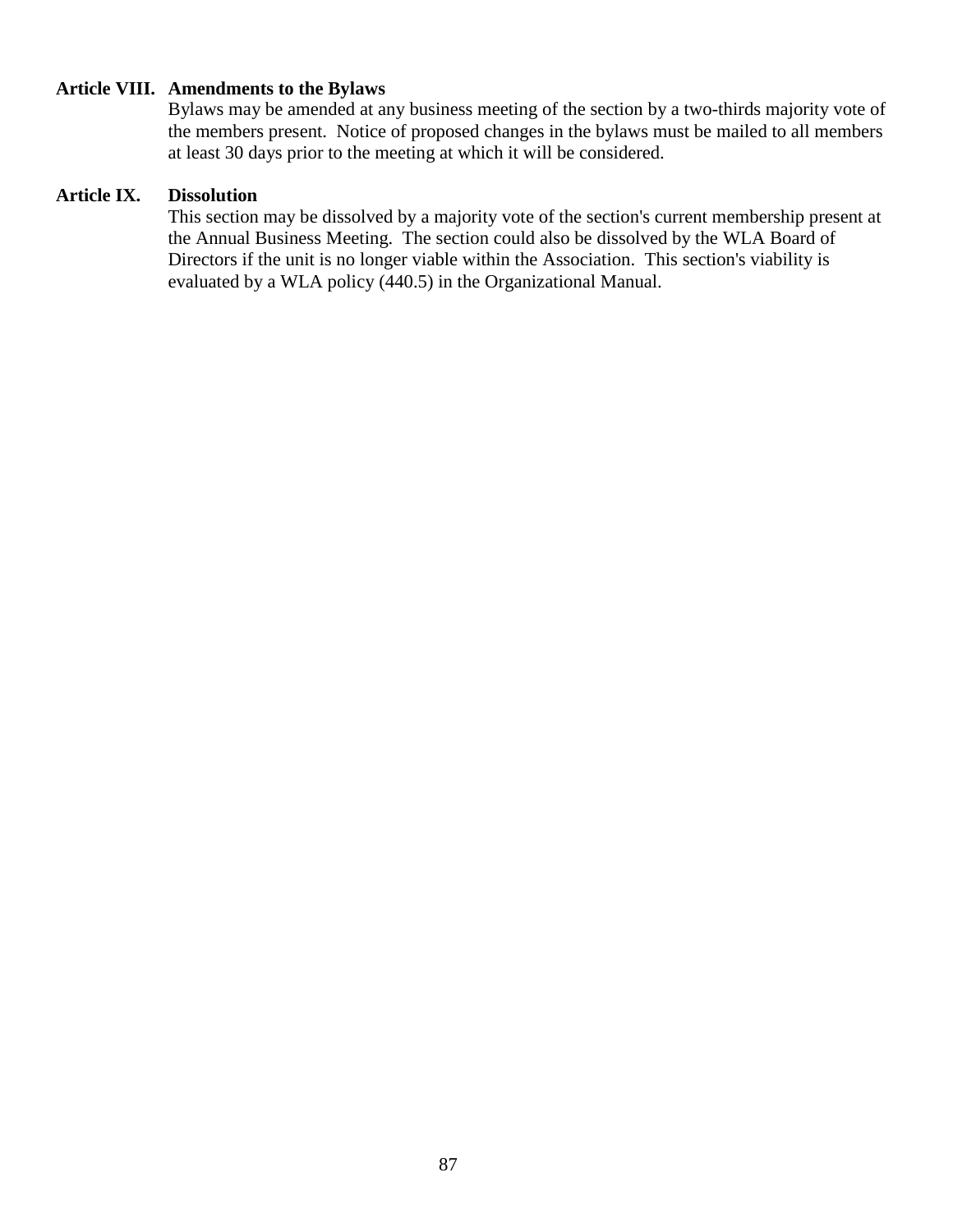# **520.5 POLICIES AND PROCEDURES OF THE MEDIA AND TECHNOLOGY SECTION**

# **Article I. Statement of Authority**

The first active year of the Media and Technology Section was 1996. The section later replaced the Automation Section, which was dissolved in 1997.

#### **Article II. Name**

The name of this organization shall be the Media and Technology Section (MATS).

# **Article III. Purpose**

The purpose of this organization shall be:

- A. To provide leadership and educational opportunities for those who are concerned with the use of media and technology in all types of libraries.
- B. To plan and coordinate programs for section meetings, including the annual conference meeting, which provide information related to media, technology and their uses.
- C. To promote information-sharing among Wisconsin librarians with respect to technology as it impacts libraries.

#### **Article IV. Membership**

Membership is open to all members of the Wisconsin Library Association who choose to join. Such designated members of the section shall be eligible to hold office and to vote at its business meetings and receive communications from the section.

#### **Article V. Officers and Duties**

Section 1. Titles of Officers: The officers of the Section shall be a Chair, a Vice-Chair/Chair-Elect, Past Chair, Secretary, and two Directors-at-Large.

# Section 2. Duties of Officers:

- A. The Chair shall prepare the section's budget and act as the liaison between this section and other units of WLA.
- B. The Vice-Chair/Chair-Elect shall assist in preparation of the section budget.
- C. The Secretary shall record the minutes of the meetings, send the minutes to the WLA executive director and to the officers.
- D. The Directors-at-large shall assist in decision-making and program planning for the Section.
- E. All officers will assist with the regular business of the section, including production of newsletters, conference planning, and any other activities the section chooses to take on.
- Section 3. Nominations and Elections
	- A. The Chair shall appoint a nominating committee to prepare a slate of officers for the coming year.
	- B. Consent of the persons nominated must be obtained before their names appear on the slate.
	- C. Elections for Vice-Chair/Chair-Elect and one director-at-large shall be held each year. Elections for secretary shall be held every two years.
	- D. Term of office shall be one year (concurrent with the calendar year) for the Chair, Vice-Chair/Chair-Elect and Past-Chair. After one year, the Vice-Chair/Chair-Elect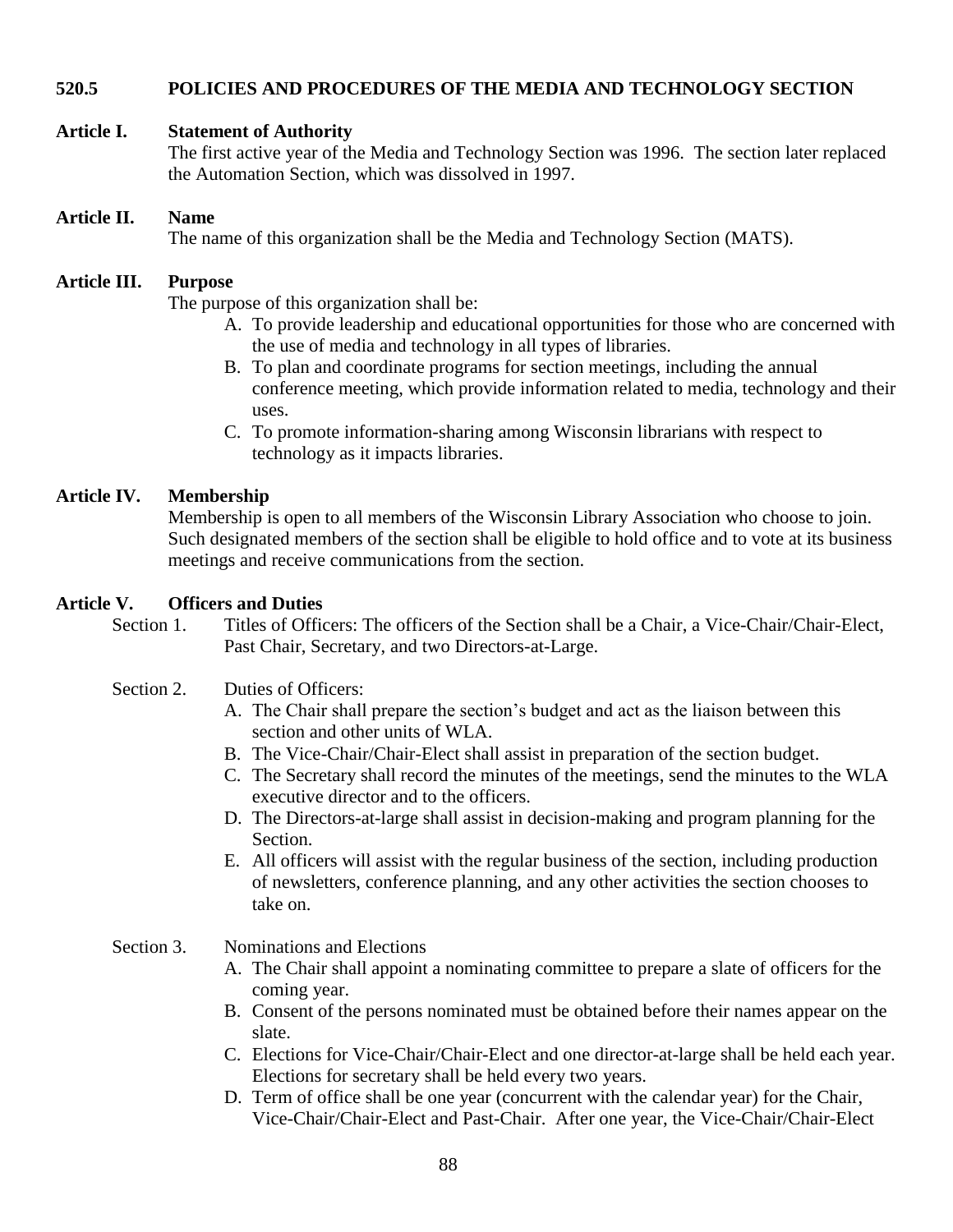shall serve as Chair. Term of office shall be two years for the directors-at-large and the secretary. One director-at-large shall be elected each year.

- E. A copy of the ballot shall be mailed to each personal member of the section at least one month before the annual meeting and shall be returned at least ten days before the date of that meeting. The candidate for each office receiving the largest number of votes shall be selected. In case of a tie vote, the determination shall be by lot. Results of the elections shall be announced at the annual meeting.
- F. Vacancies in office shall be filled by Board appointment.

## **Article VI. Dissolution**

This section may be dissolved by a majority vote of the section's current membership present at the Annual Business Meeting. All current members of the section must receive a written announcement of the pending vote for dissolution prior to the Annual Business Meeting.

The section could also be dissolved by the WLA Board of Directors if the unit is no longer viable within the Association. This section's viability is evaluated by a WLA policy (440.5) in the Organizational Manual.

#### **Article VII. Amendments**

Bylaws may be adopted or amended at any regular business meeting of the section.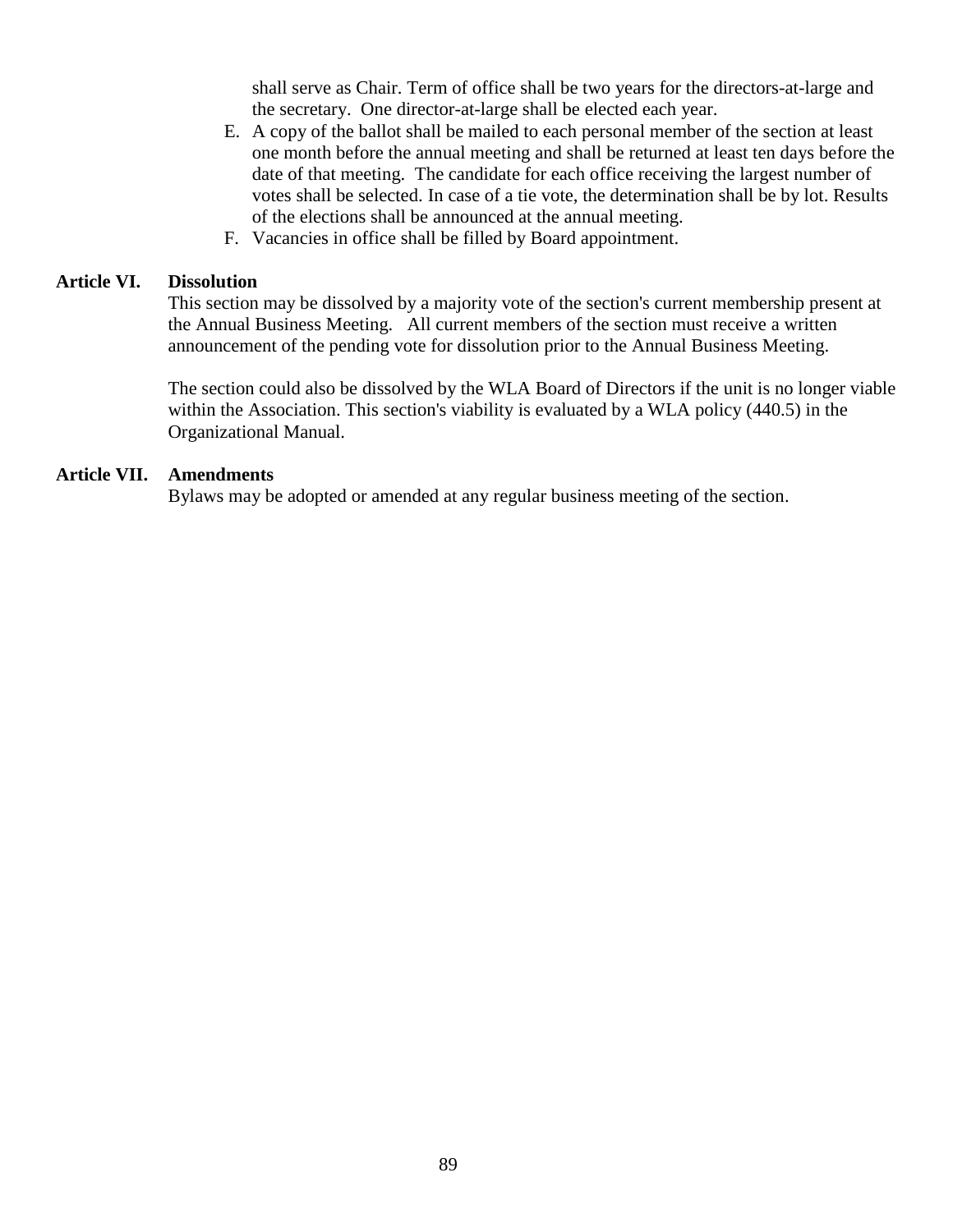# **520.6 POLICIES AND PROCEDURES OF THE SUPPORT STAFF SECTION**

(Revised 10/27/98; 10/25/01, 11/3/04)

#### **Article I. Name**

The name of this organization shall be the Support Staff Section (SSS) of the Wisconsin Library Association (WLA).

# **Article II. Mission Statement**

The Support Staff Section exists to promote the interests of support staff workers in Wisconsin libraries and to enhance opportunities for its members to grow professionally by becoming active participants in the Wisconsin Library Association.

- **Article III. Purpose** (Changes Adopted 10/27/98)
	- A. To offer opportunities for Wisconsin library support staff to meet for discussion and share expertise, experience, and knowledge.
	- B. To enhance the effectiveness of support staff in Wisconsin libraries.
	- C. To encourage participation of support staff in local, state, and national library organizations.
	- D. To cooperate in the development of continuing education opportunities for library support staff and to bring them to the attention of the membership.
	- E. To work with other WLA sections, units, etc., to encourage library directors and supervisors to promote and encourage (both philosophically and materially) membership in WLA and SSS and participation in support staff activities such as conferences and meetings.
	- F. To increase membership numbers to enable the Section to maintain a position on the Wisconsin Library Association Board of Directors in order to better represent the needs of support staff in Wisconsin.

# **Article IV. Membership**

- Section 1. Membership shall be open to all members of the Wisconsin Library Association who choose to join.
- Section 2. Members of the Section shall be eligible to vote at its business meetings and hold office.
- Section 3. Anyone interested in support staff issues may attend meetings but may not vote or hold office.

# **Article V. Officers**

Section 1. Titles of Officers

The officers of this section shall be Chair, Vice-Chair/Chair-Elect, Past Chair, Secretary, two Directors-at-Large, one from an academic/special library and one from a public library, and one WLA Board Representative.

Section 2. Duties of Officers (Changes adopted  $10/27/98$ )

# A. **The Chair shall**:

- 1. Conduct all business of the section, providing agendas to committee chairs, the WLA President and the WLA Office.
- 2. Appoint all standing and special committees.
- 3. Serve as ex-officio member of all committees.
- 4. Act as liaison between the Section and other units of WLA.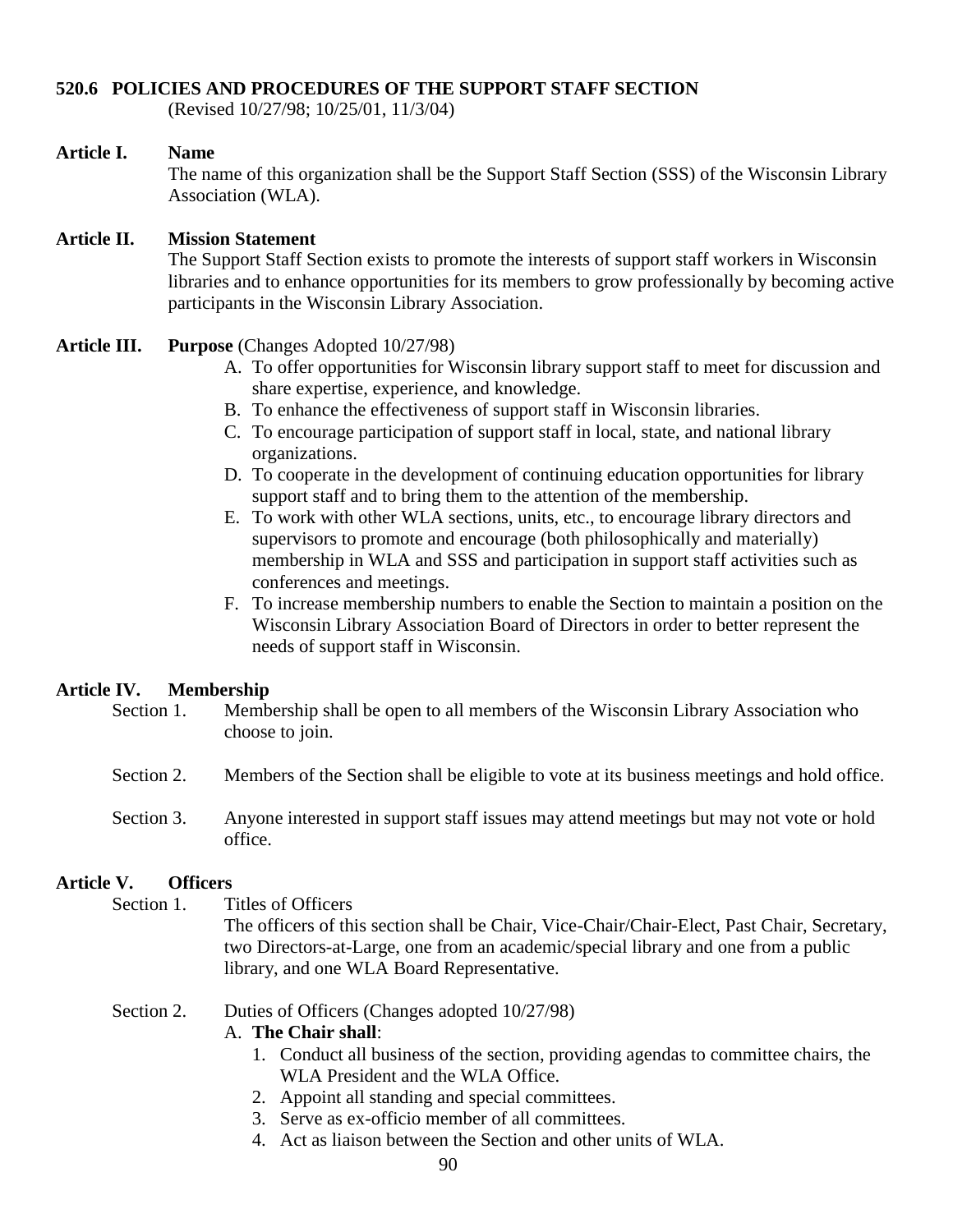5. Act as contact for the Support Staff Interests Round Table of the American Library Association.

# B. **The Vice Chair/Chair Elect shall:**

- 1. Assist the Chair
- 2. Conduct business meetings of the section in the absence of the Chair.
- 3. Serve as the representative of the Section on the WLA Conference Planning Committee.
- 4. Succeed to the office of Chair in the following year or should that office become vacant.
- 5. Prepare the Section budget request for the following year.
- 6. Provide advice and assistance to the Chair and the Executive Committee as necessary.
- 7. Review the bylaws and draft changes for the approval of the membership.
- 8. Serve as a member of the Nominations and Elections Committee.
- 9. Serve as a member of the Membership Committee.

# C. **The Secretary shall**:

- 1. Record the minutes of all Business Meetings of the Section and distribute copies to Section members, the WLA president and the WLA office.
- 2. Record the minutes of all Executive Committee Meetings of the Section and distribute copies to members of the committee, the WLA president and the WLA office.
- 3. Record the minutes of all Planning Committee meetings and distribute copies to the members of that committee.
- 4. Serve as the Section Historian, collecting and updating the history annually.
- 5. Perform all other normal duties of that office.

# D. **The Directors at Large shall**:

- 1. Attend all Executive Committee meetings
- 2. Be actively involved in planning the appropriate spring Division meetings.

# E. **The WLA Board Representative shall:**

- 1. Attend all WLA Board Meetings or appoint another SSS Board member to attend in their absence.
- 2. Actively represent Support Staff interests and concerns.
- 3. Keep the Support Staff Section well informed on WLA Board proceedings.

# Section 3. Term of Office

- A. The Vice Chair/Chair-elect shall serve for three years; one year as Vice Chair/Chairelect, the next year as Chair, and the third year as Past Chair.
- B. The Secretary shall serve two years.
- C. The Directors-at-Large shall be elected in alternating years and serve for two years. A Director-at-Large from an academic/special library shall be elected in the evennumbered years and a Director-at-Large from a public library shall be elected in the odd-numbered years.
- D. The WLA Board Representative shall serve for 3 years.
- E. Officers will begin their terms on the first day of the new year following their election.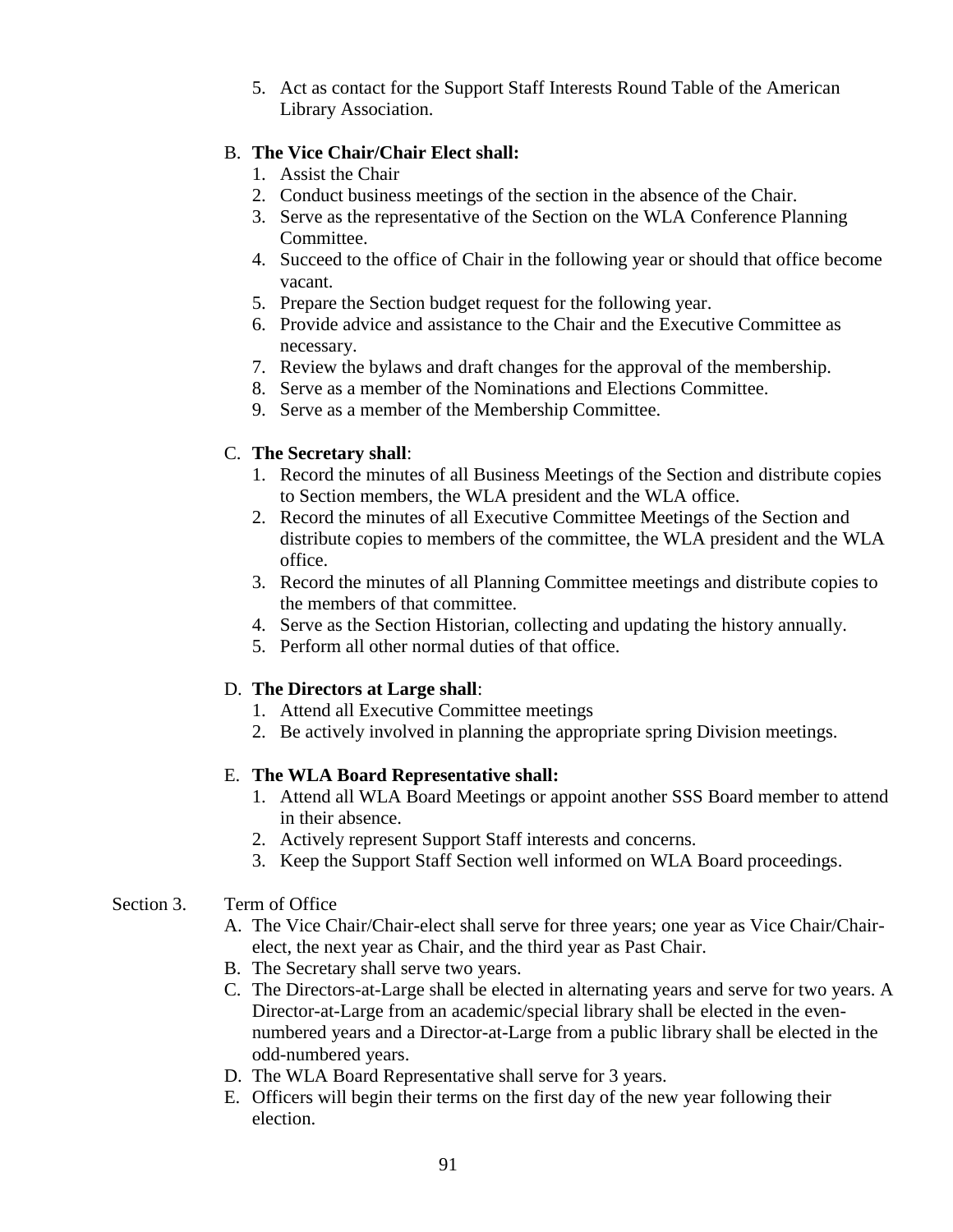- Section 4. Nominations and Elections
	- A. Nominations and Elections Committee

The Chair shall appoint a Nominating and Elections Committee of at least three members of the Section. One member of the Committee shall be the Past Chair.

B. Nominations

The Nominations and Elections Committee shall:

- 1. Prepare a slate of needed candidates to be elected to the offices of Vice-Chair/Chair-Elect, Secretary and Director-at-Large (one) for the coming year. Prepare a nomination for WLA Board Representative every three years.
	- a. At least two (1) name shall be placed in nomination for each office. In addition, the ballot shall provide a space for write-in candidates for each office.
- 2. Submit the slate in accordance with the policies and guidelines of the WLA Nominations and Elections Committee.
- C. Elections
	- 1. Elections shall be held by ballot provided to the membership
	- 2. Candidates for each office receiving the largest number of votes shall be elected.
	- 3. Ties shall be decided by a coin toss.
	- 4. Results of the election shall be announced to the membership.

# Section 5. Vacancies

Vacancies shall be filled by Executive Committee appointment unless provided for elsewhere in the Bylaws.

# **Article VI. Committees**

Section 1. Executive Committee

The Executive Committee shall consist of the six officers of the Section. The Executive Committee shall conduct the business of the Section between Annual Business Meetings. The Executive Committee shall also act as the Budget Committee.

# Section 2. Standing Committees

- A. Program Committee: Responsibility for planning programs and workshops sponsored by the Section for Wisconsin Library Association Annual Conference, division or other conferences. The Chair-elect will normally lead this committee.
- B. Membership Committee: Responsibility for maintaining and expanding membership in the Section. The Directors-at-Large will normally lead this committee.
- C. Fundraising Committee: Responsibility planning projects to produce income to support the professional and educational development program of the Section as needed.
- D. Nominations and Elections Committee: Responsibility for developing a slate of candidates to be elected to office. The Past Chair will normally lead this committee.
- E. Publication Committee: Responsibility for publication of Section articles in division and association newsletters, print and electronic. The Secretary will normally lead this committee.
- F. Planning Committee: Comprised of the Executive Committee and the Chairs of the Standing Committees (should they be other than SSS Board members), shall provide input into the Section's focus. The Chair will normally lead this committee.
- Section 3. Special Committees

The Chair shall appoint special committees as necessary.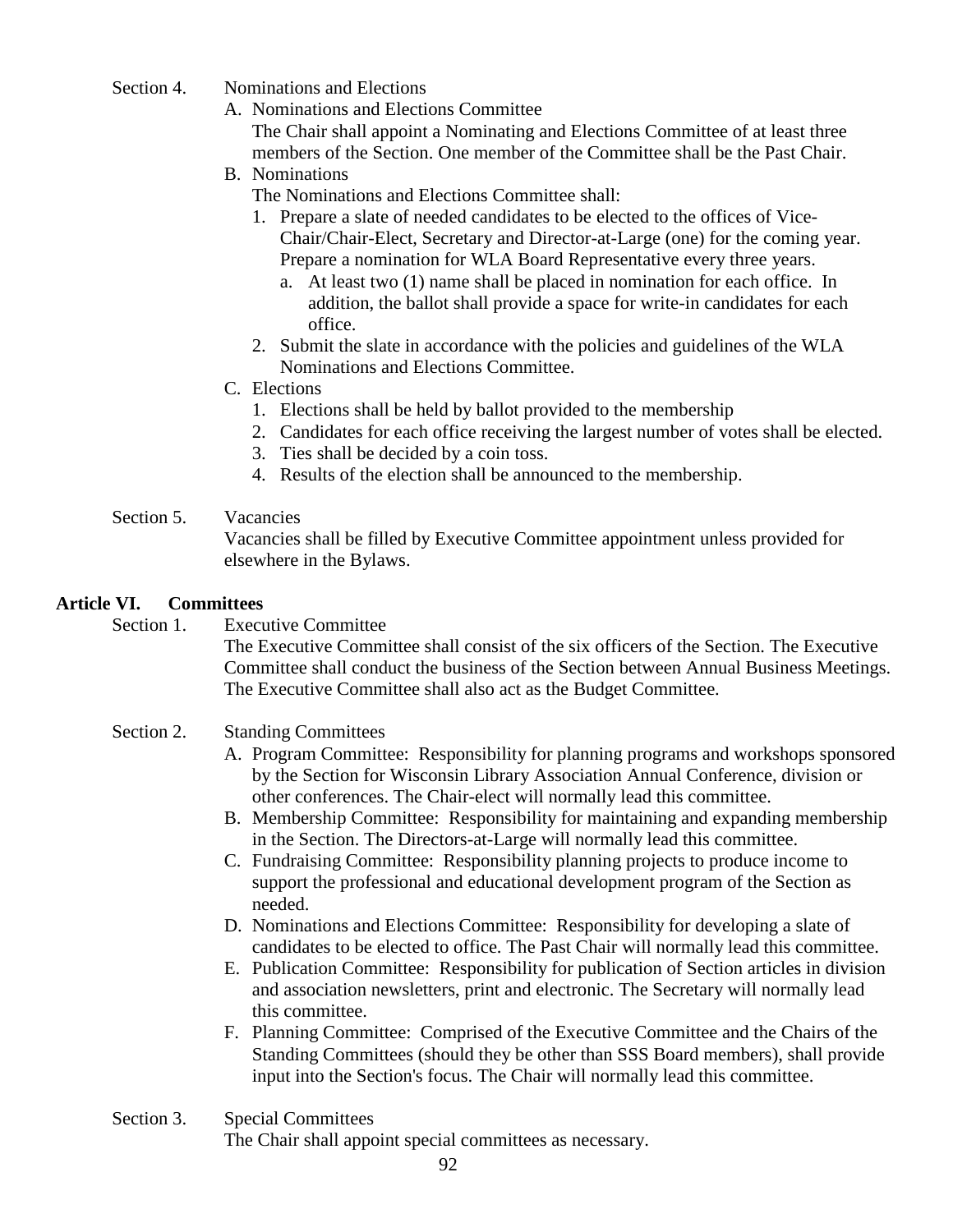## **Article VII. Meetings**

- Section 1. Annual Business Meeting: The Annual Business Meeting will be held at the annual One Day Conference or at the WLA annual fall conference. Section members present shall constitute a quorum.
- Section 2. Executive Committee Meetings: Executive Committee Meetings will be held as often as necessary to conduct the business of the Section between Annual Business Meetings. Executive Committee members present shall constitute a quorum.
- Section 3. Standing and Special Committee Meetings: Meetings of various Standing and Special Committees will be held as necessary to carry out the work of each committee.

#### **Article VIII. Amendments to the Bylaws**

- Section 1. Bylaw changes shall be forwarded to the WLA Committee on Organization for full review before being referred to the membership for a vote.
- Section 2. Notice of proposed changes in the bylaws must be provided to all members at least 30 calendar days prior to the meeting at which they will be considered.
- Section 3. Bylaws may then be amended at any Annual Business Meeting of the Section by a twothirds majority vote of the members present.

# **Article IX. Dissolution**

This Section may be dissolved by a majority vote of its current membership present at the Annual Business Meeting or by the WLA Board of Directors if this Section no longer meets the membership criteria or is not felt to be a viable element within the Association.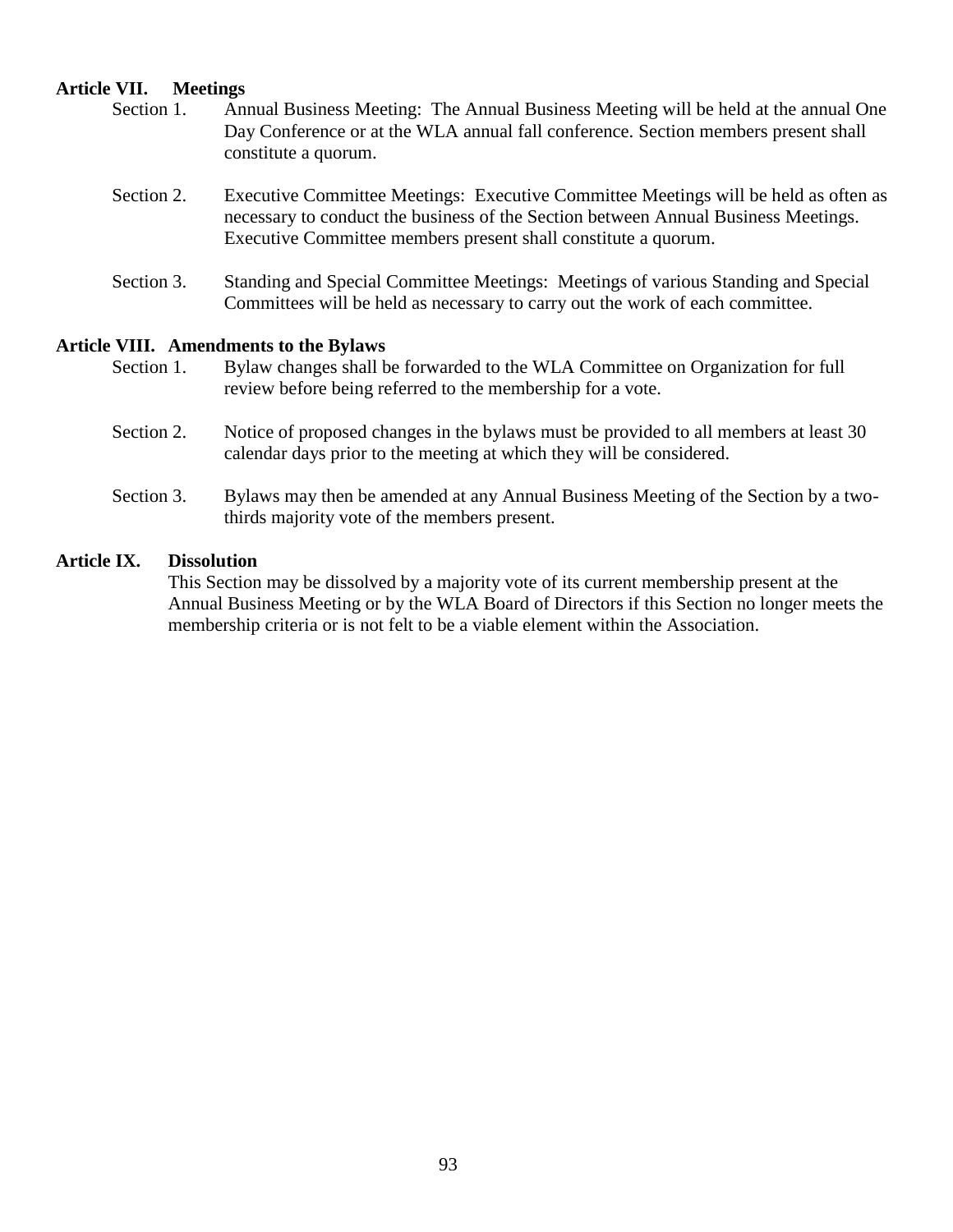# **530 ROUND TABLES' POLICIES AND PROCEDURES**

# **530.1 POLICIES AND PROCEDURES OF THE OUTREACH SERVICES ROUND TABLE**

#### **Article I. Name**

The name of this organization shall be the Outreach Services Round Table of the Wisconsin Library Association.

# **Article II. Mission/Objectives**

Section 1. Mission.

To promote the exchange of ideas connected with providing library service beyond the library building, defined as outreach service.

# Section 2. Objectives

- A. To serve as a clearinghouse for ideas on library services for special populations, including the elderly, persons who are institutionalized, incarcerated, homebound, poor, adult new readers, non-English speaking people, members of ethnic minorities, persons with disabilities and any non-traditional library users.
- B. To network with other agencies to identify populations which need outreach library services.
- C. To share information about specific types of outreach service programs, including mobile unit delivery, bookmobile services, books-by-mail services and home delivery services.
- D. To produce a quarterly (or occasional) newsletter for the purpose of spreading ideas and information among those who design and implement outreach services.
- E. To sponsor specific projects (such as surveys) which aid in the evaluation and planning of current and future outreach programs.
- F. To sponsor presentations at state-level conferences which promote the varied aspects of outreach services and their applications to many library settings.

# **Article III. Membership**

Membership shall be open to all members of Wisconsin Library Association who elect to join.

# **Article IV. Officers**

Section 1. Titles of Officers: The officers of this round table shall be Chair, Vice-Chair/Chair-Elect, and Secretary.

# Section 2. Duties of Officers:

- A. The Chair shall conduct all meetings, appoint any committees as needed, and act as liaison between this round table and other sections and divisions of WLA.
- B. The Vice-Chair/Chair-Elect shall conduct meetings in the absence of the Chair and shall succeed to the office of Chair should that office become vacant. The Vice-Chair/Chair-Elect shall also serve an ex-officio (non-voting) member of the nominating committee.
- C. The Secretary shall perform the normal duties of those offices.
- Section 3. Nominations and Elections:
	- A. The Chair shall appoint a nominating committee to prepare a slate of officers for the coming year. At least three people will serve on a nominating committee. One member of the committee shall be the Vice-Chair/Chair-Elect. At least two names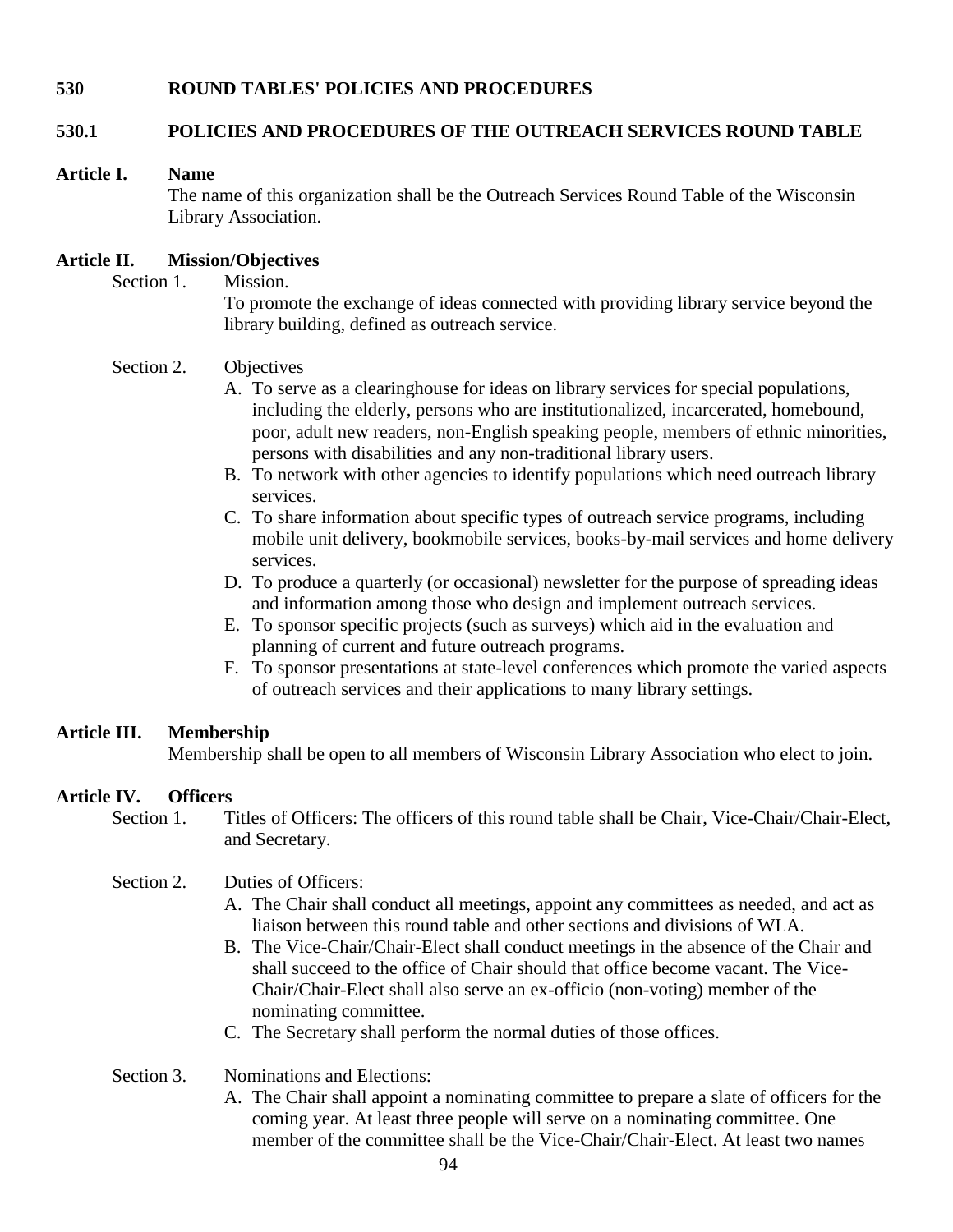shall be placed in nomination for each office. This slate shall be filed with the chair at least three months prior to the annual business meeting.

- B. Consent of the persons nominated must be obtained before their names appear on the slate.
- C. Additional nominations may be made to any elective office by filing with the chair, not less than two months prior to the next annual meeting, a petition of nomination signed by at least ten personal members of the round table and accompanied by the written consent of the nominee.
- D. Elections for Vice-Chair/Chair-Elect and Secretary shall be held each year.
- E. Term of office shall be one year for Secretary. After one year, the Vice-Chair/Chair-Elect shall serve an additional year as chair.
- F. A copy of the ballot shall be mailed to each person of the round table at least one month before the annual business meeting and shall be returned at least ten days before the date of that meeting. The candidate for each office receiving the largest number of votes shall be elected. In the event of a tie vote, the determination shall be by lot. Results of the elections shall be announced at the annual business meeting with officers serving terms concurrently with the membership year.

# **Article V. Committees**

- Section 1. Executive Committee: The executive committee will consist of all three officers of the round table.
- Section 2. Special Committees: The presiding officer will appoint special committees as necessary.

#### **Article VI. Meetings**

- Section 1. Spring Meeting: The spring meeting shall be considered the major program meeting of the year.
- Section 2. Fall (Convention) Meeting: The fall meeting will be held in conjunction with the WLA Annual Convention. Results of the elections will be announced at the fall business meeting.
- Section 3. Business Meetings: Business meetings may be conducted at each of the program meetings, but the annual business meeting will officially be held at the fall meeting.

# **Article VII. Amendments to the Bylaws**

Bylaws may be amended at any business meeting of the round table by a two-thirds majority vote of members present. Notice of proposed changes in the bylaws must be mailed to all members at least 30 days prior to the meeting at which it will be considered.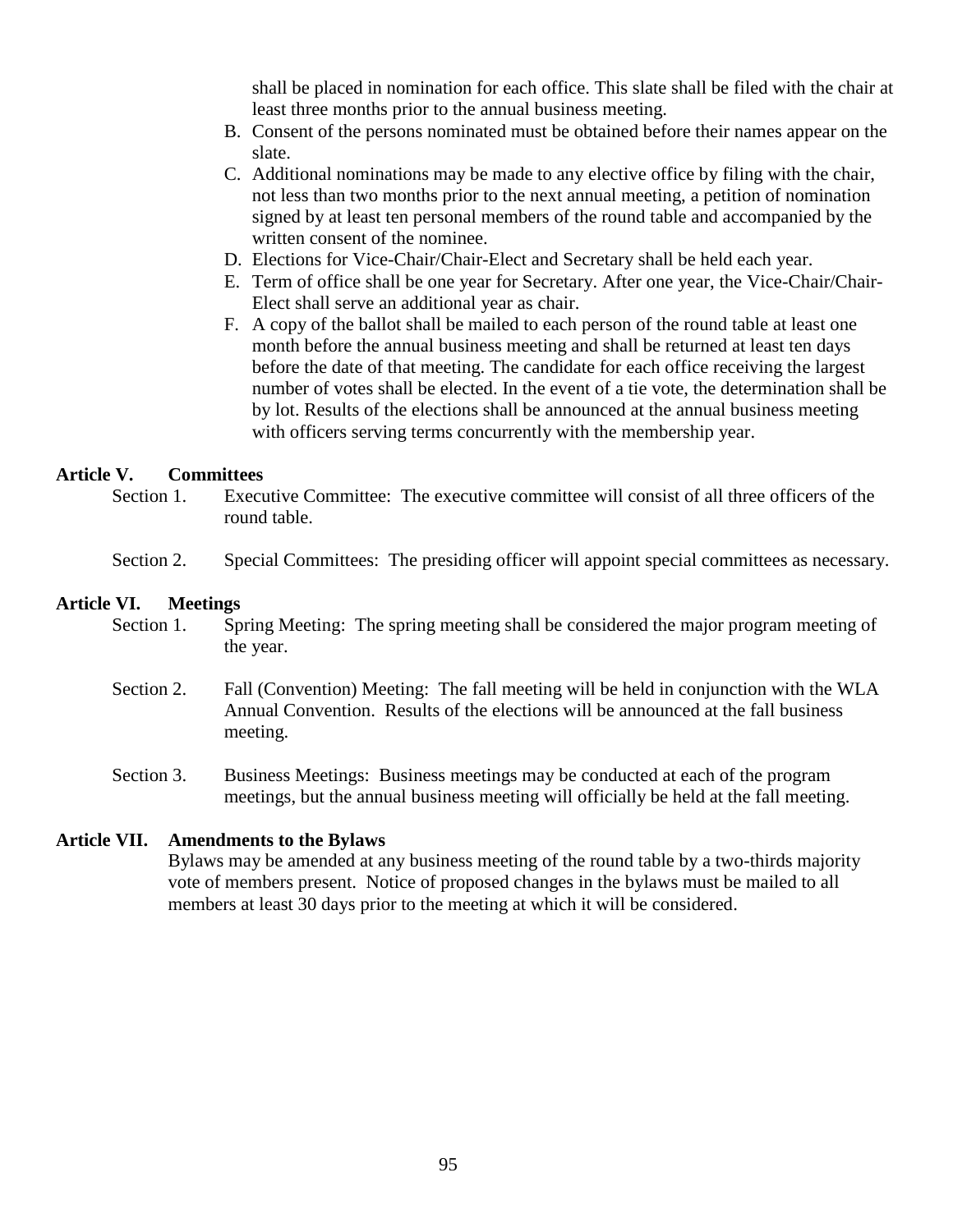# **530.2 POLICIES AND PROCEDURES OF THE SOCIAL RESPONSIBILITIES ROUND TABLE**

(Approved by membership November 1993)

# **Article I. Name**

The name of the group shall be the Social Responsibilities Round Table (SRRT) of the Wisconsin Library Association (WLA).

# **Article II. Purposes**

- A. To promote discussion of the responsibilities of libraries in relation to important problems of social change.
- B. To promote understanding of current social problems and act as a stimulus in making libraries more responsive to social needs.
- C. To provide programs, exhibits and other activities within the Association on libraries and their response to social needs and problems.

# **Article III. Membership**

| Section 1. | Membership is open to all members of the Wisconsin Library Association. |  |  |  |  |
|------------|-------------------------------------------------------------------------|--|--|--|--|
|            |                                                                         |  |  |  |  |

Section 2. Members may attend meetings, participate in activities, vote, hold office and receive mailings of this unit.

# **Article IV. Officers**

| Section 1. | The officers shall be a Chair, Chair-elect, Secretary and one Member-at-large. All |  |
|------------|------------------------------------------------------------------------------------|--|
|            | officers will serve for one calendar year.                                         |  |

- Section 2. The duties of the officers shall be such as are implied by their respective titles, and they, with the immediate past-chair, shall act as the executive board of the unit.
- Section 3. The Chair shall act as a liaison between Social Responsibilities Round Table and the Wisconsin Library Association and its units and shall be responsible for requesting the budget from the Wisconsin Library Association.

# **Article V. Meetings**

- Section 1. The annual meeting of this unit shall be held at the time and place of the annual conference of the Wisconsin Library Association.
- Section 2. Special meetings may be called by the chair, with a two week notice to the membership prior to the meeting.

# **Article VI. Nominations and Elections**

- Section 1. Each year, the vice chair shall appoint a nominating committee for the year.
- Section 2. The nominating committee shall prepare a slate consisting of two nominees for each position to be filled in that year's election. Consent of the persons nominated must be obtained before their names appear on the slate.
- Section 3. The term of office for the officers shall be one year.
- Section 4. Additional nominations may be made to any elective office by filing with the Chair, not less than two months prior to the next annual meeting.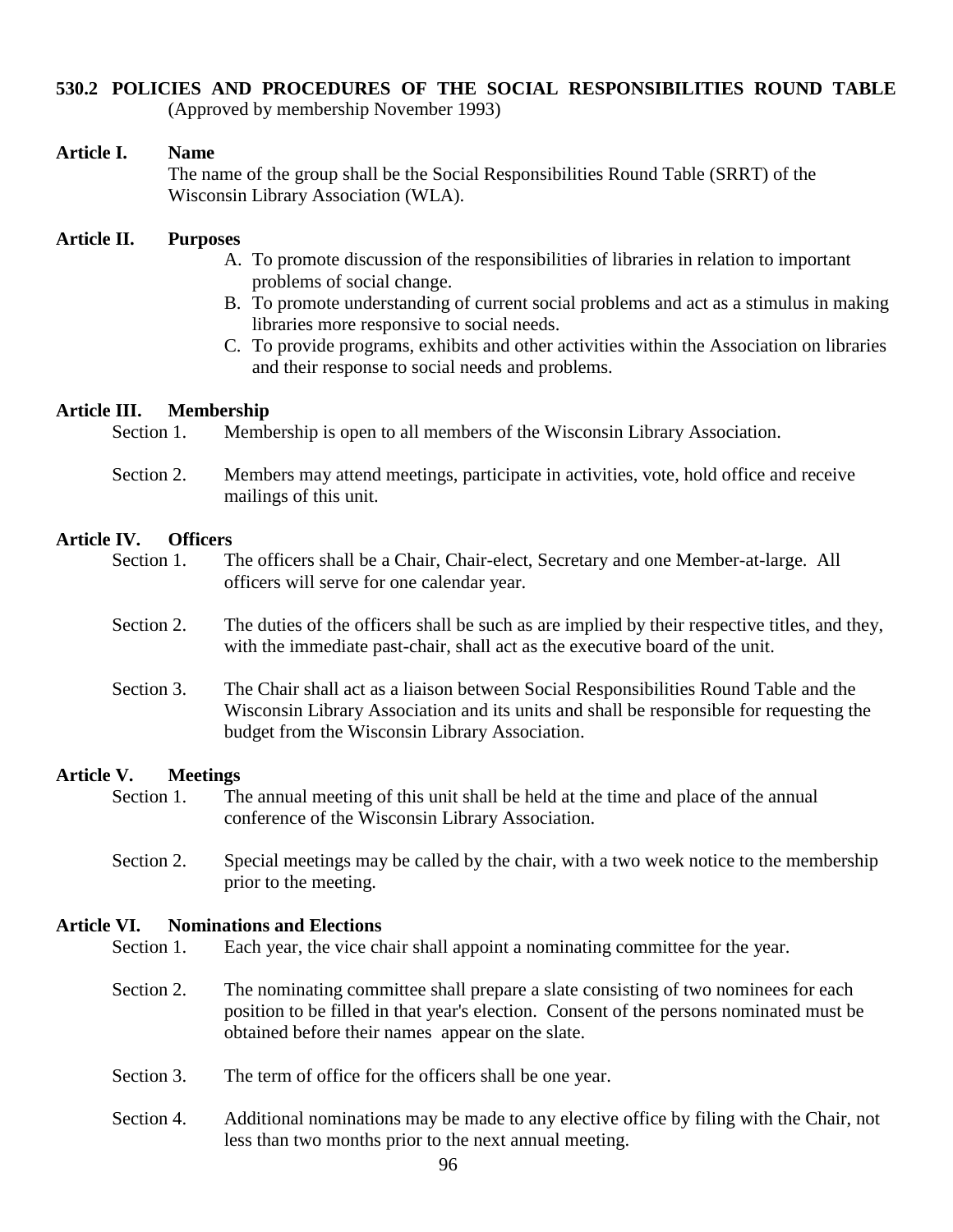Section 5. A copy of the ballot shall be mailed to each personal member of the unit at least one month before the annual meeting and shall be returned at least ten days before the date of that meeting. The candidate for each office receiving the largest number of votes shall be elected. In case of a tie vote, the determination shall be by lot.

Section 6. Vacancies shall be filled by executive board appointment.

## **Article VII. Committees**

- Section 1. The four elected officers and past chair will serve as executive committee for the unit. Their duties will be to transact the business of the unit between official meetings.
- Section 2. The Chair shall appoint standing and special committees as needed to carry out the functions of the unit.

# **Article VIII. Bylaws**

Section 1. Bylaws may be amended at any business meeting of the unit by a two-thirds majority vote of the members present. Notice of proposed changes in the bylaws must be mailed to all members at least thirty days prior to the meeting at which it will be considered.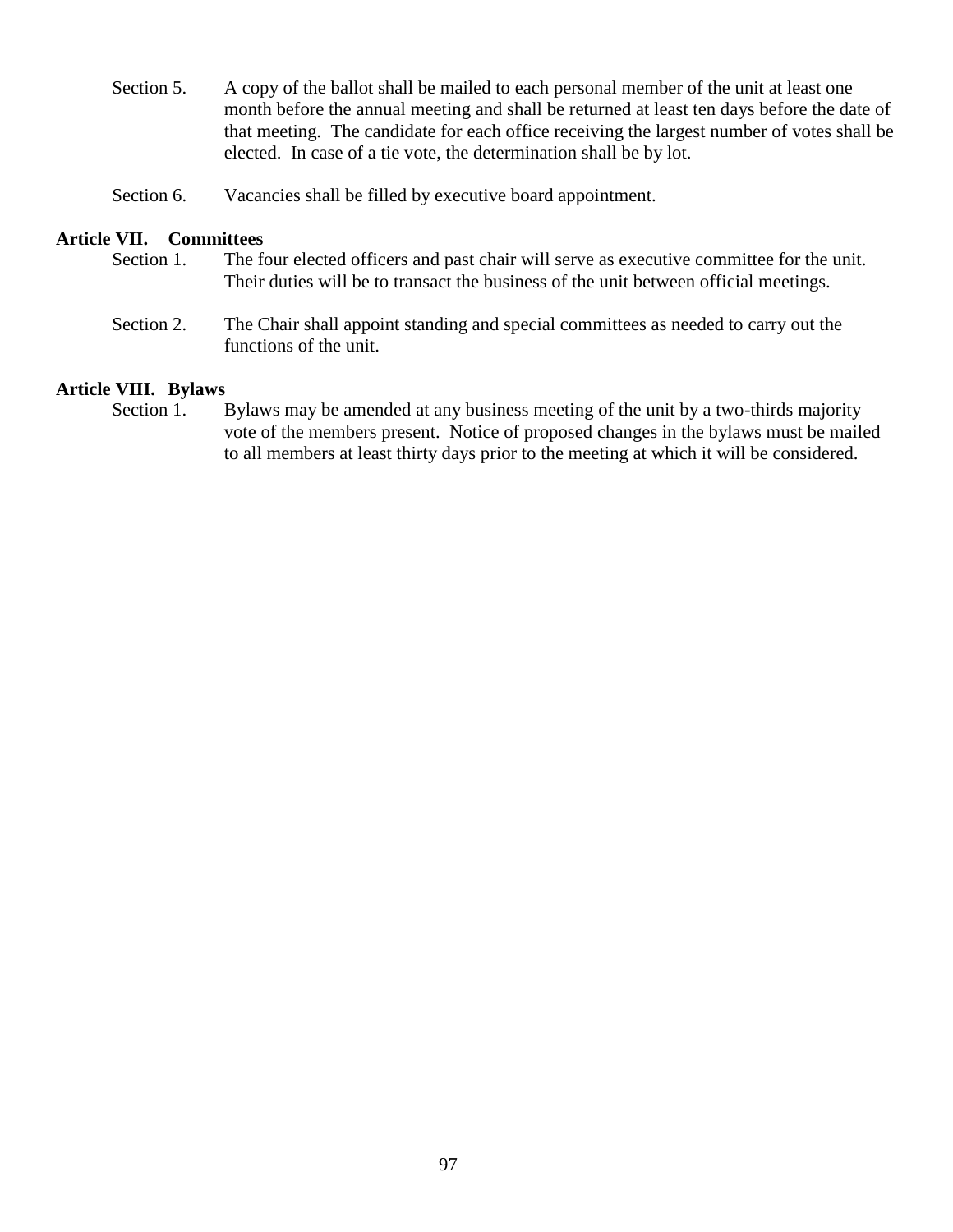# **530.3 POLICIES AND PROCEDURES OF THE INTELLECTUAL FREEDOM ROUND**

**TABLE**

# **Article I. Name**

The name of this organization shall be the Intellectual Freedom Round Table, additionally referred to as IFRT.

# **Article II. Purpose**

- A. To provide an opportunity for all WLA members to 1) become involved with intellectual freedom principles and intellectual freedom principles and issues through programming and 2) to network to share ideas and provide support. Generally, to educate WLA members on intellectual freedom issues and practices.
- B. To make recommendations to the WLA Board and Association relative to WLA policies on issues of intellectual freedom.
- C. To coordinate the recruitment and retention of members for the Intellectual Freedom Network to assist Wisconsin librarians, media specialist, library trustees or library employees when intellectual freedom challenges occur, and generally to assist with intellectual freedom challenges which are brought to the Board or any of its officers, or and reach out to the general public to advance understanding of the crucial nature of intellectual freedom rights.
- D. To act as a liaison with the ALA Intellectual Freedom Committee, supporting and advancing national recommendations that are applicable to furthering intellectual freedom in Wisconsin.
- E. To administer the WLA/SIRS Intellectual Freedom Award.

# **Article III. Membership**

Membership is open to all members of the Wisconsin Library Association.

# **Article IV. Officers**

Section 1. Titles of Officers: Chair, Vice-Chair/Chair-Elect, Past Chair, Secretary, and three Members-At-Large. These officers shall comprise the IFRT Board. To the greatest extent possible, officers should come from, and represent, the various divisions of WLA.

# Section 2. Duties of Officers

- A. The Chair shall conduct and be a voting member at all meetings, appoint committees as needed and act as a liaison between this round table and other units of WLA.
- B. The Vice Chair/Chair Elect shall conduct meetings in the absence of the Chair and succeed to the office of Chair should that office become vacant.
- C. The Past Chair shall serve as a consultant for the Chair, and will perform any role assigned by the Chair.
- D. The Secretary shall perform the normal duties of this office.
- E. The Members-at-Large shall perform duties as assigned.
- F. The Secretary and Members-At-Large will serve two year terms. All other officers will serve one year terms. Terms of office will be the calendar year.

# Section 3. Nominations and Elections

A. The Chair shall appoint a nominating committee to prepare a slate of officers for the coming year. At least three people will serve on the nominating committee. One member of the nomination committee shall be the Vice-Chair/Chair Elect. One or more names shall be placed in nomination for each office. The nomination process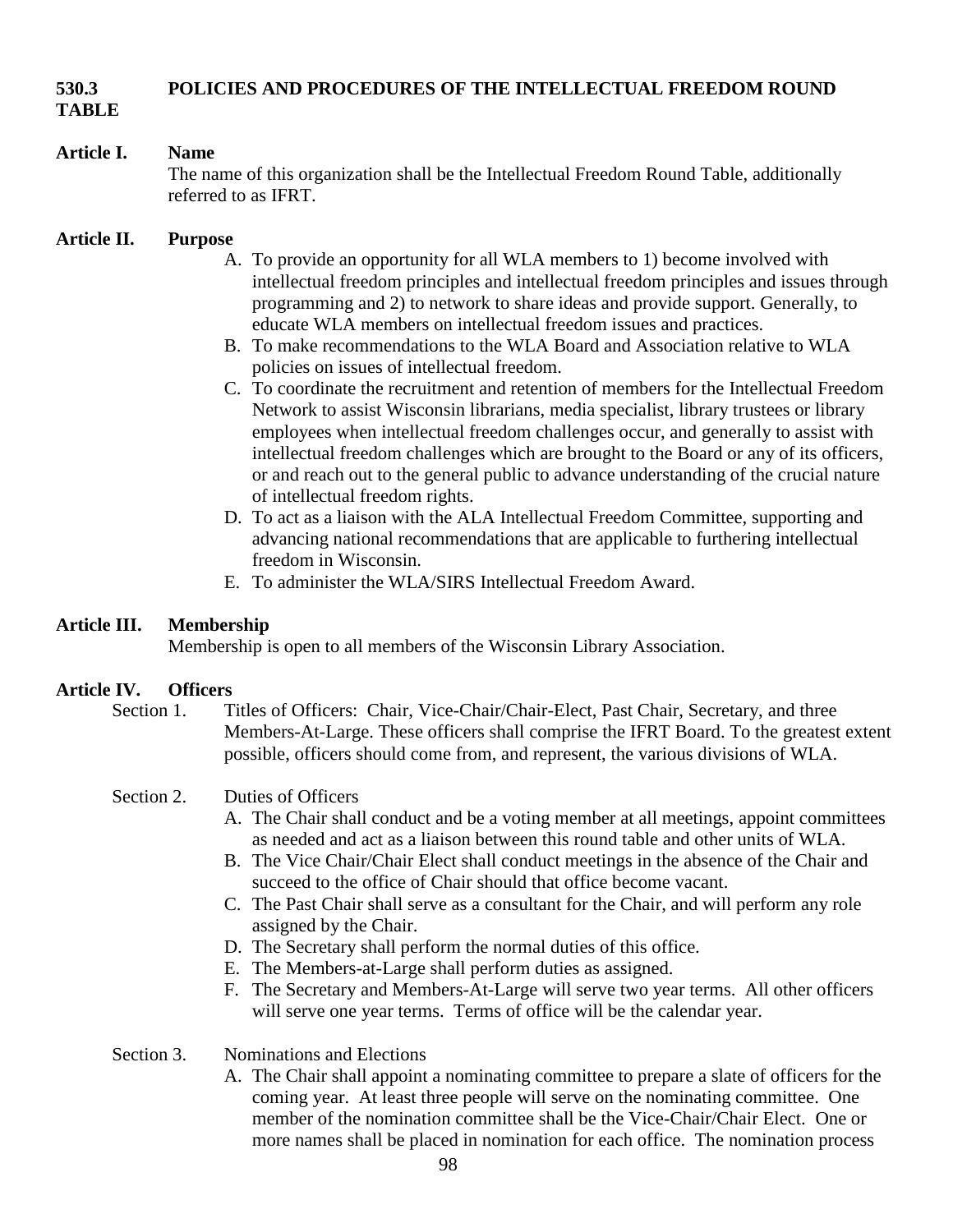will follow the calendar and guidelines set by the WLA Nominations and Elections Committee.

B. Consent of the persons nominated must be obtained in writing before their name appears on the slate.

## **Article V. Committees**

Special committees will be appointed by the Chair as needed.

#### **Article VI. Meetings**

- Section 1. An annual business meeting of the round table will be held during the WLA Annual Conference.
- Section 2. The roundtable may hold an annual program meeting or co-sponsor such a meeting with other WLA units or organizations for which registration fees may be charged.
- Section 3. The latest edition of Robert's Rules of Order shall govern the meetings of the round table.
- Section 4. A quorum shall consist of those present at any meeting.

# **Article VII. Amendments to the Bylaws**

Bylaws may be amended at any business meeting of the round table by two-thirds majority vote of the members present. Notice of the proposed changes in the bylaws must be mailed to all members at least 30 days prior to the meeting at which it will be considered.

Approved by Intellectual Freedom Round Table October 28, 1994

Amended on November 1, 2000, by IFRT Board. Amended on October 27, 2005, by the IFRT Board.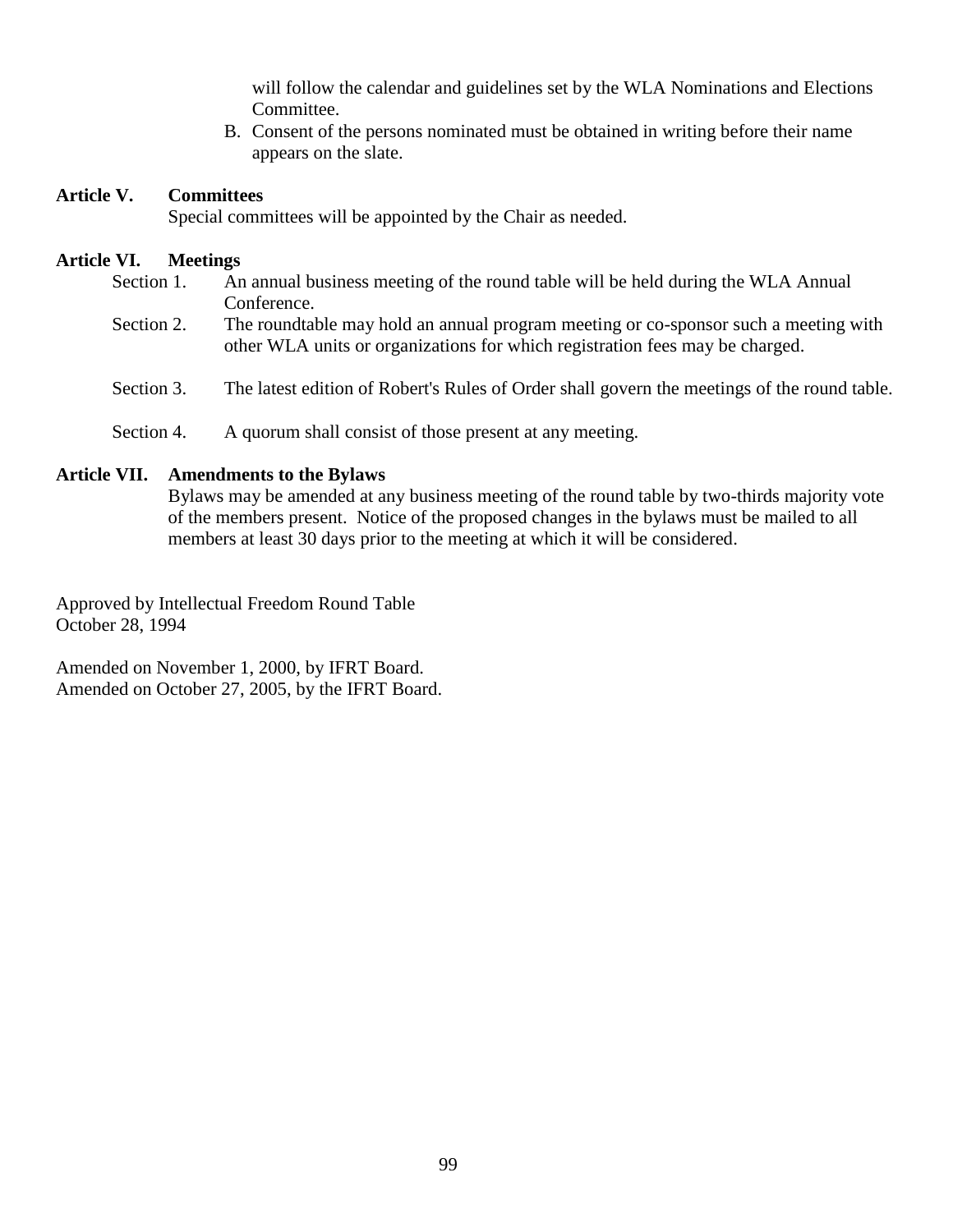## **530.5 POLICIES AND PROCEDURES OF THE RESOURCE SHARING ROUND TABLE**

#### **Article I. Name**

The name of the group shall be the Resource Sharing Round Table (RSRT) of the Wisconsin Library Association.

#### **Article II. Purpose**

- A. To promote discussion of the issues related to resource sharing, interlibrary loan and delivery
- B. To encourage resource sharing in the state of Wisconsin
- C. To provide programs, exhibits and other activities within the Association on interlibrary loan-related issues

#### **Article III. Membership**

- Section 1. Membership is open to all members of the Wisconsin Library Association.
- Section 2. Members may attend meetings, participate in activities, vote, hold office and receive mailings of this unit.

#### **Article IV. Officers**

- Section 1. The officers shall be a Chair, Chair-Elect and Secretary.
- Section 2. The duties of the officers shall be such as are implied by their respective titles. In addition, the Chair shall act as, or appoint someone to act as, newsletter editor, to see that the RSRT newsletter is published at least twice a year; the Chair-elect shall act as a programming chair, seeing that programs sponsored by RSRT are included in WLA conferences; and, the Secretary shall act as membership chair, seeing to the recruitment and retention of members of the RSRT. These officers, along with the immediate Past Chair, shall act as the executive board of the unit.
- Section 3. The Chair shall act as liaison between the Resource Sharing Round Table and the Wisconsin Library Association and its units and shall be responsible for requesting the budget from the Wisconsin Library Association.

#### **Article V. Meetings**

- Section 1. The annual meeting of this unit shall be held at the time and place of the annual conference of the Wisconsin Library Association.
- Section 2. Special meetings may be called by the Chair, with a two-week notice to the membership prior to the meeting.

#### **Article VI. Nominations and Elections**

- Section 1. Each year, three members of the Roundtable will serve as the nominating committee for that year. They will be Chair, Chair-Elect and Secretary.
- Section 2. The nominating committee shall prepare a slate consisting of one nominee for each position to be filled in that year's election. Consent of the persons nominated must be obtained before their names appear on the slate.
- Section 3. The term of the office shall be one year.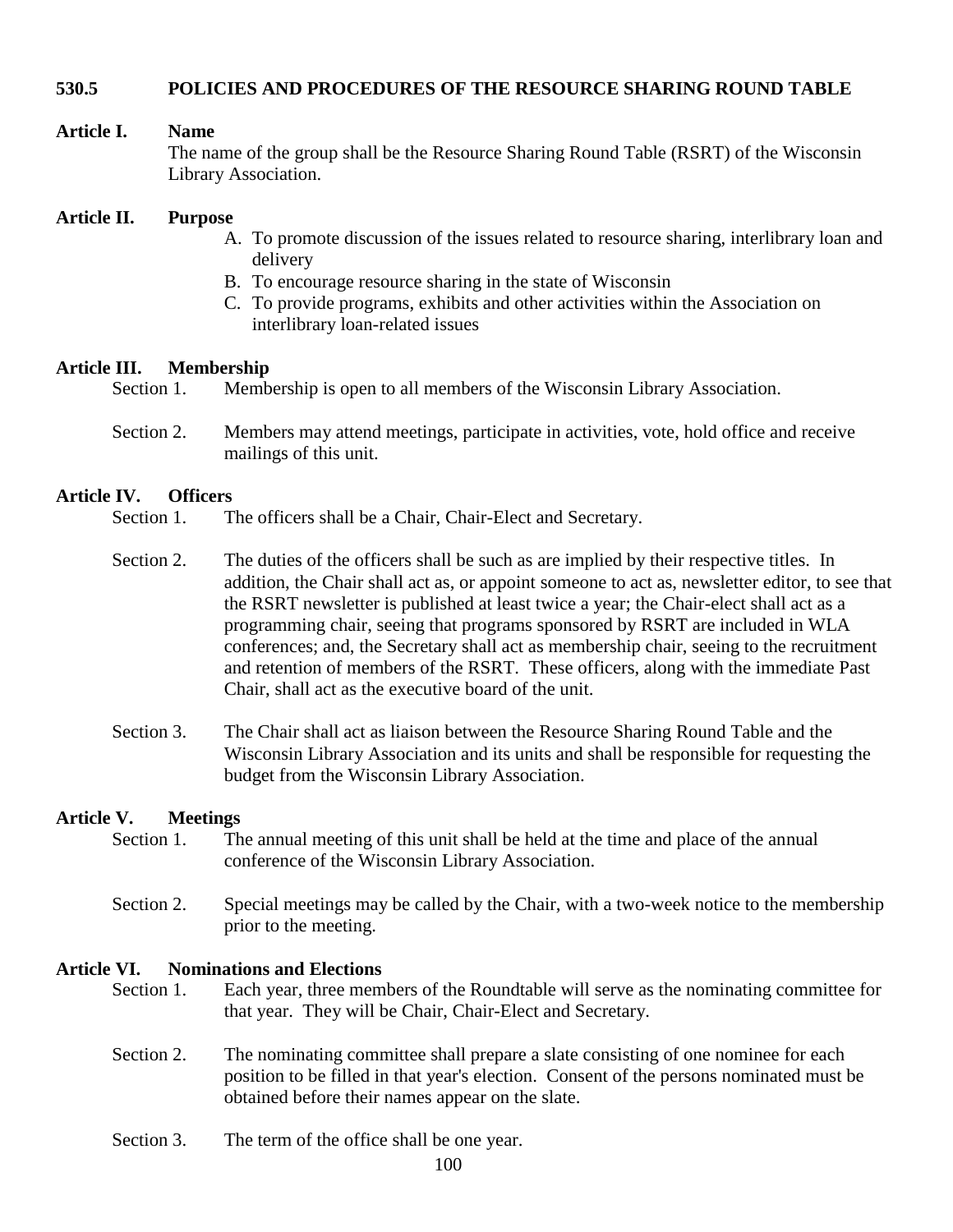- Section 4. Additional nominations may be made to any elective office by filing with the Chair, not less than two months prior to the next annual meeting.
- Section 5. A copy of the ballot shall be mailed to each personal member of the unit at least one month before the annual meeting and shall be returned at least ten days before the date of that meeting. The candidate for each office receiving the largest number of votes shall be elected. In case of a tie vote, the determination shall be by lot.
- Section 6. Vacancies shall be filled by executive board appointment.

#### **Article VII. Committees**

- Section 1. The three elected officers and Past Chair will serve as executive committee for the unit. Their duties will be to transact the business of the unit between official meetings.
- Section 2. The Chair shall appoint standing and special committees as needed to carry out the functions of the unit.

# **Article VIII. POLICIES AND PROCEDURES**

Policies and procedures may be amended at any business meeting of the round table by twothirds majority vote of the members present. Notice of the proposed changes must be mailed to all members at least 30 days prior to the meeting at which it will be considered.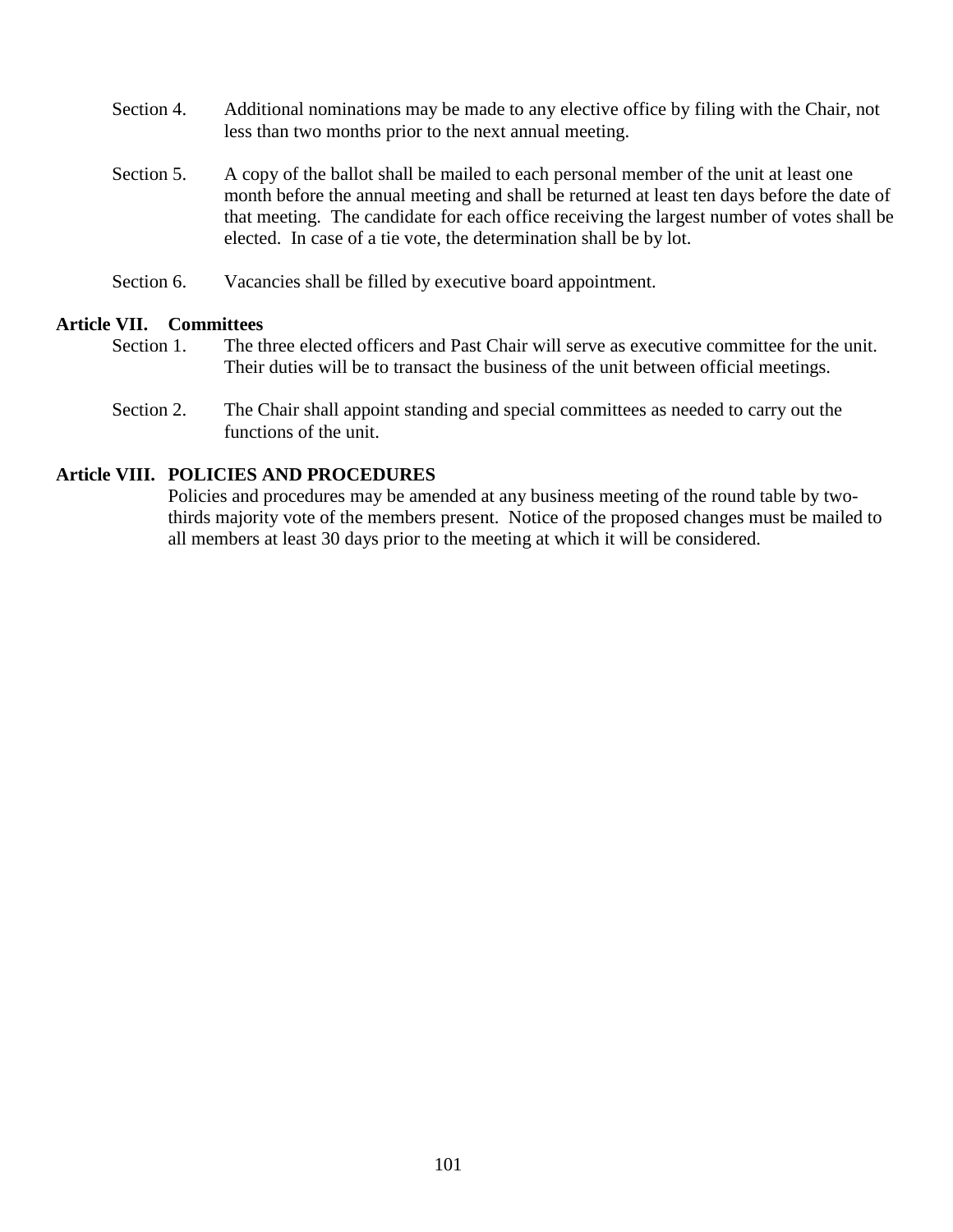# **Article IX. POLICIES AND PROCEDURES OF THE WISCONSIN SMALL LIBRARIES SECTION**

#### **Article I. Authorization Statement**

The Wisconsin Small Libraries Section was established under the petition process of WLA Bylaws with the necessary thirty signatures of WLA members.

# **Article II. Name**

The name of this organization shall be the Wisconsin Small Libraries Section (WISL) of the Wisconsin Library Association (WLA).

# **Article III. Mission Statement**

To promote the common interests, activities, administration and services of all small libraries.

#### **Article IV. Membership and Dues**

- Section 1. Membership shall be open to all members of the Wisconsin Library Association who choose to join.
- Section 2. Such designated members of the Section shall be eligible to hold office and vote at its business meetings.

# **Article V. Officers and Duties**

- Section 1. The officers of the Section shall be a Chair, Vice Chair/Chair-Elect, immediate Past Chair, Secretary and three Members-at-Large.
- Section 2. The terms of office shall be Chair-Elect, three years; Secretary, two years; Members-at-Large, three years.
- Section 3. The duties of the officers shall be such as are implied by their respective titles, and they, with the immediate past chair, shall act as the Executive Board for this Section.
- Section 4. In the event of a resignation, the protocol shall be to follow WLA Bylaws guidelines as listed in Article IV, Section 4.
- Section 5. Recall of WLA unit officers will follow the WLA guidelines as stated within Section 185 of the Organizational Manual.
- Section 6. Any board member who misses two un-excused consecutive meetings will be replaced through appointment by the chair.

# **Article VI. Meetings**

- Section 1. At least one general session and a business meeting of the section shall be held during the annual conference of the Wisconsin Library Association.
- Section 2. At least one general session and a board meeting will be held at the WAPL Spring Conference.
- Section 3. For purposes of the annual business meeting, a quorum shall be defined as the membership attending the ANNUAL MEMBERSHIP MEETING.
- 102 Section 4. The rules of *Robert's Rules of Order, Newly Revised*, latest edition, shall govern meetings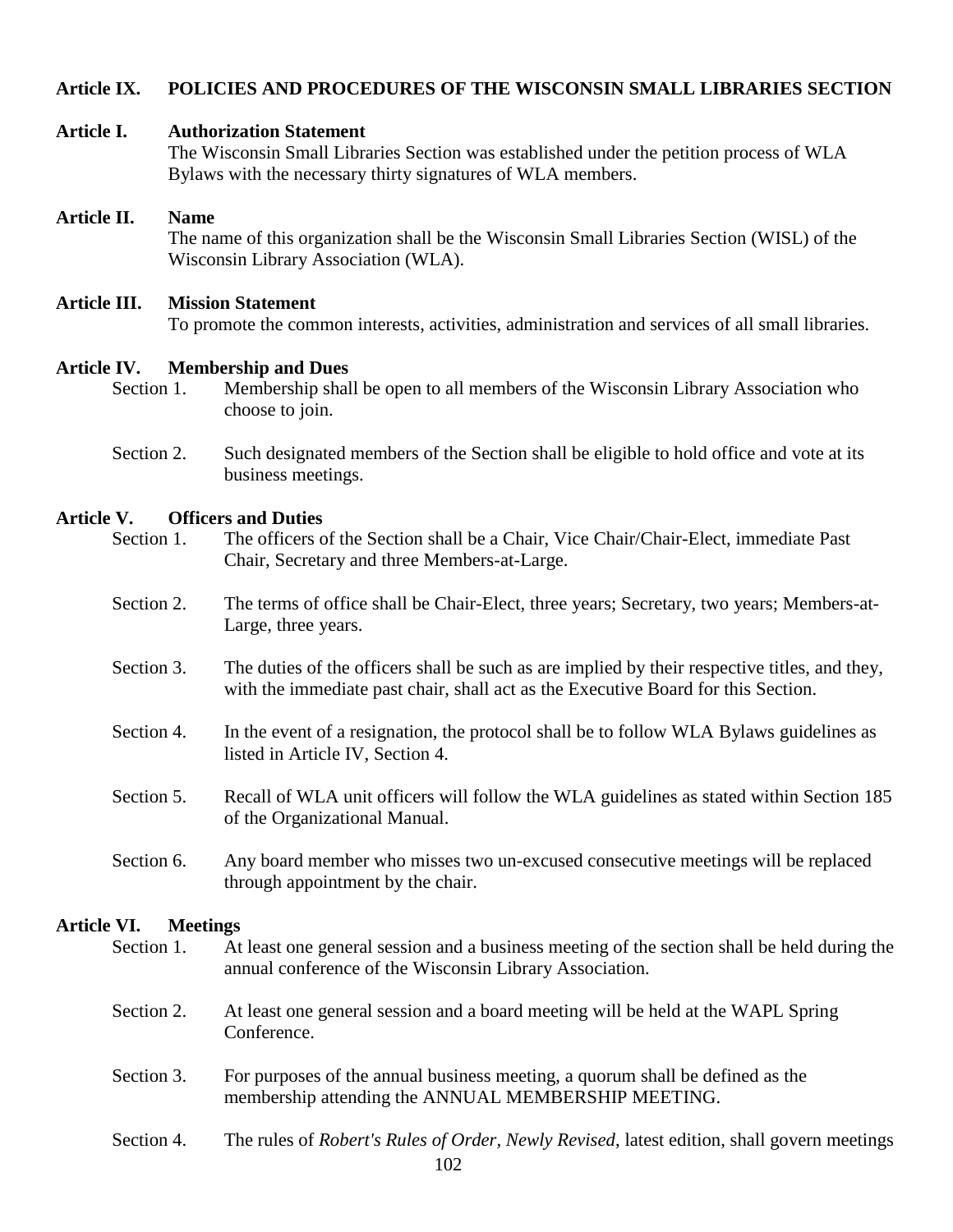of WISL.

# **Article VII. Committees**

- Section 1. Committees shall be authorized by the Executive Board and may be discontinued by the Board.
- Section 2. Appointments to all committee members shall be made by the Chair.

## **Article VIII. Nominations and Elections**

- Section 1. The Chair shall appoint a nominating committee to prepare a slate of officers for the coming year. At least three people will serve on a nominating committee. One member of the committee shall be the Vice Chair/Chair-Elect. At least two names shall be placed in nomination for each office. This slate shall be filed with the chair at least three months prior to the annual business meeting.
- Section 2. Consent of the persons nominated must be obtained before their names appear on the slate.
- Section 3. A ballot, along with brief biographical notes on each candidate, shall be mailed to each member of the unit at least one month before the annual business meeting and shall be returned at least ten days before the date of that meeting. The candidate for each office receiving the largest number of votes shall be elected. In the event of a tie vote, the determination shall be by lot.
- Section 4. Bylaws may be adopted at any regular business meeting of the section by a two-thirds majority vote of the membership present.
- Section 5. All amendments shall be forwarded to the Committee on Organization for full review before being referred to the membership for vote.

# **Article IX. Dissolution**

WISL may be dissolved by a majority vote of current membership present at the annual business meeting or by the WLA Board of Directors if WISL is no longer felt to be a viable element within the Association.

| Adopted: | 10/25/95 |
|----------|----------|
| Revised: | 11/05/97 |
| Revised: | 05/03/01 |
| Revised: |          |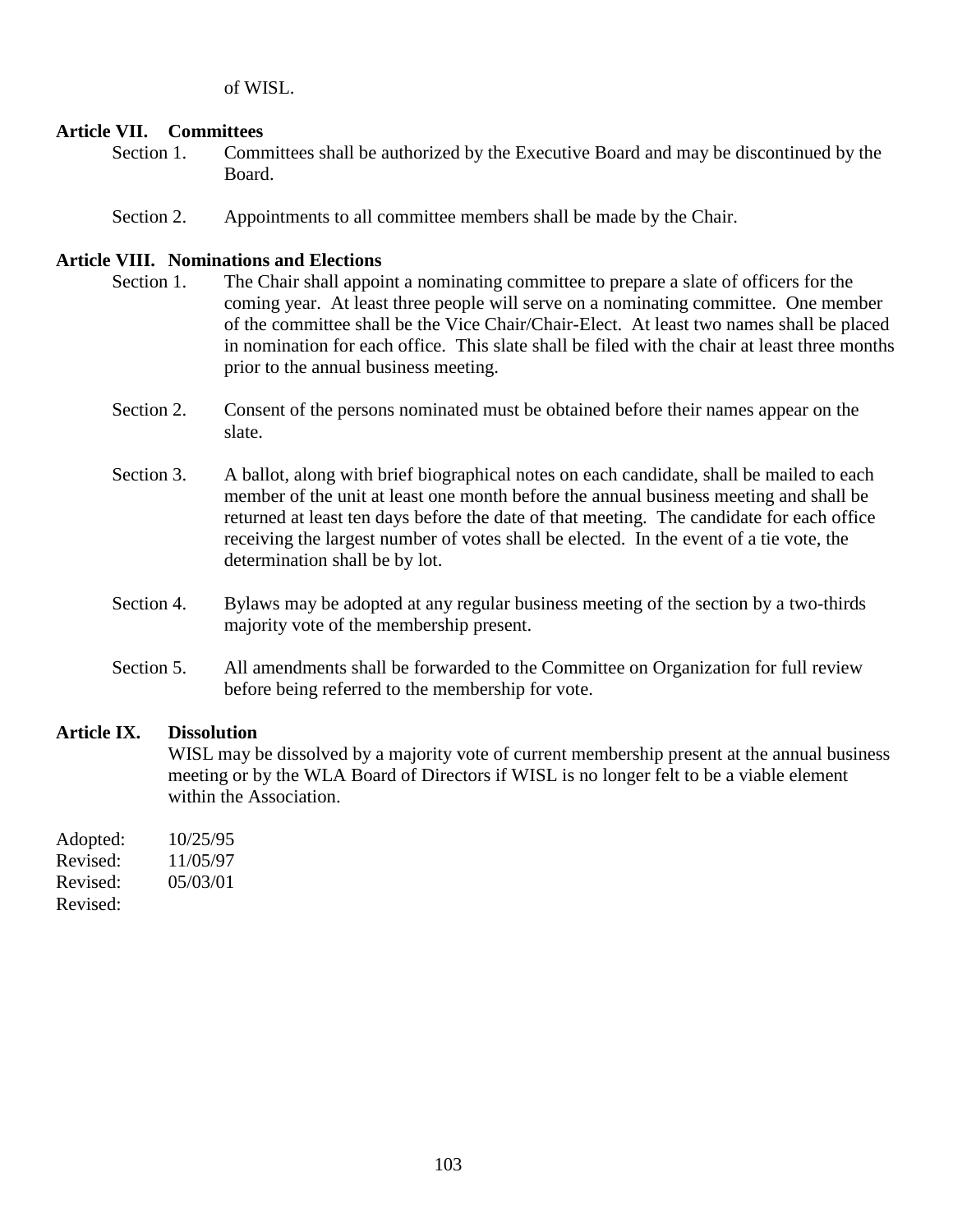# **530.7 POLICIES AND PROCEDURES OF THE GOVERNMENT INFORMATION ROUND TABLE**

### **Article I. Name**

The name of this organization shall be the Government Information Round Table of the Wisconsin Library Association.

## **Article II. Purpose**

Section 1. To promote awareness and use of government information.

- Section 2. To provide an opportunity for discussion and an exchange of ideas for persons interested in governments information.
- Section 3. To promote legislation which ensures permanent public access to government information and strengthens government depository library programs.
- Section 4. To cooperate with the other sections, divisions, and round tables within the association and similar groups elsewhere in planning and implementing services to users.

# **Article III. Membership**

- Section 1. Membership in the Round Table shall be open to Wisconsin Library Association members.
- Section 2. Government Information Round Table members may attend meetings, participate in activities, vote, hold office, and receive mailings of the section.
- Section 3. Non-unit members interested in government information may attend Government Information Round Table meetings but may not vote or hold office.

# **Article IV. Officers and Duties**

- A. The executive officers of this Round Table shall be a Chair, Vice-Chair/Chair-Elect and Secretary.
- B. The Chair shall make arrangements for the annual meetings, preside at meetings, appoint members to special committees, keep the financial records of the Round Table, and act as liaison to other WLA divisions and sections (except membership), and with ALA, GODORT, and MFLA.
- C. The Vice-Chair/Chair-Elect shall assist the Chair, succeed the Chair in office, serve as Chair of the Planning and Nominating committees, and act as liaison to the WLA membership committee. The Vice-Chair shall also be responsible for preparing the section budget for the following year.
- D. The Secretary shall record minutes of the meetings and keep the membership list of the round table. Records of the meetings shall be sent to the WLA Executive Director and the Wisconsin Library Association Newsletter Editor. The Secretary shall see that minutes of meetings are distributed to members of the board and to members of the Round Table.

# **Article V. Committees**

#### Section 1. Planning Committee

A. Membership: In addition to the Vice-Chair/Chair-Elect, the Planning Committee shall consist of three members elected for two-year terms with two elected one year, and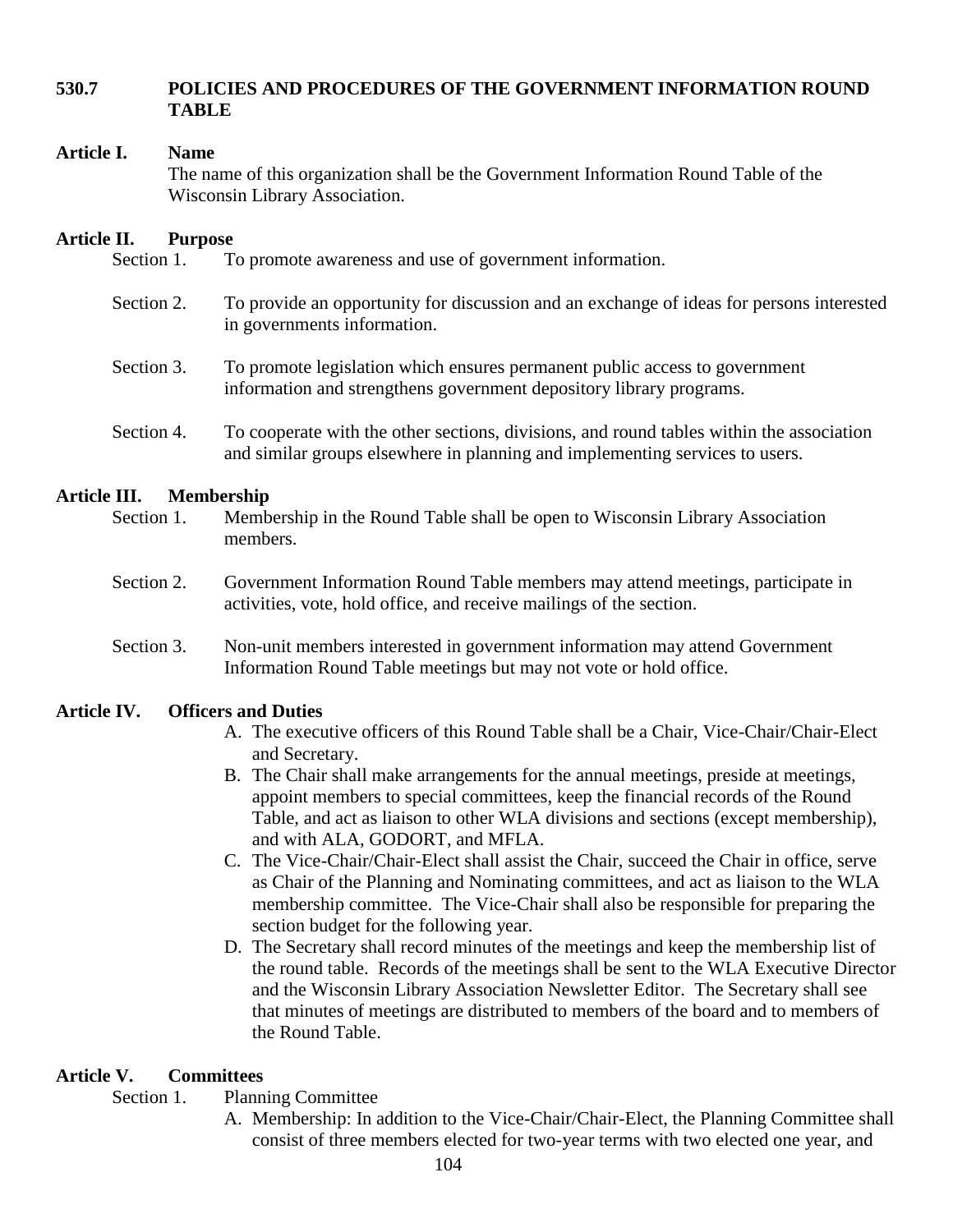one the next.

- B. DUTIES: The Planning Committee is responsible for organizing and scheduling workshops and other special government information-related projects, as well as assisting the Round Table executive officers in the preparation of the annual WLA conference programs and/or round table meeting. It is also responsible for developing short- and long-range plans for the Government Information Round Table and presenting those plans to the executive officers following their election to office.
- Section 2. Special Committees: Special committees may be appointed as needed. All appointments shall be made by the unit Chair.

# **Article VI. Nominations and Elections**

- Section 1. At least 60 days prior to the annual meeting, the Chair shall appoint a nominating committee of three members to prepare a slate of officers and Planning Committee members for the coming year. The Vice-Chair/Chair-Elect shall head this committee. Consent of the candidates for office shall be secured before their names are presented.
- Section 2. Elections shall be held by mail ballot of the membership. Candidates receiving a simple majority shall be elected. New officers and Planning Committee members shall be announced at the Annual Meeting and in the Round Table's Newsletter. Officers and Planning Committee members will take office on the first day of the following calendar year.
- Section 3. The term of office for the Chair and Vice-Chair/Chair-Elect shall be one year. The term of office for the Secretary and Planning Committee members shall be two years. Vacancies shall be filled by appointment by the executive officers.

# **Article VII. Meetings**

Section 1. Business Meetings

- A. The annual business meeting of the Round Table shall be held at the time and place of the annual conference of the Wisconsin Library Association.
- B. Special meetings may be called by the Chair or the Vice-Chair/Chair-Elect.
- C. Notices of special meetings shall be mailed at least 30 days before each meeting.
- D. The members present shall constitute a quorum.

#### Section 2. Program Meetings

- A. The annual program meeting of the Round Table may be held at the time and place of the annual conference of the Wisconsin Library Association.
- B. Additional program meetings may be held at other times of the year. Registration fees may be charged for such meetings.

#### **Article VIII. Amendments to the Bylaws**

- Section 1. Bylaws may be amended at any business meeting provided the Secretary has informed members of proposed changes at least 30 days prior to the meeting.
- Section 2. Amendments become effective when they have been approved by a two-thirds majority of those present and voting.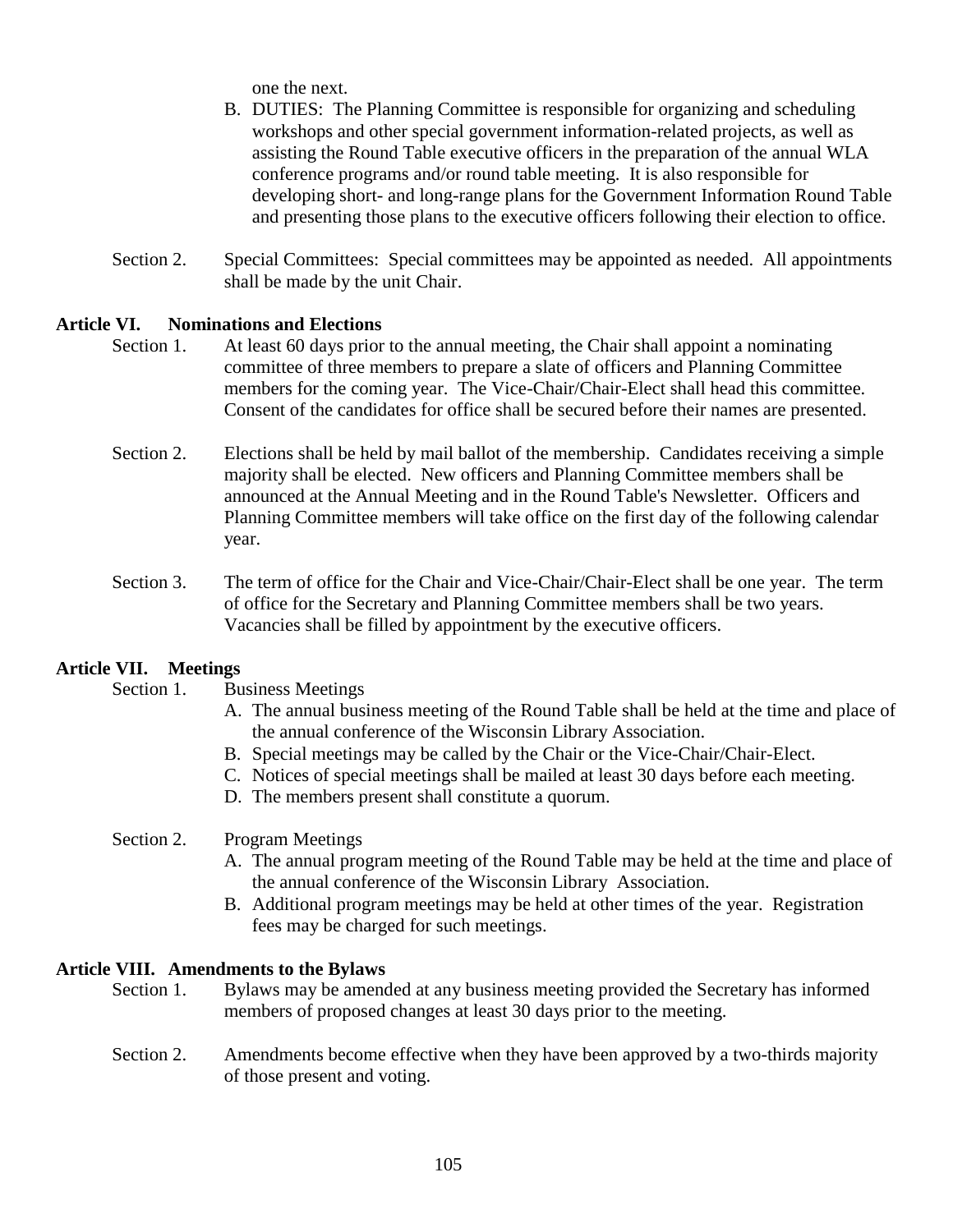# **530.9 POLICIES AND PROCEDURES OF THE LIBRARY USER EDUCATION ROUND TABLE**

#### **Article I. Name**

The name of this organization shall be the Library User Education Round Table (LUERT) of the Wisconsin Library Association.

#### **Article II. Purpose**

- Section 1. To provide a forum for all Wisconsin librarians interested in user education.
- Section 2. To develop a philosophy of user education services.
- Section 3. To advance the informational, research, educational, recreational and cultural needs of users in all types of libraries and at all levels within the state relative to effective use of collections and information.
- Section 4. To initiate or sponsor projects and studies designed to add to the existing store of knowledge and understanding of user education activities.
- Section 5. To explore the application and impact of new technology to user education services and information finding procedures.
- Section 6. To promote the awareness of the role of user education services within the context of the goals of the library.
- Section 7. To give attention to the needs of users and to cooperate with the other sections, divisions, and round tables within WLA in planning and implementing user education services.

# **Article III. Membership**

- Section 1. Membership in the Round Table shall be open to any WLA member who elects to join.
- Section 2. Members may attend meetings, participate in activities, vote, hold office, and receive mailings of this Round Table.
- Section 3. Any person who is interested in user education service may attend meetings, without voting or holding office.

#### **Article IV. Officers**

Section 1. Executive Board Officers: The Officers of this Round Table shall be a Chair, Vice/Chair/Chair-Elect, a Secretary and two Members-at-Large.

# Section 2. Duties of Executive Board Officers:

- A. The Chair shall:
	- 1. Make arrangements for the annual meetings.
	- 2. Preside at meetings.
	- 3. Keep the financial record of the Round table.
	- 4. Act as liaison with the Board and other WLA Divisions and Units.
	- 5. Act as liaison with ALA, LIRT, and ACL, BIS.
	- 6. Appoint members of special committees.
	- 7. Assist Vice-Chair with committee appointments.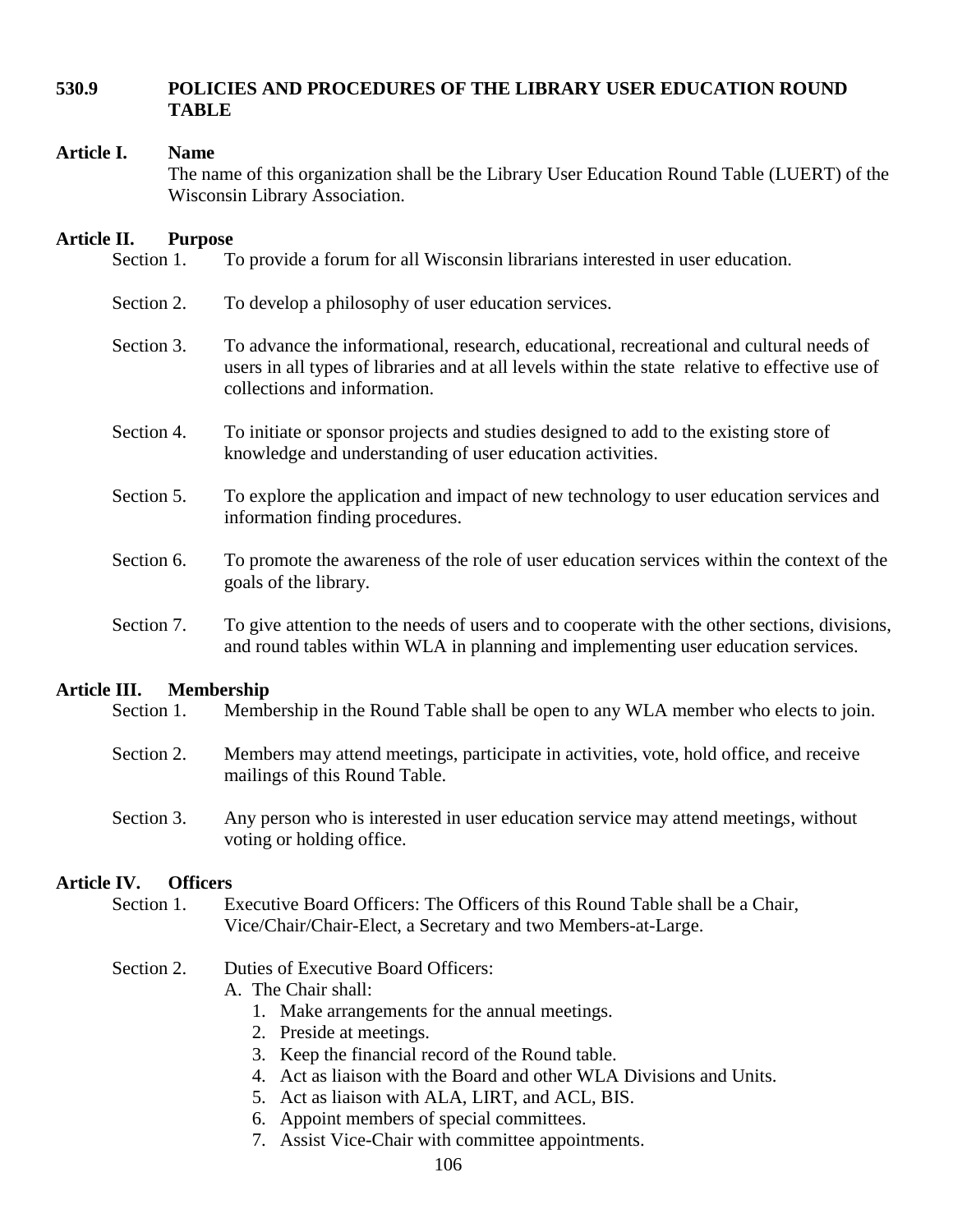- B. The Vice-Chair/Chair-Elect shall:
	- 1. Assist the Chair and succeed the chair in office.
	- 2. Plan the program for the following year.
	- 3. Be responsible for the development and continuation of the planning effort of the Round Table Executive Board.
	- 4. Prepare the Round Table budget for the following year.
	- 5. With the Chair, appoint the committees for their own term as chair.
	- 6. Serve on the nominating committee.
- C. The Secretary shall:
	- 1. Record minutes of the meetings.
	- 2. Distribute minutes to the LUERT Executive Board and others as designated by the LUERT Chair.
	- 3. Keep the membership list.
- D. The Members-at-Large shall:
	- 1. Assist in decision making.
	- 2. Assist with program planning for the Round Table.
	- 3. Perform other tasks as assigned by the LUERT Chair.

# **Article V. Committees**

- Section 1. Planning Committee
	- A. Membership: The planning Committee shall have four member serving for two year terms, with two selected by the Vice-Chair each year. Attempts will be made to achieve reasonable WLA divisional representation.
	- B. Duties of the Planning Committee:

#### Section 2. Special Committees

- A. Special committees may be appointed as needed. All appointments shall be made by the Round Table Chair or Vice-Chair for their term of office.
- Section 3. Nominations and Elections
	- A. The Vice-Chair shall appoint a nominating committee of at least three members to serve during latter's term as Chair. The Nominating Committee will prepare a slate of officers for the coming year. Once elected, the new Vice-Chair shall also serve on this committee.

Consent of candidates for office shall be secured before their names are presented. The slate will be submitted in accordance with the policies and guidelines of the WLA Nominations and Elections Committee. Elections shall be held by mail ballot of the membership. Officers and committee members will take office on the first day of the following new year.

- B. The term of office for the Chair and Vice-Chair/Chair Elect shall be one year. The term of office for the Secretary shall be two years.
- C. The term of office for the two Members-at-Large shall be two years with one elected each year.
- D. Vacancies shall be filled by executive board appointments.

#### **Article VI. Meetings**

- Section 1. Business Meetings
	- A. The annual business meeting of this Round Table shall be held at the time and place of the annual conference of the Wisconsin Library Association.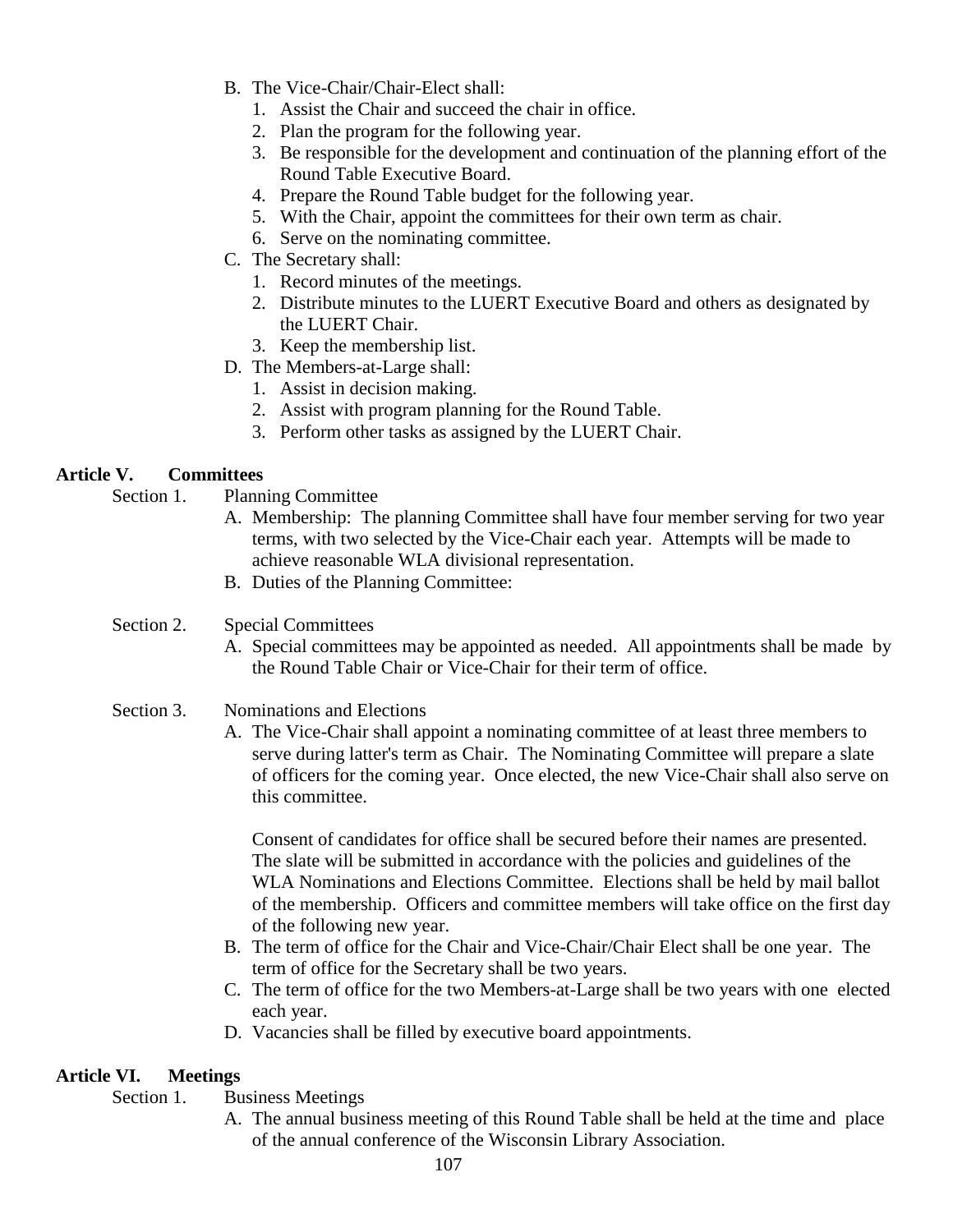- B. Special meetings may be called by the Chair.
- C. Notices of special meetings shall be mailed at least 30 days before the meeting.
- D. The members present shall constitute a quorum.

# Section 2. Program Meetings

The annual program meeting of the Round Table may be held at the time and place of the annual conference of the WLA. Additional program meetings may be held at other times of the year for which registration fees may be charged.

# **Article VII. Amendments to the Bylaws**

Bylaws may be altered, amended, or repealed at any duly called business meeting provided the Secretary has informed the members of the proposed changes at least 30 days prior to the meeting. Amendments become effective when they have been approved by a two-thirds majority of those present and voting.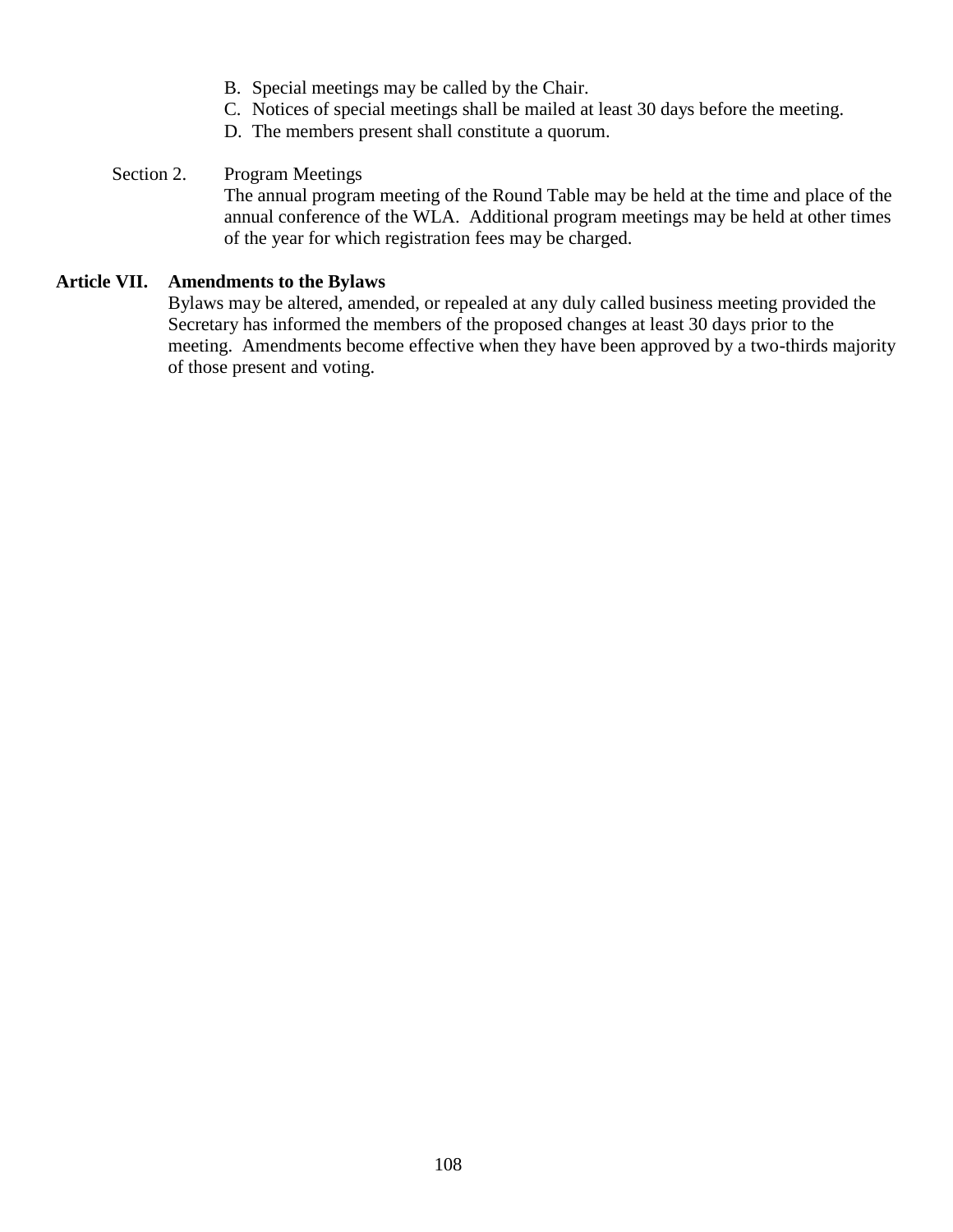# **530.10 POLICIES AND PROCEDURES OF THE WISCONSIN GENEALOGY AND LOCAL HISTORY ROUND TABLE**

### **Article I. Statement of Authority**

The Board of Directors of the Wisconsin Library Association authorized organization of this unit as a roundtable at a regular Board meeting on August 14, 1998 (Section X, A-2) as specified in Article IX of the WLA Organizational Manual.

# **Article II. Name**

The name of the unit shall be the Wisconsin Genealogy and Local History Roundtable. Its acronym shall be WIGLHR, pronounced "Wiggler."

# **Article III. Mission Statement/Statement of Purpose** The Wisconsin Genealogy and Local History Roundtable will offer networking opportunities to librarians and archivists who work with local history and genealogy collections and services throughout the state.

## **Article IV. Goals**

- A. The Wisconsin Genealogy and Local History Roundtable's goals include, but are not limited to, the following:
	- 1. To educate librarians, library staff and archivists about the best practices of local history and genealogy collection management.
	- 2. To promote local history and genealogy collections that exist in Wisconsin.
	- 3. To provide networking opportunities for librarians and archivists who manage local history archives.
- B. Activities to meet the goals of the Roundtable will include:
	- 1. Publication of a newsletter at least twice a year.
	- 2. Publication of a membership brochure.
	- 3. Sponsorship of educational programs at library conferences and workshops.
	- 4. Creation of Web page on the Wisconsin Library Association site.

### **Article V. Membership**

- Section 1. Membership in WIGLHR is open to all current members of the Wisconsin Library Association.
- Section 2. Non-roundtable members interested in genealogy and local history may attend WIGLHR meetings but may not vote or hold office.

## **Article VI. Officers**

Section 1. Officers of WIGLHR shall include Chair, Vice-Chair/Chair-Elect and Secretary.

### Section 2. Duties of Officers:

- A. Chair: The Chair will preside over unit meetings, coordinate roundtable activities and prepare and administer the unit's budget. The Chair will serve one 1-year term.
- B. Vice-Chair/Chair-Elect: The Vice-Chair/Chair-Elect will preside over business meetings in the absence of the Chair and may be required to assume the duties of Chair in the event of the resignation of the Chair. This position will coordinate educational programming and promotional efforts for the roundtable. The Vice-Chair/Chair-Elect will serve one 1-year term.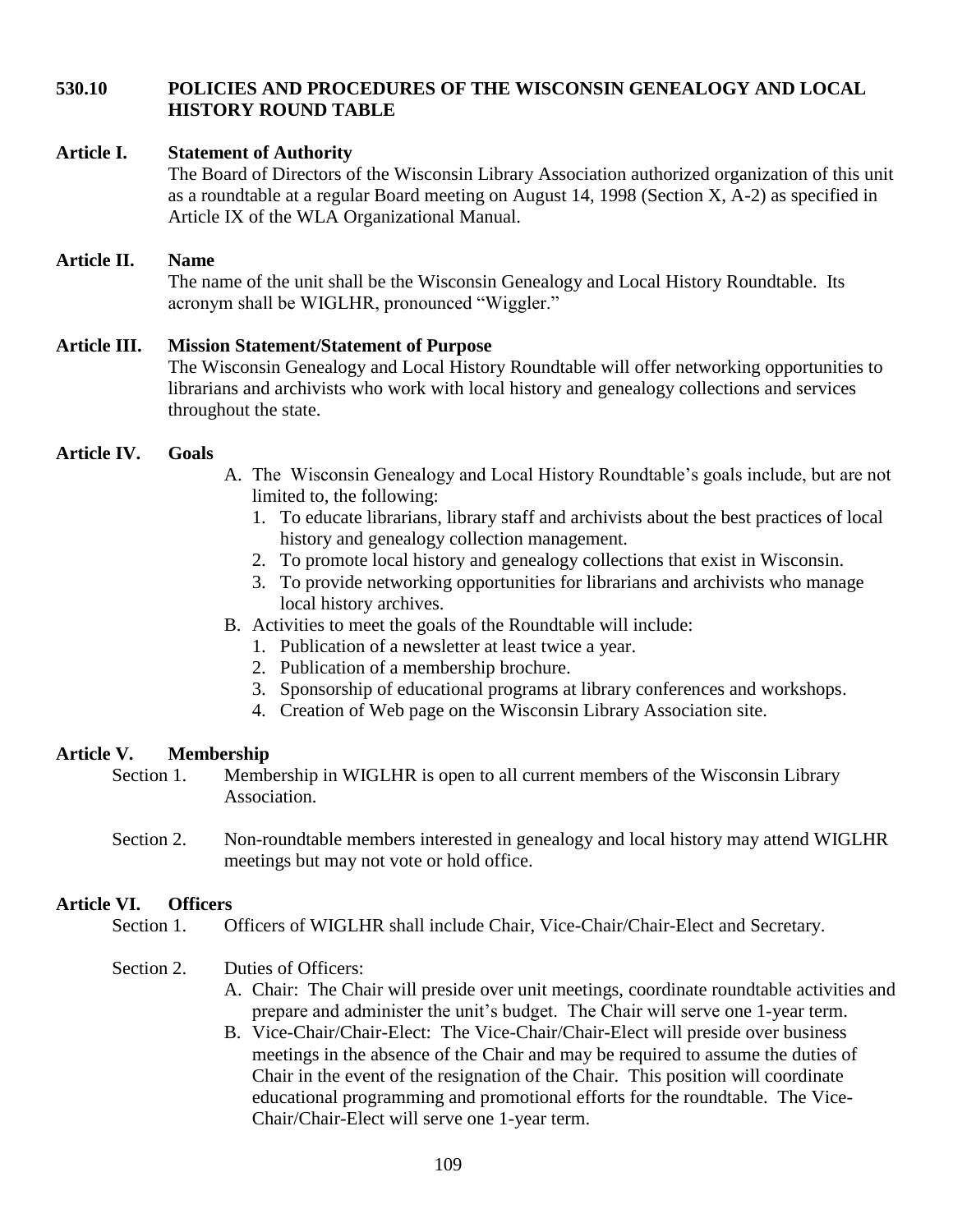C. Secretary: The Secretary will prepare an agenda and minutes of the business meeting and forward copies to the Wisconsin Library Association President and Executive Director. The Secretary will serve one two-year term.

newsletter and Web site. Appointment to the Committee shall be made by the Chair.

## **Article VII. Committees**

- Section 1. Publications Committee The Publications Committee will be responsible for the publication of the roundtable
- Section 2. Nominating Committee The Nominating Committee shall consist of the roundtable Chair and a member-at-large appointed by the Chair. The Committee will secure nominations for roundtable officers and committee chairs in time for the Wisconsin Library Association balloting and electing process each fall.

## **Article VIII. Meetings**

- Section 1. Business Meeting The annual business meeting of the roundtable shall be held at the time and place of the annual conference of the Wisconsin Library. The order of business shall be according to *Robert's Rules of Order, Newly Revised*, latest edition.
- Section 2. Special Meetings Special meetings may be called by the Chair. Notices of special meetings shall be mailed at least 30 days before the meeting.
- Section 3. Ouorum The members present shall constitute a quorum.

### **Article IX. Amendments**

- Section 1. Notice of proposed amendments or modifications of Bylaws must be mailed to all members a minimum of 30 days prior to the annual business meeting.
- Section 2. Amendments to these Bylaws, or modifications, may be proposed at the annual business meeting and adopted by two-thirds majority of the members present.

# **Article X. Dissolution**

- Section 1. Dissolution of the roundtable is accomplished by a majority vote of the roundtable's current membership present at the annual business meeting.
- Section 2. The roundtable may also be dissolved by the Wisconsin Library Association Board of Directors if the roundtable is no longer viable within the Association. A unit's viability is evaluated by WLA policy (370.6) in the Organization Manual.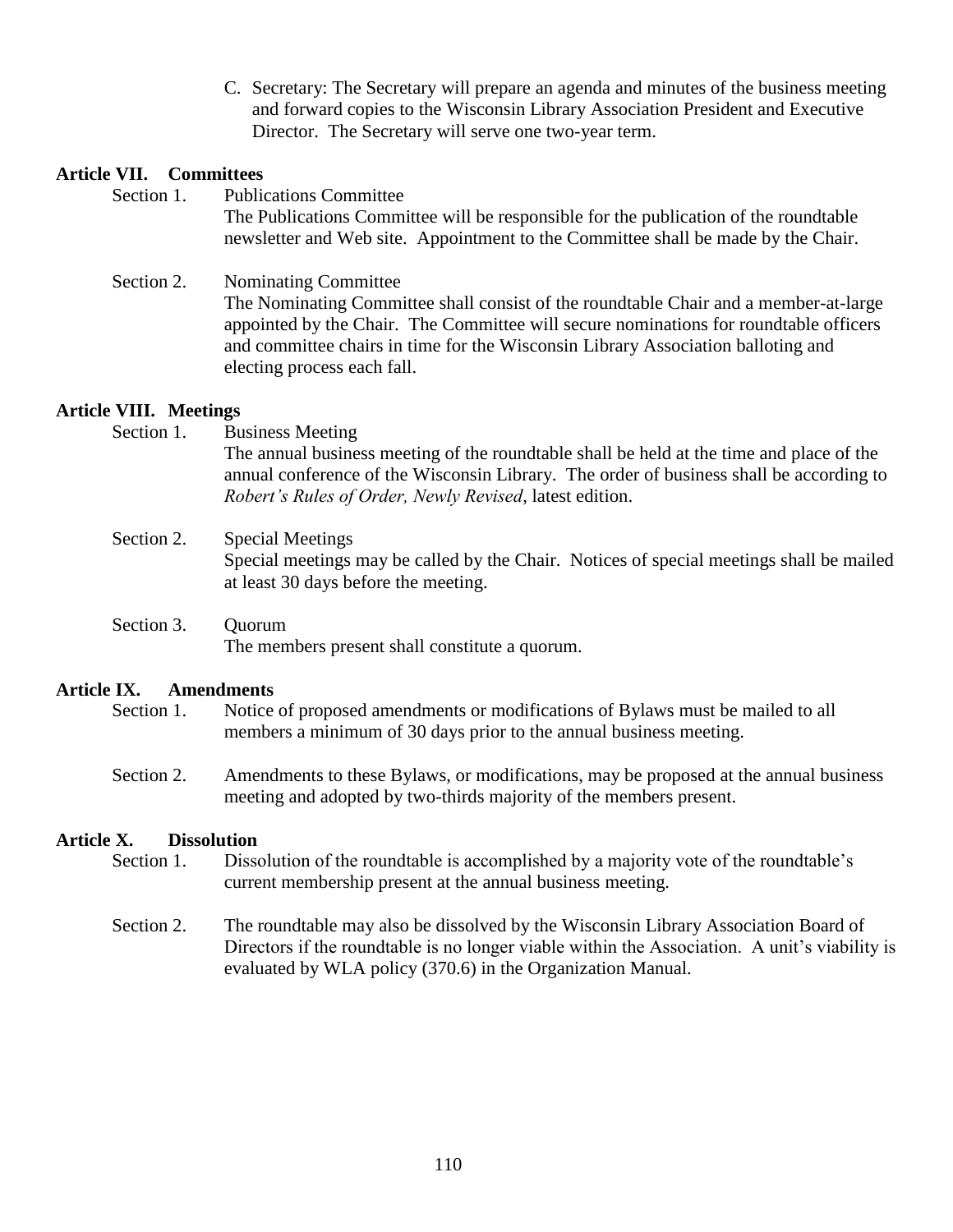### **530.11 POLICIES AND PROCEDURES OF THE NEW MEMBERS ROUND TABLE**

(Established by the WLA Board of Directors, June 20, 2008. No policies have yet been issued.)

### **530.12 POLICIES AND PROCEDURES OF THE ETHNIC AND MULTICULTURAL INFORMATION EXCHANGE ROUNDTABLE**

- **Article I.** Name The name of this organization shall be the Ethnic Multicultural Information and Exchange (EMIERT) Round Table of the Wisconsin Library Association.
- Article II. Purpose To provide a forum for the exchange of information on library materials and services for ethnic and multicultural groups.
	- Section 1. To support librarians and library staff of color.
	- Section 2. To support librarians and library staff who work closely with ethnic and multicultural groups.
	- Section 3. To support and assist librarians and library staff interested in diversity in Wisconsin libraries.
- **Article III. Membership** Membership in the Round Table shall be open to Wisconsin Library Association members.
	- Section 1. Ethnic Multicultural Information and Exchange Round Table members may attend meetings, participate in activities, vote, hold office, and receive information of the section.
	- Section 2. Non-unit members interested in government information may attend Government Information Round Table meetings but may not vote or hold office.

#### **Article IV. Officers and Duties**

- Section 1. The executive officers of this Round Table shall be a Chair, Vice-Chair/Chair-Elect and Secretary.
- Section 2. The Chair shall preside at meetings, appoint members to special committees, and act as liaison to other WLA divisions and sections.
- Section 3. The Vice-Chair/Chair-Elect shall assist the Chair, succeed the Chair in office, make arrangements for the following year annual meeting and programs.
- Section 4. The Secretary shall record and distribute minutes of the proceedings of the roundtable, notify all members of meetings, maintain roundtable membership list.

#### **Article V. Committees**

- Section 1. Executive Committee
	- A. Membership: The Executive Committee shall include the three additional members elected elected officers and the immediate past Chair.
	- B. Duties: The Executive Committee is responsible for conducting and transact business of the Roundtable between official meetings.
- Section 2. Planning Committee